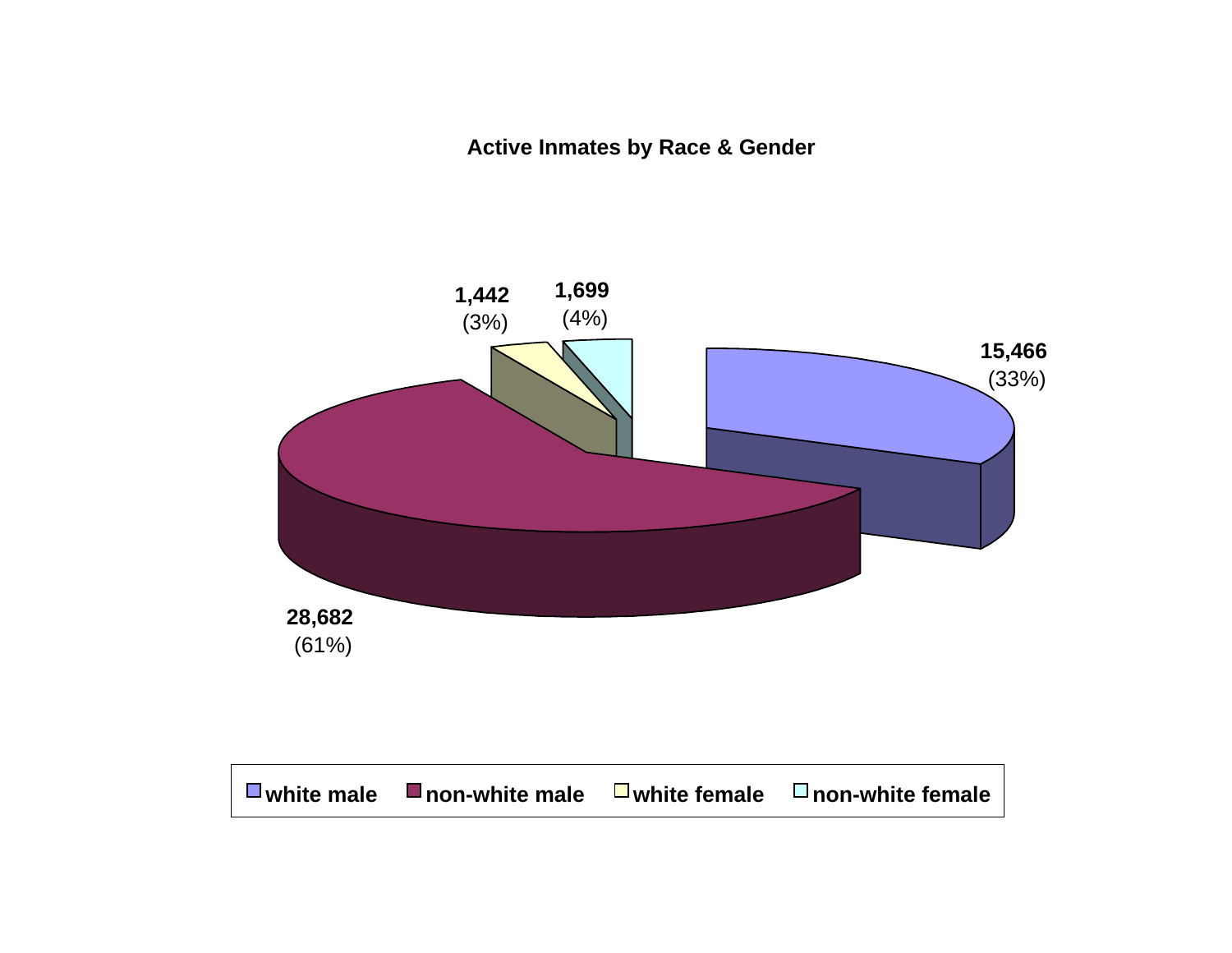**Active Inmates By Security Levels**

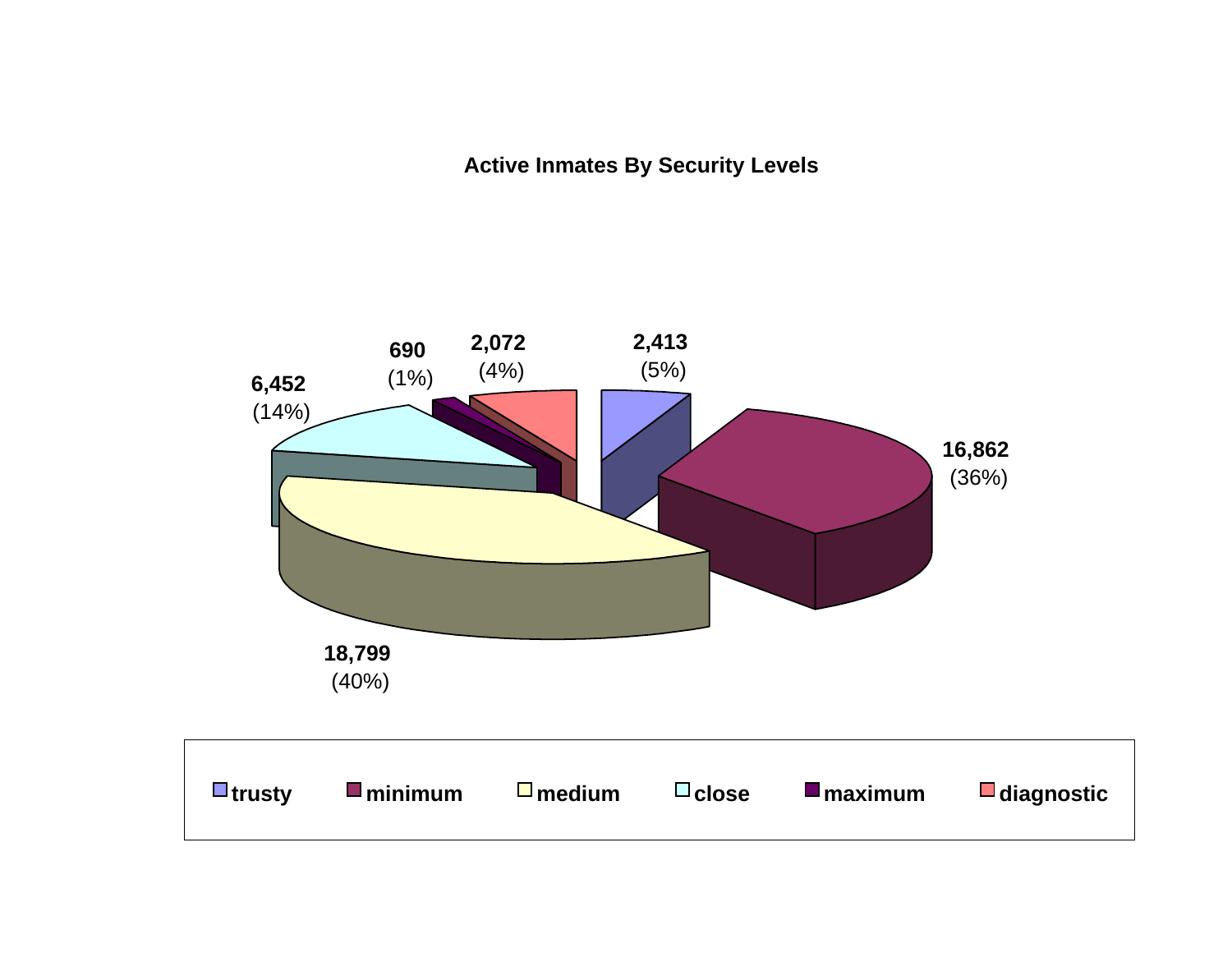#### **Active Inmates by Sentence Length**

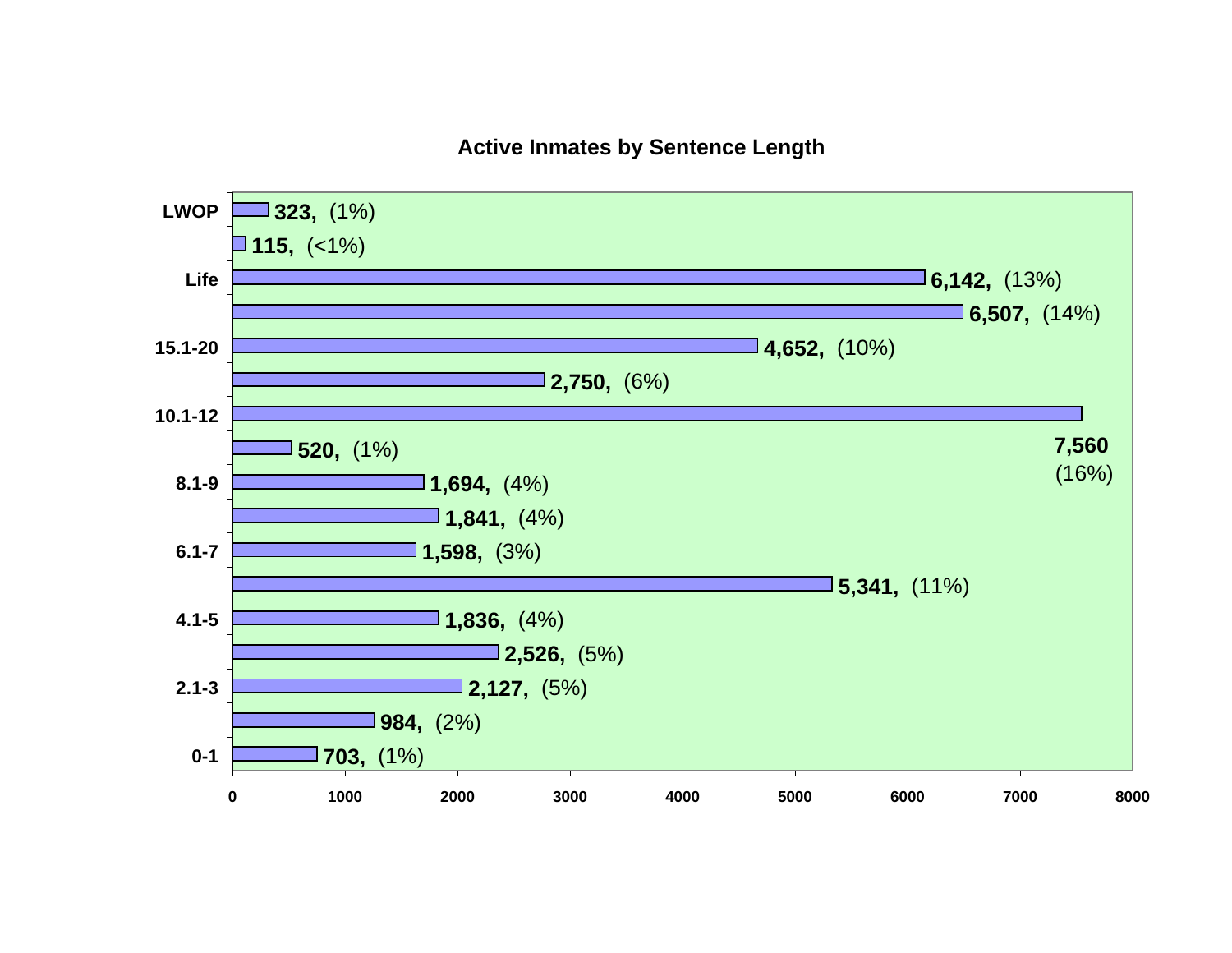**Active Inmates who have Probation to follow Prison**



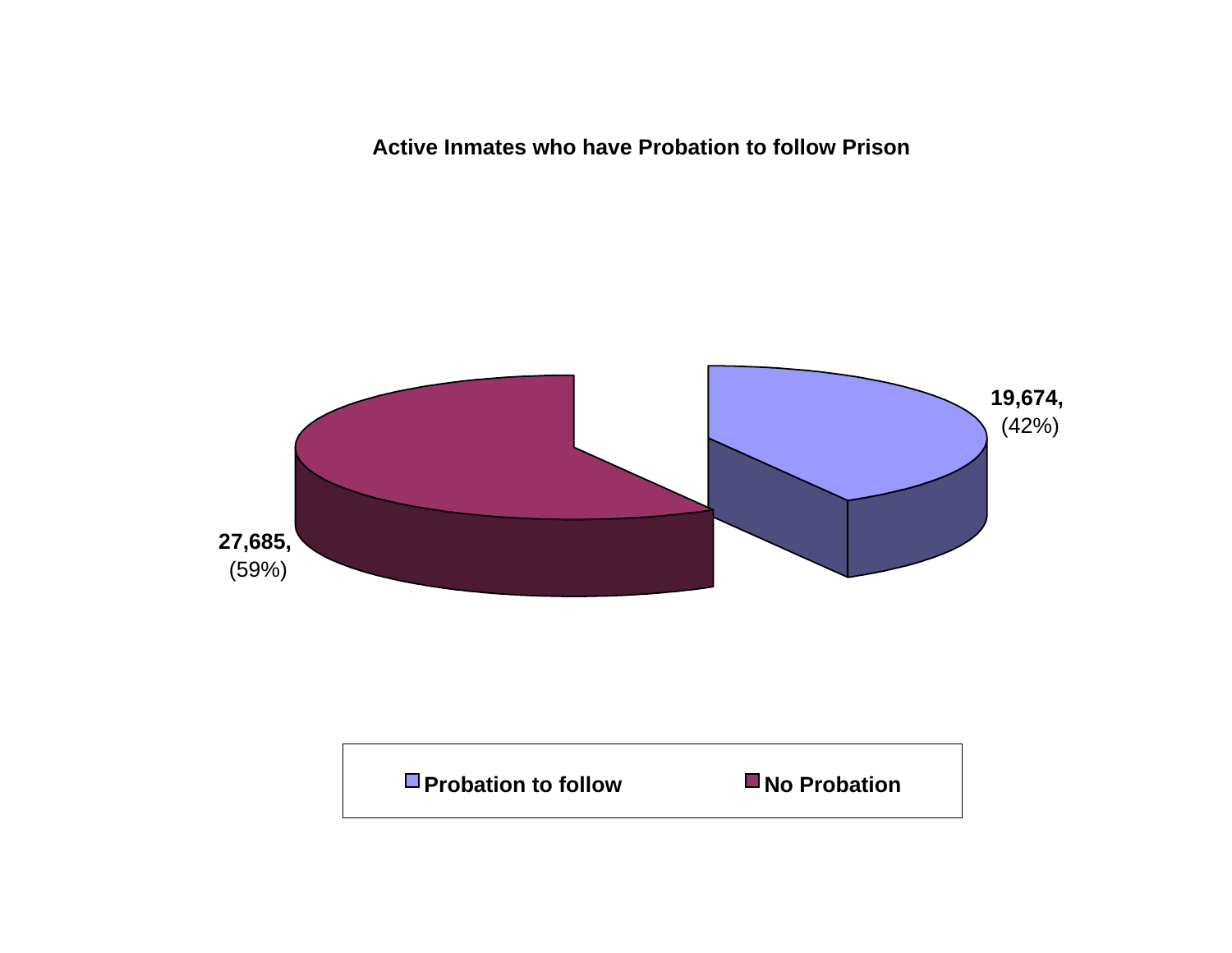#### **Active Inmates by Institution**

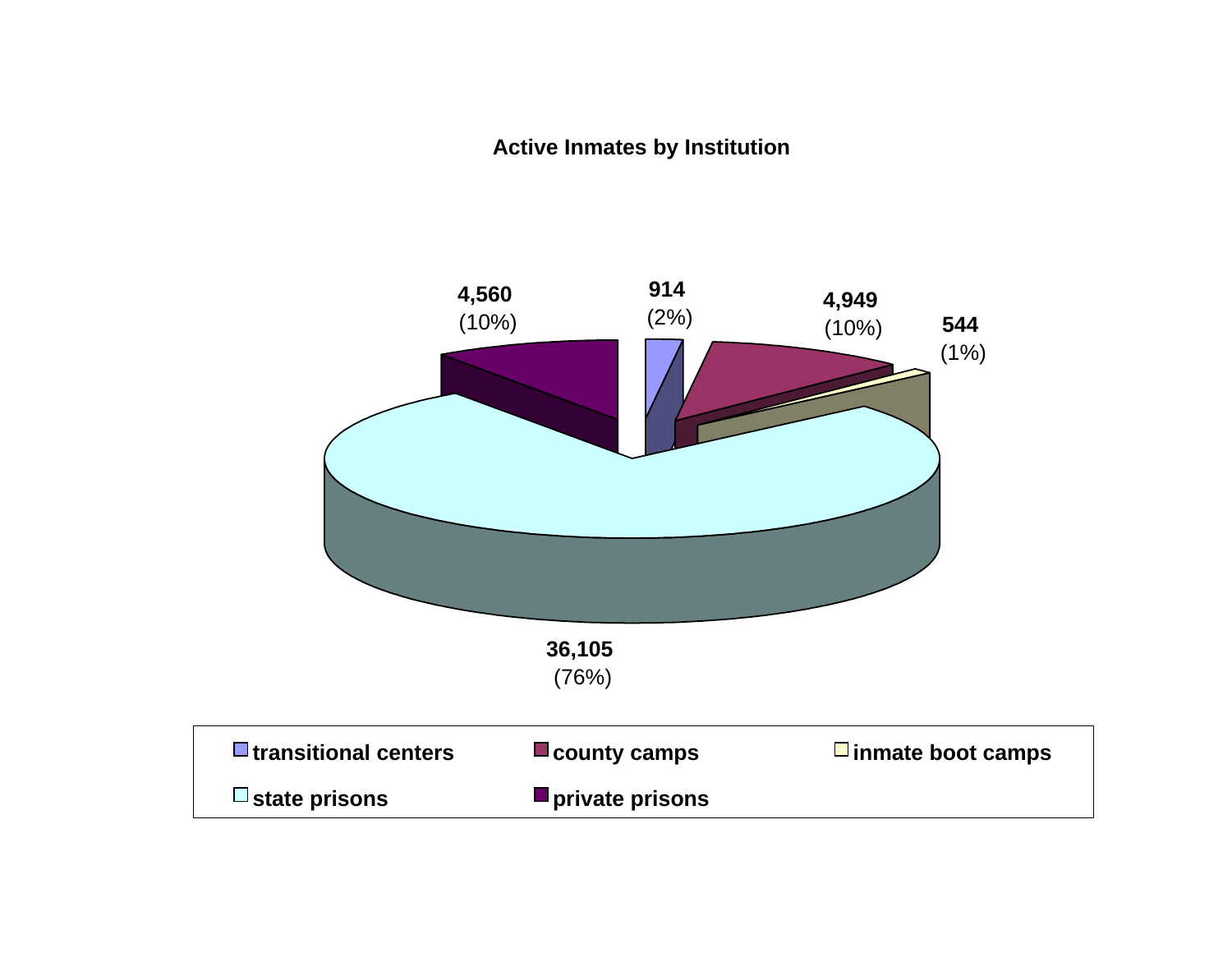#### **Active Inmates by Crime Type**

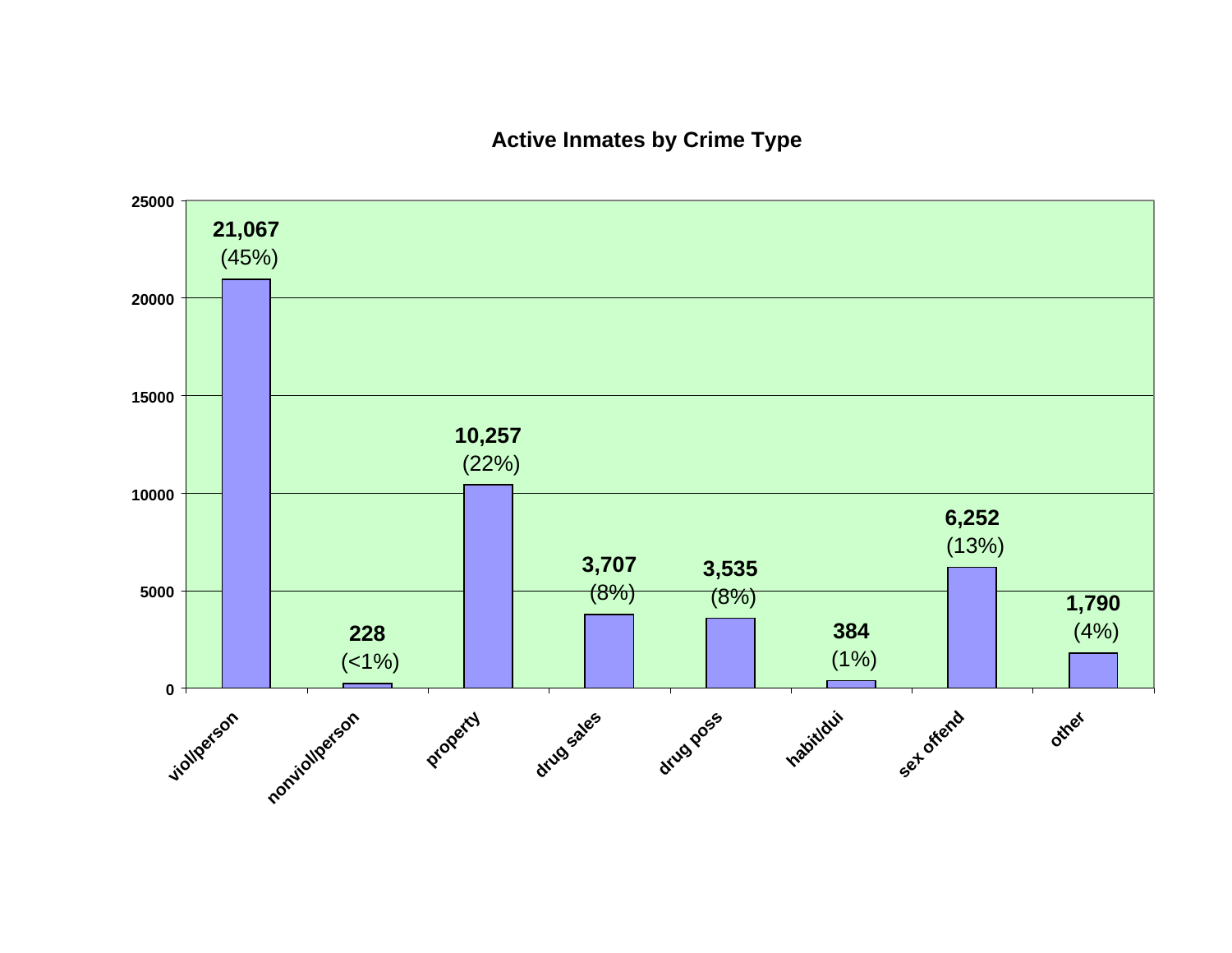Georgia Department of Corrections Page 1 Run 04/21/03 19:23 pm Decision Support

#### Inmate statistical profile

TABLE OF CONTENTS FOR ACTIVE PRISONERS EXCLUDING JAIL

Title PAGE ----- ---- RACE AND SEX............................ 2 Culture Fair IQ Scores.................. 3 Self-Rpt Socioeconomic Class............ 4 Self-Rpt Environment To Age 16.......... 5 Self-Rpt Education Level................ 6 Functional Reading Level (WRAT Scores).. 7 Functional Math Level (WRAT Scores)..... 8 Functional Spelling Level (WRAT Scores). 9 Self-Rpt Guardian Status To Age 16......10 Self-Rpt Employment Status Before Prison11 Self-Rpt Marital Status At Admission....12 Self-Rpt Number Of Children At Admission13 Self-Rpt Religious Affiliation..........14 Self-Rpt Family Behavior Patterns \*.....15 Inmate Diagnostic Behavior Problem \*....16 Physical Profile (General Condition)....17 Security Status............................18 Number Of Sentences.....................19 Number Of Disciplinaries................20 Number Of Escapes........................21 Number Of Prior Georgia Incarcerations \*22 Number Of Transfers.....................23 County Of Conviction....................24 Circ Of Conviction......................29 Home County................................31 Prison Sentence In Years................36 Probation To Follow Prison..............37Admission Type.............................38 Release Type...............................39 Inst By Group.............................40 Institution...............................41 Misdemeanors And Felonies...............44 Crimes By Group...........................45 Most Serious Offense....................46 Most Serious Crime Type.................52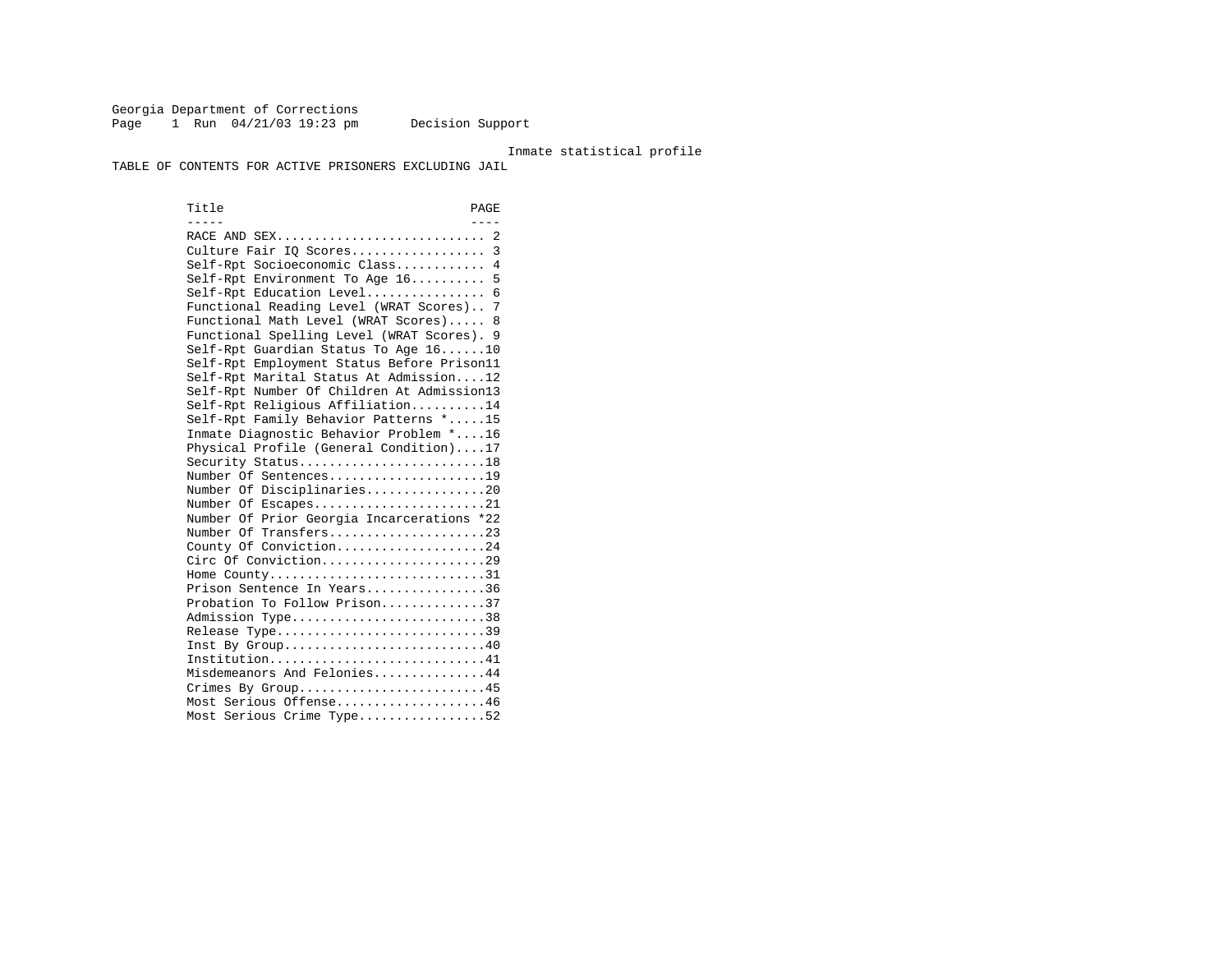Page 2 Run 04/21/03 19:23 pm

#### Inmate statistical profile

Sample: ACTIVE PRISONERS EXCLUDING JAIL **Requestor: DECISION SUPPORT** Active inmates 04/21/2003

RACE AND SEX by current age & sex

|                  |                  |                                                          | M E N                           |                          |                      |                  |                            | <b>WOMEN</b>     |                  |                  |                      |
|------------------|------------------|----------------------------------------------------------|---------------------------------|--------------------------|----------------------|------------------|----------------------------|------------------|------------------|------------------|----------------------|
| RACE AND SEX     | Age<br>$00 - 21$ | Age<br>$ 22-39 $                                         | Age<br>$ 40-54 $                | Age<br>$8 55-99$         | Men<br>ႜ<br>% Total  | Age<br>  00-21   | Age<br>$ 22-39 $           | Age<br>$ 40-54 $ | Age<br>$8 55-99$ | Women<br>% Total | Grand<br>%   Total % |
| WHITE MALE       | 946              | 8556<br>32<br>29                                         | 4823<br>39                      | 1141                     | 56 15466<br>35       | 0                |                            | $\Omega$         |                  | $\Omega$         | 15466<br>33          |
| NON WHITE MALE   | 2366             | 71   18047<br>68                                         | 7388<br>61                      | 881                      | 44 28682<br>65       | $\mathbf 0$<br>0 | $\mathbf 0$<br>$\mathbf 0$ | 0<br>0           | 0<br>0           | 0                | 28682<br>61          |
| WHITE FEMALE     | $\Omega$         | 0                                                        | $\overline{0}$<br>0<br>$\Omega$ | $\Omega$<br>0            | $\Omega$<br>$\Omega$ | 44<br>68         | 890<br>46                  | 435<br>45        | 56<br>49         | 1442<br>46       | 1442<br>3            |
| NON WHITE FEMALE | 0                | 0 <sup>1</sup><br>0<br>0<br>3312 100 26603 100 12211 100 |                                 | 0<br>0<br>0 <sup>1</sup> | $\mathbf{0}$<br>0    | 56<br>87         | 1036<br>54                 | 538<br>55        | 44<br>38         | 1699<br>54       | 1699<br>4            |
| Total reported   |                  |                                                          |                                 |                          | 2022 100 44148 100   | 155 100          | 1926 100                   | 973 100          | 87 100           | 3141 100         | 47289 100            |
| Percent reported | 100.0            | 100.0                                                    | 100.0                           | 100.0                    | 100.0                | 100.0            | 100.0                      | 100.0            | 100.0            | 100.0            | 100.0                |
| NOT REPORTED     | $\mathbf 0$      | 0                                                        | $\mathbf 0$                     | $\mathbf 0$              | 0                    | $\mathbf 0$      | $\Omega$                   | $\mathbf 0$      | $\Omega$         | $\Omega$         | 0                    |
| Total            | 3312             | 26603                                                    | 12211                           | 2022                     | 44148                | 155              | 1926                       | 973              | 87               | 3141             | 47289                |
|                  |                  |                                                          |                                 |                          |                      |                  |                            |                  |                  |                  |                      |
| AVERAGE AGE      | 19.93            | 30.05                                                    | 45.25                           | 60.45                    | 34.89                | 20.02            | 31.02                      | 44.73            | 60.07            | 35.53            | 34.93                |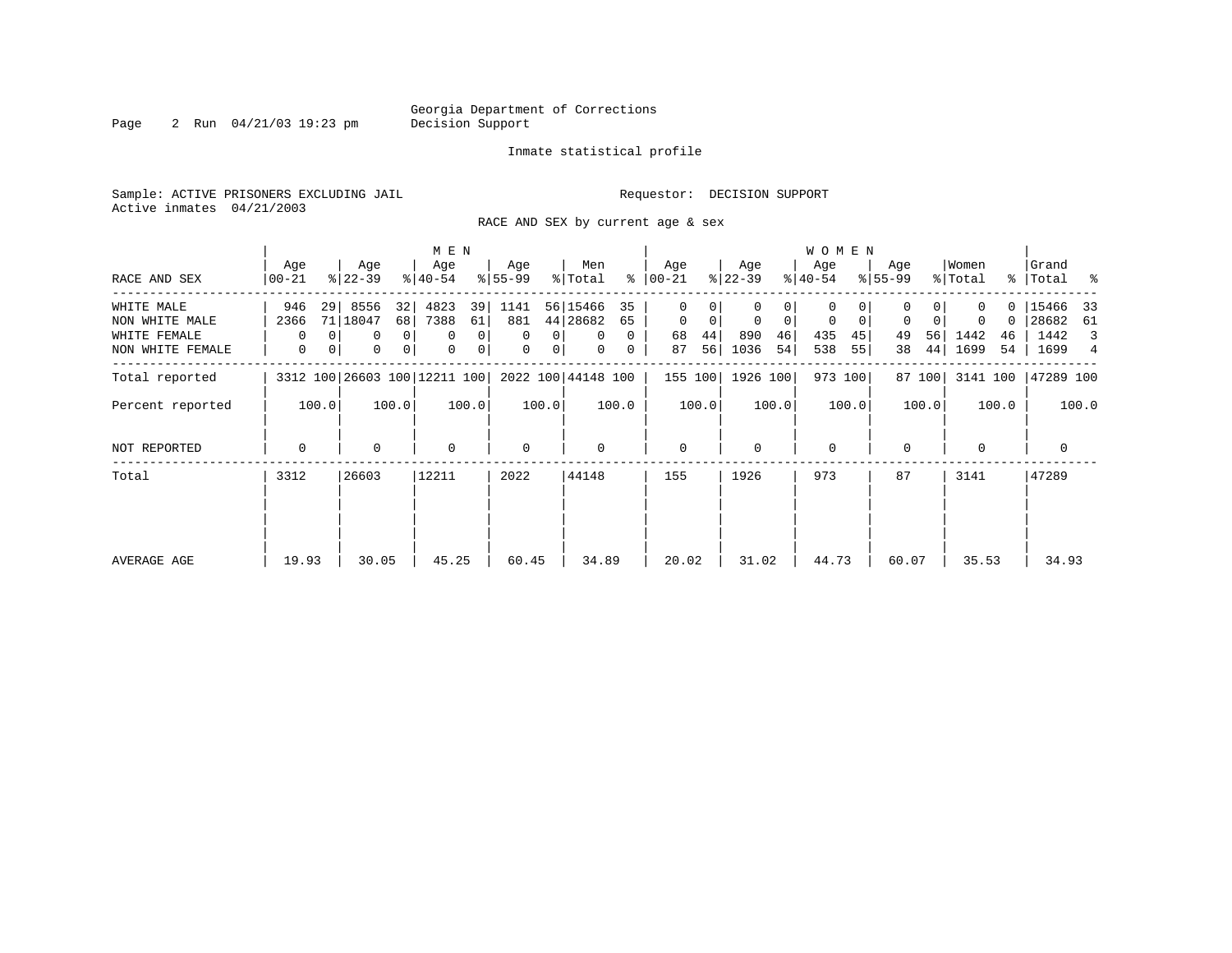Page 3 Run  $04/21/03$  19:23 pm

#### Inmate statistical profile

| Sample: ACTIVE PRISONERS EXCLUDING JAIL |           | Requestor: DECISION SUPPORT |
|-----------------------------------------|-----------|-----------------------------|
| Active inmates 04/21/2003               |           |                             |
|                                         | _ . _ . _ |                             |

Culture Fair IQ Scores by current age & sex

|                           |                  |      | M E N            |      |                              |      |                  |      |                    |         | W O M E N        |         |                  |         |                  |          |                    |          |                  |          |                      |      |
|---------------------------|------------------|------|------------------|------|------------------------------|------|------------------|------|--------------------|---------|------------------|---------|------------------|---------|------------------|----------|--------------------|----------|------------------|----------|----------------------|------|
| IQ Score                  | Age<br>$00 - 21$ |      | Age<br>$ 22-39 $ |      | Age<br>$ 40-54 $             |      | Age<br>$8 55-99$ |      | Men<br>% Total     | ⊱       | Age<br>$ 00-21 $ |         | Age<br>$ 22-39 $ |         | Age<br>$ 40-54 $ |          | Age<br>$8155 - 99$ |          | Women<br>% Total |          | Grand<br>%   Total % |      |
| LESS THAN 70<br>70 AND UP | 77<br>2941       |      | 809<br>97 24137  | 3    | 812<br>97 10529              | 93   | 113<br>1695      | 6    | 1811<br>94 39302   | 4<br>96 | 2<br>136         | 99      | 161<br>1642      | 9<br>91 | 217<br>695       | 24<br>76 | 33<br>46           | 42<br>58 | 413<br>2519      | 14<br>86 | 2224<br> 41821 95    | -5   |
| Total reported            |                  |      |                  |      | 3018 100 24946 100 11341 100 |      |                  |      | 1808 100 41113 100 |         |                  | 138 100 | 1803 100         |         | 912 100          |          |                    | 79 100   | 2932 100         |          | 44045 100            |      |
| Percent reported          |                  | 91.1 |                  | 93.8 |                              | 92.9 |                  | 89.4 |                    | 93.1    |                  | 89.0    |                  | 93.6    |                  | 93.7     |                    | 90.8     |                  | 93.3     |                      | 93.1 |
| NOT REPORTED              | 294              |      | 1657             |      | 870                          |      | 214              |      | 3035               |         | 17               |         | 123              |         | 61               |          | 8                  |          | 209              |          | 3244                 |      |
| Total                     | 3312             |      | 26603            |      | 12211                        |      | 2022             |      | 44148              |         | 155              |         | 1926             |         | 973              |          | 87                 |          | 3141             |          | 47289                |      |
|                           |                  |      |                  |      |                              |      |                  |      |                    |         |                  |         |                  |         |                  |          |                    |          |                  |          |                      |      |
|                           |                  |      |                  |      |                              |      |                  |      |                    |         |                  |         |                  |         |                  |          |                    |          |                  |          |                      |      |
| AVERAGE IQ                | 99.41            |      | 100.15           |      | 96.40                        |      | 94.49            |      | 98.81              |         | 100.01           |         | 95.65            |         | 85.94            |          | 77.52              |          | 92.35            |          | 98.38                |      |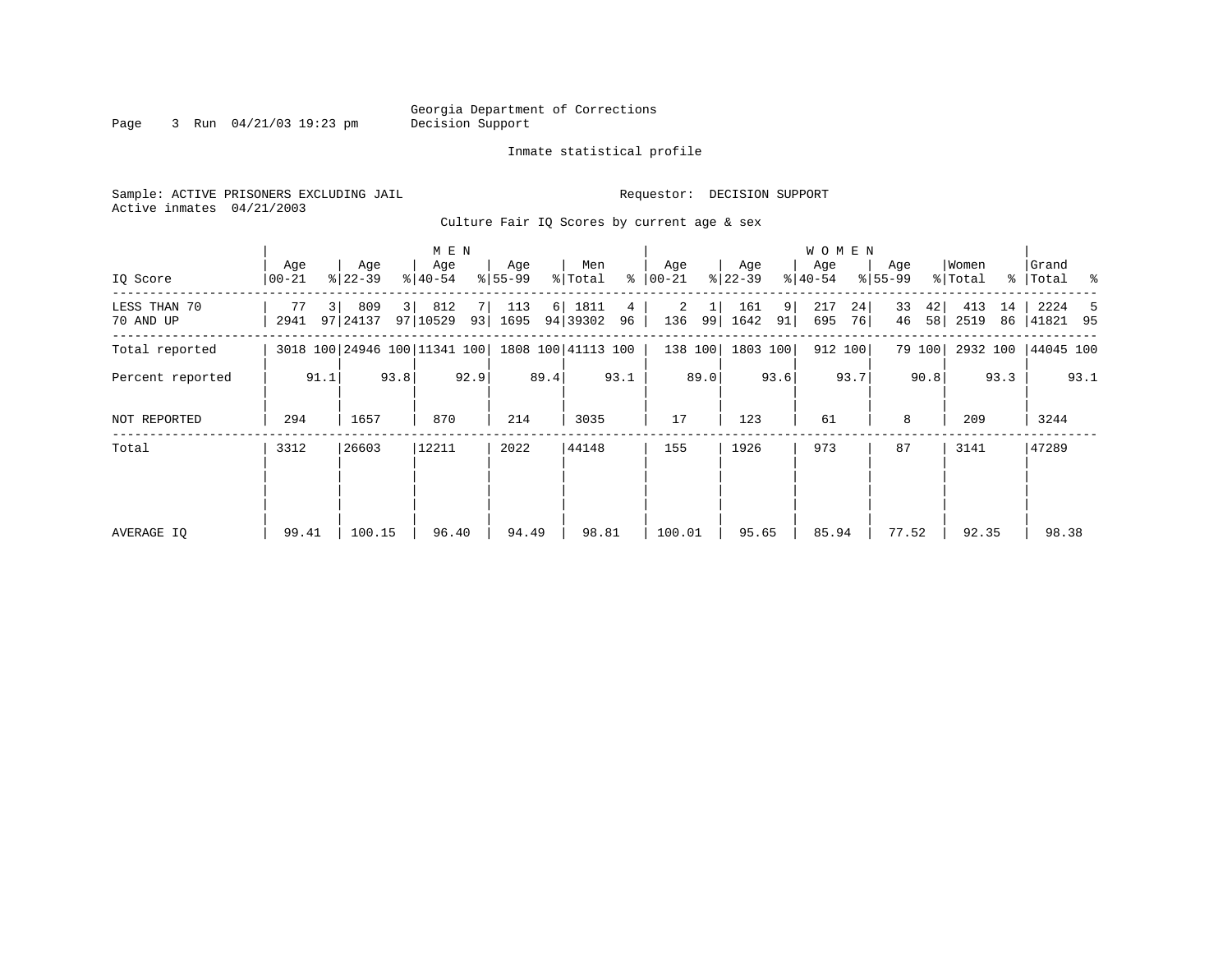Page  $4$  Run  $04/21/03$  19:23 pm

#### Inmate statistical profile

Sample: ACTIVE PRISONERS EXCLUDING JAIL **Requestor: DECISION SUPPORT** Active inmates 04/21/2003

Self-Rpt Socioeconomic Class by current age & sex

|                     |          |                | M E N                        |      |           |      |             |      |                    |      | <b>WOMEN</b> |      |           |          |           |      |             |                |          |             |           |      |
|---------------------|----------|----------------|------------------------------|------|-----------|------|-------------|------|--------------------|------|--------------|------|-----------|----------|-----------|------|-------------|----------------|----------|-------------|-----------|------|
|                     | Age      |                | Age                          |      | Age       |      | Age         |      | Men                |      | Age          |      | Age       |          | Age       |      | Age         |                | Women    |             | Grand     |      |
| Socioeconomic Class | $ 00-21$ |                | $8 22-39$                    |      | $8 40-54$ |      | $8155 - 99$ |      | % Total            | ៖    | $ 00 - 21$   | ៖    | $22 - 39$ |          | $ 40-54 $ |      | $8155 - 99$ |                | % Total  | $\approx$ 1 | Total     | ႜ    |
| WELFARE             | 325      | 10             | 2048                         | 8    | 837       |      | 105         | 5    | 3315               | 8    | 17           | ᆚᆚ   | 268       | 14       | 102       |      | 0           | 0 <sup>1</sup> | 387      | 13          | 3702      | 8    |
| OCC EMPLOY          | 257      | 8              | 1868                         | 7    | 537       | 5.   | 53          |      | 2715               | 6    |              |      | 8         | $\Omega$ | 5         |      |             |                | 15       | $\Omega$    | 2730      | 6.   |
| MINIMUM STD         | 1451     | 46             | 11101                        | 43   | 5138      | 43   | 929         | 48   | 18619              | 44   | 40           | 26   | 560       | 30       | 349       | 36   | 43          | 53             | 992      | 32          | 19611     | -43  |
| MIDDLE              | 1074     |                | 34 10563                     | 41   | 5211      | 44   | 841         |      | 43 17689           | 41   | 91           | 59   | 1026      | 54       | 483       | 50   | 35          | 43             | 1635     | 53          | 19324     | 42   |
| OTHER               | 49       | 2 <sub>1</sub> | 254                          |      | 102       |      | 15          |      | 420                |      | 4            | 3    | 35        | 2        | 19        |      | 2           | $\overline{2}$ | 60       | 2           | 480       |      |
| Total reported      |          |                | 3156 100 25834 100 11825 100 |      |           |      |             |      | 1943 100 42758 100 |      | 153 100      |      | 1897      | 100      | 958 100   |      |             | 81 100         | 3089 100 |             | 45847 100 |      |
| Percent reported    |          | 95.3           |                              | 97.1 |           | 96.8 |             | 96.1 |                    | 96.9 |              | 98.7 |           | 98.5     |           | 98.5 |             | 93.1           |          | 98.3        |           | 97.0 |
| NOT RPTD            | 156      |                | 769                          |      | 386       |      | 79          |      | 1390               |      | 2            |      | 29        |          | 15        |      | 6           |                | 52       |             | 1442      |      |
| Total               | 3312     |                | 26603                        |      | 12211     |      | 2022        |      | 44148              |      | 155          |      | 1926      |          | 973       |      | 87          |                | 3141     |             | 47289     |      |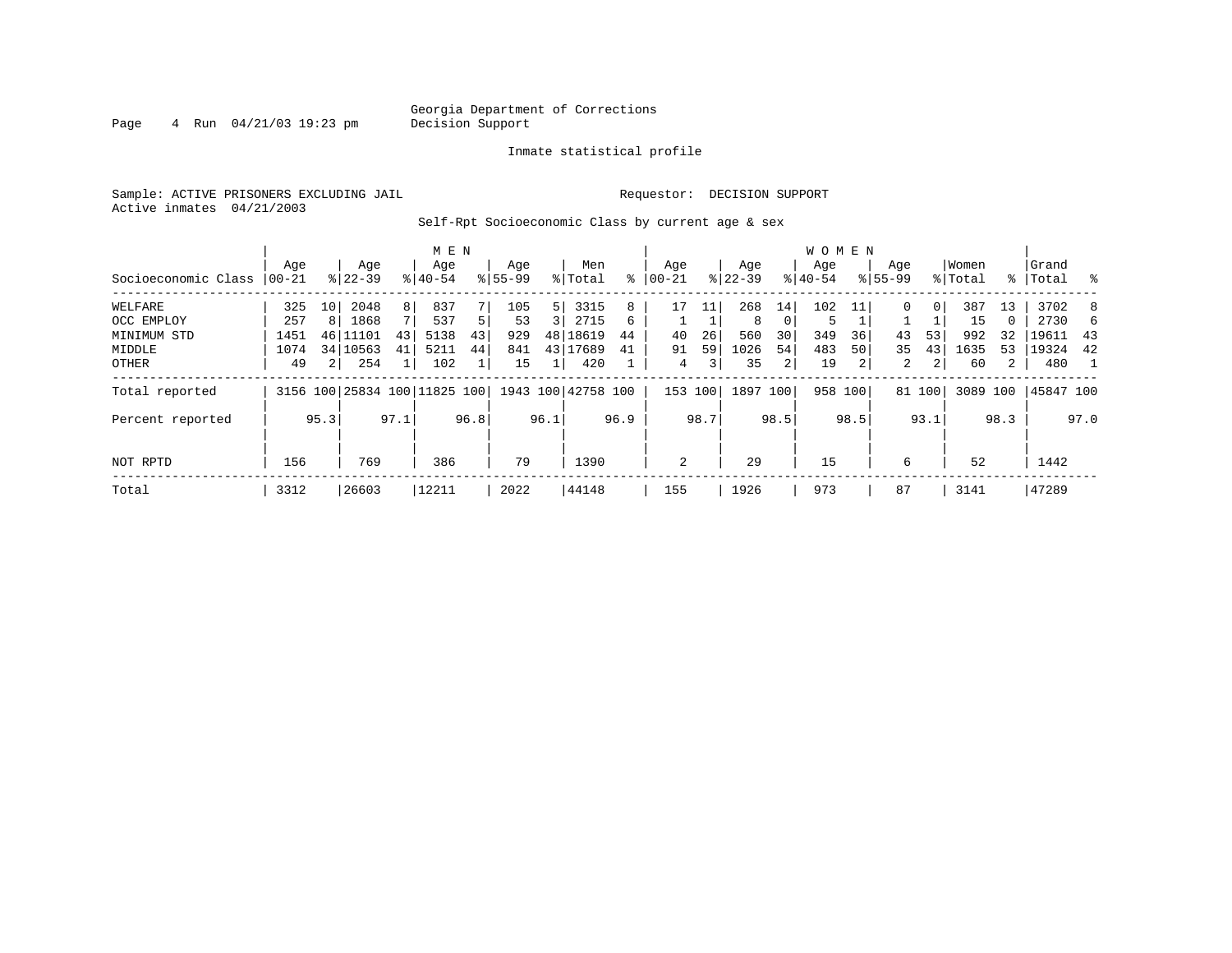Page 5 Run 04/21/03 19:23 pm

#### Inmate statistical profile

Sample: ACTIVE PRISONERS EXCLUDING JAIL **Requestor: DECISION SUPPORT** Active inmates 04/21/2003

Self-Rpt Environment To Age 16 by current age & sex

|                  | M E N                                   |  |                    |                |                              |      |                    |                 |                    |     |                  |      |                  |     | <b>WOMEN</b>     |                |                    |        |                  |       |                 |     |
|------------------|-----------------------------------------|--|--------------------|----------------|------------------------------|------|--------------------|-----------------|--------------------|-----|------------------|------|------------------|-----|------------------|----------------|--------------------|--------|------------------|-------|-----------------|-----|
| Environment      | Age<br>$ 00-21$                         |  | Age<br>$8122 - 39$ |                | Age<br>$8140 - 54$           |      | Age<br>$8155 - 99$ |                 | Men<br>% Total     | ⊱   | Aqe<br>$00 - 21$ |      | Age<br>$ 22-39 $ |     | Age<br>$ 40-54 $ |                | Age<br>$8155 - 99$ |        | Women<br>% Total | ႜ     | Grand<br> Total | ွေ  |
| RURAL/FARM       | 39                                      |  | 546                | 2 <sup>1</sup> | 662                          | 6    | 318                | 16 <sup>1</sup> | 1565               | 4   |                  | T    | 46               | 2   | 39               | 41             | 15                 | 19     | 101              | 3     | 1666            | 4   |
| RURAL/NFARM      | 1293<br>85<br>31<br>8884<br>1016        |  |                    | 5              | 784                          |      | 156                | 8               | 2318               | 5   | 28               | 18   | 296              | 16  | 118              | 12             | 6                  |        | 448              | 14    | 2766            |     |
| S.M.S.A          | 25<br>5370<br>812<br>39<br>9860<br>1261 |  |                    | 34             | 3922                         | 33   | 554                |                 | 28 14376           | 33  | 20               | 13   | 240              | 13  | 143              | 15             | 15                 | 19     | 418              | 14    | 14794           | 32  |
| URBAN            |                                         |  |                    | 21             | 2184                         | 18   | 253                | 13 <sup>1</sup> | 8619               | 20  | 63               | 41   | 728              | 38  | 381              | 40             | 23                 | 28     | 1195             | 39    | 9814            | -21 |
| SMALL TOWN       |                                         |  |                    | 38             | 4298                         | 36   | 680                |                 | 35 16099           | 37  | 39               | 26   | 579              | 30  | 277              | 29             | 21                 | 26     | 916              | 30    | 17015           | -37 |
| OTHER            | 18                                      |  | 155                |                | 71                           |      | 9                  | 0 <sup>1</sup>  | 253                |     |                  |      | 10               |     | 3                | 0 <sup>1</sup> |                    |        | 15               | 0     | 268             |     |
| Total reported   |                                         |  |                    |                | 3231 100 26108 100 11921 100 |      |                    |                 | 1970 100 43230 100 |     | 152 100          |      | 1899 100         |     | 961 100          |                |                    | 81 100 | 3093 100         |       | 46323 100       |     |
| Percent reported | 97.6<br>98.1                            |  |                    |                | 97.6                         |      | 97.4               |                 | 97.9               |     | 98.1             |      | 98.6             |     | 98.8             |                | 93.1               |        | 98.5             |       | 98.0            |     |
| NOT RPTD         | 495<br>81                               |  |                    |                | 290                          |      | 52                 |                 | 918                |     | 3                |      | 27               |     | 12               |                | 6                  |        | 48               |       | 966             |     |
| Total            | 3312<br>26603                           |  |                    | 12211          |                              | 2022 |                    | 44148           |                    | 155 |                  | 1926 |                  | 973 |                  | 87             |                    | 3141   |                  | 47289 |                 |     |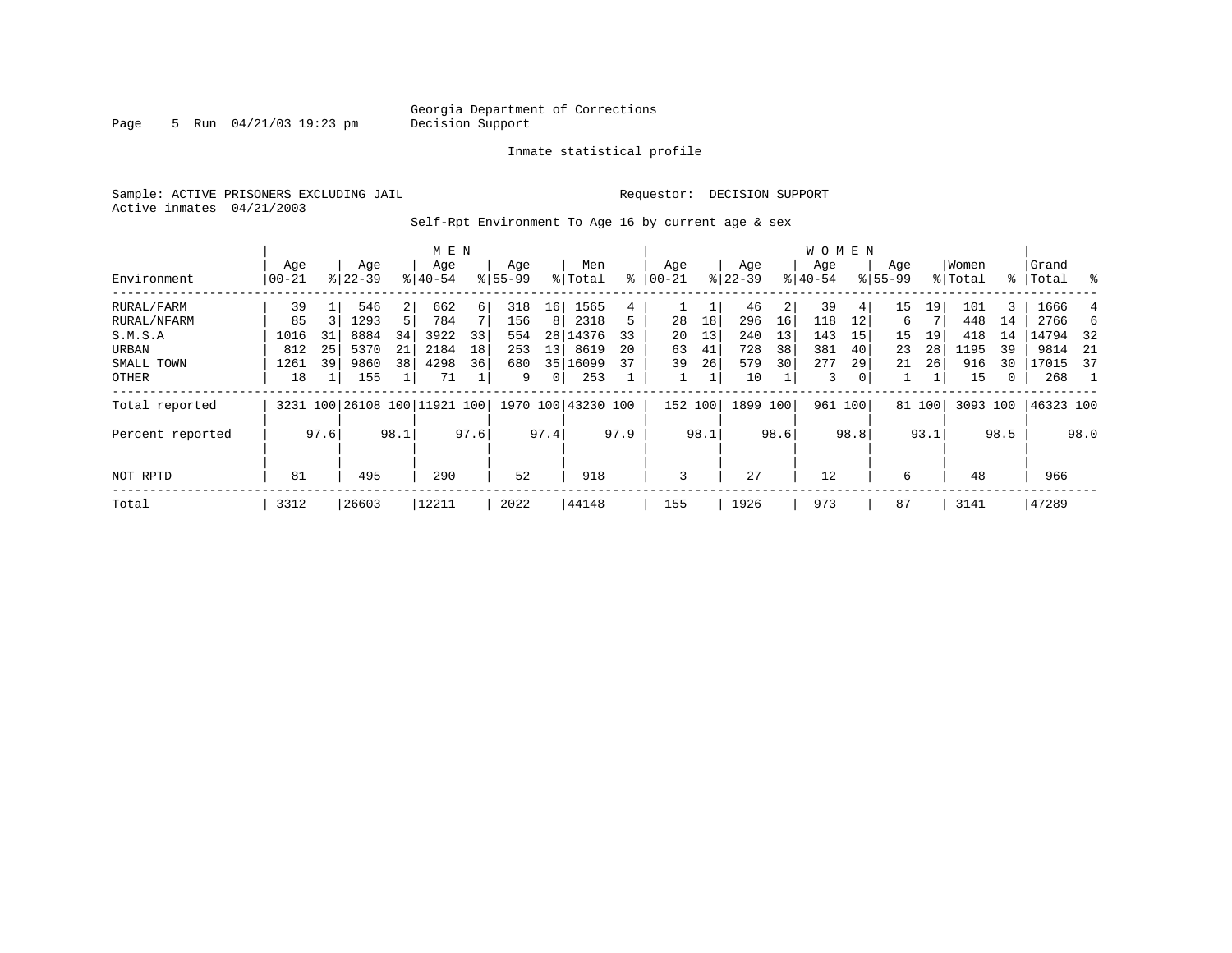#### Georgia Department of Corrections<br>Decision Support

Page 6 Run  $04/21/03$  19:23 pm

#### Inmate statistical profile

Sample: ACTIVE PRISONERS EXCLUDING JAIL **Requestor: DECISION SUPPORT** Active inmates 04/21/2003

Self-Rpt Education Level by current age & sex

|                     |                  | M E N         |                              |                |                    |      |                 |      |                    |      |                 |      |                  |      | WOMEN            |      |                    |        |                  |      |                    |      |
|---------------------|------------------|---------------|------------------------------|----------------|--------------------|------|-----------------|------|--------------------|------|-----------------|------|------------------|------|------------------|------|--------------------|--------|------------------|------|--------------------|------|
| Education Level     | Age<br>$00 - 21$ |               | Age<br>$ 22-39 $             |                | Age<br>$8140 - 54$ |      | Age<br>$ 55-99$ |      | Men<br>% Total     | ႜ    | Age<br>$ 00-21$ |      | Age<br>$ 22-39 $ |      | Age<br>$ 40-54 $ |      | Age<br>$8155 - 99$ |        | Women<br>% Total |      | Grand<br>%   Total | ್ಠಿ  |
| LESS THAN GRADE 7   | 63               |               | 569                          | $\overline{2}$ | 460                | 4    | 347             | 18   | 1439               | 3    |                 |      | 25               |      | 22               |      | 12                 | 15     | 60               |      | 1499               |      |
| GRADE 7             | 89               | 3             | 600                          | 2              | 351                | 3    | 147             | 7    | 1187               | 3    | 2               |      | 51               | 3    | 25               | 3    | 5                  | 6      | 83               |      | 1270               | 3    |
| GRADE 8             | 472              | 15            | 2262                         | 9              | 1039               |      | 227             | 11   | 4000               | 9    | 15              | 10   | 168              | 9    | 69               |      |                    | 9      | 259              |      | 4259               | 9    |
| GRADE 9             | 820              | 25            | 4269                         | 16             | 1549               | 13   | 188             | 10   | 6826               | 16   | 40              | 26   | 266              | 14   | 91               | 10   | 5                  |        | 402              | 13   | 7228               | - 16 |
| GRADE 10            | 892              | 28            | 5858                         | 22             | 2002               | 17   | 196             | 10   | 8948               | 21   | 37              | 24   | 309              | 17   | 131              | 14   | 11                 | 14     | 488              | 16   | 9436               | -20  |
| GRADE 11            | 660              | 20            | 5344                         | 20             | 1656               | 14   | 154             | 8    | 7814               | 18   | 33              | 22   | 309              | 17   | 112              | 12   | 6                  |        | 460              | 15   | 8274               | 18   |
| GRADE 12            | 191              | 6             | 4851                         | 19             | 2926               | 25   | 391             | 20   | 8359               | 19   | 12              | 8    | 276              | 15   | 192              | 20   | 20                 | 25     | 500              | 16   | 8859               | 19   |
| MORE THAN GRADE 12  | 37               |               | 2374                         |                | 9   1950           | 16   | 326             | 16   | 4687               | 11   | 12              | 8    | 454              | 24   | 302              | 32   | 15                 | 19     | 783              | 26   | 5470 12            |      |
| Total reported      |                  |               | 3224 100 26127 100 11933 100 |                |                    |      |                 |      | 1976 100 43260 100 |      | 152 100         |      | 1858 100         |      | 944 100          |      |                    | 81 100 | 3035 100         |      | 46295 100          |      |
| Percent reported    |                  | 97.3          |                              | 98.2           |                    | 97.7 |                 | 97.7 |                    | 98.0 |                 | 98.1 |                  | 96.5 |                  | 97.0 |                    | 93.1   |                  | 96.6 |                    | 97.9 |
| NOT REPORTED        | 88               |               | 476                          |                | 278                |      | 46              |      | 888                |      | 3               |      | 68               |      | 29               |      | 6                  |        | 106              |      | 994                |      |
| Total               | 3312             | 26603         |                              |                | 12211              |      | 2022            |      | 44148              |      | 155             |      | 1926             |      | 973              |      | 87                 |        | 3141             |      | 47289              |      |
|                     |                  |               |                              |                |                    |      |                 |      |                    |      |                 |      |                  |      |                  |      |                    |        |                  |      |                    |      |
| AVG EDUCATION LEVEL |                  | 9.72<br>10.86 |                              |                | 11.49              |      | 10.24           |      | 10.92              |      | 11.24           |      | 13.17            |      | 14.15            |      | 11.48              |        | 13.33            |      | 11.08              |      |
|                     |                  |               |                              |                |                    |      |                 |      |                    |      |                 |      |                  |      |                  |      |                    |        |                  |      |                    |      |

\* NOTE: THE FIELD LABLED "LESS THAN GRADE 7" WAS CORRECTED IN MARCH 1989: MISSING DATA FOR INMATES STILL IN DIAGNOSTICS NOW HAS BEEN REMOVED FROM THIS FIELD AND IDENTIFIED AS "NOT REPORTED" INFORMATION.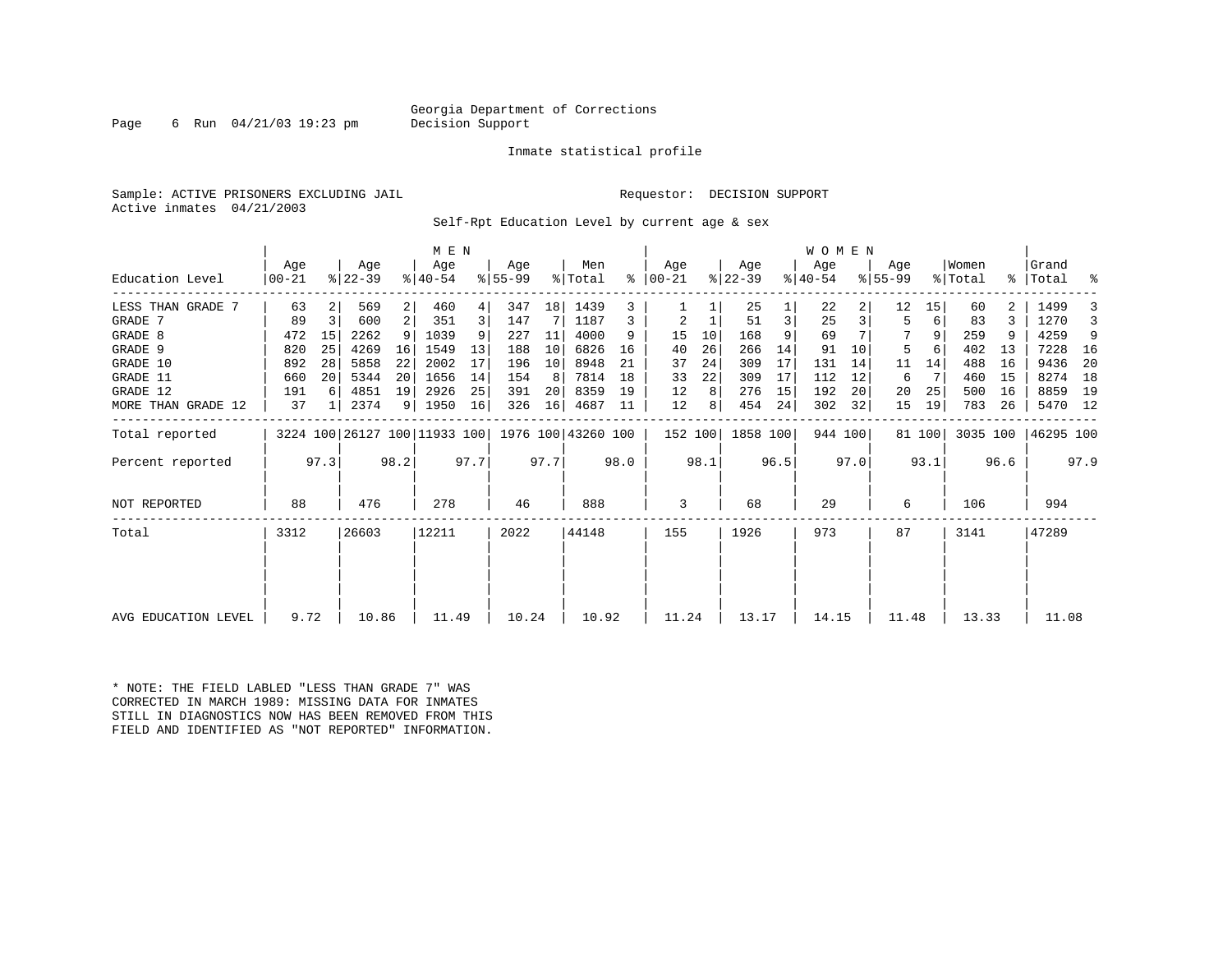Inmate statistical profile

Sample: ACTIVE PRISONERS EXCLUDING JAIL Requestor: DECISION SUPPORT Active inmates 04/21/2003

Page 7 Run 04/21/03 19:23 pm

Functional Reading Level (WRAT Scores) by current age & sex

|                       | M E N             |      |                  |       |                              |      |                 |       |                    |      |                      |      |                  |      | <b>WOMEN</b>     |         |                    |        |                  |           |                |      |
|-----------------------|-------------------|------|------------------|-------|------------------------------|------|-----------------|-------|--------------------|------|----------------------|------|------------------|------|------------------|---------|--------------------|--------|------------------|-----------|----------------|------|
| WRAT Reading Score    | Aqe<br>$ 00 - 21$ |      | Age<br>$8 22-39$ |       | Age<br>$ 40-54 $             |      | Age<br>$ 55-99$ |       | Men<br>% Total     |      | Aqe<br>$8   00 - 21$ |      | Age<br>$ 22-39 $ |      | Age<br>$ 40-54 $ |         | Aqe<br>$8155 - 99$ |        | Women<br>% Total | $\approx$ | Grand<br>Total | ႜ    |
| LESS THAN GRADE 6     | 1172              | 39   | 8920             | 36    | 4907                         | 43   | 842             |       | 46 15841           | 38   | 30                   | 22   | 419              | 23   | 263              | 29      | 27                 | 34     | 739              | 25        | 16580          | 38   |
| 6TH THRU<br>8TH GRADE | 715               | 24   | 5634             | 23    | 2415                         | 21   | 345             | 19    | 9109               | 22   | 42                   | 30   | 323              | 18   | 164              | 18      | 17                 | 22     | 546              | 19        | 9655           | 22   |
| GRADE 9               | 252               | 8    | 2304             | 9     | 838                          |      | 137             | 8     | 3531               | 9    | 12                   | 9    | 161              | 9    | 57               |         | 8                  | 10     | 238              |           | 3769           | 9    |
| GRADE 10              | 144               |      | 1151             |       | 426                          |      | 63              | 3     | 1784               |      | 9                    |      | 79               |      | 32               |         | 3                  |        | 123              |           | 1907           |      |
| GRADE 11              | 142               |      | 1127             |       | 424                          |      | 62              | 3     | 1755               |      | $\Omega$             |      | 83               |      | 39               |         | 4                  | 5      | 126              | 4         | 1881           |      |
| GRADE 12              | 397               | 13   | 3858             | 15    | 1779                         | 16   | 312             | 17    | 6346               | 15   | 9                    |      | 165              |      | 70               |         |                    | 9      | 251              | 9         | 6597 15        |      |
| MORE THAN GRADE 12    | 206               |      | 2029             | 8     | 555                          | 5    | 65              | 4     | 2855               |      | 36                   | 26   | 573              | 32   | 286              | 31      | 13                 | 16     | 908              | 31        | 3763           | -9   |
| Total reported        |                   |      |                  |       | 3028 100 25023 100 11344 100 |      |                 |       | 1826 100 41221 100 |      | 138 100              |      | 1803 100         |      |                  | 911 100 |                    | 79 100 | 2931 100         |           | 44152 100      |      |
| Percent reported      |                   | 91.4 |                  | 94.1  |                              | 92.9 |                 | 90.3  |                    | 93.4 |                      | 89.0 |                  | 93.6 |                  | 93.6    |                    | 90.8   |                  | 93.3      |                | 93.4 |
| <b>NOT REPORTED</b>   | 284               |      | 1580             |       | 867                          |      | 196             |       | 2927               |      | 17                   |      | 123              |      | 62               |         | 8                  |        | 210              |           | 3137           |      |
| Total                 | 3312<br>26603     |      |                  | 12211 |                              | 2022 |                 | 44148 |                    | 155  |                      | 1926 |                  | 973  |                  | 87      |                    | 3141   |                  | 47289     |                |      |
|                       |                   |      |                  |       |                              |      |                 |       |                    |      |                      |      |                  |      |                  |         |                    |        |                  |           |                |      |
|                       |                   |      |                  |       |                              |      |                 |       |                    |      |                      |      |                  |      |                  |         |                    |        |                  |           |                |      |
| AVG READING SCORE     | 7.62              |      | 7.92             |       | 7.23                         |      | 6.93            |       | 7.66               |      | 8.93                 |      | 9.36             |      | 8.91             |         | 7.85               |        | 9.16             |           | 7.76           |      |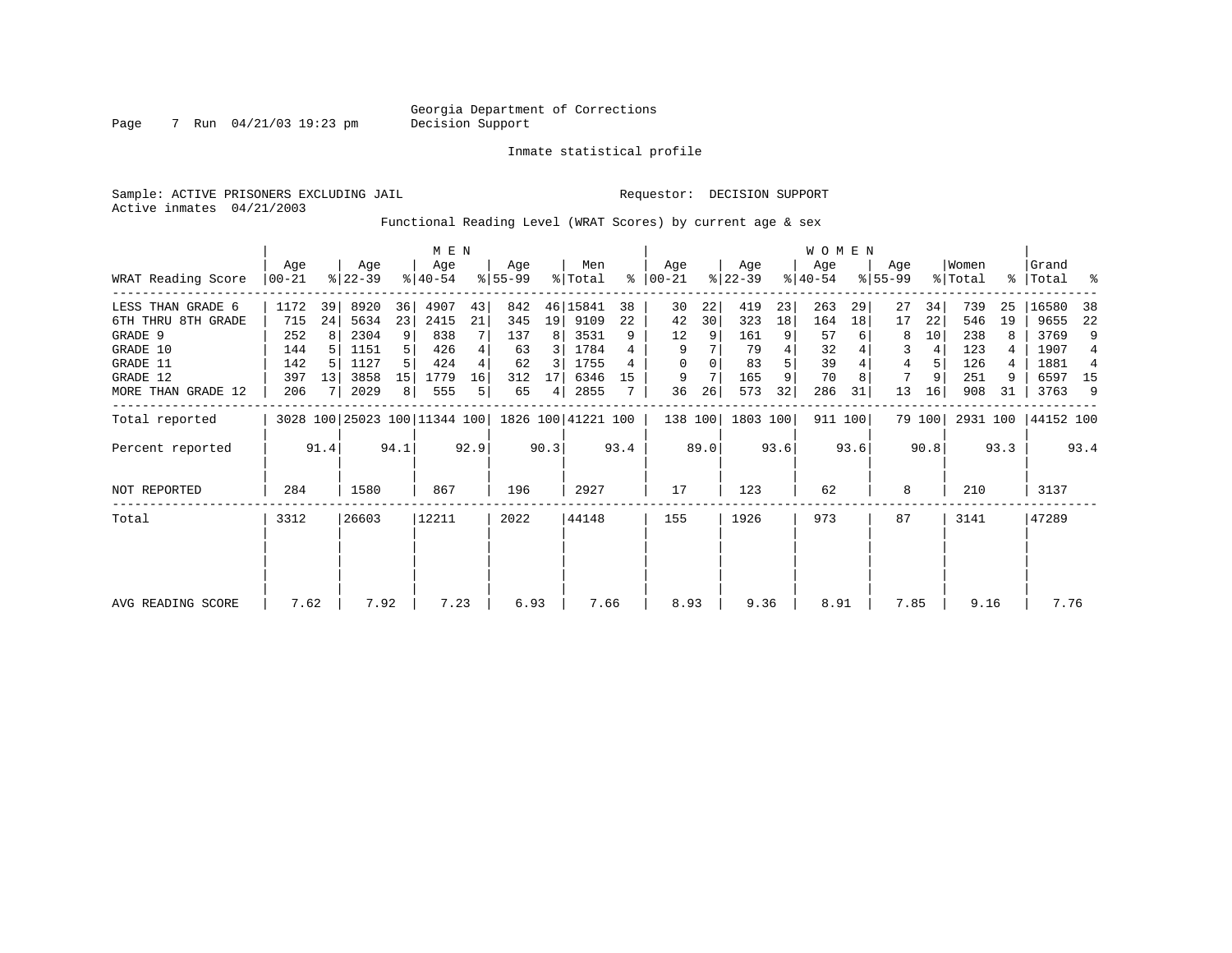Page 8 Run 04/21/03 19:23 pm

Inmate statistical profile

Sample: ACTIVE PRISONERS EXCLUDING JAIL **Requestor: DECISION SUPPORT** Active inmates 04/21/2003

Functional Math Level (WRAT Scores) by current age & sex

|                    | M E N                                |                  |          |                |                              |      |                  |      |                    |      |                      |      |                  |      | <b>WOMEN</b>     |         |                    |        |                  |                |                      |      |
|--------------------|--------------------------------------|------------------|----------|----------------|------------------------------|------|------------------|------|--------------------|------|----------------------|------|------------------|------|------------------|---------|--------------------|--------|------------------|----------------|----------------------|------|
| WRAT Math Score    | Age<br>Age<br>$ 22-39 $<br>$00 - 21$ |                  |          |                | Age<br>$ 40-54 $             |      | Aqe<br>$8 55-99$ |      | Men<br>% Total     |      | Age<br>$8   00 - 21$ |      | Aqe<br>$ 22-39 $ |      | Age<br>$ 40-54 $ |         | Aqe<br>$8155 - 99$ |        | Women<br>% Total |                | Grand<br>%   Total % |      |
| LESS THAN GRADE 6  | 1016                                 | 34               | 7277     | 29             | 4449                         | 39   | 869              |      | 48 13611           | 33   | 32                   | 23   | 379              | 21   | 330              | 36      | 41                 | 52     | 782              | 27             | 14393                | 33   |
| 6TH THRU 8TH GRADE | 1510                                 |                  | 50 12364 | 49             | 4687                         | 41   | 539              |      | 30   19100         | 46   | 64                   | 46   | 860              | 48   | 363              | 40      | 20                 | 25     | 1307             | 45             | 20407                | 46   |
| GRADE 9            | 242                                  | 8                | 2423     | 10             | 844                          |      | 132              |      | 3641               | 9    | 14                   | 10   | 224              | 12   | 76               |         |                    |        | 318              | 11             | 3959                 | 9    |
| GRADE 10           | 137                                  |                  | 1421     | $6 \mid$       | 608                          |      | 110              | 6    | 2276               |      | 13                   | 9    | 156              | 9    | 66               |         | 6                  | 8      | 241              | 8              | 2517                 | 6    |
| GRADE 11           | 71                                   |                  | 852      |                | 375                          |      | 80               | 4    | 1378               |      | 6                    |      | 96               |      | 31               |         | 4                  |        | 137              |                | 1515                 | 3    |
| GRADE 12           | 36                                   | 476<br>16<br>213 |          | $\overline{2}$ | 319                          | 3    | 77               | 4    | 908                |      | 6                    |      | 35               |      | 19               |         | $\mathbf 0$        |        | 60               | $\overline{2}$ | 968                  | 2    |
| MORE THAN GRADE 12 |                                      |                  |          |                | 73                           |      | 19               |      | 321                |      | 3                    | 2    | 53               | 3    | 27               |         | 4                  | 5      | 87               | 3              | 408                  |      |
| Total reported     |                                      |                  |          |                | 3028 100 25026 100 11355 100 |      |                  |      | 1826 100 41235 100 |      | 138 100              |      | 1803 100         |      |                  | 912 100 |                    | 79 100 | 2932 100         |                | 44167 100            |      |
| Percent reported   |                                      | 91.4             |          | 94.1           |                              | 93.0 |                  | 90.3 |                    | 93.4 |                      | 89.0 |                  | 93.6 |                  | 93.7    |                    | 90.8   |                  | 93.3           |                      | 93.4 |
| NOT REPORTED       | 284                                  |                  | 1577     |                | 856                          |      | 196              |      | 2913               |      | 17                   |      | 123              |      | 61               |         | 8                  |        | 209              |                | 3122                 |      |
| Total              | 26603<br>3312                        |                  | 12211    |                | 2022                         |      | 44148            |      | 155                |      | 1926                 |      | 973              |      | 87               |         | 3141               |        | 47289            |                |                      |      |
|                    |                                      |                  |          |                |                              |      |                  |      |                    |      |                      |      |                  |      |                  |         |                    |        |                  |                |                      |      |
|                    |                                      |                  |          |                |                              |      |                  |      |                    |      |                      |      |                  |      |                  |         |                    |        |                  |                |                      |      |
| AVG MATH SCORE     | 7.14<br>6.81                         |                  |          |                | 6.73                         |      | 6.41             |      | 6.97               |      | 7.74                 |      | 7.73             |      | 7.06             |         | 6.22               |        | 7.48             |                | 7.01                 |      |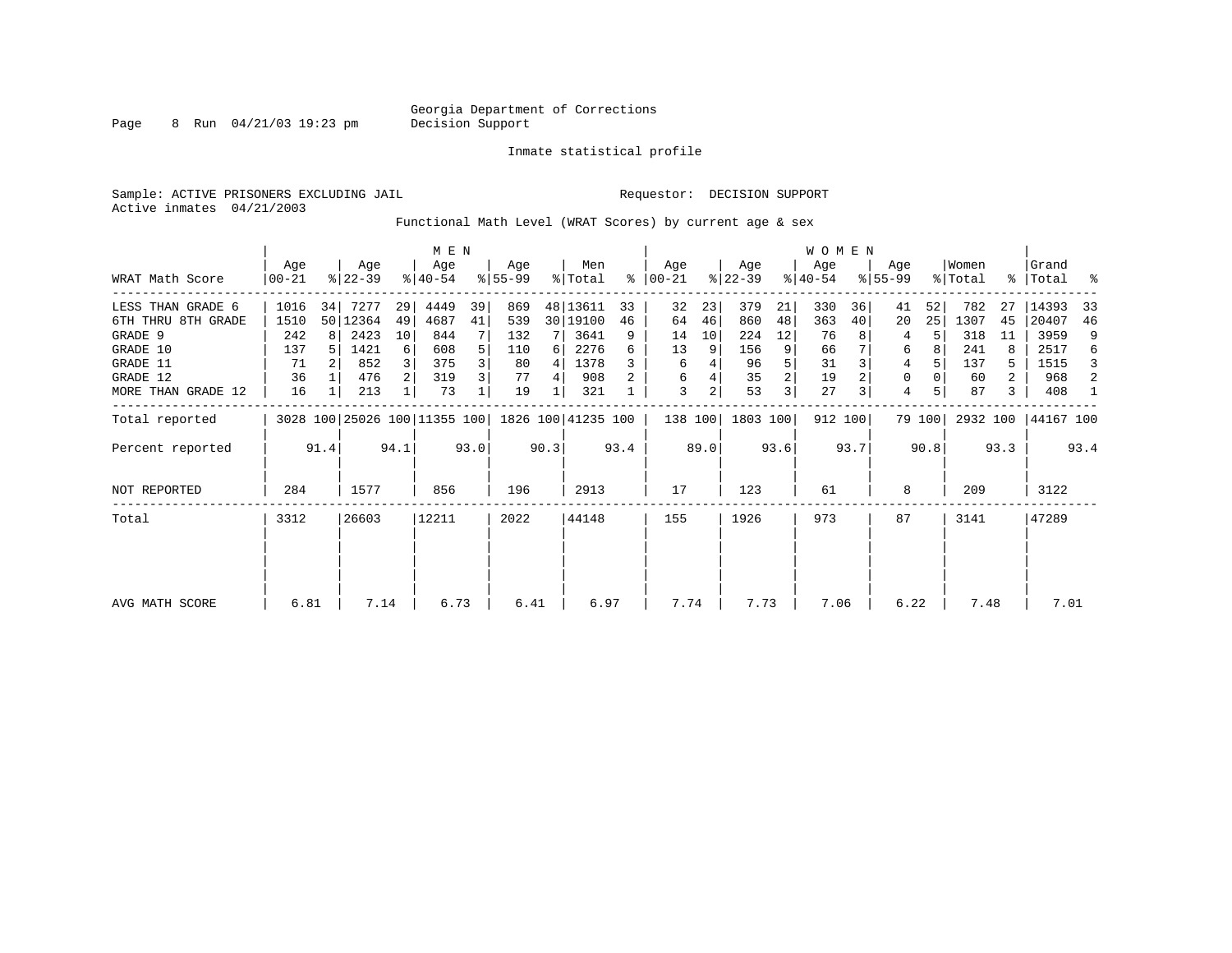Page 9 Run 04/21/03 19:23 pm

Inmate statistical profile

Sample: ACTIVE PRISONERS EXCLUDING JAIL **Requestor: DECISION SUPPORT** Active inmates 04/21/2003

Functional Spelling Level (WRAT Scores) by current age & sex

|                     | M E N           |                |          |       |                                                 |                |                 |       |                |      |                    |      |                  |      | WOMEN            |         |                  |        |                  |       |                    |      |
|---------------------|-----------------|----------------|----------|-------|-------------------------------------------------|----------------|-----------------|-------|----------------|------|--------------------|------|------------------|------|------------------|---------|------------------|--------|------------------|-------|--------------------|------|
| WRAT Spelling Score | Aqe<br>$ 00-21$ |                |          |       | Age<br>$ 40-54 $                                |                | Age<br>$ 55-99$ |       | Men<br>% Total | ႜ    | Age<br>$ 00 - 21 $ |      | Age<br>$ 22-39 $ |      | Age<br>$ 40-54 $ |         | Age<br>$8 55-99$ |        | Women<br>% Total |       | Grand<br>%   Total | ႜ    |
| LESS THAN GRADE 6   | 1299            |                | 43 10176 | 41    | 6146                                            | 54             | 1062            |       | 58 18683       | 45   | 25                 | 18   | 366              | 20   | 263              | 29      | 35               | 44     | 689              | 23    | 19372              | 44   |
| 6TH THRU 8TH GRADE  | 939             | 31             | 7598     | 30    | 2680                                            | 24             | 398             |       | 22 11615       | 28   | 46                 | 33   | 560              | 31   | 282              | 31      | 22               | 28     | 910              | 31    | 12525              | 28   |
| GRADE 9             | 254             |                | 1928     | 8     | 604                                             | 5              | 74              | 4     | 2860           |      | 16                 | 12   | 205              | 11   | 82               |         | 4                |        | 307              | 10    | 3167               |      |
| GRADE 10            | 211             |                | 1855     |       | 556                                             |                | 64              | 4     | 2686           |      | 14                 | 10   | 204              | 11   | 65               |         | 3                |        | 286              | 10    | 2972               |      |
| GRADE 11            | 101             |                | 942      |       | 299                                             |                | 46              | 3     | 1388           |      | 10                 |      | 114              | 6    | 36               |         | 5                |        | 165              | 6     | 1553               | 4    |
| GRADE 12            | 152             |                | 1737     |       | 811                                             |                | 150             | 8     | 2850           |      | 9                  |      | 88               |      | 35               |         |                  |        | 133              | 5     | 2983               | 7    |
| MORE THAN GRADE 12  | 72              | 2 <sub>1</sub> | 785      |       | 252                                             | $\overline{2}$ | 32              | 2     | 1141           | 3    | 18                 | 13   | 266              | 15   | 149              | 16      | 9                | 11     | 442              | 15    | 1583               | 4    |
| Total reported      |                 |                |          |       | 3028 100 25021 100 11348 100 1826 100 41223 100 |                |                 |       |                |      | 138 100            |      | 1803 100         |      |                  | 912 100 |                  | 79 100 | 2932 100         |       | 44155 100          |      |
| Percent reported    |                 | 91.4           |          | 94.1  |                                                 | 92.9           |                 | 90.3  |                | 93.4 |                    | 89.0 |                  | 93.6 |                  | 93.7    |                  | 90.8   |                  | 93.3  |                    | 93.4 |
| <b>NOT REPORTED</b> | 284             |                | 1582     |       | 863                                             |                | 196             |       | 2925           |      | 17                 |      | 123              |      | 61               |         | 8                |        | 209              |       | 3134               |      |
| Total               | 26603<br>3312   |                |          | 12211 |                                                 | 2022           |                 | 44148 |                | 155  |                    | 1926 |                  | 973  |                  | 87      |                  | 3141   |                  | 47289 |                    |      |
|                     |                 |                |          |       |                                                 |                |                 |       |                |      |                    |      |                  |      |                  |         |                  |        |                  |       |                    |      |
|                     |                 |                |          |       |                                                 |                |                 |       |                |      |                    |      |                  |      |                  |         |                  |        |                  |       |                    |      |
| AVG SPELLING SCORE  | 6.80            |                | 7.02     |       | 6.11                                            |                | 5.73            |       | 6.70           |      | 9.45               |      | 8.67             |      | 8.09             |         | 6.69             |        | 8.47             |       | 6.81               |      |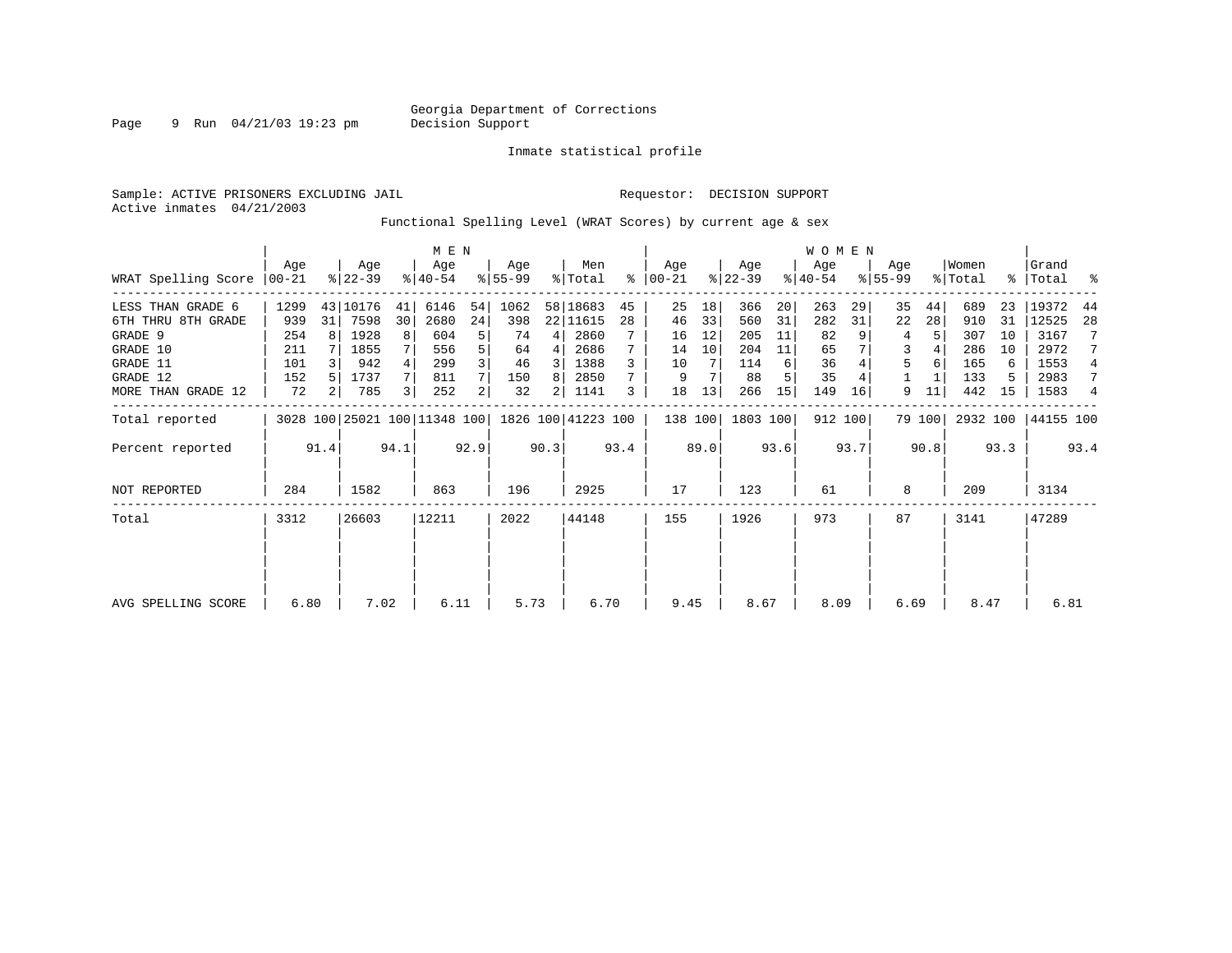Page 10 Run  $04/21/03$  19:23 pm

#### Inmate statistical profile

Sample: ACTIVE PRISONERS EXCLUDING JAIL **Requestor: DECISION SUPPORT** Active inmates 04/21/2003

Self-Rpt Guardian Status To Age 16 by current age & sex

|                  |               | M E N                         |           |      |                              |          |           |      |                    |      |          |      |           |                | WOMEN     |      |           |        |          |           |           |                |
|------------------|---------------|-------------------------------|-----------|------|------------------------------|----------|-----------|------|--------------------|------|----------|------|-----------|----------------|-----------|------|-----------|--------|----------|-----------|-----------|----------------|
|                  | Age           |                               | Age       |      | Age                          |          | Age       |      | Men                |      | Age      |      | Age       |                | Age       |      | Age       |        | Women    |           | Grand     |                |
| Guardian Status  | $00 - 21$     |                               | $ 22-39 $ |      | $8 40-54$                    |          | $8 55-99$ |      | % Total            | ి    | $ 00-21$ |      | $ 22-39 $ |                | $ 40-54 $ |      | $8 55-99$ |        | % Total  | $\approx$ | Total     | န္             |
| ORPHANAGE        | 2             | 0                             | 27        |      | 26                           | 0        | 11        |      | 66                 |      | 0        | 0    |           | $\Omega$       |           |      |           | 0      | 2        | 0         | 68        |                |
| FATHER ONLY      | 131           |                               | 748       | 3    | 323                          | 3        | 38        | 2    | 1240               |      | 6        |      | 52        | 3              | 26        |      | 3         |        | 87       | 3         | 1327      |                |
| FTR MTR HD       | 219           |                               | 1588      | 6    | 751                          | 6        | 110       | 6    | 2668               | 6    | 11       |      | 116       | 6              | 62        | 6    |           |        | 190      | 6         | 2858      | 6              |
| MOTHER ONLY      | 1659          | 51                            | 11863     | 45   | 3948                         | 33       | 459       | 23   | 17929              | 41   | 55       | 36   | 685       | 36             | 265       | 28   | 23        | 28     | 1028     | 33        | 18957     | 41             |
| MTR FTR HD       | 703           | 22<br>7806<br>30<br>555<br>75 |           |      |                              | 44       | 1093      | 55   | 14817              | 34   | 41       | 27   | 713       | 37             | 485       | 51   | 45        | 54     | 1284     | 41        | 16101     | 35             |
| OTH FEMALE       |               |                               |           |      | 260                          | 2        | 57        | 3    | 947                |      |          |      | 38        |                | 25        |      |           |        | 70       |           | 1017      | $\mathfrak{D}$ |
| OTH MALE         | 22            |                               | 99        |      | 46                           | $\Omega$ | 9         | O    | 176                |      | $\Omega$ |      |           |                | 3         |      |           |        | 10       | $\Omega$  | 186       |                |
| STEP-PARNTS      | 33            |                               | 409       |      | 161                          |          | 25        |      | 628                |      | $\Omega$ |      | 4         |                | 5         |      |           |        | 9        | 0         | 637       |                |
| FOSTER HOME      | 32            |                               | 276       |      | 126                          |          | 23        |      | 457                |      | 5        | 3    | 47        | $\overline{2}$ | 11        |      |           |        | 64       |           | 521       |                |
| GRAND PRNTS      | 289           |                               | 2202      | 8    | 805                          |          | 121       | 6    | 3417               |      | 28       | 18   | 229       | 12             | 70        |      | 6         |        | 333      | 11        | 3750      |                |
| OTHER            | 72            |                               | 588       | 2    | 289                          | 2        | 32        |      | 981                | 2    | 3        | 2    | 12        |                | 5         |      |           |        | 21       |           | 1002      |                |
| Total reported   |               |                               |           |      | 3237 100 26161 100 11950 100 |          |           |      | 1978 100 43326 100 |      | 153 100  |      | 1904 100  |                | 958 100   |      |           | 83 100 | 3098 100 |           | 46424 100 |                |
| Percent reported | 97.7          |                               |           | 98.3 |                              | 97.9     |           | 97.8 |                    | 98.1 |          | 98.7 |           | 98.9           |           | 98.5 |           | 95.4   |          | 98.6      |           | 98.2           |
| NOT RPTD         | 75<br>442     |                               |           |      | 261                          |          | 44        |      | 822                |      | 2        |      | 22        |                | 15        |      | 4         |        | 43       |           | 865       |                |
| Total            | 3312<br>26603 |                               |           |      | 12211                        |          | 2022      |      | 44148              |      | 155      |      | 1926      |                | 973       |      | 87        |        | 3141     |           | 47289     |                |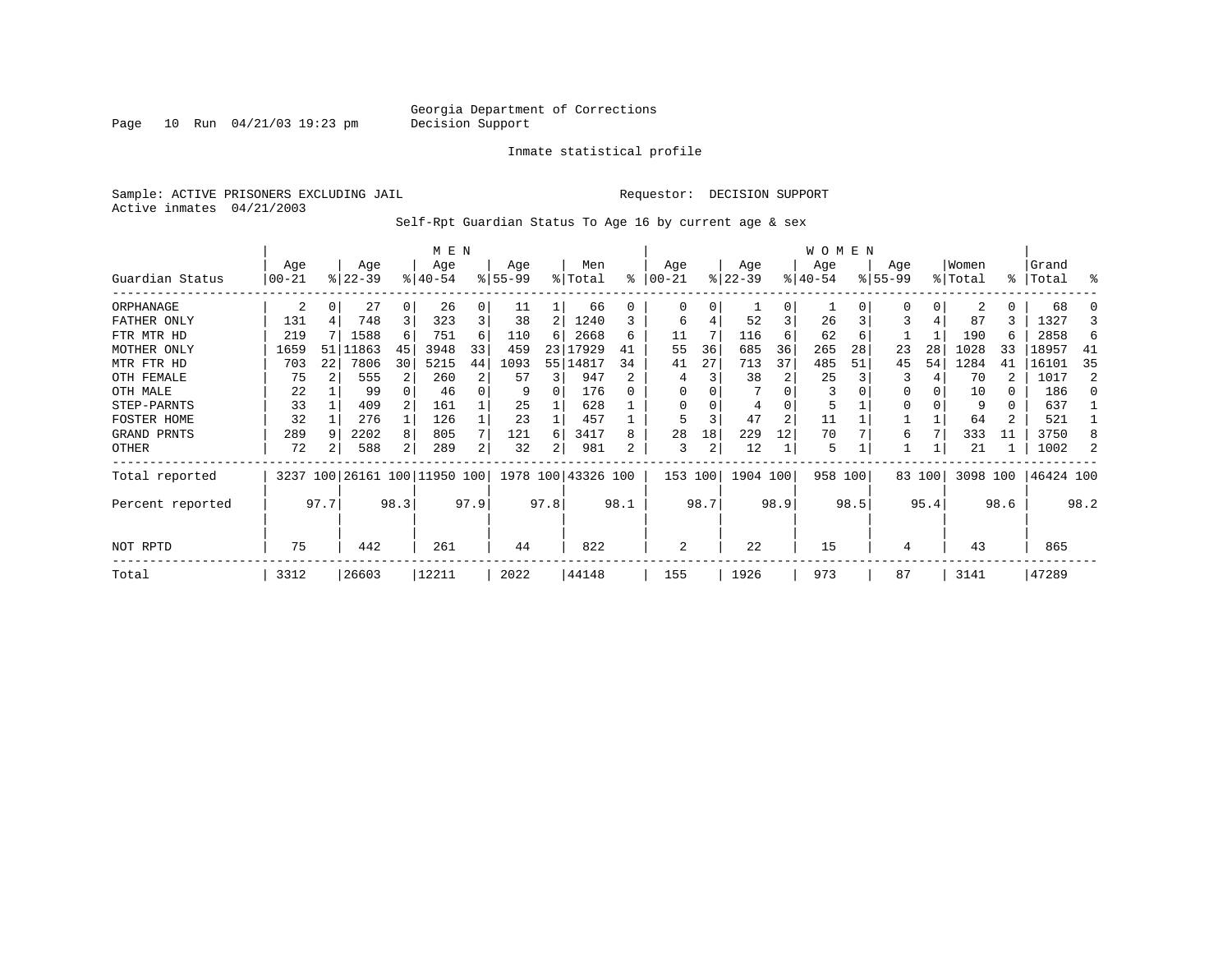#### Georgia Department of Corrections<br>Decision Support

Page 11 Run  $04/21/03$  19:23 pm

Inmate statistical profile

Sample: ACTIVE PRISONERS EXCLUDING JAIL Requestor: DECISION SUPPORT Active inmates 04/21/2003

Self-Rpt Employment Status Before Prison by current age & sex

|                  | M E N                                |                              |       |     |           |     |          |      |                    |    |       |     |           |     | <b>WOMEN</b> |    |             |        |          |      |           |      |
|------------------|--------------------------------------|------------------------------|-------|-----|-----------|-----|----------|------|--------------------|----|-------|-----|-----------|-----|--------------|----|-------------|--------|----------|------|-----------|------|
|                  | Age                                  | Age<br>$ 22-39 $<br>$ 00-21$ |       |     |           |     | Age      |      | Men                |    | Age   |     | Age       |     | Age          |    | Age         |        | Women    |      | Grand     | ိ    |
| Employment       |                                      |                              |       |     | $8 40-54$ |     | $ 55-99$ |      | % Total            | ి  | 00-21 |     | $ 22-39 $ |     | $ 40-54 $    |    | $8155 - 99$ |        | % Total  |      | %   Total |      |
| FULL TIME        | 901                                  | 29                           | 13088 | 53  | 6452      | 57  | 824      | 45   | 21265              | 52 | 45    | 38  | 697       | 47  | 330          | 42 | 17          | 23     | 1089     | 44   | 22354     | -51  |
| PART TIME        | 453                                  | 15                           | 2488  | 10  | 742       |     | 106      | 6    | 3789               | 9  | 12    | 10  | 81        | 5   | 36           | 5  |             |        | 130      | 5    | 3919      | 9    |
| UNEMPL < 6M      | 298                                  | 10                           | 2935  | 12  | 1198      | 11  | 196      | 11   | 4627               |    | 14    | 12  | 153       | 10  | 94           | 12 | 12          | 16     | 273      | 11   | 4900      | - 11 |
| UNEMPL > 6M      | 377                                  | 12                           | 3636  | 15  | 2049      | 18  | 378      | 21   | 6440               | 16 | 9     | 8   | 260       | 17  | 155          | 20 | 17          | 23     | 441      | 18   | 6881      | 16   |
| NEVER WORKD      | 913                                  | 30                           | 1874  | 8   | 183       |     | 13       |      | 2983               |    | 25    | 21  | 166       | 11  | 34           |    | 4           |        | 229      | 9    | 3212      |      |
| <b>STUDENT</b>   | 103                                  |                              | 245   |     | 14        |     | 3        | 0    | 365                |    | 9     | 8   | 16        |     | 2            | 0  | $\Omega$    | 0      | 27       |      | 392       |      |
| INCAPABLE        | 20                                   |                              | 460   | 2   | 728       |     | 299      | 16   | 1507               |    | 4     |     | 120       | 8   | 133          | 17 | 24          | 32     | 281      | 11   | 1788      |      |
| OTHER            | 0                                    | 0                            | 0     | 0   | 0         |     | 0        | 0    | 0                  | 0  | 0     | 0   | 0         | 0   | 0            | 0  | 0           | 0      | 0        |      | 0         | 0    |
| Total reported   |                                      |                              |       |     |           |     |          |      | 1819 100 40976 100 |    | 118   | 100 | 1493 100  |     | 784 100      |    |             | 75 100 | 2470 100 |      | 43446 100 |      |
| Percent reported | 3065 100 24726 100 11366 100<br>92.5 |                              | 92.9  |     | 93.1      |     | 90.0     |      | 92.8               |    | 76.1  |     | 77.5      |     | 80.6         |    | 86.2        |        | 78.6     |      | 91.9      |      |
| NOT RPTD         | 247<br>1877                          |                              |       | 845 |           | 203 |          | 3172 |                    | 37 |       | 433 |           | 189 |              | 12 |             | 671    |          | 3843 |           |      |
| Total            | 3312                                 |                              | 26603 |     | 12211     |     | 2022     |      | 44148              |    | 155   |     | 1926      |     | 973          |    | 87          |        | 3141     |      | 47289     |      |

\* NOTE: THE FIELD LABELD "OTHER" WAS CORRECTED IN APRIL 1989; INMATES CODED "PRE-OTIS NOT REPORTED" NOW HAVE BEEN REMOVED FROM THIS FIELD AND IDENTIFIED AS "NOT REPORTED".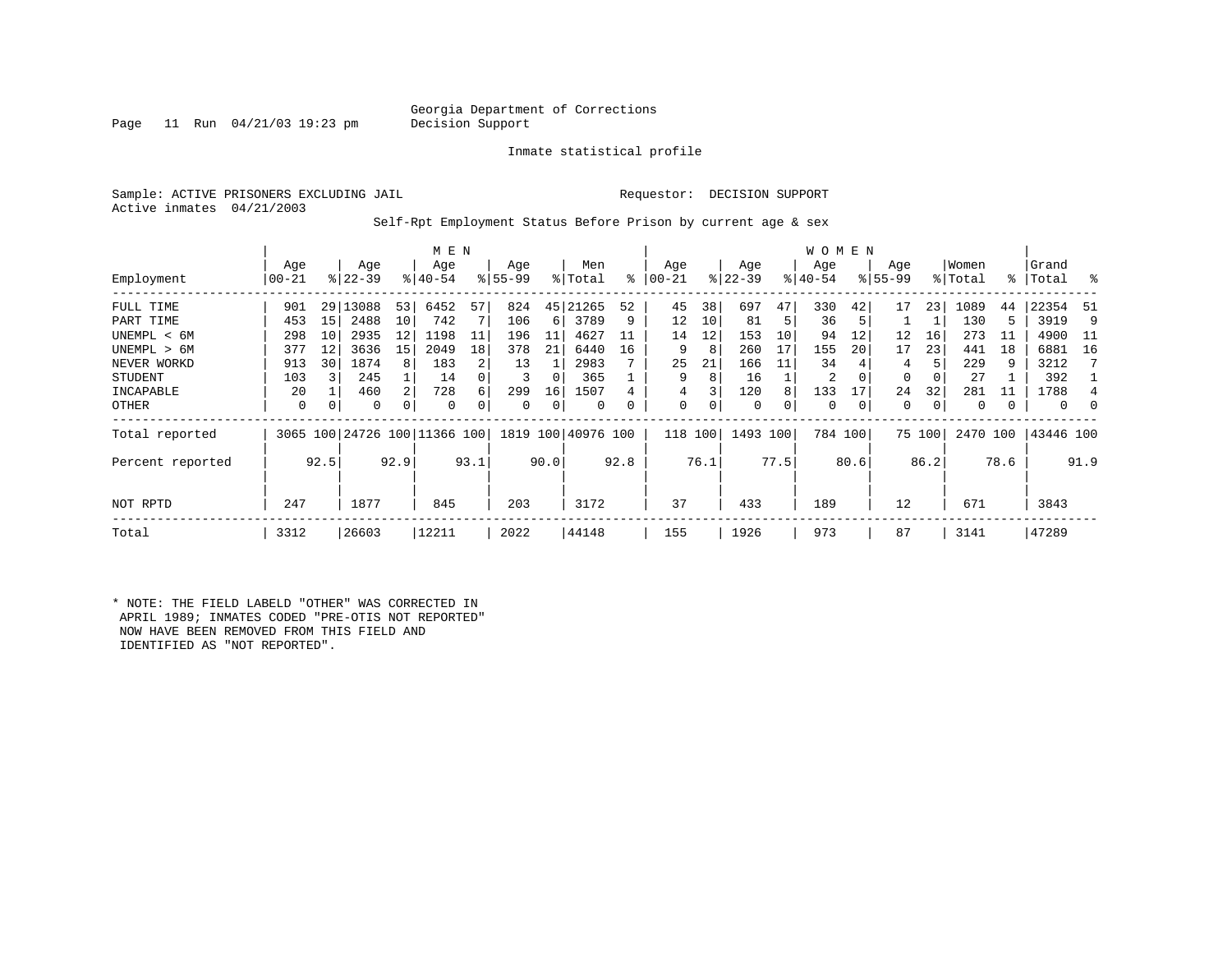Page 12 Run  $04/21/03$  19:23 pm

#### Inmate statistical profile

Sample: ACTIVE PRISONERS EXCLUDING JAIL **Requestor: DECISION SUPPORT** Active inmates 04/21/2003

Self-Rpt Marital Status At Admission by current age & sex

|                  |               |                               |                              |    | M E N       |    |           |    |                    |    |          |     |             |     | W O M E N |             |             |     |          |    |           |          |
|------------------|---------------|-------------------------------|------------------------------|----|-------------|----|-----------|----|--------------------|----|----------|-----|-------------|-----|-----------|-------------|-------------|-----|----------|----|-----------|----------|
|                  | Age           |                               | Age                          |    | Age         |    | Age       |    | Men                |    | Age      |     | Age         |     | Age       |             | Age         |     | Women    |    | Grand     |          |
| Marital Status   | $00 - 21$     |                               | $8122 - 39$                  |    | $8140 - 54$ |    | $8 55-99$ |    | % Total            | ⊱  | $ 00-21$ |     | $ 22 - 39 $ |     | $ 40-54$  |             | $8155 - 99$ |     | % Total  |    | %   Total | ိ        |
| SINGLE           | 3081          | 95                            | 17919                        | 68 | 4619        | 39 | 334       | 17 | 25953              | 60 | 138      | 90  | 1140        | 60  | 374       | 39          | 9           | 11  | 1661     | 54 | 27614     | 59       |
| MARRIED          | 53            |                               | 2786                         | 11 | 2143        | 18 | 538       | 27 | 5520               | 13 | 6        | 4   | 254         | 13  | 156       | 16          | 17          | 20  | 433      | 14 | 5953      | 13       |
| SEPARATED        | 9             | 1037<br>4<br>10<br>1750<br>95 |                              |    | 1053        | 9  | 210       | 11 | 2309               | 5  | 5        | 3   | 202         | 11  | 133       | 14          | 5           | 6   | 345      | 11 | 2654      | -6       |
| DIVORCED         |               |                               |                              |    | 2616        | 22 | 586       | 30 | 4962               | 11 |          |     | 208         | 11  | 183       | 19          | 22          | 27  | 414      | 13 | 5376      | - 12     |
| WIDOWED          |               |                               |                              |    | 235         |    | 143       |    | 476                |    | $\Omega$ | 0   | 35          |     | 69        |             | 29          | 35  | 133      | 4  | 609       |          |
| COMMON LAW       | 80            |                               | 2600                         | 10 | 1301        |    | 171       | 9  | 4152               | 10 | 3        | 2   | 65          | 3   | 46        |             |             |     | 115      | 4  | 4267      | 9        |
| OTHER            | 0             | 0                             | 14                           | 0  | 4           |    | 4         | 0  | 22                 | 0  | 0        | 0   |             | 0   | 0         | $\mathbf 0$ | 0           | 0   |          |    | 23        | $\Omega$ |
| Total reported   |               |                               | 3236 100 26201 100 11971 100 |    |             |    |           |    | 1986 100 43394 100 |    | 153      | 100 | 1905        | 100 | 961 100   |             | 83          | 100 | 3102 100 |    | 46496 100 |          |
| Percent reported | 97.7<br>98.5  |                               |                              |    | 98.0        |    | 98.2      |    | 98.3               |    | 98.7     |     | 98.9        |     | 98.8      |             | 95.4        |     | 98.8     |    | 98.3      |          |
|                  |               |                               |                              |    |             |    |           |    |                    |    |          |     |             |     |           |             |             |     |          |    |           |          |
| NOT RPTD         | 402<br>76     |                               |                              |    | 240         |    | 36        |    | 754                |    | 2        |     | 21          |     | 12        |             | 4           |     | 39       |    | 793       |          |
| Total            | 26603<br>3312 |                               |                              |    | 12211       |    | 2022      |    | 44148              |    | 155      |     | 1926        |     | 973       |             | 87          |     | 3141     |    | 47289     |          |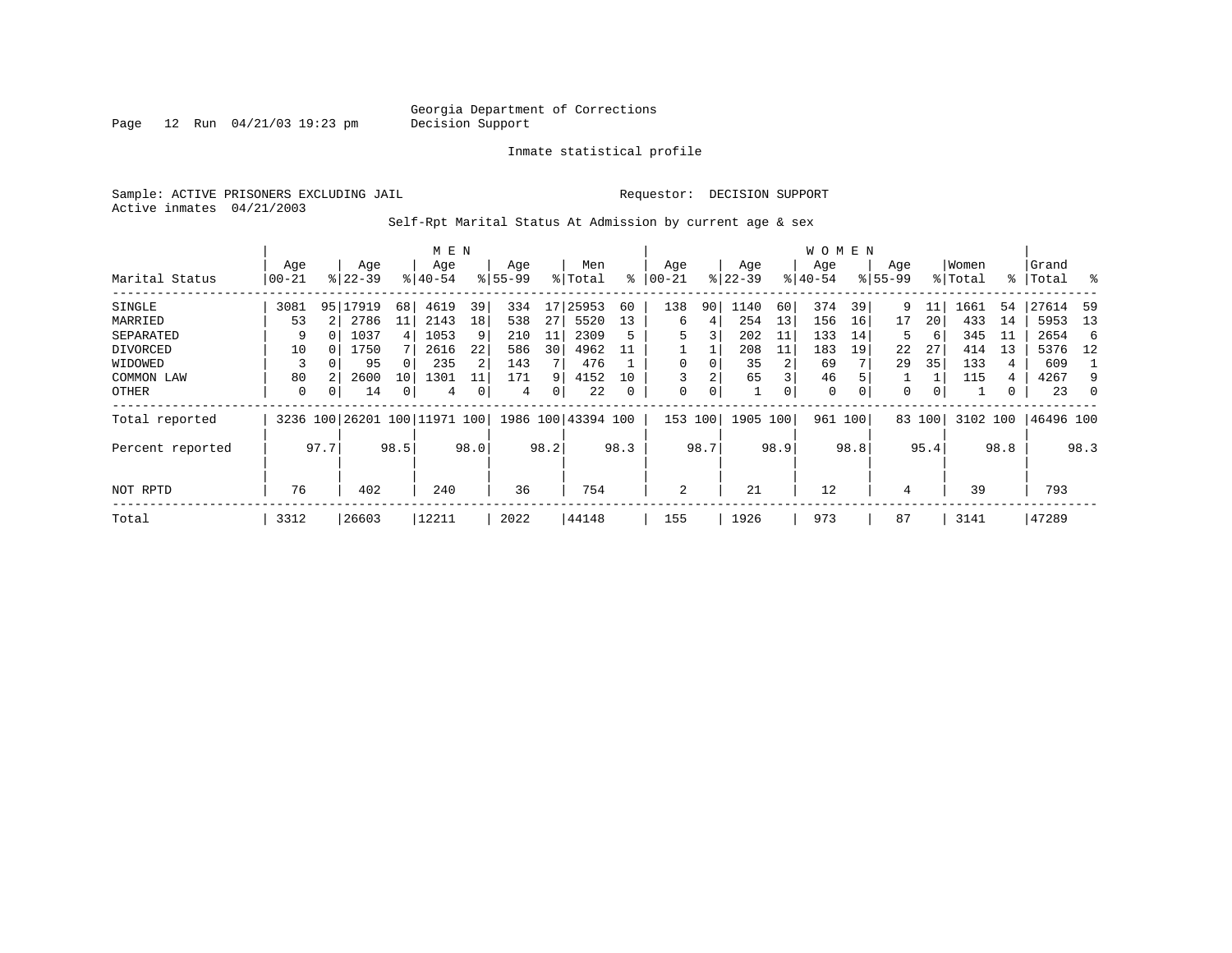#### Georgia Department of Corrections<br>Decision Support

Page 13 Run  $04/21/03$  19:23 pm

Inmate statistical profile

Sample: ACTIVE PRISONERS EXCLUDING JAIL Requestor: DECISION SUPPORT Active inmates 04/21/2003

Self-Rpt Number Of Children At Admission by current age & sex

|                      |                  |          |                   |      | M E N            |                |                  |      |                    |      |                 |                |                  |                | <b>WOMEN</b>     |         |                    |        |                  |      |                |      |
|----------------------|------------------|----------|-------------------|------|------------------|----------------|------------------|------|--------------------|------|-----------------|----------------|------------------|----------------|------------------|---------|--------------------|--------|------------------|------|----------------|------|
| Number Of Children   | Aqe<br>$00 - 21$ |          | Age<br>$ 22-39 $  |      | Age<br>$8 40-54$ |                | Age<br>$ 55-99 $ |      | Men<br>% Total     | ႜ    | Aqe<br>$ 00-21$ |                | Age<br>$ 22-39 $ |                | Age<br>$8 40-54$ |         | Aqe<br>$8155 - 99$ |        | Women<br>% Total | ွေ   | Grand<br>Total | ႜ    |
| NO CHILDREN          | 0                | $\Omega$ | 558               | 4    | 481              | 5              | 81               | 5    | 1120               | 4    | $\mathbf 0$     | 0              | 5                | 0              | 6                |         |                    |        | 12               |      | 1132           |      |
| ONE CHILD            | 588              | 75       | 6560              | 42   | 2685             | 30             | 318              | 19   | 10151              | 38   | 34              | 59             | 401              | 26             | 164              | 19      | 14                 | 19     | 613              | 24   | 10764          | 37   |
| TWO CHILDREN         | 152              | 19       | 4258              | 27   | 2463             | 28             | 411              | 24   | 7284               | 27   | 19              | 33             | 460              | 30             | 271              | 32      | 18                 | 25     | 768              | 31   | 8052           | 27   |
| THREE CHILDREN       | 38               |          | 2293              | 15   | 1562             | 18             | 346              | 21   | 4239               | 16   | 4               |                | 365              | 24             | 218              | 26      | 20                 | 27     | 607              | 24   | 4846           | 17   |
| <b>FOUR CHILDREN</b> |                  |          | 1087              |      | 818              | 9              | 205              | 12   | 2117               | 8    | 0               | 0              | 169              | 11             | 110              | 13      | 9                  | 12     | 288              | -11  | 2405           | 8    |
| <b>FIVE CHILDREN</b> | 0                | $\Omega$ | 464               | 3    | 454              | 5 <sup>1</sup> | 133              | 8    | 1051               |      | 0               | 0              | 84               | 5              | 28               |         |                    |        | 113              | 4    | 1164           | 4    |
| MORE THAN 5 CHILDREN | 2                | 0        | 332               | 2    | 364              | 4 <sup>1</sup> | 186              | 11   | 884                | 3    |                 | $\overline{a}$ | 57               | 4 <sub>1</sub> | 45               |         | 10                 | 14     | 113              | 4    | 997            |      |
| Total reported       |                  |          | 787 100 15552 100 |      | 8827 100         |                |                  |      | 1680 100 26846 100 |      |                 | 58 100         | 1541 100         |                |                  | 842 100 |                    | 73 100 | 2514 100         |      | 29360 100      |      |
| Percent reported     |                  | 23.8     |                   | 58.5 |                  | 72.3           |                  | 83.1 |                    | 60.8 |                 | 37.4           |                  | 80.0           |                  | 86.5    |                    | 83.9   |                  | 80.0 |                | 62.1 |
| NOT REPORTED         | 2525             |          | 11051             |      | 3384             |                | 342              |      | 17302              |      | 97              |                | 385              |                | 131              |         | 14                 |        | 627              |      | 17929          |      |
| Total                | 3312             |          | 26603             |      | 12211            |                | 2022             |      | 44148              |      | 155             |                | 1926             |                | 973              |         | 87                 |        | 3141             |      | 47289          |      |
|                      |                  |          |                   |      |                  |                |                  |      |                    |      |                 |                |                  |                |                  |         |                    |        |                  |      |                |      |
|                      |                  |          |                   |      |                  |                |                  |      |                    |      |                 |                |                  |                |                  |         |                    |        |                  |      |                |      |
| AVG NUM CHILDREN     | 1.34             |          | 2.00              |      | 2.32             |                | 3.03             |      | 2.15               |      | 1.55            |                | 2.52             |                | 2.67             |         | 3.07               |        | 2.56             |      | 2.19           |      |

\* NOTE: THE FIELD LABLED "NO CHILDREN" WAS CORRECTED IN MARCH 1989: MISSING DATA FOR INMATES STILL IN DIAGNOSTICS NOW HAS BEEN REMOVED FROM THIS FIELD AND IDENTIFIED AS "NOT REPORTED" INFORMATION.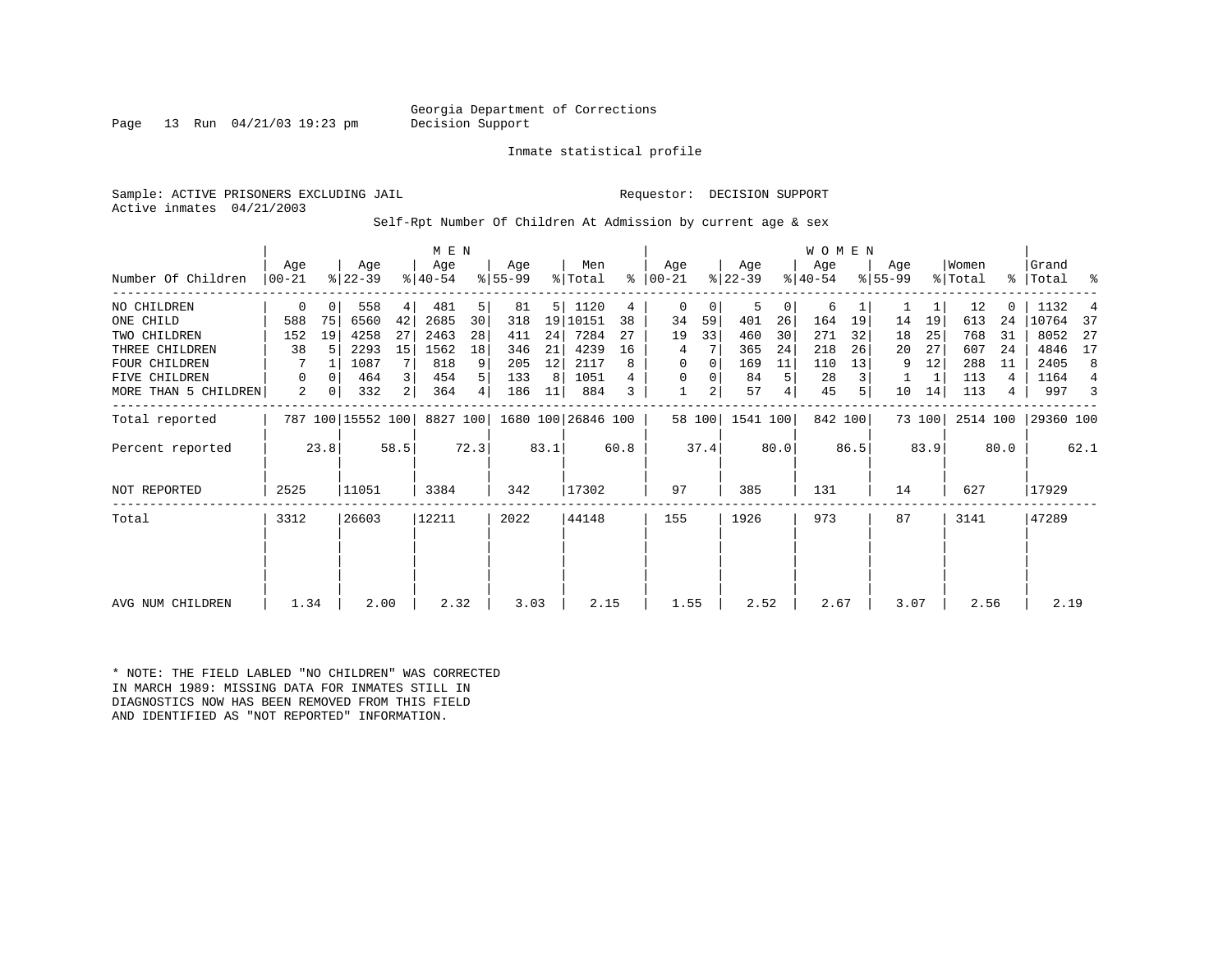Page 14 Run  $04/21/03$  19:23 pm

#### Inmate statistical profile

Sample: ACTIVE PRISONERS EXCLUDING JAIL **Requestor: DECISION SUPPORT** Active inmates 04/21/2003

#### Self-Rpt Religious Affiliation by current age & sex

|                  |           |              |                         |             | M E N    |          |           |          |                    |              |          |          |              |      | <b>WOMEN</b> |          |           |             |          |                |           |                |
|------------------|-----------|--------------|-------------------------|-------------|----------|----------|-----------|----------|--------------------|--------------|----------|----------|--------------|------|--------------|----------|-----------|-------------|----------|----------------|-----------|----------------|
|                  | Age       |              | Age                     |             | Age      |          | Age       |          | Men                |              | Age      |          | Age          |      | Age          |          | Age       |             | Women    |                | Grand     |                |
| Religion         | $00 - 21$ |              | $ 22-39$                |             | $ 40-54$ |          | $8 55-99$ |          | % Total            | ွေ           | $ 00-21$ |          | $ 22-39$     |      | $ 40-54$     |          | $8 55-99$ |             | % Total  | ి              | Total     | ႜ              |
| <b>ISLAM</b>     | 69        | 2            | 925                     | 4           | 369      | 3        | 32        | 2        | 1395               | 3            | 2        |          | 15           |      | 6            | ı        | 0         | 0           | 23       |                | 1418      | 3              |
| CATHOLIC         | 133       | 4            | 1147                    | 4           | 414      | 4        | 84        | 4        | 1778               | 4            | 6        | 4        | 94           | 5    | 45           | 5        | 2         | 3           | 147      | 5              | 1925      | $\overline{4}$ |
| BAPTIST          | 1188      | 37           | 11632                   | 45          | 6674     | 57       | 1111      | 58       | 20605              | 48           | 91       | 59       | 1126         | 59   | 585          | 61       | 56        | 70          | 1858     | 60             | 22463     | 49             |
| METHODIST        | 47        | $\mathbf{1}$ | 466                     | 2           | 415      | 4        | 118       | 6        | 1046               | 2            | 2        |          | 57           | 3    | 59           | 6        | 5         | 6           | 123      | 4              | 1169      | 3              |
| EPISCOPLN        | 3         | 0            | 41                      | $\mathbf 0$ | 23       | $\Omega$ | 11        | 1        | 78                 | $\Omega$     |          |          | 3            | 0    | 5            |          | 0         | 0           | 9        | $\Omega$       | 87        | $\mathbf 0$    |
| PRESBYTRN        |           | 0            | 43                      | $\Omega$    | 38       | $\Omega$ | 15        | 1        | 103                | U            | U        | $\Omega$ | 0            | 0    |              | $\Omega$ | 2         | 3           | 3        | $\Omega$       | 106       | $\Omega$       |
| CHC OF GOD       | 35        | 1            | 257                     | 1           | 164      |          | 39        | 2        | 495                |              | 2        | 1        | 30           | 2    | 17           | 2        | 3         | 4           | 52       | 2              | 547       | 1              |
| HOLINESS         | 55        | 2            | 824                     | 3           | 552      |          | 100       | 5        | 1531               | 4            | 4        | 3        | 168          | 9    | 98           | 10       | б         | 8           | 276      | 9              | 1807      | 4              |
| <b>JEWISH</b>    | 2         | 0            | 18                      | 0           | 12       |          | 2         | 0        | 34                 | U            | 0        | U        | 3            | 0    |              | 0        | 0         | 0           | 4        | $\Omega$       | 38        | 0              |
| ANGLICAN         | O         | 0            | 3                       | $\Omega$    | 3        | $\Omega$ | O         | 0        | 6                  | <sup>0</sup> | U        | O        | 2            | O    | $\Omega$     | $\Omega$ | 0         | 0           | 2        | $\Omega$       | R         | $\Omega$       |
| GRK ORTHDX       |           | $\Omega$     | 2                       | $\Omega$    | 2        | O        |           | 0        | 5                  | U            | $\Omega$ | U        | $\mathbf 0$  | 0    | $\Omega$     | $\Omega$ | 0         | $\Omega$    | $\Omega$ | $\Omega$       |           | $\Omega$       |
| HINDU            |           | $\Omega$     | 3                       | $\Omega$    |          |          |           | 0        | 5                  | U            | U        | U        | 0            | 0    | $\Omega$     | 0        | 0         | 0           | $\Omega$ | 0              | 5         | $\Omega$       |
| <b>BUDDHIST</b>  | 6         | $\Omega$     | 28                      | $\Omega$    | 6        |          |           | $\Omega$ | 40                 | O            | U        |          | $\mathbf{1}$ | 0    | 0            | $\Omega$ | 0         | $\Omega$    |          | $\Omega$       | 41        | $\Omega$       |
| TAOIST           |           | $\Omega$     | 0                       | O           |          |          | 0         | 0        |                    | U            | U        | U        | $\Omega$     | 0    | 0            | $\Omega$ | 0         | $\Omega$    | $\Omega$ | $\Omega$       | ำ         | O              |
| SHINTOIST        |           | $\Omega$     | 6                       | $\Omega$    | 5        | $\Omega$ | O         | $\Omega$ | 12                 | U            | U        | $\Omega$ | $\Omega$     | O    | $\Omega$     | $\Omega$ | 0         | 0           | $\Omega$ | $\Omega$       | 12        | $\cap$         |
| SEVEN D AD       | 11        | $\Omega$     | 58                      | $\mathbf 0$ | 43       |          | 9         | 0        | 121                | U            | 0        | O        | 11           |      | 4            | $\Omega$ | 0         | $\mathbf 0$ | 15       | $\Omega$       | 136       | 0              |
| JEHOVAH WT       | 18        |              | 216                     | 1           | 109      |          | 9         | $\Omega$ | 352                |              |          |          | 11           |      |              | 1        | 0         | 0           | 20       |                | 372       | 1              |
| LATR DAY S       | 6         | 0            | 23                      | $\Omega$    | 13       | $\Omega$ | 4         | 0        | 46                 | U            | U        | O        | 2            | 0    |              | 0        | 0         | 0           | 3        | $\Omega$       | 49        | 0              |
| <b>OUAKER</b>    | ∩         | 0            | O                       | 0           | $\Omega$ | $\Omega$ | O         | 0        | $\Omega$           | $\cap$       | $\Omega$ | $\Omega$ | 0            | 0    | $\Omega$     | $\Omega$ | 0         | 0           | $\Omega$ | $\Omega$       | $\Omega$  | $\mathbf 0$    |
| OTHER PROD       | 501       | 16           | 2920                    | 11          | 732      | 6        | 115       | 6        | 4268               | 10           | 34       | 22       | 270          | 14   | 96           | 10       | 3         | 4           | 403      | 13             | 4671      | 10             |
| <b>NONE</b>      | 666       | 21           | 4495                    | 17          | 1297     | 11       | 153       | 8        | 6611               | 16           | 6        | 4        | 51           | 3    | 10           | 1        | 0         | 0           | 67       | $\mathfrak{D}$ | 6678      | 15             |
| <b>OTHER</b>     | 438       | 14           | 2611                    | 10          | 830      | 7        | 129       | 7        | 4008               | 9            | 3        | 2        | 49           | 3    | 22           | 2        | 3         | 4           | 77       | 2              | 4085      | 9              |
| Total reported   | 3187      |              | 100 25718 100 11703 100 |             |          |          |           |          | 1932 100 42540 100 |              | 153 100  |          | 1893 100     |      |              | 957 100  |           | 80 100      | 3083 100 |                | 45623 100 |                |
| Percent reported |           | 96.2         |                         | 96.7        |          | 95.8     |           | 95.5     |                    | 96.4         |          | 98.7     |              | 98.3 |              | 98.4     |           | 92.0        |          | 98.2           |           | 96.5           |
| NOT RPTD         | 125       |              | 885                     |             | 508      |          | 90        |          | 1608               |              | 2        |          | 33           |      | 16           |          | 7         |             | 58       |                | 1666      |                |
| Total            | 3312      |              | 26603                   |             | 12211    |          | 2022      |          | 44148              |              | 155      |          | 1926         |      | 973          |          | 87        |             | 3141     |                | 47289     |                |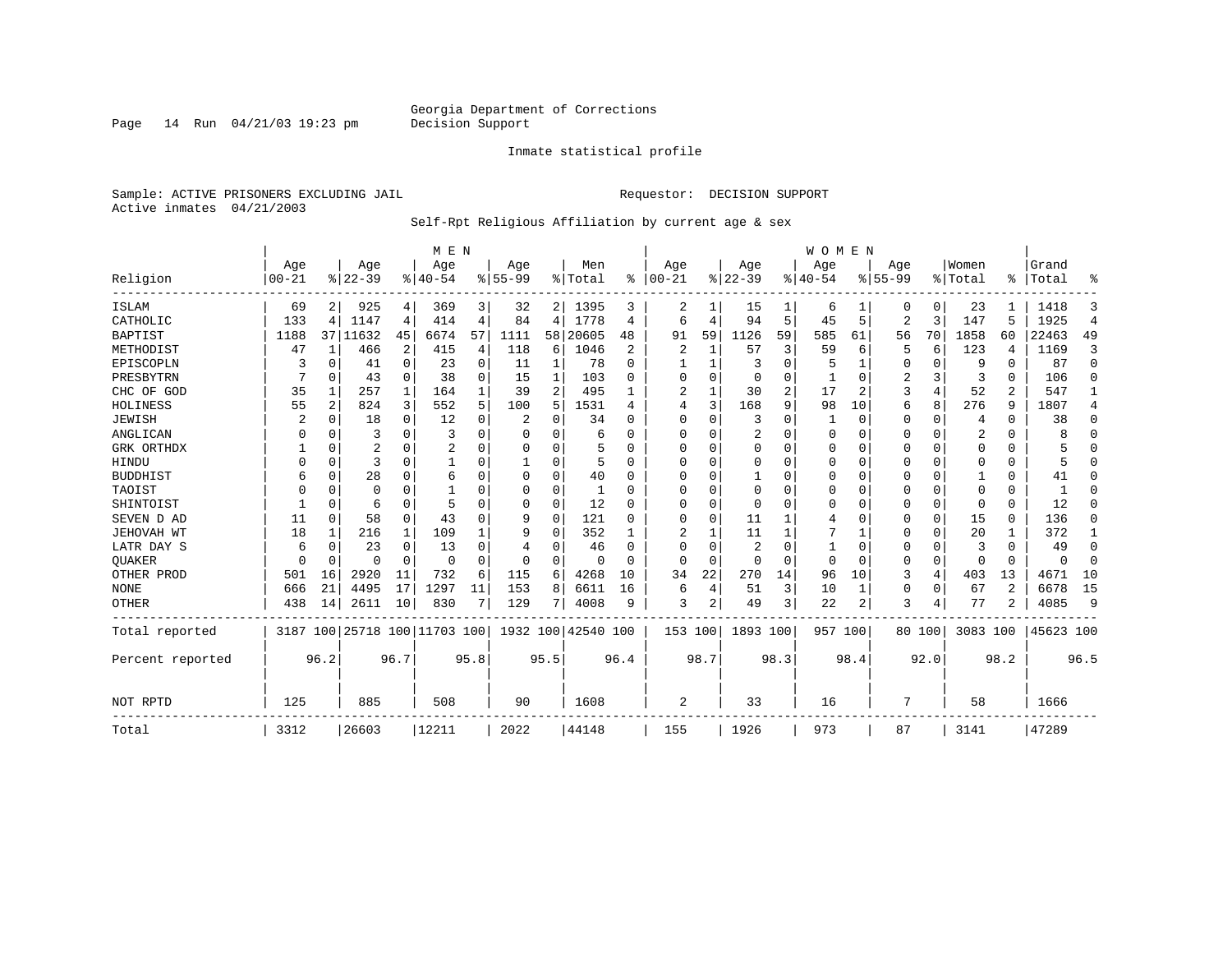#### Georgia Department of Corrections<br>Decision Support

Page 15 Run  $04/21/03$  19:23 pm

Inmate statistical profile

Sample: ACTIVE PRISONERS EXCLUDING JAIL Requestor: DECISION SUPPORT Active inmates 04/21/2003

Self-Rpt Family Behavior Patterns \* by current age & sex

|                  |           |                |                              |      | M E N       |      |             |          |                    |      |            |      |             |      | WOMEN       |      |             |      |         |      |           |      |
|------------------|-----------|----------------|------------------------------|------|-------------|------|-------------|----------|--------------------|------|------------|------|-------------|------|-------------|------|-------------|------|---------|------|-----------|------|
|                  | Age       |                | Age                          |      | Age         |      | Age         |          | Men                |      | Age        |      | Age         |      | Age         |      | Age         |      | Women   |      | Grand     |      |
| Family Behavior  | $00 - 21$ |                | $8 22-39$                    |      | $8140 - 54$ |      | $8155 - 99$ |          | % Total            | ፠    | $ 00 - 21$ |      | $8$   22-39 |      | $8140 - 54$ |      | $8155 - 99$ |      | % Total | °≈   | Total     | °    |
| CRIMINLTY        | 1011      | 22             | 7675                         | 22   | 3385        | 24   | 440         | 24       | 12511              | 23   | 64         | 20   | 664         | 18   | 347         | 20   | 17          | 13   | 1092    | 18   | 13603     | 22   |
| ALCOHOLISM       | 478       | 10             | 4287                         | 12   | 2380        | 17   | 332         | 18       | 7477               | 14   | 36         | 11   | 486         | 13   | 270         | 16   | 23          | 18   | 815     | 14   | 8292      | 14   |
| DRUG ABUSE       | 405       | q              | 2616                         | 8    | 932         |      | 84          | 5        | 4037               |      | 39         | 12   | 361         | 10   | 169         | 10   | 8           | 6    | 577     | 10   | 4614      | 8    |
| DOMINERING       | 8         |                | 76                           |      | 53          | 0    |             |          | 141                |      | 13         | 4    | 322         | 9    | 189         | 11   | 18          | 14   | 542     | 9    | 683       |      |
| MIGRANT          | 19        | 0              | 199                          |      | 123         |      | 13          |          | 354                |      | 2          |      | 12          |      | 4           |      | 0           | 0    | 18      | 0    | 372       |      |
| INFL BTGS        | 74        | $\mathfrak{D}$ | 900                          |      | 601         | 4    | 115         | 6        | 1690               |      | 21         | 6    | 290         |      | 158         |      | 11          | 9    | 480     | 8    | 2170      |      |
| PERMISSIVE       | 8         |                | 52                           |      | 33          |      | 9           | $\Omega$ | 102                |      | 17         | 5    | 207         | 6    | 67          |      | 5           | 4    | 296     | 5    | 398       |      |
| FATH ABSNT       | 2103      | 45             | 14553                        | 42   | 4838        | 35   | 592         | 32       | 22086              | 40   | 74         | 23   | 841         | 22   | 299         |      | 24          | 19   | 1238    |      | 23324     | 38   |
| MOTH ABSNT       | 555       | 12             | 3679                         | 11   | 1386        | 10   | 202         | 11       | 5822               | 11   | 33         | 10   | 250         |      | 84          |      | 13          | 10   | 380     | 6    | 6202      | 10   |
| NONE             | 20        | $\Omega$       | 383                          |      | 181         |      | 34          | 2        | 618                |      | 26         | 8    | 311         | 8    | 146         |      | 8           | 6    | 491     | 8    | 1109      |      |
| Total reported   |           |                | 4681 100 34420 100 13912 100 |      |             |      |             |          | 1825 100 54838 100 |      | 325 100    |      | 3744 100    |      | 1733 100    |      | 127         | 100  | 5929    | 100  | 60767 100 |      |
| Percent reported |           | 78.2           |                              | 74.0 |             | 66.2 |             | 56.8     |                    | 71.4 |            | 80.0 |             | 79.6 |             | 77.0 |             | 63.2 |         | 78.4 |           | 71.8 |
| OTHER            | 723       |                | 6921                         |      | 4130        |      | 873         |          | 12647              |      | 31         |      | 392         |      | 224         |      | 32          |      | 679     |      | 13326     |      |
| Total            | 3312      |                | 26603                        |      | 12211       |      | 2022        |          | 44148              |      | 155        |      | 1926        |      | 973         |      | 87          |      | 3141    |      | 47289     |      |

\* NOTE: SINCE THERE CAN BE UP TO FIVE BEHAVIOR CODES PER INMATE, THE NUMBER OF CASES REPORTED IN THE DETAIL LINES AND THE TOTAL REPORTED LINE MAY EXCEED THE TOTAL NUMBER OF CASES. IN SHORT, THIS TABLE COUNTS THE NUMBER OF BEHAVIOR PROBLEMS, NOT INMATES.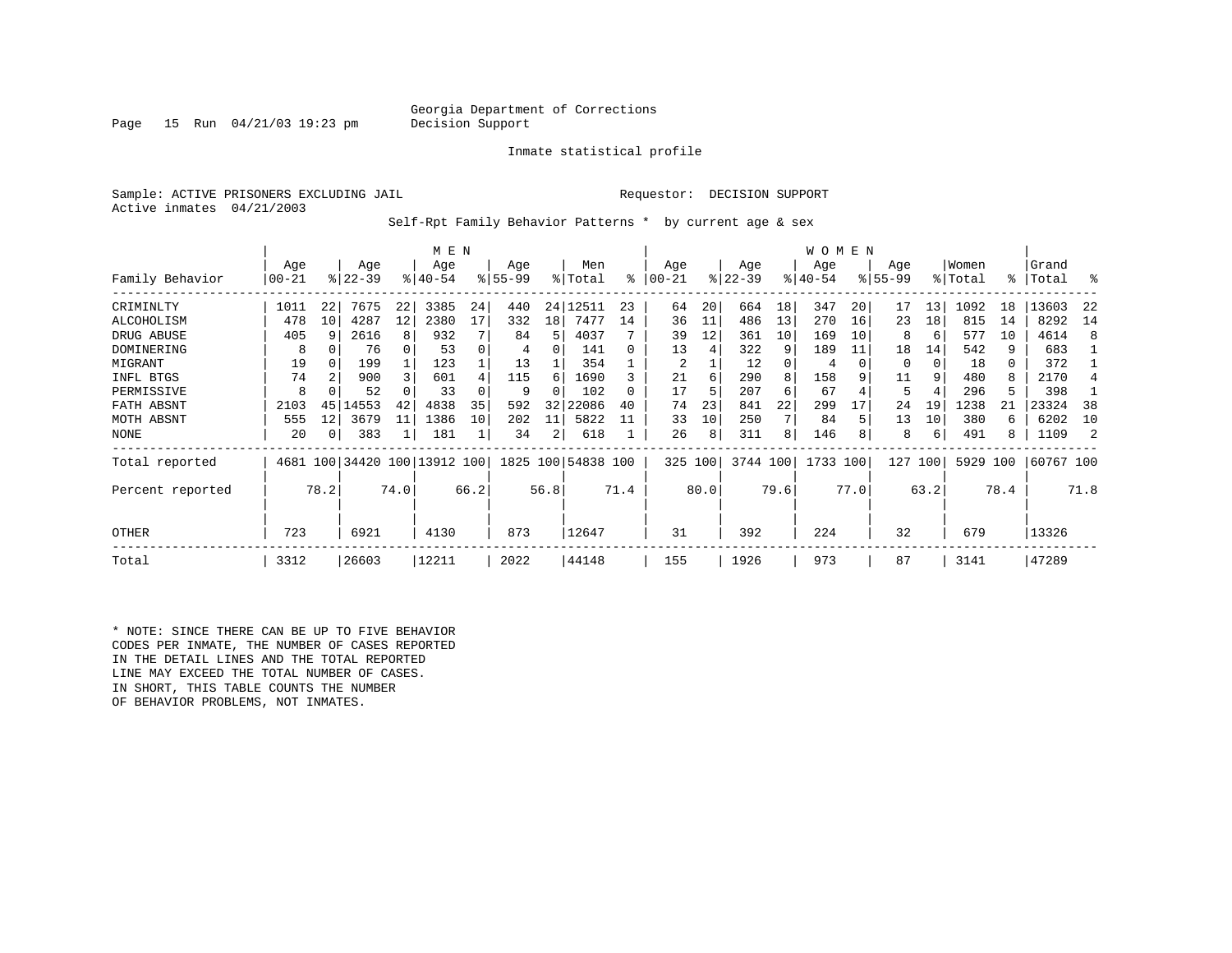#### Georgia Department of Corrections<br>Decision Support

Page 16 Run  $04/21/03$  19:23 pm

#### Inmate statistical profile

Sample: ACTIVE PRISONERS EXCLUDING JAIL Requestor: DECISION SUPPORT Active inmates 04/21/2003

Inmate Diagnostic Behavior Problem \* by current age & sex

|                    |          |                |                         |                | M E N     |          |           |              |                    |                |            |          |          |                | WOMEN    |      |             |              |           |       |           |                |
|--------------------|----------|----------------|-------------------------|----------------|-----------|----------|-----------|--------------|--------------------|----------------|------------|----------|----------|----------------|----------|------|-------------|--------------|-----------|-------|-----------|----------------|
|                    | Age      |                | Age                     |                | Age       |          | Age       |              | Men                |                | Age        |          | Age      |                | Age      |      | Age         |              | Women     |       | Grand     |                |
| Diagnostic Problem | $ 00-21$ |                | $ 22-39 $               |                | $8 40-54$ |          | $8 55-99$ |              | % Total            | နွ             | $ 00 - 21$ |          | $ 22-39$ |                | $ 40-54$ |      | $8155 - 99$ |              | %   Total |       | %   Total | ႜ              |
| ALCOHOLIC          | 132      | 2 <sub>1</sub> | 1306                    | 3 <sup>1</sup> | 1060      | 4        | 205       | 6            | 2703               | 3              |            | 3        | 151      | 5              | 129      |      | 9           |              | 296       | 6.    | 2999      | 3              |
| ALCOH ABSE         | 685      | 11             | 6318                    | 13             | 3661      | 15       | 510       |              | 16 11174           | 13             | 2          |          | 187      | б.             | 132      | 8    | 11          | 9            | 332       |       | 11506     | 13             |
| DRUG EXP           | 1003     | 16             | 8583                    | 17             | 3394      | 14       | 291       |              | 9 13271            | 16             | 27         | 11       | 264      | 8              | 150      | 9    | 5           | 4            | 446       | R     | 13717     | 15             |
| DRUG ABSE          | 1287     | 21             | 9439                    | 19             | 4574      | 19       | 297       |              | 9 15597            | 19             | 58         | 24       | 892      | 28             | 481      | 28   | 12          | 10           | 1443      | 2.7   | 17040     | 19             |
| NARC ADDCT         | 40       | $\mathbf{1}$   | 669                     | $\mathbf{1}$   | 473       | 2        | 33        | 1            | 1215               |                |            | $\Omega$ | 55       | $\overline{2}$ | 49       | 3    | 4           | ς            | 109       |       | 1324      |                |
| EPILEPTIC          | 21       | $\Omega$       | 267                     |                | 211       |          | 32        | $\mathbf{1}$ | 531                |                | 6          |          | 77       | $\overline{a}$ | 65       |      |             |              | 149       |       | 680       |                |
| MANIPULTVE         | 1070     | 17             | 6525                    | 13             | 2278      | 10       | 253       | 8            | 10126              | 12             |            | $\Omega$ | 46       |                | 22       |      | 3           |              | 72        |       | 10198     | 11             |
| ASSAULTIVE         | 1364     | 22             | 11114                   | 22             | 4805      | 20       | 844       | 26           | 18127              | 22             | 66         | 27       | 637      | 20             | 306      | 18   | 23          | 18           | 1032      | 19    | 19159     | 21             |
| ESCPE TEND         | 72       |                | 1068                    | 2              | 756       | 3        | 143       | 4            | 2039               | 2              | 3          |          | 87       | 3              | 40       | 2    |             | $\mathbf{1}$ | 131       |       | 2170      | $\overline{2}$ |
| SUICIDAL           | 102      |                | 1048                    | 2              | 535       | 2        | 74        | 2            | 1759               | $\mathfrak{D}$ | 14         | 6        | 181      | б              | 90       |      |             | 6            | 292       | 6     | 2051      | $\overline{2}$ |
| WITHDRAWN          | 16       | <sup>n</sup>   | 176                     | $\Omega$       | 110       | $\Omega$ | 28        |              | 330                | $\Omega$       | 5          |          | 97       | 3              | 43       |      | 4           |              | 149       | 3     | 479       |                |
| PR RLTY CT         | 63       |                | 408                     | 1              | 275       |          | 47        | 1            | 793                |                | 8          |          | 77       | $\overline{a}$ | 35       |      | 6           | 5            | 126       | 2     | 919       | -1             |
| HOMOSEXUAL         | 8        | $\Omega$       | 142                     | 0              | 82        | $\Omega$ | 22        | $\mathbf{1}$ | 254                | $\Omega$       | 15         | 6        | 122      |                | 35       |      | 3           |              | 175       | 3     | 429       | $\Omega$       |
| <b>NONE</b>        | 87       |                | 1089                    | 2              | 670       | 3        | 216       | 7            | 2062               |                | $\Omega$   |          | 19       |                | 20       |      | 9           |              | 48        |       | 2110      | 2              |
| OTHER              | 33       |                | 499                     | $\mathbf{1}$   | 356       |          | 89        | 3            | 977                |                | $\Omega$   | $\Omega$ | 13       | U              | 9        |      | 6           | 5            | 28        |       | 1005      |                |
| NOT RPTD           | 236      |                | 1725                    | 3              | 615       | 3        | 188       | 6            | 2764               | ς              | 28         | 12       | 293      | 9              | 122      |      | 21          | 17           | 464       | 9     | 3228      | $\overline{4}$ |
| Total reported     | 6227     |                | 100 50473 100 23875 100 |                |           |          |           |              | 3277 100 83852 100 |                | 241 100    |          | 3198 100 |                | 1729     | 100  | 125 100     |              | 5293 100  |       | 89145 100 |                |
| Percent reported   |          | 99.8           |                         | 99.6           |           | 99.8     |           | 99.8         |                    | 99.7           |            | 100.0    |          | 100.0          |          | 99.9 |             | 100.0        |           | 100.0 |           | 99.7           |
| UNKNOWN            | 8        |                | 97                      |                | 20        |          | 5         |              | 130                |                | $\Omega$   |          | $\Omega$ |                |          |      | 0           |              |           |       | 131       |                |
| Total              | 3312     |                | 26603                   |                | 12211     |          | 2022      |              | 44148              |                | 155        |          | 1926     |                | 973      |      | 87          |              | 3141      |       | 47289     |                |

\* NOTE: SINCE THERE CAN BE UP TO FIVE BEHAVIOR CODES PER INMATE, THE NUMBER OF CASES REPORTED IN THE DETAIL LINES AND THE TOTAL REPORTED LINE MAY EXCEED THE TOTAL NUMBER OF CASES.IN SHORT, THIS TABLE COUNTS THE NUMBER OF BEHAVIOR PROBLEMS, NOT INMATES.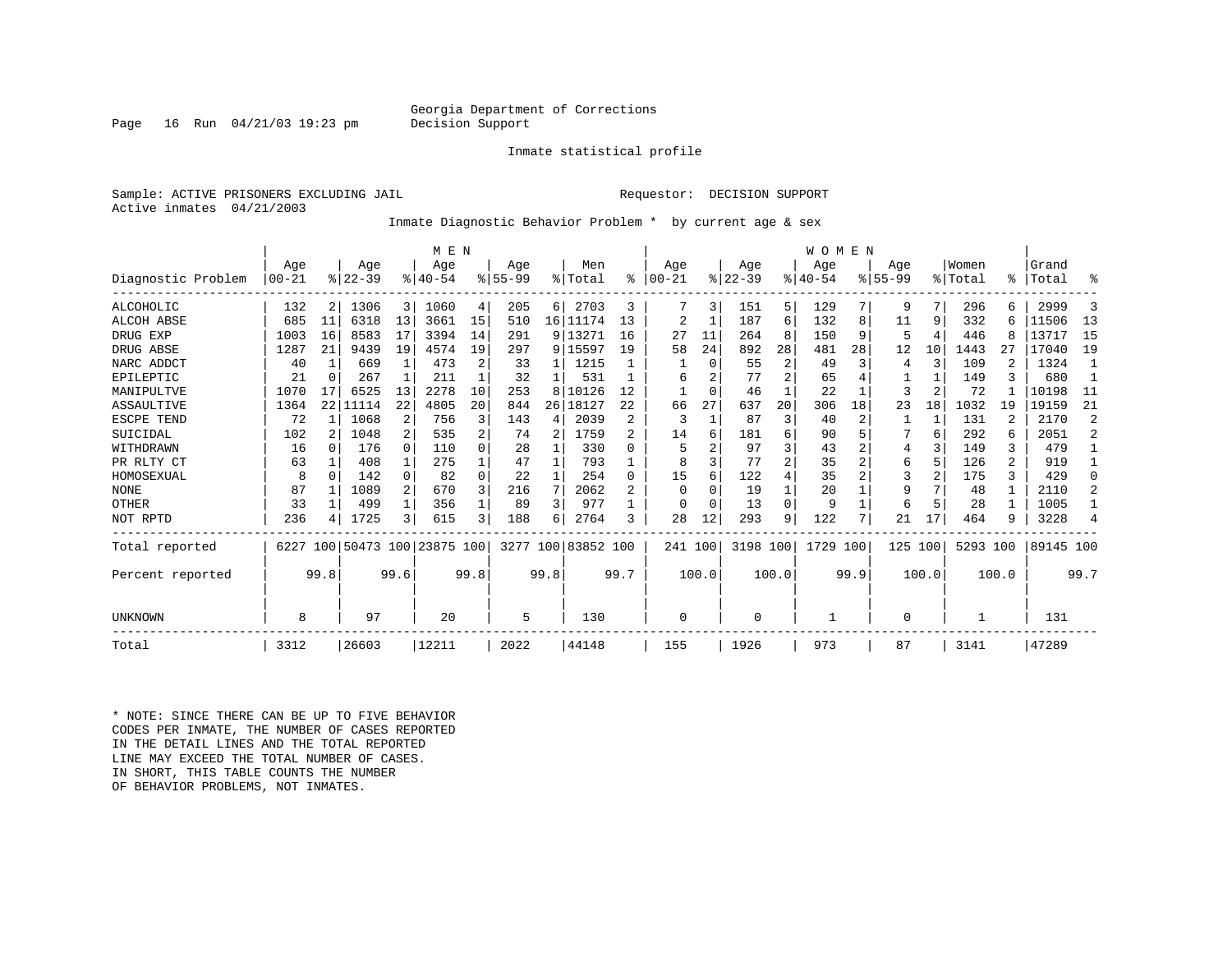Page 17 Run  $04/21/03$  19:23 pm

#### Inmate statistical profile

Sample: ACTIVE PRISONERS EXCLUDING JAIL Requestor: DECISION SUPPORT Active inmates 04/21/2003

Physical Profile (General Condition) by current age & sex

|                      |           |              |                              |                | M E N     |      |             |                |                    |      |                |      |           |      |           | <b>WOMEN</b> |             |        |          |      |           |              |
|----------------------|-----------|--------------|------------------------------|----------------|-----------|------|-------------|----------------|--------------------|------|----------------|------|-----------|------|-----------|--------------|-------------|--------|----------|------|-----------|--------------|
|                      | Age       |              | Age                          |                | Age       |      | Age         |                | Men                |      | Aqe            |      | Age       |      | Aqe       |              | Age         |        | Women    |      | Grand     |              |
| Physical Profile     | $00 - 21$ |              | $8 22-39$                    |                | $8 40-54$ |      | $8155 - 99$ |                | % Total            | ⊱    | $00 - 21$      |      | $ 22-39 $ |      | $8 40-54$ |              | $8155 - 99$ |        | % Total  |      | %   Total | ားကို $\sim$ |
| NO LIMITATION        | 2979      |              | 92 20459                     | 78 I           | 6413      | 54   | 445         |                | 22 30296           | 70   | 127            | 89   | 1303      | 71   | 457       | 49           |             | 13     | 1898     | 64   | 32194 69  |              |
| DEFECT NO MAJOR LIMT | 178       | 6 I          | 3176                         | 12             | 2723      | 23   | 529         | 27             | 6606               | 15   | 14             | 10   | 420       | 23   | 367       | 39           | 30          | 37     | 831      | 28   | 7437      | 16           |
| DEFECT MAJOR LIMIT   | 77        |              | 2480                         | 9              | 2735      | 23   | 834         | 42             | 6126               | 14   | $\overline{a}$ |      | 97        | 5.   | 107       | 11           | 36          | 44     | 242      | 8    | 6368      | 14           |
| VERY MAJOR DEFECT    | 2         | $\mathbf{0}$ | 47                           | 0 <sup>1</sup> | 110       |      | 181         | 9 <sup>1</sup> | 340                |      | 0              | 0    | 5         | 0    | 6         |              | 5           | 6      | 16       |      | 356       |              |
| Total reported       |           |              | 3236 100 26162 100 11981 100 |                |           |      |             |                | 1989 100 43368 100 |      | 143 100        |      | 1825      | 100  |           | 937 100      |             | 82 100 | 2987 100 |      | 46355 100 |              |
| Percent reported     |           | 97.7         |                              | 98.3           |           | 98.1 |             | 98.4           |                    | 98.2 |                | 92.3 |           | 94.8 |           | 96.3         |             | 94.3   |          | 95.1 |           | 98.0         |
| NOT REPORTED         | 76        |              | 441                          |                | 230       |      | 33          |                | 780                |      | 12             |      | 101       |      | 36        |              | 5           |        | 154      |      | 934       |              |
| Total                | 3312      |              | 26603                        |                | 12211     |      | 2022        |                | 44148              |      | 155            |      | 1926      |      | 973       |              | 87          |        | 3141     |      | 47289     |              |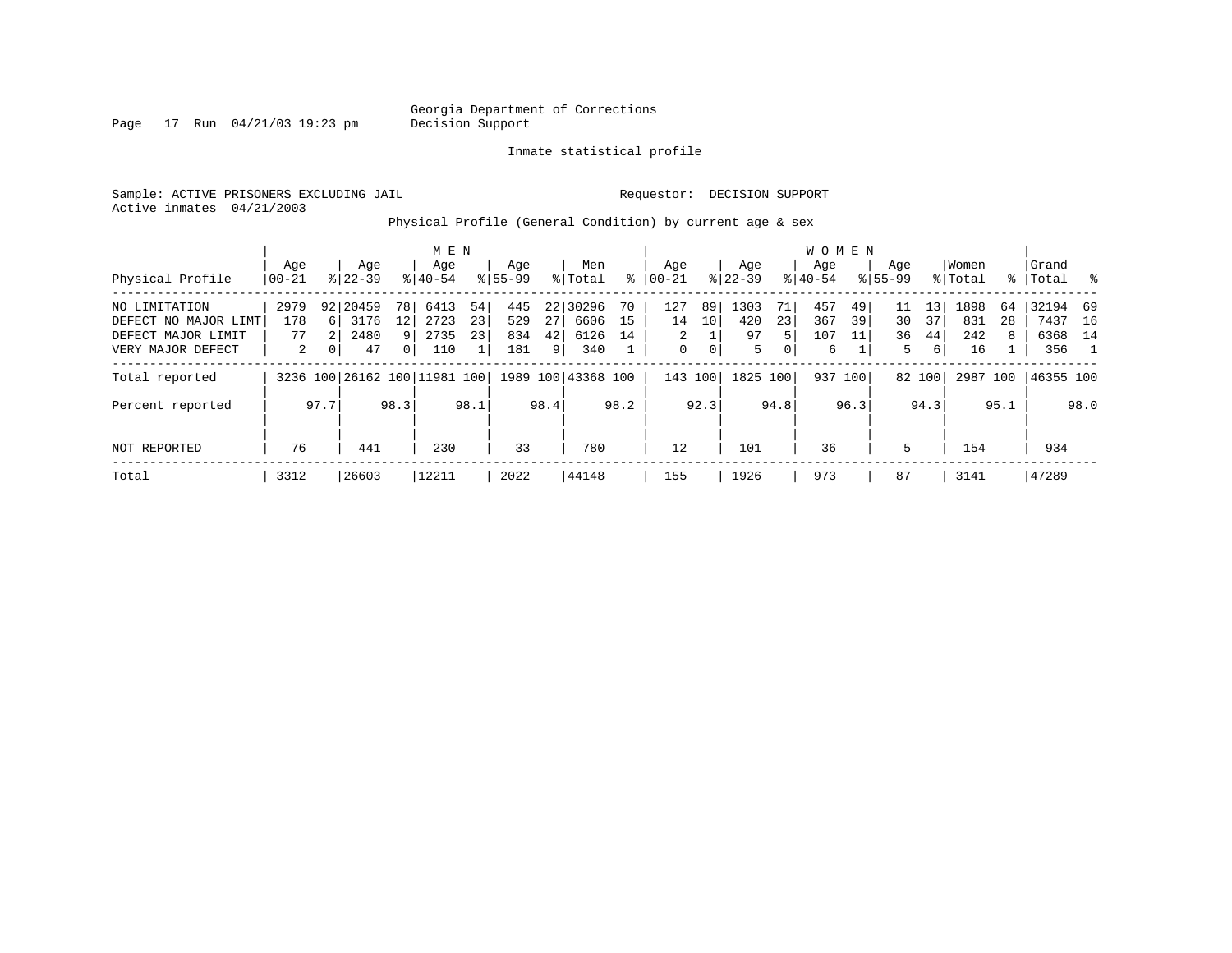Page 18 Run  $04/21/03$  19:23 pm

#### Inmate statistical profile

Sample: ACTIVE PRISONERS EXCLUDING JAIL Requestor: DECISION SUPPORT Active inmates 04/21/2003

Security Status by current age & sex

|                  |          |       |             |             | M E N                        |       |           |       |                    |       |           |       |             |                | <b>WOMEN</b> |       |             |        |             |               |           |        |
|------------------|----------|-------|-------------|-------------|------------------------------|-------|-----------|-------|--------------------|-------|-----------|-------|-------------|----------------|--------------|-------|-------------|--------|-------------|---------------|-----------|--------|
|                  | Age      |       | Age         |             | Age                          |       | Age       |       | Men                |       | Age       |       | Age         |                | Age          |       | Age         |        | Women       |               | Grand     |        |
| Security         | $ 00-21$ |       | $ 22 - 39 $ |             | $8 40-54$                    |       | $ 55-99 $ |       | % Total            | ⊱     | $00 - 21$ |       | $ 22-39 $   |                | $ 40-54 $    |       | $8155 - 99$ |        | % Total     | $\frac{1}{6}$ | Total     | ႜ      |
| DIAG INCOM       | 0        |       | 0           | 0           |                              |       | 0         | 0     |                    |       | U         | 0     | 0           | 0              |              |       | 0           |        |             |               |           | $\Box$ |
| WRK RELEAS       | 0        |       |             | $\mathbf 0$ | $\Omega$                     |       | 0         | 0     |                    |       |           |       | $\Omega$    | $\overline{0}$ |              |       | 0           |        |             | 0             |           |        |
| TRUSTY           | 32       |       | 1290        | 5           | 878                          |       | 71        | 4     | 2271               |       |           |       | 75          | 4              | 58           | 6     | 8           | 9      | 142         | 5.            | 2413      |        |
| MINIMUM          | 943      | 28    | 8782        | 33          | 4519                         | 37    | 740       | 37    | 14984              | 34    | 60        | 39    | 1135        | 59             | 629          | 65    | 54          | 62     | 1878        | 60            | 16862     | 36     |
| MEDIUM           | 1459     | 44    | 10756       | 40          | 4829                         | 40    | 953       | 47    | L7997              | 41    | 64        | 41    | 505         | 26             | 213          | 22    | 20          | 23     | 802         | 26            | 18799     | 40     |
| CLOSE            | 614      | 19    | 4145        | 16          | 1313                         | 11    | 191       | 9     | 6263               | 14    | 20        | 13    | 129         |                | 38           |       |             |        | 189         | 6.            | 6452      | 14     |
| MAXIMUM          | 30       |       | 462         | 2           | 172                          |       | 19        |       | 683                | 2     | $\Omega$  |       | 6           | 0              |              |       | 0           |        |             |               | 690       |        |
| DIAGNOSTIC       | 234      |       | 1168        | 4           | 499                          |       | 48        | 2     | 1949               |       | 10        | 6     | 76          | 4              | 34           | 3     | 3           |        | 123         | 4             | 2072      | 4      |
| Total reported   |          |       |             |             | 3312 100 26603 100 12211 100 |       |           |       | 2022 100 44148 100 |       | 155       | 100   | 1926 100    |                | 973 100      |       |             | 87 100 | 3141 100    |               | 47289 100 |        |
| Percent reported |          | 100.0 |             | 100.0       |                              | 100.0 |           | 100.0 |                    | 100.0 |           | 100.0 |             | 100.0          |              | 100.0 |             | 100.0  |             | 100.0         |           | 100.0  |
| NOT RPTD         | 0        |       | $\Omega$    |             | $\mathbf 0$                  |       | 0         |       |                    |       | $\Omega$  |       | $\mathbf 0$ |                | $\mathbf{0}$ |       | $\Omega$    |        | $\mathbf 0$ |               | 0         |        |
| Total            | 3312     |       | 26603       |             | 12211                        |       | 2022      |       | 44148              |       | 155       |       | 1926        |                | 973          |       | 87          |        | 3141        |               | 47289     |        |

\* NOTE: BEGINNING IN JULY 1987, THE FACILITIES DIVISION NO LONGER CODED INMATES AS BEING WORK RELEASE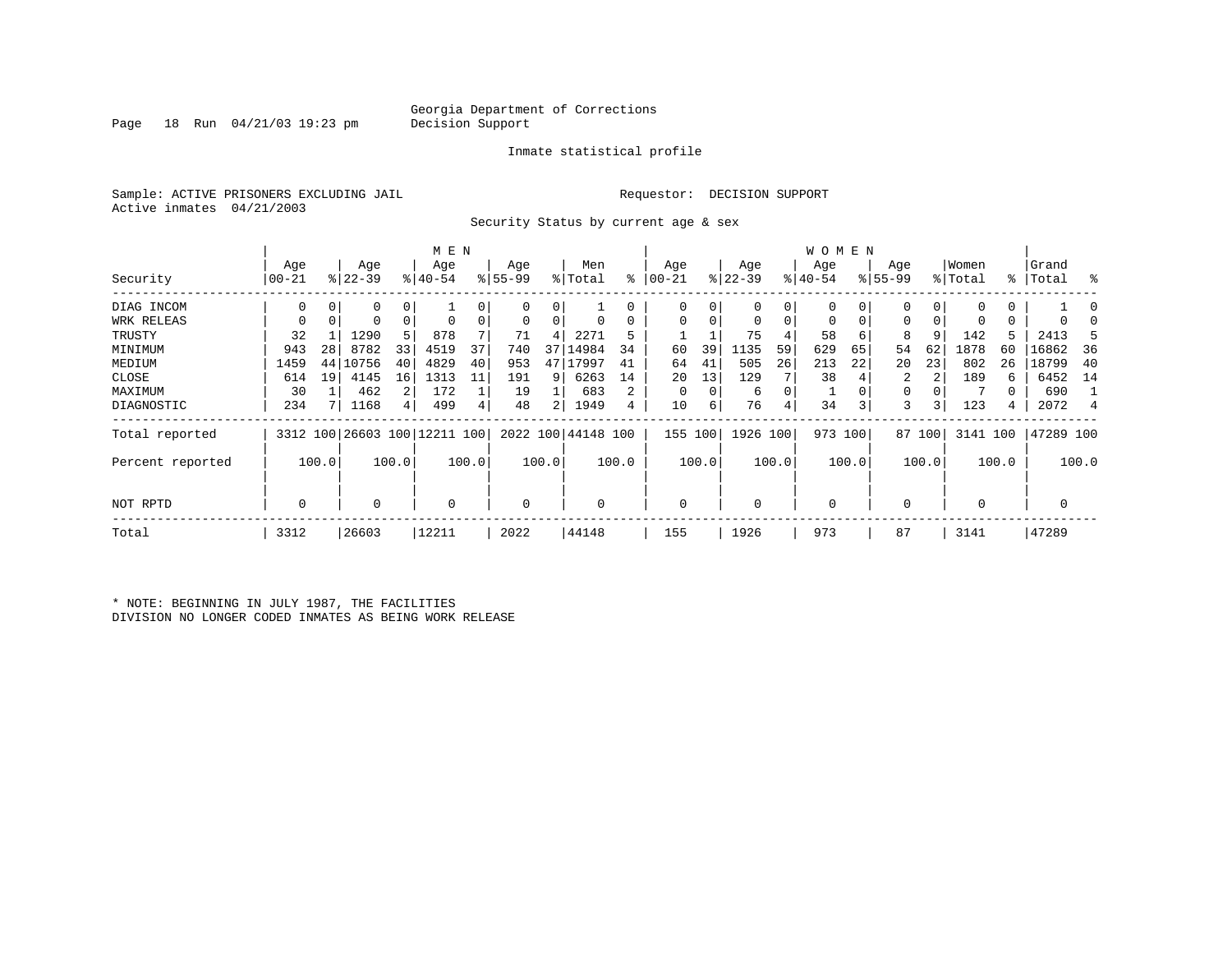Page 19 Run 04/21/03 19:23 pm

#### Inmate statistical profile

Sample: ACTIVE PRISONERS EXCLUDING JAIL **Requestor: DECISION SUPPORT** Active inmates 04/21/2003

Number Of Sentences by current age & sex

| Grand        |
|--------------|
| %   Total %  |
| 16004<br>-34 |
| 11467<br>-24 |
| 7272<br>15   |
| 4491<br>10   |
| 2770<br>-6   |
| 5216 11      |
| 47220 100    |
| 99.9         |
| 69           |
| 47289        |
|              |
| 2.86         |
|              |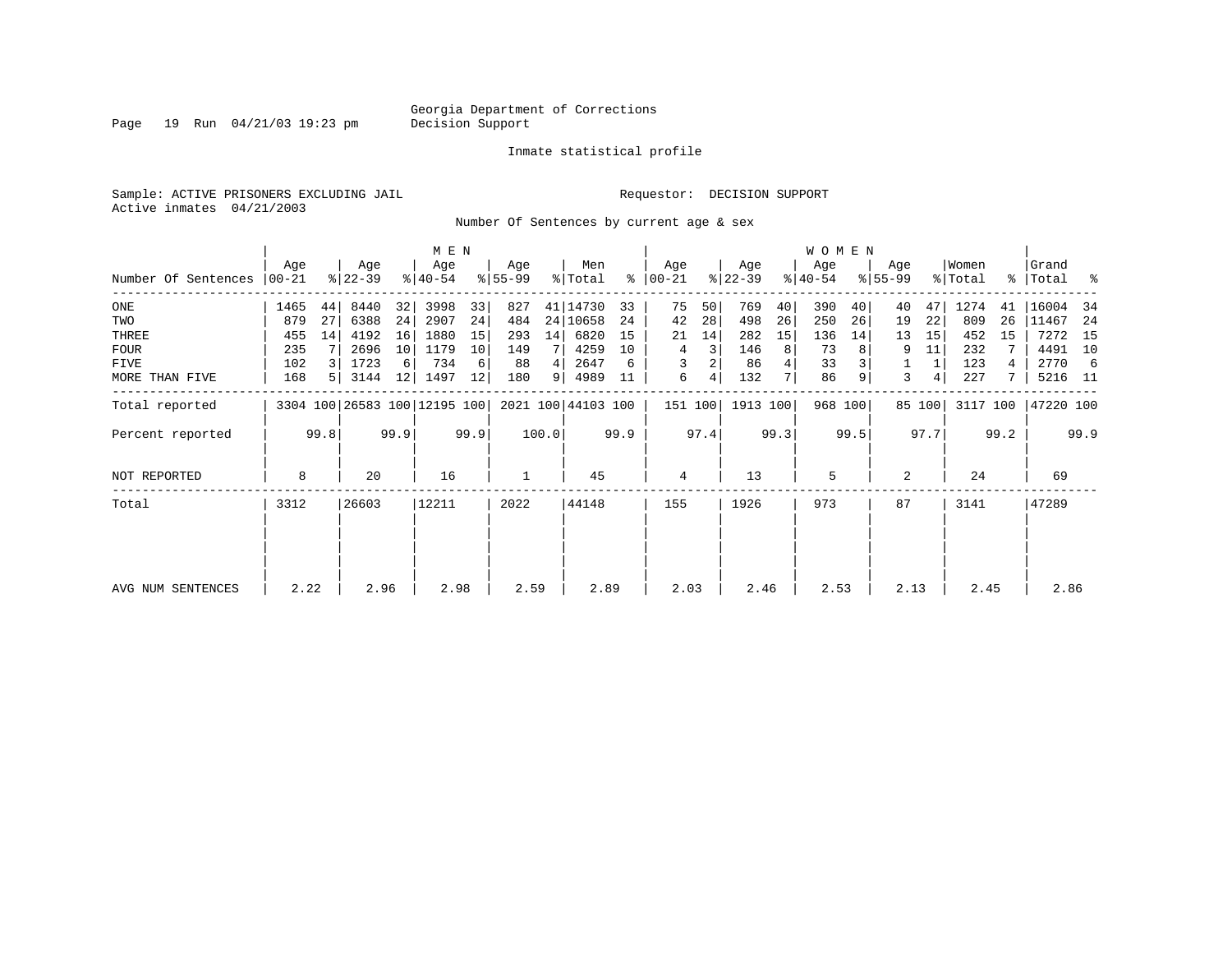Page 20 Run  $04/21/03$  19:23 pm

#### Inmate statistical profile

Sample: ACTIVE PRISONERS EXCLUDING JAIL Requestor: DECISION SUPPORT Active inmates 04/21/2003

Number Of Disciplinaries by current age & sex

|                  |                  |       |                              |          | M E N            |       |                 |       |                    |       |                 |       |                  |       | <b>WOMEN</b>     |         |                  |        |                  |       |                    |       |
|------------------|------------------|-------|------------------------------|----------|------------------|-------|-----------------|-------|--------------------|-------|-----------------|-------|------------------|-------|------------------|---------|------------------|--------|------------------|-------|--------------------|-------|
| Disciplinaries   | Age<br>$00 - 21$ |       | Age<br>$ 22-39 $             |          | Age<br>$ 40-54 $ |       | Age<br>$ 55-99$ |       | Men<br>% Total     | ႜ     | Age<br>$ 00-21$ |       | Age<br>$ 22-39 $ |       | Age<br>$ 40-54 $ |         | Age<br>$8 55-99$ |        | Women<br>% Total |       | Grand<br>%   Total | ್ಠಿ   |
| ZERO             | 1101             | 33    | 8424                         | 32       | 4994             | 41    | 950             |       | 47 15469           | 35    | 82              | 53    | 934              | 48    | 561              | 58      | 54               | 62     | 1631             | 52    | 17100              | 36    |
| ONE              | 420              | 13    | 3619                         | 14       | 1855             | 15    | 350             | 17    | 6244               | 14    | 12              | 8     | 290              | 15    | 149              | 15      | 13               | 15     | 464              | 15    | 6708               | 14    |
| TWO              | 344              | 10    | 2231                         | 8        | 1048             | 9     | 192             | 9     | 3815               | 9     | 13              | 8     | 159              | 8     | 69               |         |                  | 8      | 248              |       | 4063               | 9     |
| THREE            | 203              | 6     | 1581                         | $6 \mid$ | 697              | 6     | 122             | 6     | 2603               | 6     | 11              |       | 114              | 6     | 46               |         | 4                |        | 175              | 6     | 2778               | 6     |
| <b>FOUR</b>      | 150              |       | 1235                         | 5        | 523              |       | 68              | 3     | 1976               |       |                 |       | 81               |       | 30               |         | 3                |        | 121              |       | 2097               | 4     |
| FIVE             | 142              |       | 1066                         | 4        | 394              | 3     | 45              |       | 1647               |       | 3               |       | 47               |       | 16               |         | 0                |        | 66               |       | 1713               | 4     |
| MORE THAN FIVE   | 952              | 29    | 8443                         | 32       | 2699             | 22    | 295             |       | 15   12389         | 28    | 27              | 17    | 301              | 16    | 102              | 10      | 6                |        | 436              | 14    | 12825              | -27   |
| Total reported   |                  |       | 3312 100 26599 100 12210 100 |          |                  |       |                 |       | 2022 100 44143 100 |       | 155 100         |       | 1926 100         |       |                  | 973 100 |                  | 87 100 | 3141 100         |       | 47284 100          |       |
| Percent reported |                  | 100.0 |                              | 100.0    |                  | 100.0 |                 | 100.0 |                    | 100.0 |                 | 100.0 |                  | 100.0 |                  | 100.0   |                  | 100.0  |                  | 100.0 |                    | 100.0 |
| NOT REPORTED     | 0                |       | 4                            |          |                  |       | $\mathbf 0$     |       | 5                  |       | $\mathbf 0$     |       | 0                |       | $\mathbf 0$      |         | 0                |        | $\mathbf 0$      |       | 5                  |       |
| Total            | 3312             |       | 26603                        |          | 12211            |       | 2022            |       | 44148              |       | 155             |       | 1926             |       | 973              |         | 87               |        | 3141             |       | 47289              |       |
|                  |                  |       |                              |          |                  |       |                 |       |                    |       |                 |       |                  |       |                  |         |                  |        |                  |       |                    |       |
|                  |                  |       |                              |          |                  |       |                 |       |                    |       |                 |       |                  |       |                  |         |                  |        |                  |       |                    |       |
| AVG NUM DISCIP   | 5.04             |       | 6.81                         |          | 4.94             |       | 3.14            |       | 5.99               |       | 2.88            |       | 3.41             |       | 2.46             |         | 1.37             |        | 3.03             |       | 5.80               |       |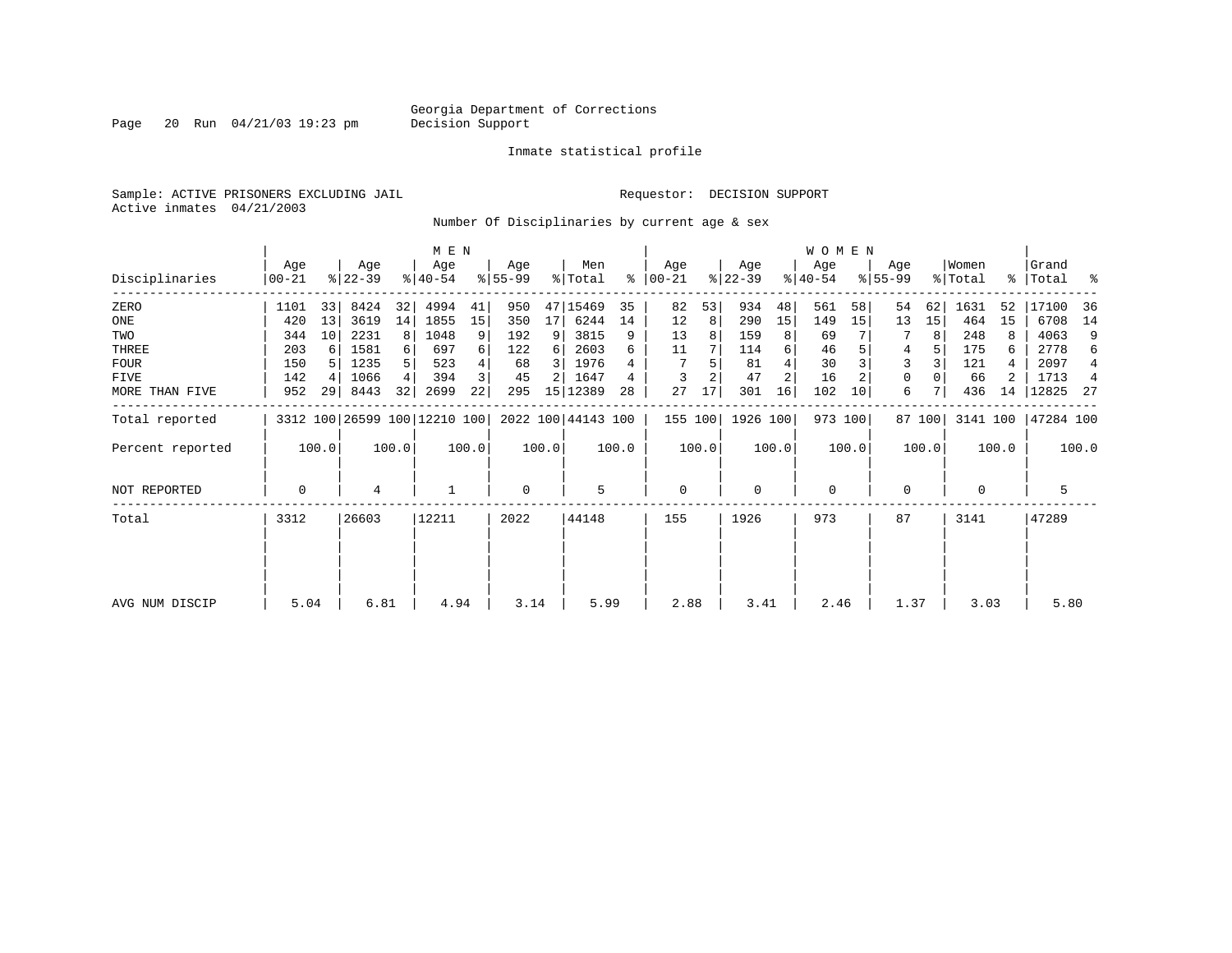Page 21 Run  $04/21/03$  19:23 pm

#### Inmate statistical profile

Sample: ACTIVE PRISONERS EXCLUDING JAIL Requestor: DECISION SUPPORT Active inmates 04/21/2003

Number Of Escapes by current age & sex

|                  |                |             |                  |          | M E N                        |       |                 |       |                    |          |                  |       |                  |             | <b>WOMEN</b>     |             |                  |             |                  |       |                      |              |
|------------------|----------------|-------------|------------------|----------|------------------------------|-------|-----------------|-------|--------------------|----------|------------------|-------|------------------|-------------|------------------|-------------|------------------|-------------|------------------|-------|----------------------|--------------|
| Escapes          | Age<br>  00-21 |             | Age<br>$ 22-39 $ |          | Age<br>$8 40-54$             |       | Age<br>$ 55-99$ |       | Men<br>% Total     | ∻        | Age<br>$ 00-21 $ |       | Age<br>$ 22-39 $ |             | Age<br>$ 40-54 $ |             | Age<br>$8 55-99$ |             | Women<br>% Total |       | Grand<br>%   Total % |              |
| ZERO             |                |             | 3308 100 26430   |          | 99 12070                     | 99    | 1988            | 98    | 43796              | 99       | 154              | 99    | 1922 100         |             |                  | 970 100     | 87               | 100         | 3133             | 100   | 46929                | 99           |
| ONE              |                | 0           | 171              | 1        | 123                          |       | 24              | 1     | 322                |          |                  |       | 4                | 0           | 3                | 0           | $\Omega$         | 0           | 8                | 0     | 330                  | 1            |
| TWO              | 0              |             | 2                | $\Omega$ | 14                           | 0     |                 | 0     | 23                 | 0        | 0                |       | 0                |             | 0                | 0           | 0                |             |                  | 0     | 23                   | 0            |
| THREE            | 0              |             | 0                |          |                              |       |                 |       | 6                  | 0        |                  |       | 0                | 0           | $\mathbf 0$      |             | 0                |             |                  | 0     | 6                    | $\Omega$     |
| FOUR             | 0              |             | 0                | $\Omega$ |                              |       |                 | O     |                    | $\Omega$ |                  |       | $\Omega$         | $\mathbf 0$ | $\mathbf 0$      | $\cap$      | $\Omega$         |             |                  | 0     |                      | <sup>0</sup> |
| FIVE             | 0              |             | 0                | $\Omega$ | $\Omega$                     |       | $\Omega$        | 0     | $\Omega$           | $\Omega$ |                  |       | $\mathbf 0$      | $\mathbf 0$ | $\mathbf 0$      | $\Omega$    | 0                |             |                  | 0     |                      | n            |
| MORE THAN FIVE   | 0              | $\mathbf 0$ | 0                | $\Omega$ |                              |       | $\Omega$        | 0     |                    | 0        | $\Omega$         | 0     | $\Omega$         | 0           | $\mathbf 0$      | $\mathbf 0$ | $\Omega$         | $\mathbf 0$ |                  | 0     |                      |              |
| Total reported   |                |             |                  |          | 3312 100 26603 100 12211 100 |       |                 |       | 2022 100 44148 100 |          | 155 100          |       | 1926 100         |             |                  | 973 100     |                  | 87 100      | 3141 100         |       | 47289 100            |              |
| Percent reported |                | 100.0       |                  | 100.0    |                              | 100.0 |                 | 100.0 |                    | 100.0    |                  | 100.0 |                  | 100.0       |                  | 100.0       |                  | 100.0       |                  | 100.0 |                      | 100.0        |
| NOT REPORTED     | 0              |             | 0                |          | 0                            |       | 0               |       | 0                  |          | $\mathbf 0$      |       | $\mathbf 0$      |             | $\mathbf 0$      |             | $\mathbf 0$      |             | 0                |       | 0                    |              |
| Total            | 3312           |             | 26603            |          | 12211                        |       | 2022            |       | 44148              |          | 155              |       | 1926             |             | 973              |             | 87               |             | 3141             |       | 47289                |              |
|                  |                |             |                  |          |                              |       |                 |       |                    |          |                  |       |                  |             |                  |             |                  |             |                  |       |                      |              |
|                  |                |             |                  |          |                              |       |                 |       |                    |          |                  |       |                  |             |                  |             |                  |             |                  |       |                      |              |
| AVG NUM ESCAPES  | .00            |             | .01              |          | .01                          |       | .02             |       | .01                |          | .01              |       | .00              |             | .00              |             |                  | .00         | .00              |       | .01                  |              |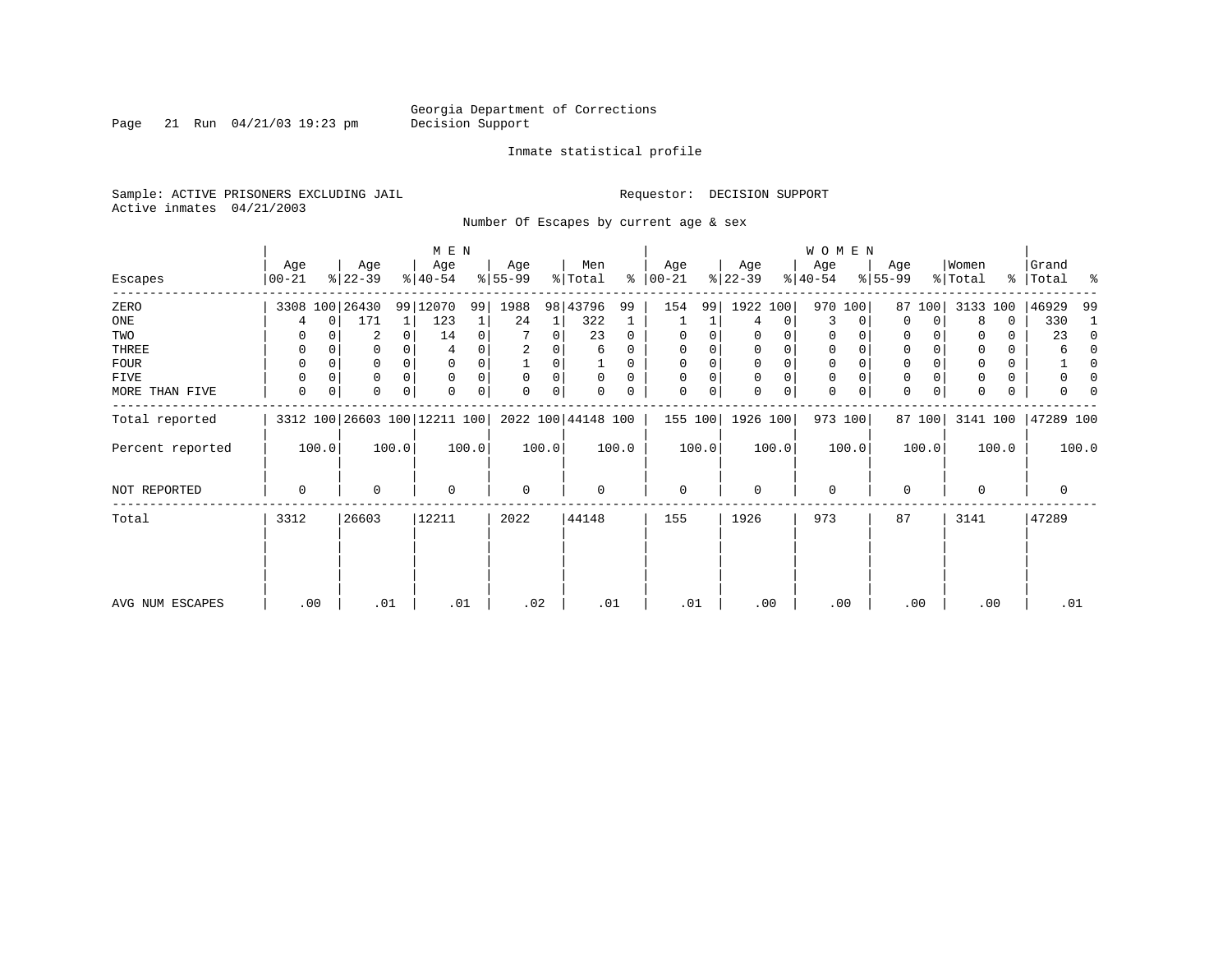Page 22 Run 04/21/03 19:23 pm Decision Support

Inmate statistical profile

Active inmates 04/21/2003

Sample: ACTIVE PRISONERS EXCLUDING JAIL **Requestor: DECISION SUPPORT** 

Number Of Prior Georgia Incarcerations \* by current age & sex

|                            |             |       |                  |       | M E N                        |                |                    |                 |                    |       |                 |          |                  |                | <b>WOMEN</b>     |         |                  |                |                  |       |                |       |
|----------------------------|-------------|-------|------------------|-------|------------------------------|----------------|--------------------|-----------------|--------------------|-------|-----------------|----------|------------------|----------------|------------------|---------|------------------|----------------|------------------|-------|----------------|-------|
| Prior Incarcerations 00-21 | Aqe         |       | Age<br>$ 22-39 $ |       | Age<br>$ 40-54 $             |                | Age<br>$8155 - 99$ |                 | Men<br>% Total     | ႜ     | Aqe<br>$ 00-21$ |          | Age<br>$ 22-39 $ |                | Aqe<br>$ 40-54 $ |         | Age<br>$ 55-99 $ |                | Women<br>% Total | န္    | Grand<br>Total | ႜ     |
| ZERO                       | 3107        |       | 94 15727         | 59    | 4829                         | 40             | 1137               |                 | 56 24800           | 56    | 146             | 94       | 1301             | 68             | 541              | 56      | 66               | 76             | 2054             | 65    | 26854          | 57    |
| ONE                        | 195         | 6     | 5090             | 19    | 2224                         | 18             | 362                | 18 <sup>1</sup> | 7871               | 18    | 9               | 6        | 330              | 17             | 150              | 15      | 12               | 14             | 501              | 16    | 8372           | 18    |
| TWO                        | 10          |       | 2763             | 10    | 1573                         | 13             | 218                | 11              | 4564               | 10    | 0               | 0        | 145              | 8              | 105              | 11      | 3                | 3              | 253              |       | 4817           | 10    |
| THREE                      | 0           |       | 1566             | 6     | 1224                         | 10             | 138                |                 | 2928               |       | 0               | 0        | 88               | 5              | 63               |         | 2                | 2              | 153              |       | 3081           |       |
| <b>FOUR</b>                | $\Omega$    |       | 809              |       | 939                          | 8              | 81                 | 4               | 1829               |       | $\Omega$        | $\Omega$ | 32               | $\overline{2}$ | 39               |         |                  |                | 72               |       | 1901           | 4     |
| <b>FIVE</b>                | 0           |       | 406              |       | 595                          | 5              | 30                 |                 | 1031               |       | 0               | 0        | 17               |                | 27               |         |                  |                | 45               |       | 1076           | 2     |
| MORE THAN FIVE             | 0           | 0     | 242              |       | 827                          | 7 <sup>1</sup> | 56                 | 3               | 1125               |       | 0               | 0        | 13               |                | 48               |         | $\overline{c}$   | $\overline{a}$ | 63               | 2     | 1188           | 3     |
| Total reported             |             |       |                  |       | 3312 100 26603 100 12211 100 |                |                    |                 | 2022 100 44148 100 |       | 155 100         |          | 1926 100         |                |                  | 973 100 |                  | 87 100         | 3141 100         |       | 47289 100      |       |
| Percent reported           |             | 100.0 |                  | 100.0 |                              | 100.0          |                    | 100.0           |                    | 100.0 |                 | 100.0    |                  | 100.0          |                  | 100.0   |                  | 100.0          |                  | 100.0 |                | 100.0 |
| <b>NOT REPORTED</b>        | $\mathbf 0$ |       | $\Omega$         |       | $\Omega$                     |                | 0                  |                 | 0                  |       | 0               |          | $\Omega$         |                | $\mathbf 0$      |         | $\mathbf 0$      |                | $\Omega$         |       | 0              |       |
| Total                      | 3312        |       | 26603            |       | 12211                        |                | 2022               |                 | 44148              |       | 155             |          | 1926             |                | 973              |         | 87               |                | 3141             |       | 47289          |       |
|                            |             |       |                  |       |                              |                |                    |                 |                    |       |                 |          |                  |                |                  |         |                  |                |                  |       |                |       |
|                            |             |       |                  |       |                              |                |                    |                 |                    |       |                 |          |                  |                |                  |         |                  |                |                  |       |                |       |
| AVG # INCARCERATIONS       |             | .06   |                  | .83   | 1.76                         |                | 1.03               |                 | 1.04               |       | .06             |          | .61              |                | 1.21             |         |                  | .53            | .77              |       | 1.02           |       |

\* This data counts a parole revocation on an existing sentenCE AS A prior incarceration. Also, this data counts, for any cohort of inmates, the total number of Georgia incarcerations the inmate has had during his entire criminal career. For example, if an inmate was admitted to prison first in FY72, and then re-admitted in FY79 and FY85, he had two prior incarcerations before the FY85 admission. This inmate's records show two prior incarcerations in all three of his records since he has had two prior incarcerations in his criminal career. If the cohort of FY72 admissions is selected for analysis, two prior incarcerations will be listed for this inmate even though in FY72, he had no prior incarcerations.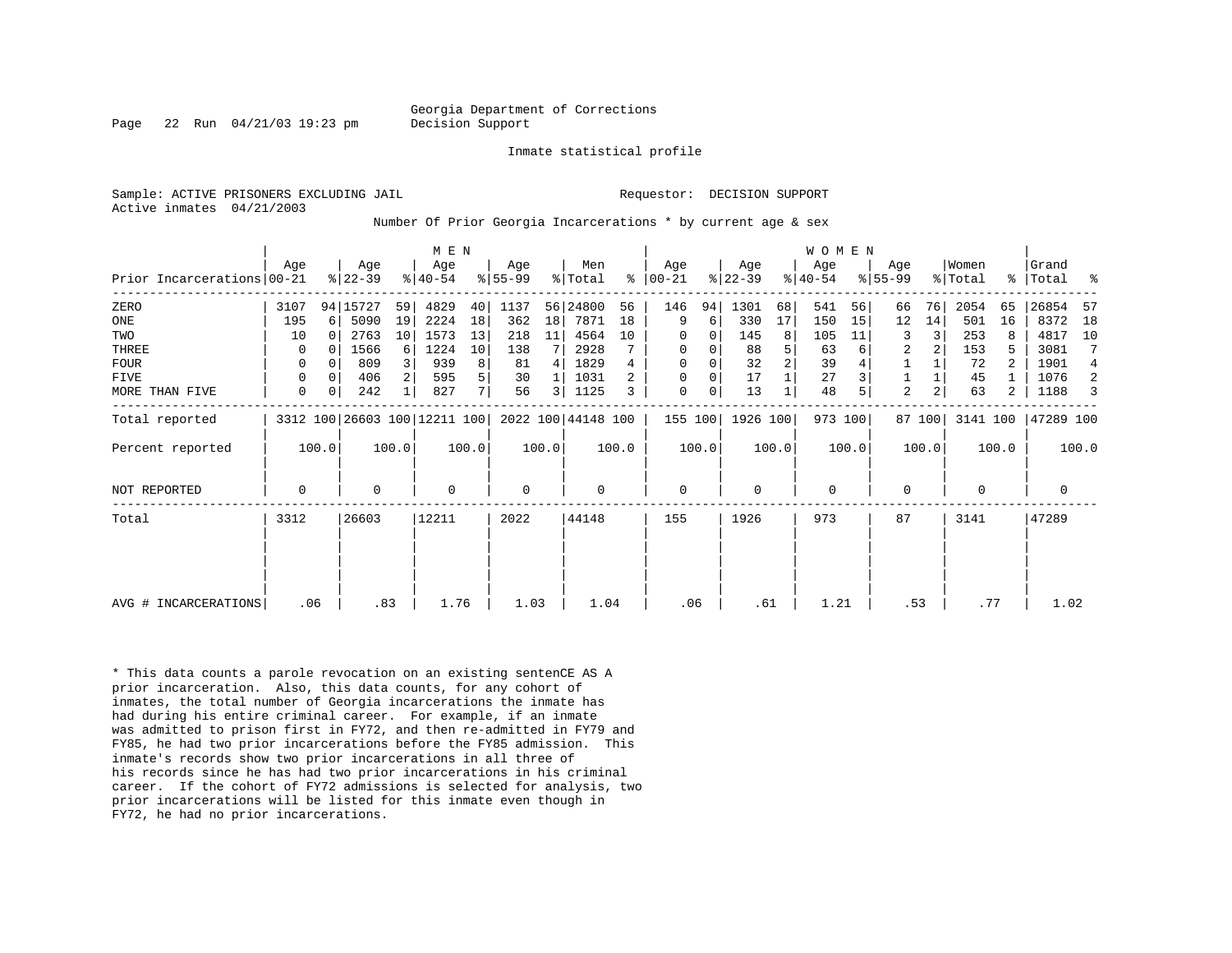Page 23 Run  $04/21/03$  19:23 pm

#### Inmate statistical profile

Sample: ACTIVE PRISONERS EXCLUDING JAIL **Requestor: DECISION SUPPORT** Active inmates 04/21/2003

Number Of Transfers by current age & sex

|                   |                  |                |                  |       | M E N                        |       |                 |                 |                    |       |                  |          |                  |       | <b>WOMEN</b>     |         |                  |                |                              |       |                    |                |
|-------------------|------------------|----------------|------------------|-------|------------------------------|-------|-----------------|-----------------|--------------------|-------|------------------|----------|------------------|-------|------------------|---------|------------------|----------------|------------------------------|-------|--------------------|----------------|
| Transfers         | Age<br>$00 - 21$ |                | Age<br>$ 22-39 $ |       | Age<br>$ 40-54 $             |       | Age<br>$ 55-99$ |                 | Men<br>% Total     | ႜ     | Age<br>$ 00-21 $ |          | Age<br>$ 22-39 $ |       | Age<br>$ 40-54 $ |         | Age<br>$8 55-99$ |                | Women<br>$\frac{1}{2}$ Total |       | Grand<br>% Total % |                |
| ZERO              | 720              | 22             | 2440             | 9     | 1061                         | 9     | 121             |                 | 6   4342           | 10    | 32               | 21       | 390              | 20    | 184              | 19      | 14               | 16             | 620                          | 20    | 4962               | 10             |
| ONE               | 1705             | 51             | 10278            | 39    | 4381                         | 36    | 768             |                 | 38 17132           | 39    | 107              | 69       | 1037             | 54    | 490              | 50      | 38               | 44             | 1672                         | 53    | 18804              | 40             |
| TWO               | 588              | 18             | 5876             | 22    | 2319                         | 19    | 388             | 19              | 9171               | 21    | 14               | 9        | 287              | 15    | 148              | 15      | 15               | 17             | 464                          | 15    | 9635               | -20            |
| THREE             | 188              | 6              | 3253             | 12    | 1413                         | 12    | 210             | 10 <sup>1</sup> | 5064               | 11    | 2                |          | 115              | 6     | 75               | 8       | 11               | 13             | 203                          | 6     | 5267               | 11             |
| <b>FOUR</b>       | 60               | 2 <sub>1</sub> | 1859             |       | 912                          |       | 168             | 8               | 2999               |       | $\Omega$         | $\Omega$ | 59               |       | 37               |         | 2                | 2              | 98                           |       | 3097               | 7              |
| FIVE              | 21               |                | 1088             | 4     | 623                          |       | 104             | 5.              | 1836               |       | $\Omega$         |          | 21               |       | 14               |         | 5                |                | 40                           |       | 1876               | $\overline{4}$ |
| MORE THAN FIVE    | 30               | 1              | 1809             | 71    | 1502                         | 12    | 263             | 13              | 3604               |       | 0                | 0        | 17               |       | 25               | 3       | $\overline{a}$   | 2 <sub>1</sub> | 44                           |       | 3648               | 8              |
| Total reported    |                  |                |                  |       | 3312 100 26603 100 12211 100 |       |                 |                 | 2022 100 44148 100 |       | 155 100          |          | 1926 100         |       |                  | 973 100 |                  | 87 100         | 3141 100                     |       | 47289 100          |                |
| Percent reported  |                  | 100.0          |                  | 100.0 |                              | 100.0 |                 | 100.0           |                    | 100.0 |                  | 100.0    |                  | 100.0 |                  | 100.0   |                  | 100.0          |                              | 100.0 |                    | 100.0          |
| NOT REPORTED      | 0                |                | $\Omega$         |       | 0                            |       | $\mathbf 0$     |                 | 0                  |       | 0                |          | $\mathbf 0$      |       | $\mathbf 0$      |         | 0                |                | 0                            |       | 0                  |                |
| Total             | 3312             |                | 26603            |       | 12211                        |       | 2022            |                 | 44148              |       | 155              |          | 1926             |       | 973              |         | 87               |                | 3141                         |       | 47289              |                |
|                   |                  |                |                  |       |                              |       |                 |                 |                    |       |                  |          |                  |       |                  |         |                  |                |                              |       |                    |                |
|                   |                  |                |                  |       |                              |       |                 |                 |                    |       |                  |          |                  |       |                  |         |                  |                |                              |       |                    |                |
| AVG NUM TRANSFERS | 1.21             |                | 2.23             |       | 2.71                         |       | 2.82            |                 | 2.31               |       | .91              |          | 1.25             |       | 1.46             |         | 1.70             |                | 1.31                         |       | 2.25               |                |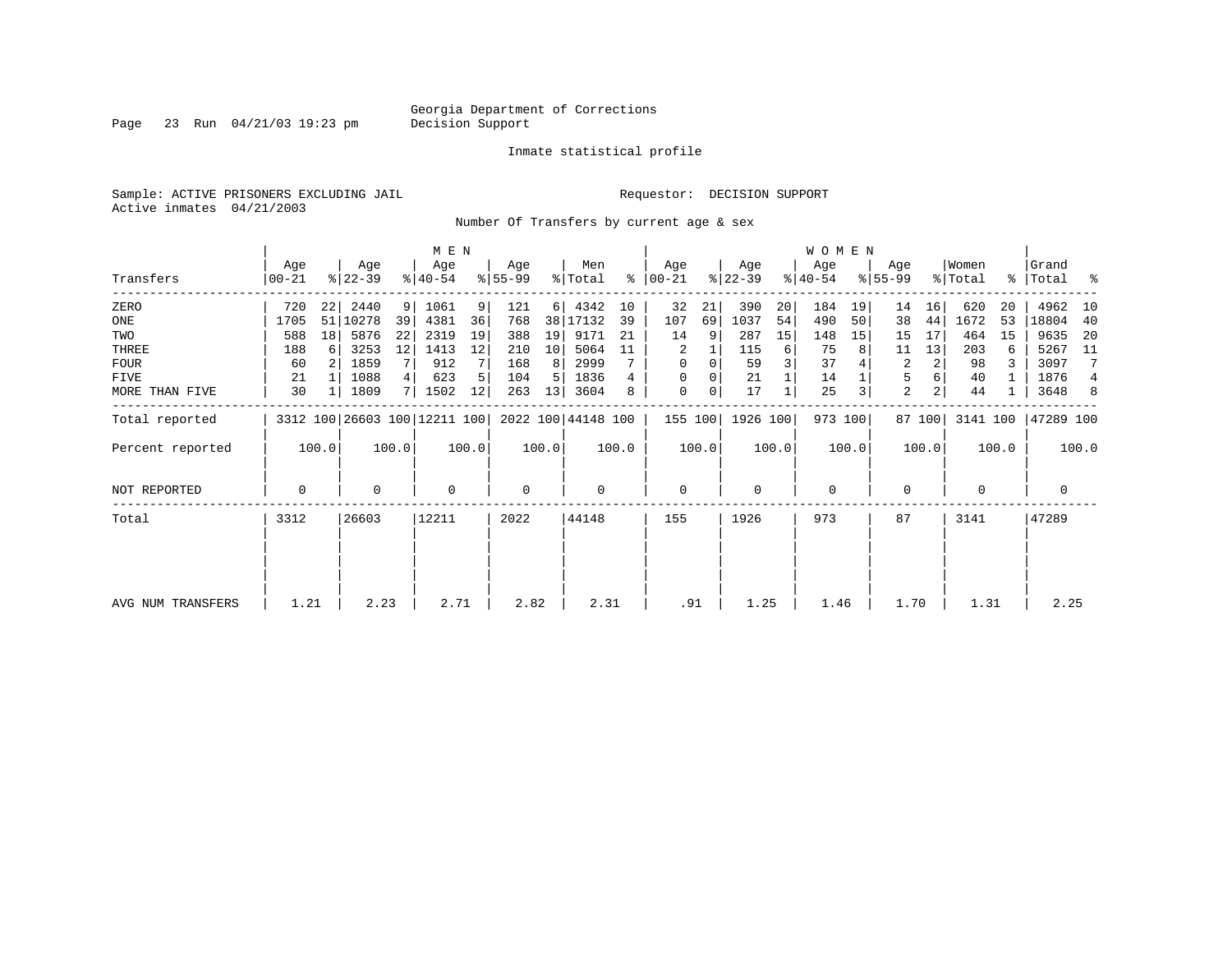Page 24 Run  $04/21/03$  19:23 pm

#### Inmate statistical profile

Sample: ACTIVE PRISONERS EXCLUDING JAIL **Requestor: DECISION SUPPORT** Active inmates 04/21/2003

County Of Conviction by current age & sex

|                            |              |                |           |                | M E N    |                |                |              |         |              |                |              |                |                | <b>WOMEN</b>   |                |                |                |                |              |       |                |
|----------------------------|--------------|----------------|-----------|----------------|----------|----------------|----------------|--------------|---------|--------------|----------------|--------------|----------------|----------------|----------------|----------------|----------------|----------------|----------------|--------------|-------|----------------|
|                            | Age          |                | Age       |                | Age      |                | Aqe            |              | Men     |              | Age            |              | Age            |                | Age            |                | Aqe            |                | Women          |              | Grand |                |
| County Of Conviction 00-21 |              |                | $8 22-39$ |                | $ 40-54$ |                | $8 55-99$      |              | % Total | ႜ            | $ 00-21$       |              | $ 22-39$       |                | $8140 - 54$    |                | $8155 - 99$    |                | % Total        | ి            | Total | န္             |
| Appling                    | 2            | $\overline{0}$ | 58        | $\overline{0}$ | 26       | $\overline{0}$ | 7              | 0            | 93      | 0            | 0              | $\mathbf 0$  | 2              | 0              | 1              | 0              | 0              | $\mathbf 0$    | 3              | 0            | 96    | $\Omega$       |
| Atkinson                   | $\mathbf{1}$ | 0              | 22        | $\mathbf 0$    | 13       | 0              | 4              | $\mathbf 0$  | 40      | $\Omega$     | $\Omega$       | 0            | $\mathbf 1$    | 0              | 2              | $\mathbf 0$    | $\Omega$       | $\mathbf 0$    | $\overline{3}$ | $\Omega$     | 43    | $\Omega$       |
| Bacon                      | 5            | 0              | 35        | $\mathbf 0$    | 18       | 0              | $\Omega$       | 0            | 58      | 0            | $\Omega$       | 0            | $\mathbf 0$    | 0              | 2              | $\mathbf 0$    | $\Omega$       | 0              | $\overline{2}$ | 0            | 60    | $\Omega$       |
| Baker                      | 0            | 0              | 11        | 0              | 8        | 0              | $\Omega$       | $\mathbf 0$  | 19      | 0            | $\Omega$       | 0            | 3              | $\Omega$       | 0              | $\mathbf 0$    | $\Omega$       | 0              | 3              | 0            | 22    | $\Omega$       |
| Baldwin                    | 25           | 1              | 204       | 1              | 99       | $\mathbf{1}$   | 9              | $\Omega$     | 337     | 1            | $\overline{2}$ | 1            | 19             | 1              | 2              | $\mathbf 0$    | 1              | $\mathbf{1}$   | 24             | $\mathbf{1}$ | 361   | 1              |
| Banks                      | 9            | 0              | 38        | $\mathbf 0$    | 16       | 0              | 9              | $\mathbf 0$  | 72      | 0            | $\mathbf 0$    | 0            | 5              | 0              | 2              | $\mathbf 0$    | 0              | 0              | 7              | 0            | 79    | $\Omega$       |
| Barrow                     | 8            | 0              | 115       | $\mathbf 0$    | 62       | 1              | 14             | $\mathbf 1$  | 199     | $\Omega$     | $\mathbf{1}$   | 1            | 11             | 1              | 5              | $\mathbf 1$    | $\overline{2}$ | 2              | 19             | $\mathbf{1}$ | 218   | $\Omega$       |
| Bartow                     | 23           | $\mathbf{1}$   | 236       | $\mathbf{1}$   | 106      | $\mathbf{1}$   | 34             | 2            | 399     | $\mathbf{1}$ | $\Omega$       | 0            | 26             | 1              | 8              | $\mathbf 1$    | $\Omega$       | $\Omega$       | 34             | $\mathbf{1}$ | 433   | $\mathbf{1}$   |
| Ben Hill                   | 17           | 1              | 114       | $\mathbf 0$    | 55       | 0              | 10             | $\mathbf 0$  | 196     | $\Omega$     | 1              | 1            | 9              | 0              | 4              | $\mathbf 0$    | $\mathbf 0$    | $\Omega$       | 14             | $\mathbf 0$  | 210   | $\Omega$       |
| Berrien                    | 5            | 0              | 50        | 0              | 24       | 0              | 2              | $\mathbf 0$  | 81      | $\Omega$     | $\mathbf{1}$   | 1            | 4              | 0              | $\mathbf 0$    | 0              | $\Omega$       | 0              | 5              | 0            | 86    | $\Omega$       |
| <b>Bibb</b>                | 57           | 2              | 575       | 2              | 313      | 3              | 49             | 2            | 994     | 2            | 4              | 3            | 24             | 1              | 20             | 2              | 2              | 2              | 50             | 2            | 1044  | $\overline{2}$ |
| Bleckley                   | 8            | $\Omega$       | 83        | 0              | 21       | 0              | 5              | $\mathbf 0$  | 117     | 0            | $\Omega$       | 0            | 5              | 0              | 3              | $\mathbf 0$    | $\Omega$       | $\Omega$       | 8              | 0            | 125   | $\Omega$       |
| Brantley                   | 3            | 0              | 20        | 0              | 12       | 0              | 4              | $\mathbf 0$  | 39      | 0            | 0              | 0            | $\mathbf 0$    | 0              | 1              | 0              | 1              | 1              | $\overline{2}$ | 0            | 41    | $\Omega$       |
| Brooks                     | 3            | $\Omega$       | 59        | $\Omega$       | 18       | $\Omega$       | 6              | $\Omega$     | 86      | $\Omega$     | $\Omega$       | 0            | $\mathbf{1}$   | $\Omega$       | 2              | $\Omega$       | $\mathbf 0$    | $\Omega$       | 3              | $\Omega$     | 89    | $\Omega$       |
| Bryan                      | 4            | $\Omega$       | 45        | $\mathbf 0$    | 28       | 0              | 4              | $\Omega$     | 81      | $\Omega$     | $\Omega$       | 0            | 3              | $\Omega$       | $\mathbf{1}$   | $\mathbf 0$    | $\mathbf{1}$   | 1              | 5              | 0            | 86    | $\Omega$       |
| Bulloch                    | 35           | 1              | 235       | 1              | 79       | 1              | 18             | 1            | 367     | 1            | $\overline{2}$ | 1            | 19             | 1              | 5              | $\mathbf{1}$   | $\overline{2}$ | 2              | 28             | 1            | 395   | 1              |
| Burke                      | 13           | 0              | 142       | 1              | 51       | 0              | 8              | $\Omega$     | 214     | $\Omega$     | $\mathbf{1}$   | 1            | 4              | $\Omega$       | 4              | $\mathbf 0$    | $\Omega$       | $\Omega$       | 9              | $\Omega$     | 223   | $\Omega$       |
| <b>Butts</b>               | 10           | 0              | 73        | $\mathbf 0$    | 36       | 0              | 9              | $\Omega$     | 128     | $\Omega$     | $\mathbf{1}$   | 1            | $\overline{2}$ | $\Omega$       | 4              | $\mathbf 0$    | $\Omega$       | $\Omega$       | 7              | 0            | 135   | $\Omega$       |
| Calhoun                    | 5            | 0              | 25        | 0              | 12       | 0              | 4              | 0            | 46      | $\Omega$     | $\Omega$       | 0            | 3              | 0              | $\mathbf{1}$   | 0              | 0              | 0              | $\overline{4}$ | 0            | 50    | $\Omega$       |
| Camden                     | 4            | $\Omega$       | 61        | $\Omega$       | 29       | $\Omega$       | $\overline{c}$ | $\Omega$     | 96      | $\Omega$     | $\Omega$       | 0            | 4              | $\Omega$       | $\overline{2}$ | $\Omega$       | $\mathbf{1}$   | $\mathbf{1}$   | 7              | $\Omega$     | 103   | $\Omega$       |
| Candler                    | 6            | 0              | 53        | $\Omega$       | 23       | 0              | $\Omega$       | $\Omega$     | 82      | $\Omega$     | $\Omega$       | 0            | 3              | $\Omega$       | $\mathbf{1}$   | $\mathbf 0$    | $\Omega$       | $\Omega$       | $\overline{4}$ | 0            | 86    | $\Omega$       |
| Carroll                    | 35           | $\mathbf 1$    | 298       | 1              | 124      | 1              | 38             | $\sqrt{2}$   | 495     | $\mathbf{1}$ | $\mathbf{1}$   | 1            | 45             | $\overline{c}$ | 16             | $\overline{c}$ | $\Omega$       | 0              | 62             | 2            | 557   | 1              |
| Catoosa                    | 9            | 0              | 121       | $\mathbf 0$    | 63       | $\mathbf 1$    | 16             | $\mathbf 1$  | 209     | $\Omega$     | $\Omega$       | 0            | 16             | 1              | 6              | 1              | $\mathbf{1}$   | $\mathbf{1}$   | 23             | $\mathbf{1}$ | 232   | $\Omega$       |
| Charlton                   | 2            | 0              | 25        | $\overline{0}$ | 13       | 0              | 3              | $\Omega$     | 43      | 0            | $\Omega$       | 0            | 3              | $\mathbf 0$    | $\mathbf 0$    | $\mathbf 0$    | $\mathbf 0$    | $\mathbf 0$    | $\overline{3}$ | 0            | 46    |                |
| Chatham                    | 204          | 6              | 1386      | 5              | 541      | 4              | 76             | 4            | 2207    | 5            |                | 5            | 101            | 5              | 43             | 4              | 3              | 4              | 154            | 5            | 2361  | 5              |
| Chattahoochee              | 4            | 0              | 18        | $\mathbf 0$    | 8        | 0              | $\mathbf 0$    | 0            | 30      | $\Omega$     | $\Omega$       | 0            | $\mathbf 0$    | $\Omega$       | $\mathbf 0$    | $\Omega$       | $\mathbf 0$    | $\mathbf 0$    | $\mathbf 0$    | $\mathbf 0$  | 30    | $\Omega$       |
| Chattooga                  | 4            | $\Omega$       | 106       | $\mathbf 0$    | 69       | $\mathbf 1$    | 8              | $\Omega$     | 187     | $\Omega$     | $\mathbf{1}$   | 1            | 5              | $\Omega$       | 3              | $\mathbf 0$    | $\mathbf{1}$   | $\mathbf{1}$   | 10             | 0            | 197   | $\Omega$       |
| Cherokee                   | 23           | 1              | 237       | 1              | 175      | $\mathbf 1$    | 26             | 1            | 461     | 1            | 4              | 3            | 38             | $\overline{c}$ | 16             | 2              | $\mathbf{1}$   | $\mathbf 1$    | 59             | 2            | 520   | 1              |
| Clarke                     | 29           | 1              | 305       | $\mathbf{1}$   | 131      | $\mathbf 1$    | 21             | $\mathbf{1}$ | 486     | $\mathbf{1}$ | $\mathbf{1}$   | $\mathbf{1}$ | 26             | 1              | 8              | 1              | 3              | 4              | 38             | $\mathbf{1}$ | 524   | $\mathbf 1$    |
| Clay                       | 3            | $\Omega$       | 16        | $\mathbf 0$    | 4        | 0              | 1              | $\Omega$     | 24      | $\Omega$     | $\mathbf 0$    | 0            | 1              | $\Omega$       | $\mathbf{0}$   | $\Omega$       | $\mathbf 0$    | $\mathbf 0$    | 1              | 0            | 25    | $\Omega$       |
| Clayton                    | 196          | 6              | 1103      | 4              | 414      | 3 <sup>1</sup> | 53             | 3            | 1766    | 4            | 12             | 8            | 94             | 5              | 61             | 6              | 3              | 4              | 170            | 5            | 1936  |                |
| Clinch                     | 4            | 0              | 37        | $\mathbf 0$    | 12       | 0              | $\mathbf{1}$   | 0            | 54      | 0            | $\mathbf 0$    | 0            | $\mathbf{1}$   | 0              | $\mathbf{1}$   | $\mathbf 0$    | $\mathbf{0}$   | $\mathbf 0$    | 2              | $\Omega$     | 56    | $\Omega$       |
| Cobb                       | 161          | 5              | 1224      | 5              | 618      | 5              | 84             | 4            | 2087    | 5            | 12             | 8            | 115            | 6              | 59             | 6              | $\overline{2}$ | $\overline{2}$ | 188            | 6            | 2275  | 5              |
| Coffee                     | 20           | 1              | 146       | 1              | 58       | 0              | 3              | $\mathbf 0$  | 227     | 1            | 1              | 1            | 8              | 0              | 4              | $\Omega$       | $\mathbf{1}$   | 1              | 14             | 0            | 241   | $\mathbf 1$    |
| Colquit                    | 30           | 1              | 187       | 1              | 78       | 1              | 22             | 1            | 317     | 1            | 1              | 1            | 9              | $\Omega$       | 1              | $\mathbf 0$    | 1              | 1              | 12             | 0            | 329   | 1              |
| Columbia<br>--------       | 16           | 0              | 149       | 1              | 59       | $\overline{0}$ | 10             | $\mathbf 0$  | 234     | 1            | $\mathbf{1}$   | $\mathbf{1}$ | 13             | 1              | 11             | 1              | 0              | $\mathbf 0$    | 25             | 1            | 259   | $\mathbf{1}$   |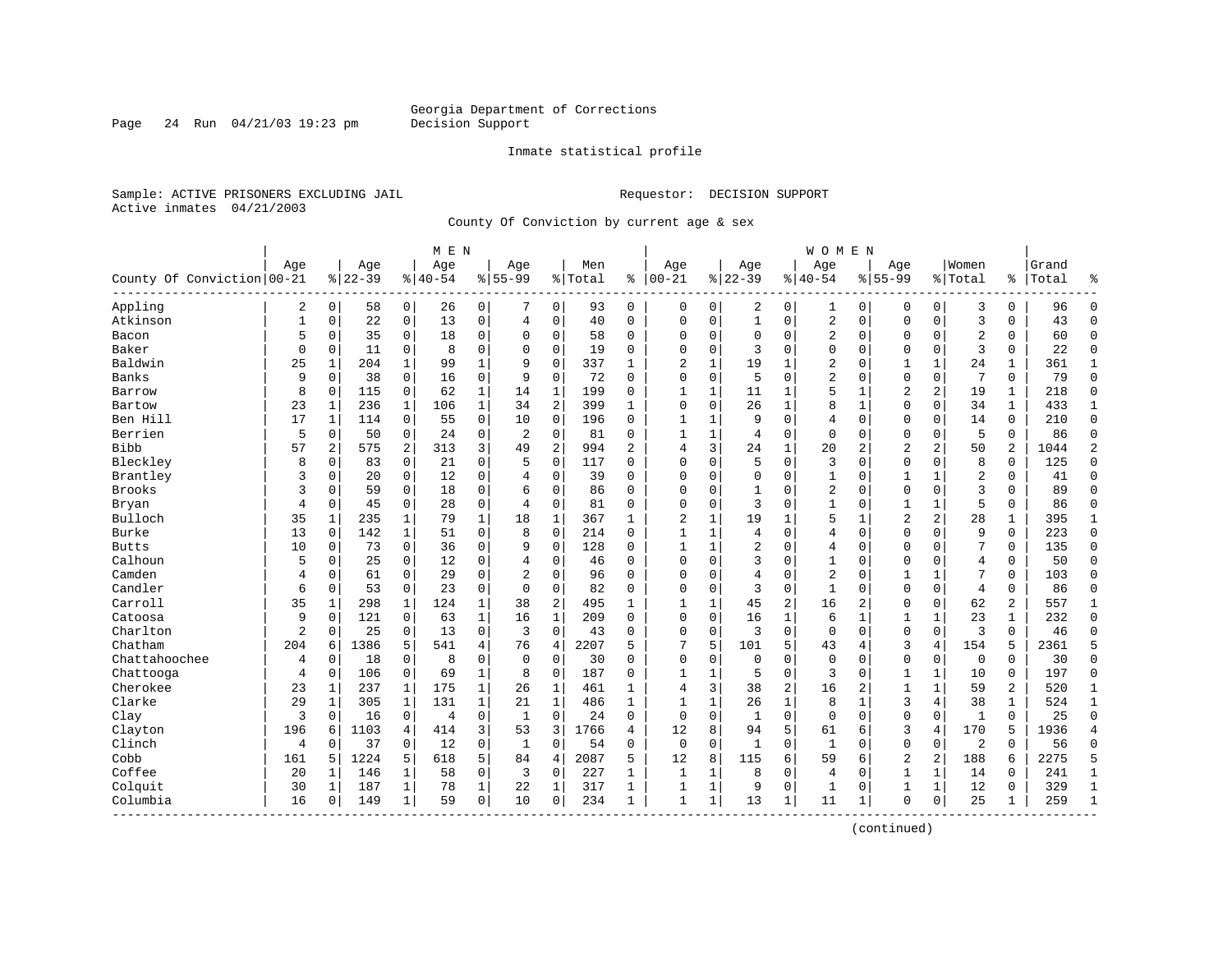Page 25 Run  $04/21/03$  19:23 pm

Inmate statistical profile

Active inmates 04/21/2003

Sample: ACTIVE PRISONERS EXCLUDING JAIL Requestor: DECISION SUPPORT

County Of Conviction by current age & sex (continued)

|                            |                |              |                |                | M E N          |                |                |                |         |                |              |             |                |                | <b>WOMEN</b>   |              |                |                |                |                |       |                |
|----------------------------|----------------|--------------|----------------|----------------|----------------|----------------|----------------|----------------|---------|----------------|--------------|-------------|----------------|----------------|----------------|--------------|----------------|----------------|----------------|----------------|-------|----------------|
|                            | Age            |              | Age            |                | Age            |                | Age            |                | Men     |                | Age          |             | Age            |                | Age            |              | Age            |                | Women          |                | Grand |                |
| County Of Conviction 00-21 |                |              | $8 22-39$      |                | $ 40-54$       |                | $8155 - 99$    |                | % Total | ి              | $00 - 21$    | %           | $22 - 39$      |                | $ 40-54$       |              | $8155 - 99$    |                | % Total        | %              | Total | ႜ              |
| Cook                       | 8              | 0            | 79             | 0              | 44             | 0              | 5              | $\mathbf 0$    | 136     | 0              | 0            | 0           | 8              | 0              | 8              | 1            | 0              | 0              | 16             | 1              | 152   | $\Omega$       |
| Coweta                     | 28             | 1            | 267            | 1              | 99             | $\mathbf{1}$   | 16             | 1              | 410     | 1              | 0            | 0           | 16             | 1              | б              | $\mathbf{1}$ | $\Omega$       | 0              | 22             | $\mathbf{1}$   | 432   | $\mathbf{1}$   |
| Crawford                   | 0              | 0            | 12             | $\mathbf 0$    | 3              | $\mathbf 0$    | $\mathbf 0$    | $\mathbf 0$    | 15      | 0              | 0            | 0           | 1              | $\Omega$       | $\mathbf{1}$   | $\Omega$     | $\Omega$       | 0              | $\overline{2}$ | 0              | 17    | $\Omega$       |
| Crisp                      | 25             | 1            | 158            | 1              | 70             | $\mathbf 1$    | 10             | $\mathbf 0$    | 263     | $\mathbf{1}$   | 2            | 1           | 12             | 1              | 3              | $\mathbf 0$  |                | 1              | 18             | 1              | 281   | 1              |
| Dade                       | 6              | 0            | 55             | 0              | 45             | 0              | 10             | $\mathbf 0$    | 116     | 0              | O            | 0           | 2              | $\Omega$       | 0              | $\Omega$     | $\Omega$       | 0              | $\overline{2}$ | 0              | 118   | $\Omega$       |
| Dawson                     | 5              | $\Omega$     | 36             | $\mathbf 0$    | 28             | 0              | 7              | 0              | 76      | $\Omega$       | O            | 0           | $\overline{2}$ | $\Omega$       | 1              | $\Omega$     | $\Omega$       | $\Omega$       | 3              | $\Omega$       | 79    | $\Omega$       |
| Decatur                    | 21             | $\mathbf{1}$ | 188            | 1              | 73             | 1              | 6              | 0              | 288     | 1              | $\mathbf{1}$ | 1           | 20             | 1              | 3              | $\Omega$     | $\Omega$       | $\Omega$       | 24             | 1              | 312   | $\mathbf{1}$   |
| DeKalb                     | 258            | 8            | 1777           | 7              | 729            | 6              | 101            | 5              | 2865    | 6              | 16           | 11          | 88             | 5              | 44             | 5            | 6              | 7              | 154            | 5              | 3019  | 6              |
| Dodge                      | 13             | 0            | 117            | 0              | 65             | 1              | 5              | 0              | 200     | 0              | 0            | $\mathbf 0$ | 11             | 1              | 4              | $\Omega$     | 0              | 0              | 15             | 0              | 215   | $\mathbf{0}$   |
| Dooly                      | 6              | 0            | 70             | $\mathbf 0$    | 38             | $\mathbf 0$    | 1              | $\mathbf 0$    | 115     | 0              | 0            | 0           | $\overline{2}$ | $\Omega$       | $\mathbf{1}$   | $\Omega$     | $\Omega$       | 0              | 3              | 0              | 118   | $\Omega$       |
| Dougherty                  | 41             | 1            | 594            | 2              | 240            | $\overline{2}$ | 36             | 2              | 911     | 2              | 2            | 1           | 32             | $\overline{2}$ | 23             | 2            | $\overline{c}$ | $\overline{2}$ | 59             | $\overline{a}$ | 970   | $\overline{2}$ |
| Douglas                    | 48             | 1            | 480            | $\overline{a}$ | 210            | $\overline{2}$ | 29             | $\mathbf{1}$   | 767     | $\overline{a}$ | 3            | 2           | 41             | $\overline{2}$ | 25             | 3            | $\mathbf{1}$   | 1              | 70             | $\overline{2}$ | 837   | $\overline{2}$ |
| Early                      |                | $\Omega$     | 50             | $\mathbf 0$    | 14             | $\mathbf 0$    | 5              | $\mathbf 0$    | 76      | 0              | 0            | 0           | 3              | $\Omega$       | 1              | $\Omega$     | $\Omega$       | $\Omega$       | $\overline{4}$ | 0              | 80    | $\Omega$       |
| Echols                     | 1              | 0            |                | $\mathbf 0$    | $\overline{c}$ | $\mathbf 0$    | $\overline{2}$ | $\mathbf 0$    | 12      | $\Omega$       | 0            | 0           | $\Omega$       | $\Omega$       | 0              | $\Omega$     | $\Omega$       | 0              | $\mathbf 0$    | 0              | 12    | $\Omega$       |
| Effingham                  | 20             | $\mathbf{1}$ | 80             | $\mathbf 0$    | 32             | $\mathbf 0$    | 5              | $\mathbf 0$    | 137     | $\Omega$       | $\Omega$     | 0           | 5              | $\Omega$       | 5              | 1            | 1              | 1              | 11             | $\Omega$       | 148   | $\Omega$       |
| Elbert                     | 5              | 0            | 105            | $\mathbf 0$    | 53             | 0              | 9              | 0              | 172     | $\Omega$       | $\Omega$     | 0           | 8              | $\Omega$       | 5              | 1            | $\Omega$       | $\Omega$       | 13             | 0              | 185   | $\Omega$       |
| Emanuel                    | 18             | 1            | 102            | $\mathbf 0$    | 42             | 0              | 7              | $\mathbf 0$    | 169     | $\Omega$       | $\Omega$     | 0           | 5              | 0              | 1              | $\Omega$     | $\Omega$       | $\Omega$       | 6              | 0              | 175   | $\Omega$       |
| Evans                      | 6              | 0            | 60             | 0              | 13             | $\mathsf 0$    | $\overline{a}$ | $\mathbf 0$    | 81      | O              | O            | 0           |                | $\Omega$       | 1              | $\Omega$     | $\Omega$       | 0              | $\overline{2}$ | 0              | 83    | $\Omega$       |
| Fannin                     | $\overline{a}$ | 0            | 69             | 0              | 40             | $\mathsf 0$    | 9              | $\mathbf 0$    | 120     | O              |              |             | 8              | $\Omega$       | 6              | $\mathbf{1}$ | $\mathbf{1}$   | 1              | 16             | 1              | 136   | $\Omega$       |
| Fayette                    | 21             | 1            | 137            | 1              | 73             | $\mathbf 1$    | 17             | 1              | 248     | 1              | $\Omega$     | 0           | 9              | $\Omega$       | 8              | 1            | $\mathbf{1}$   | 1              | 18             | $\mathbf{1}$   | 266   | 1              |
| Floyd                      | 41             | 1            | 443            | 2              | 198            | 2              | 37             | $\overline{2}$ | 719     | $\overline{a}$ |              | 5           | 49             | 3              | 32             | 3            | $\overline{3}$ | 4              | 91             | 3              | 810   | $\overline{2}$ |
| Forsyth                    | 11             | $\Omega$     | 122            | $\mathbf 0$    | 60             | $\mathbf 0$    | 17             | 1              | 210     | 0              | $\Omega$     | 0           | 11             | 1              | 7              | $\mathbf{1}$ | 1              | 1              | 19             | 1              | 229   | $\Omega$       |
| Franklin                   | 9              | $\mathbf 0$  | 68             | $\mathbf 0$    | 40             | $\mathbf 0$    | 8              | $\mathbf 0$    | 125     | 0              | 0            | 0           | $\overline{2}$ | $\Omega$       | $\overline{4}$ | $\mathbf 0$  | $\mathbf{0}$   | $\mathbf 0$    | 6              | 0              | 131   | $\Omega$       |
| Fulton                     | 236            |              | 2280           | 9              | 1167           | 10             | 205            | 10             | 3888    | 9              | 9            | 6           | 78             | 4              | 60             | 6            | 10             | 12             | 157            | 5              | 4045  | 9              |
| Gilmer                     | 8              | 0            | 85             | $\mathbf 0$    | 46             | $\mathsf 0$    | 19             | 1              | 158     | $\Omega$       | $\Omega$     | 0           | 6              | $\Omega$       | б              | 1            | 1              | 1              | 13             | 0              | 171   | $\Omega$       |
| Glascock                   | 1              | 0            | $\overline{4}$ | 0              | 2              | 0              | 1              | 0              | 8       | 0              | $\Omega$     | 0           |                | 0              | 0              | $\mathbf 0$  | $\Omega$       | 0              | 1              | 0              | 9     | $\Omega$       |
| Glynn                      | 22             | $\mathbf{1}$ | 290            | 1              | 147            | 1              | 27             | 1              | 486     | 1              | $\Omega$     | 0           | 19             | 1              | 5              | $\mathbf{1}$ | 1              | 1              | 25             | 1              | 511   | 1              |
| Gordon                     | 18             | $\mathbf{1}$ | 158            | 1              | 81             | $\mathbf{1}$   | 19             | 1              | 276     | 1              | 3            | 2           | 19             | 1              | 7              | $\mathbf{1}$ | $\Omega$       | 0              | 29             | 1              | 305   | 1              |
| Grady                      | 21             | 1            | 158            | 1              | 55             | $\mathbf 0$    | 9              | $\mathbf 0$    | 243     | 1              | $\Omega$     | 0           | 18             | 1              | $\overline{2}$ | $\Omega$     | $\mathbf{1}$   | 1              | 21             | $\mathbf{1}$   | 264   | $\mathbf{1}$   |
| Greene                     | 15             | 0            | 80             | $\mathbf 0$    | 21             | $\mathbf 0$    | 4              | 0              | 120     | 0              | $\Omega$     | 0           | 1              | $\Omega$       | $\overline{2}$ | $\Omega$     | $\mathbf{1}$   | 1              | $\overline{4}$ | 0              | 124   | $\Omega$       |
| Gwinnett                   | 114            | 3            | 765            | 3              | 337            | 3              | 66             | 3              | 1282    | 3              | 3            | 2           | 67             | 4              | 43             | 4            | 1              | 1              | 114            | 4              | 1396  | 3              |
| Habersham                  | 7              | 0            | 51             | 0              | 33             | 0              | 2              | $\mathbf 0$    | 93      | 0              | 0            | 0           | 3              | $\Omega$       | 2              | $\mathbf 0$  | $\Omega$       | 0              | 5              | 0              | 98    | $\Omega$       |
| Hall                       | 44             | 1            | 358            | $\mathbf 1$    | 201            | 2              | 38             | 2              | 641     | $\mathbf{1}$   | 2            | 1           | 40             | 2              | 16             | 2            | $\overline{2}$ | 2              | 60             | 2              | 701   | $\mathbf{1}$   |
| Hancock                    | $\overline{a}$ | 0            | 14             | 0              | 12             | 0              | $\overline{2}$ | $\mathbf 0$    | 30      | $\Omega$       | 0            | 0           | 1              | 0              | 1              | $\Omega$     | $\Omega$       | 0              | $\overline{c}$ | 0              | 32    | $\Omega$       |
| Haralson                   | 7              | 0            | 64             | 0              | 28             | 0              | 7              | 0              | 106     | $\Omega$       | $\Omega$     | 0           | $\mathbf{1}$   | 0              | 1              | $\Omega$     | $\Omega$       | 0              | 2              | 0              | 108   | $\Omega$       |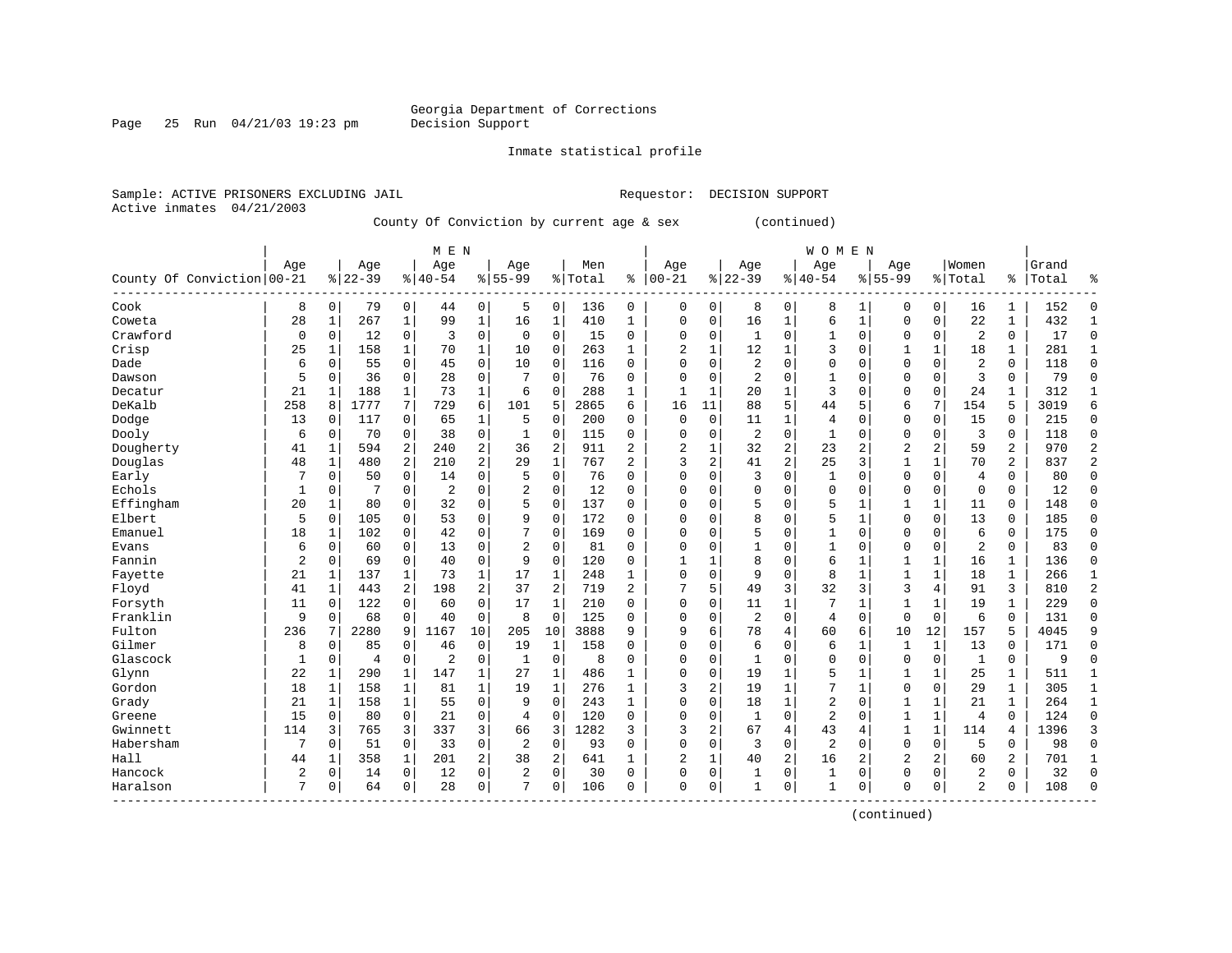Page 26 Run  $04/21/03$  19:23 pm

Inmate statistical profile

Active inmates 04/21/2003

Sample: ACTIVE PRISONERS EXCLUDING JAIL Requestor: DECISION SUPPORT

County Of Conviction by current age & sex (continued)

|                            |             |              |           |             | M E N     |              |                |             |         |              |              |             |                |              | <b>WOMEN</b> |              |                |          |                |               |       |              |
|----------------------------|-------------|--------------|-----------|-------------|-----------|--------------|----------------|-------------|---------|--------------|--------------|-------------|----------------|--------------|--------------|--------------|----------------|----------|----------------|---------------|-------|--------------|
|                            | Age         |              | Age       |             | Age       |              | Age            |             | Men     |              | Age          |             | Age            |              | Age          |              | Age            |          | Women          |               | Grand |              |
| County Of Conviction 00-21 |             |              | $8 22-39$ |             | $8 40-54$ |              | $8 55-99$      |             | % Total | ి            | $ 00 - 21$   | %           | $22 - 39$      |              | $8 40-54$    |              | $8 55-99$      |          | % Total        | $\frac{8}{6}$ | Total | ႜ            |
| Harris                     | 6           | 0            | 64        | 0           | 29        | 0            | 3              | $\mathbf 0$ | 102     | 0            | 0            | 0           | 4              | 0            | 0            | 0            | 0              | 0        | 4              | 0             | 106   | $\Omega$     |
| Hart                       | 6           | 0            | 60        | 0           | 23        | $\mathbf 0$  | 5              | 0           | 94      | 0            | $\Omega$     | 0           | 3              | 0            | 2            | $\mathbf 0$  | $\Omega$       | 0        | 5              | 0             | 99    | $\Omega$     |
| Heard                      | 1           | 0            | 18        | $\mathbf 0$ | 13        | 0            | 9              | $\mathbf 0$ | 41      | 0            |              | 1           | $\mathbf 0$    | 0            | 1            | $\mathbf 0$  | 0              | 0        | $\overline{2}$ | 0             | 43    | $\Omega$     |
| Henry                      | 23          | $\mathbf 1$  | 238       | $\mathbf 1$ | 96        | $\mathbf 1$  | 17             | 1           | 374     | 1            | 2            | $\mathbf 1$ | 16             | 1            | 7            | 1            | 1              | 1        | 26             | 1             | 400   |              |
| Houston                    | 42          | $\mathbf{1}$ | 292       | $\mathbf 1$ | 150       | $\mathbf 1$  | 7              | $\mathbf 0$ | 491     | $\mathbf{1}$ | $\mathbf{1}$ | $\mathbf 1$ | 22             | $\mathbf{1}$ | 12           | $\mathbf{1}$ | $\overline{2}$ | 2        | 37             | $\mathbf{1}$  | 528   | $\mathbf{1}$ |
| Irwin                      | 7           | $\mathbf 0$  | 51        | $\mathbf 0$ | 21        | 0            | 4              | 0           | 83      | $\Omega$     | $\mathbf{1}$ | 1           | $\mathbf{1}$   | 0            | $\mathbf{1}$ | $\Omega$     | $\Omega$       | 0        | 3              | 0             | 86    | $\Omega$     |
| Jackson                    | 5           | 0            | 115       | $\mathbf 0$ | 79        | $\mathbf 1$  | 11             | 1           | 210     | $\Omega$     | $\Omega$     | 0           | 8              | 0            | 2            | $\Omega$     | $\Omega$       | 0        | 10             | 0             | 220   | $\Omega$     |
| Jasper                     | 4           | 0            | 33        | $\mathbf 0$ | 9         | $\mathbf 0$  | 2              | 0           | 48      | 0            | 0            | 0           | $\Omega$       | $\Omega$     | 2            | 0            | 0              | 0        | 2              | 0             | 50    | $\Omega$     |
| Jeff Davis                 | 6           | 0            | 32        | 0           | 19        | $\mathsf 0$  | $\overline{2}$ | $\mathbf 0$ | 59      | 0            | Ω            | 0           | 2              | $\Omega$     | 3            | $\Omega$     | $\Omega$       | 0        | 5              | 0             | 64    | $\Omega$     |
| Jefferson                  | 7           | $\Omega$     | 66        | $\mathbf 0$ | 25        | $\mathbf 0$  | 6              | $\mathbf 0$ | 104     | 0            | Ω            | O           | 2              | $\Omega$     | $\mathbf{1}$ | $\Omega$     | $\Omega$       | $\Omega$ | 3              | 0             | 107   | $\Omega$     |
| Jenkins                    | 10          | 0            | 67        | $\mathbf 0$ | 25        | $\mathbf 0$  | 5              | $\mathbf 0$ | 107     | 0            | Ω            | 0           | $\overline{2}$ | $\Omega$     | 2            | 0            | $\Omega$       | $\Omega$ | 4              | 0             | 111   | $\Omega$     |
| Johnson                    | 3           | 0            | 32        | $\mathbf 0$ | 13        | $\mathbf 0$  | 3              | $\mathbf 0$ | 51      | 0            | 0            | 0           | 3              | $\Omega$     | 0            | $\Omega$     | $\Omega$       | $\Omega$ | 3              | 0             | 54    | $\Omega$     |
| Jones                      | 9           | 0            | 70        | $\mathbf 0$ | 26        | $\mathbf 0$  | 5              | $\mathbf 0$ | 110     | 0            | 1            | 1           | 5              | $\Omega$     | 0            | 0            | $\Omega$       | 0        | 6              | 0             | 116   | $\Omega$     |
| Lamar                      | 4           | 0            | 55        | 0           | 37        | $\mathbf 0$  | 7              | 0           | 103     | 0            | $\Omega$     | 0           | 2              | $\Omega$     | 4            | 0            | $\Omega$       | 0        | 6              | 0             | 109   | $\Omega$     |
| Lanier                     | 4           | 0            | 30        | $\mathbf 0$ | 6         | $\mathbf 0$  | 5              | 0           | 45      | 0            | $\Omega$     | 0           | $\Omega$       | $\Omega$     | 1            | $\Omega$     | $\Omega$       | 0        | $\mathbf{1}$   | 0             | 46    | $\Omega$     |
| Laurens                    | 16          | 0            | 139       | 1           | 69        | $\mathbf{1}$ | 8              | 0           | 232     | 1            | Ω            | 0           |                | 0            | 6            | 1            | $\Omega$       | $\Omega$ | 13             | 0             | 245   | 1            |
| Lee                        | 3           | 0            | 29        | 0           | 15        | $\mathsf 0$  | 3              | $\mathbf 0$ | 50      | 0            | 0            | 0           |                | 0            | 0            | $\Omega$     | $\Omega$       | 0        | $\mathbf{1}$   | 0             | 51    | $\Omega$     |
| Liberty                    | 24          | $\mathbf{1}$ | 175       | 1           | 50        | $\mathsf 0$  | 9              | $\mathbf 0$ | 258     | 1            |              |             | 9              | $\Omega$     | 7            | $\mathbf{1}$ | $\Omega$       | $\Omega$ | 17             | 1             | 275   | 1            |
| Lincoln                    | 4           | 0            | 23        | 0           | 12        | $\mathbf 0$  | $\overline{2}$ | $\mathbf 0$ | 41      | $\Omega$     | 0            | 0           | $\Omega$       | $\Omega$     | $\mathbf{1}$ | $\Omega$     | $\Omega$       | 0        | $\mathbf{1}$   | $\Omega$      | 42    | $\Omega$     |
| Long                       | 9           | 0            | 39        | $\mathbf 0$ | 16        | $\mathbf 0$  | $\overline{2}$ | 0           | 66      | $\Omega$     | 0            | 0           | 3              | $\Omega$     | $\mathbf{1}$ | $\Omega$     | $\Omega$       | $\Omega$ | $\overline{4}$ | 0             | 70    | ∩            |
| Lowndes                    | 46          | 1            | 342       | 1           | 159       | $\mathbf 1$  | 22             | 1           | 569     | $\mathbf{1}$ | 0            | 0           | 22             | 1            | 11           | 1            | 1              | 1        | 34             | 1             | 603   | 1            |
| Lumpkin                    | 1           | 0            | 36        | 0           | 18        | 0            |                | $\mathbf 0$ | 62      | 0            | 0            | 0           | 4              | 0            | 1            | $\Omega$     | $\Omega$       | 0        | 5              | 0             | 67    | $\Omega$     |
| Macon                      | 3           | 0            | 46        | 0           | 17        | 0            | $\overline{4}$ | 0           | 70      | $\Omega$     | 0            | 0           | $\Omega$       | $\Omega$     | 3            | 0            | 1              | 1        | 4              | 0             | 74    | $\Omega$     |
| Madison                    | 5           | 0            | 71        | $\mathbf 0$ | 25        | 0            | 10             | 0           | 111     | $\Omega$     | $\Omega$     | 0           | 5              | $\Omega$     | 2            | $\Omega$     | $\Omega$       | $\Omega$ | 7              | 0             | 118   | $\Omega$     |
| Marion                     | 5           | 0            | 22        | 0           | 14        | 0            | 2              | 0           | 43      | $\Omega$     | O            | 0           | $\Omega$       | $\Omega$     | 1            | $\Omega$     |                |          | 2              | 0             | 45    | $\Omega$     |
| McDuffie                   | 12          | $\Omega$     | 116       | 0           | 48        | 0            | 13             | 1           | 189     | O            | $\mathbf{1}$ | 1           | 4              | $\Omega$     | 2            | $\Omega$     | $\Omega$       | 0        |                | 0             | 196   | $\Omega$     |
| McIntosh                   | 4           | 0            | 40        | 0           | 27        | $\mathbf 0$  | $\overline{4}$ | $\mathbf 0$ | 75      | 0            | $\Omega$     | 0           | $\Omega$       | $\Omega$     | $\mathbf{1}$ | $\Omega$     | $\Omega$       | $\Omega$ | $\mathbf{1}$   | 0             | 76    | $\Omega$     |
| Meriwether                 | 15          | $\Omega$     | 122       | 0           | 55        | $\mathbf 0$  | 14             | 1           | 206     | 0            | 2            | 1           | 12             | 1            | 4            | 0            | 1              | 1        | 19             | $\mathbf{1}$  | 225   | ∩            |
| Miller                     | $\mathbf 1$ | $\Omega$     | 19        | 0           | 7         | $\mathbf 0$  | 0              | $\mathbf 0$ | 27      | $\Omega$     | $\Omega$     | 0           | $\mathbf{1}$   | $\Omega$     | 0            | $\Omega$     | $\Omega$       | 0        | 1              | 0             | 28    | ∩            |
| Mitchell                   | 13          | 0            | 139       | $\mathbf 1$ | 52        | 0            | 6              | $\mathbf 0$ | 210     | 0            |              | 1           | 9              | 0            | 5            | 1            | $\Omega$       | 0        | 15             | 0             | 225   | ∩            |
| Monroe                     | 11          | 0            | 61        | 0           | 51        | 0            | 8              | $\mathbf 0$ | 131     | 0            | 0            | 0           | 4              | $\Omega$     | 3            | 0            | $\Omega$       | 0        | 7              | 0             | 138   | $\Omega$     |
| Montgomery                 | 5           | 0            | 30        | 0           | 12        | $\mathsf 0$  | $\overline{2}$ | $\mathbf 0$ | 49      | 0            | 0            | 0           | $\Omega$       | $\Omega$     | 2            | 0            | $\Omega$       | 0        | $\overline{2}$ | 0             | 51    | $\Omega$     |
| Morgan                     | 11          | 0            | 77        | $\mathbf 0$ | 24        | $\mathbf 0$  | 8              | $\mathbf 0$ | 120     | 0            | 0            | 0           |                | 0            | 1            | 0            | 0              | 0        | 8              | 0             | 128   | $\Omega$     |
| Murray                     | 10          | 0            | 93        | $\mathbf 0$ | 43        | $\mathbf 0$  | 16             | 1           | 162     | 0            | 0            | 0           | 8              | 0            | 4            | 0            | $\Omega$       | 0        | 12             | 0             | 174   | $\Omega$     |
| Muscogee                   | 125         | 4            | 921       | 3           | 443       | 4            | 57             | 3           | 1546    | 4            | 4            | 3           | 70             | 4            | 31           | 3            | $\overline{2}$ | 2        | 107            | 3             | 1653  |              |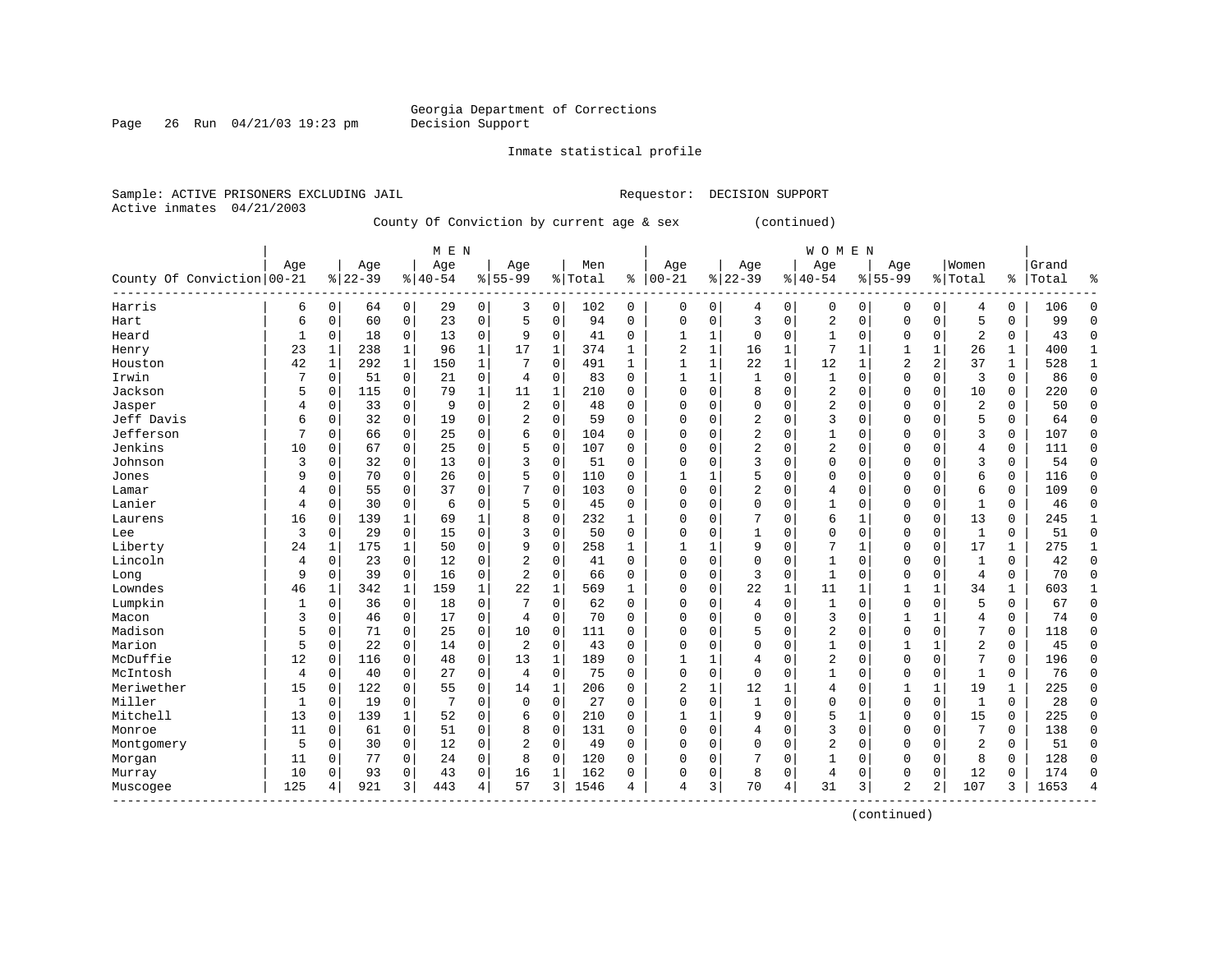Page 27 Run  $04/21/03$  19:23 pm

Inmate statistical profile

Sample: ACTIVE PRISONERS EXCLUDING JAIL Requestor: DECISION SUPPORT Active inmates 04/21/2003

County Of Conviction by current age & sex (continued)

|                            |                |              |           |                | M E N          |                |                |              |         |                |                |   |                |                | WOMEN          |                |                |              |                |               |       |                |
|----------------------------|----------------|--------------|-----------|----------------|----------------|----------------|----------------|--------------|---------|----------------|----------------|---|----------------|----------------|----------------|----------------|----------------|--------------|----------------|---------------|-------|----------------|
|                            | Aqe            |              | Age       |                | Age            |                | Age            |              | Men     |                | Age            |   | Age            |                | Age            |                | Age            |              | Women          |               | Grand |                |
| County Of Conviction 00-21 |                |              | $8 22-39$ |                | $8 40-54$      |                | $8155 - 99$    |              | % Total | ႜ              | $ 00 - 21$     |   | $ 22-39$       |                | $8 40-54$      |                | $8155 - 99$    |              | % Total        | $\frac{1}{6}$ | Total | န္             |
| Newton                     | 23             | $\mathbf{1}$ | 230       | $\mathbf{1}$   | 111            | $\mathbf 1$    | 18             | 1            | 382     | 1              | 2              | 1 | 18             | 1              | 5              | 1              | 1              | 1            | 26             | 1             | 408   | 1              |
| Oconee                     | $\overline{2}$ | $\mathbf 0$  | 35        | 0              | 12             | 0              | 3              | $\mathbf 0$  | 52      | 0              | $\Omega$       | 0 | $\mathbf{1}$   | 0              | $\mathbf{1}$   | $\mathbf 0$    | $\Omega$       | $\mathbf 0$  | $\overline{c}$ | $\Omega$      | 54    | $\Omega$       |
| Oglethorpe                 | $\overline{4}$ | 0            | 32        | 0              | 18             | $\mathbf 0$    | $\overline{2}$ | $\mathbf 0$  | 56      | 0              | $\Omega$       | 0 | $\overline{2}$ | 0              | 1              | $\mathbf 0$    | $\Omega$       | 0            | 3              | 0             | 59    | $\Omega$       |
| Paulding                   | 21             | 1            | 87        | $\mathbf 0$    | 64             | $\mathbf{1}$   | 9              | $\mathbf 0$  | 181     | $\Omega$       | 0              | 0 |                | 0              | 4              | $\mathbf 0$    | 1              | $\mathbf{1}$ | 12             | 0             | 193   | $\Omega$       |
| Peach                      | 4              | $\mathbf 0$  | 53        | 0              | 39             | 0              | $\mathbf{1}$   | $\mathbf 0$  | 97      | 0              | $\mathbf{1}$   | 1 | $\mathbf{1}$   | $\Omega$       | 2              | $\Omega$       | $\Omega$       | 0            | $\overline{4}$ | 0             | 101   | $\Omega$       |
| Pickens                    | 3              | $\mathbf 0$  | 55        | $\mathbf 0$    | 33             | $\mathsf 0$    | 5              | $\mathbf 0$  | 96      | $\Omega$       | $\Omega$       | 0 | 3              | $\Omega$       | $\mathbf{1}$   | $\Omega$       | $\Omega$       | $\Omega$     | 4              | 0             | 100   | $\Omega$       |
| Pierce                     | 4              | $\mathbf 0$  | 27        | 0              | 22             | 0              | 3              | $\mathbf 0$  | 56      | 0              | $\Omega$       | 0 | $\Omega$       | $\Omega$       | 0              | $\mathbf 0$    | $\Omega$       | 0            | $\mathbf 0$    | 0             | 56    | $\Omega$       |
| Pike                       | 3              | 0            | 17        | $\mathbf 0$    | 11             | $\mathbf 0$    | 5              | $\mathbf 0$  | 36      | 0              | $\Omega$       | 0 | $\Omega$       | 0              | 3              | $\mathbf 0$    | $\Omega$       | $\Omega$     | 3              | 0             | 39    | $\Omega$       |
| Polk                       | 8              | 0            | 97        | 0              | 49             | $\mathbf 0$    | 8              | $\mathbf 0$  | 162     | 0              | 0              | 0 | 5              | $\Omega$       | 1              | $\Omega$       | $\Omega$       | 0            | 6              | 0             | 168   | $\Omega$       |
| Pulaski                    | 11             | 0            | 67        | 0              | 22             | $\mathbf 0$    | 4              | $\mathbf 0$  | 104     | 0              | $\mathbf{1}$   |   | 6              | $\Omega$       | $\overline{2}$ | $\Omega$       | $\mathbf{1}$   | $\mathbf{1}$ | 10             | 0             | 114   | $\Omega$       |
| Putnam                     | 7              | $\Omega$     | 82        | 0              | 34             | $\mathbf 0$    | 7              | $\mathbf 0$  | 130     | $\Omega$       | $\Omega$       | 0 | 3              | $\Omega$       | $\overline{2}$ | $\Omega$       | $\Omega$       | $\Omega$     | 5              | 0             | 135   | $\Omega$       |
| Ouitman                    |                | 0            | 9         | $\mathbf 0$    | $\mathbf 0$    | $\mathbf 0$    | $\mathbf 0$    | $\mathbf 0$  | 10      | 0              | 0              | 0 | $\Omega$       | 0              | $\mathbf{1}$   | $\Omega$       | $\Omega$       | $\Omega$     | $\mathbf{1}$   | 0             | 11    | ∩              |
| Rabun                      | 4              | $\mathsf 0$  | 29        | $\mathbf 0$    | 17             | 0              | 2              | $\mathbf 0$  | 52      | 0              | 0              | 0 | $\Omega$       | 0              | 1              | $\Omega$       | $\mathbf 0$    | 0            | $\mathbf{1}$   | 0             | 53    | $\Omega$       |
| Randolph                   | 4              | $\mathbf 0$  | 39        | $\mathbf 0$    | 18             | 0              | 3              | $\mathbf 0$  | 64      | 0              | $\Omega$       | 0 | $\overline{2}$ | 0              | $\mathbf{1}$   | $\Omega$       | $\Omega$       | 0            | 3              | $\Omega$      | 67    | $\Omega$       |
| Richmond                   | 163            | 5            | 1061      | 4              | 484            | $\overline{4}$ | 69             | 3            | 1777    | 4              | 6              | 4 | 89             | 5              | 47             | 5              | 3              | 4            | 145            | 5             | 1922  | 4              |
| Rockdale                   | 26             | 1            | 181       | $\mathbf{1}$   | 98             | $\mathbf 1$    | 14             | 1            | 319     | $\mathbf{1}$   | -1             | 1 | 16             | 1              | 8              | 1              | $\Omega$       | 0            | 25             | 1             | 344   | 1              |
| Schley                     | $\overline{2}$ | 0            | 19        | $\mathbf 0$    | $\overline{2}$ | $\mathbf 0$    | $\mathbf 0$    | $\mathbf 0$  | 23      | 0              | $\Omega$       | 0 | 1              | 0              | 0              | $\mathbf 0$    | 0              | 0            | $\mathbf{1}$   | 0             | 24    | $\mathbf{0}$   |
| Screven                    | 15             | 0            | 91        | 0              | 33             | $\mathbf 0$    | 5              | $\mathbf 0$  | 144     | 0              | $\overline{2}$ | 1 | 13             | 1              | 2              | $\Omega$       | $\Omega$       | 0            | 17             | $\mathbf{1}$  | 161   | $\Omega$       |
| Seminole                   | 5              | $\Omega$     | 40        | $\mathbf 0$    | 24             | $\mathbf 0$    | 6              | $\mathbf 0$  | 75      | $\Omega$       | $\Omega$       | 0 | 4              | $\Omega$       | 3              | $\Omega$       | $\Omega$       | $\Omega$     | 7              | 0             | 82    | $\Omega$       |
| Spalding                   | 74             | 2            | 396       | 1              | 179            | $\mathbf{1}$   | 28             | $\mathbf{1}$ | 677     | $\overline{a}$ | 4              | 3 | 35             | $\overline{2}$ | 15             | $\overline{2}$ | $\overline{2}$ | 2            | 56             | 2             | 733   | $\overline{2}$ |
| Stephens                   | 12             | 0            | 71        | $\mathbf 0$    | 39             | 0              | 7              | $\mathbf 0$  | 129     | 0              | $\mathbf{1}$   | 1 | 3              | 0              | 2              | $\mathbf 0$    | $\Omega$       | 0            | 6              | 0             | 135   | $\Omega$       |
| Stewart                    | $\mathbf{1}$   | $\mathbf 0$  | 22        | $\mathbf 0$    | 7              | $\mathbf 0$    | $\sqrt{2}$     | $\mathbf 0$  | 32      | 0              | 0              | 0 | $\overline{2}$ | 0              | $\overline{2}$ | $\mathbf 0$    | 0              | 0            | 4              | 0             | 36    | $\Omega$       |
| Sumter                     | 19             | $\mathbf{1}$ | 123       | $\mathbf 0$    | 48             | $\mathbf 0$    | 5              | $\mathbf 0$  | 195     | 0              | 0              | 0 | 9              | $\Omega$       | 3              | 0              | 0              | 0            | 12             | 0             | 207   | $\Omega$       |
| Talbot                     | 5              | 0            | 21        | $\mathbf 0$    | 10             | $\mathbf 0$    | $\mathbf 0$    | $\mathbf 0$  | 36      | 0              | $\Omega$       | 0 | $\Omega$       | $\Omega$       | 3              | $\Omega$       | $\Omega$       | 0            | 3              | 0             | 39    | $\Omega$       |
| Taliaferro                 | $\Omega$       | 0            | 5         | $\mathbf 0$    | 3              | $\mathbf 0$    | $\overline{2}$ | $\mathbf 0$  | 10      | 0              | $\Omega$       | 0 | $\Omega$       | $\Omega$       | 1              | $\Omega$       | $\Omega$       | $\Omega$     | $\mathbf{1}$   | 0             | 11    | $\Omega$       |
| Tattnall                   | 5              | 0            | 69        | 0              | 25             | $\mathbf 0$    | б              | $\mathbf 0$  | 105     | 0              | 0              | 0 | 2              | $\Omega$       | 5              | 1              | $\Omega$       | 0            |                | 0             | 112   | $\Omega$       |
| Taylor                     | 9              | $\mathbf 0$  | 54        | 0              | 22             | $\mathbf 0$    | 1              | $\mathbf 0$  | 86      | 0              | $\Omega$       | 0 | 4              | $\Omega$       | $\Omega$       | $\Omega$       | $\Omega$       | $\Omega$     | $\overline{4}$ | 0             | 90    | $\Omega$       |
| Telfair                    | 8              | $\Omega$     | 84        | 0              | 37             | $\Omega$       | 2              | $\Omega$     | 131     | 0              | $\Omega$       | 0 | 10             | 1              | 5              | $\mathbf{1}$   | $\mathbf{1}$   | $\mathbf{1}$ | 16             | 1             | 147   | ∩              |
| Terrell                    | 3              | 0            | 64        | $\mathbf 0$    | 17             | $\mathbf 0$    | 3              | 0            | 87      | 0              | $\Omega$       | 0 | 4              | 0              | 0              | $\mathbf 0$    | $\Omega$       | 0            | $\overline{4}$ | 0             | 91    | ∩              |
| Thomas                     | 27             | 1            | 202       | 1              | 89             | $\mathbf 1$    | 12             | 1            | 330     | 1              | 0              | 0 | 16             | 1              | 7              | 1              | $\mathbf 0$    | $\mathbf 0$  | 23             | 1             | 353   | 1              |
| Tift                       | 21             | $\mathbf{1}$ | 191       | $\mathbf{1}$   | 96             | $\mathbf{1}$   | 14             | $\mathbf{1}$ | 322     | $\mathbf{1}$   | 1              | 1 | 8              | 0              | 6              | $\mathbf{1}$   | 1              | $\mathbf 1$  | 16             | $\mathbf{1}$  | 338   | $\mathbf{1}$   |
| Toombs                     | 32             | $\mathbf{1}$ | 181       | $\mathbf{1}$   | 58             | $\mathbf 0$    | 9              | $\mathbf 0$  | 280     | $\mathbf{1}$   | $\overline{2}$ | 1 | 23             | 1              | 4              | 0              | $\mathbf{1}$   | $\mathbf 1$  | 30             | $\mathbf{1}$  | 310   | $\mathbf{1}$   |
| Towns                      | $\mathbf 1$    | 0            | 12        | 0              | 8              | 0              | $\overline{c}$ | 0            | 23      | $\Omega$       | 0              | 0 | 3              | $\Omega$       | 0              | $\Omega$       | $\Omega$       | $\Omega$     | 3              | 0             | 26    | $\Omega$       |
| Treutlen                   | $\overline{2}$ | $\Omega$     | 20        | $\mathbf 0$    | 18             | 0              | $\mathbf 0$    | 0            | 40      | 0              | 0              | 0 | $\Omega$       | $\Omega$       | 1              | 0              | $\Omega$       | 0            | 1              | 0             | 41    | $\Omega$       |
| Troup                      | 55             | 2            | 424       | $\overline{a}$ | 156            | $\mathbf 1$    | 29             | 1            | 664     | 2              | 2              | 1 | 27             | 1              | 11             | 1              | 1              | 1            | 41             | 1             | 705   | $\mathbf{1}$   |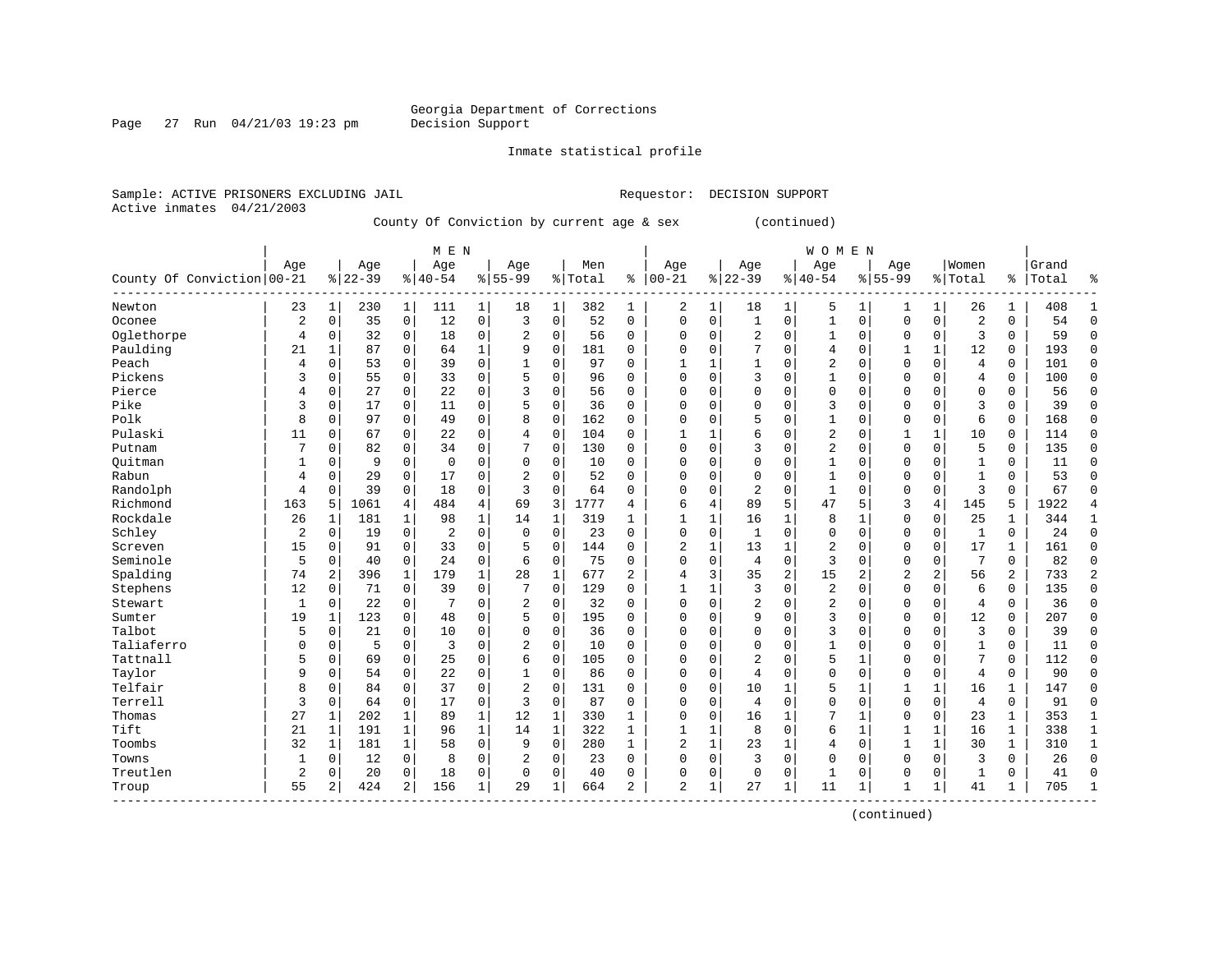Page 28 Run  $04/21/03$  19:23 pm

Inmate statistical profile

Active inmates 04/21/2003

Sample: ACTIVE PRISONERS EXCLUDING JAIL **Requestor: DECISION SUPPORT** 

County Of Conviction by current age & sex (continued)

|                            |      |      |           |                | M E N                        |                |                |              |                    |                |             |          |           |          | <b>WOMEN</b>   |          |             |             |                |              |           |      |
|----------------------------|------|------|-----------|----------------|------------------------------|----------------|----------------|--------------|--------------------|----------------|-------------|----------|-----------|----------|----------------|----------|-------------|-------------|----------------|--------------|-----------|------|
|                            | Age  |      | Age       |                | Age                          |                | Age            |              | Men                |                | Age         |          | Age       |          | Age            |          | Age         |             | Women          |              | Grand     |      |
| County Of Conviction 00-21 |      |      | $8 22-39$ |                | $8 40-54$                    |                | $8 55-99$      |              | % Total            | နွ             | $ 00-21$    |          | $ 22-39 $ |          | $8 40-54$      |          | $8155 - 99$ |             | % Total        |              | %   Total | ႜ    |
| Turner                     | 8    | 0    | 55        | $\overline{0}$ | 21                           | 0              | 4              | 0            | 88                 | 0              | $\mathbf 0$ | 0        | 1         | 0        | $\mathbf 0$    | $\Omega$ | 0           | $\mathbf 0$ |                | 0            | 89        |      |
| Twiggs                     |      |      | 23        | $\overline{0}$ | 11                           | 0              | 3              | $\Omega$     | 44                 | $\Omega$       | O           | O        | $\Omega$  | $\Omega$ | $\Omega$       | $\Omega$ | $\Omega$    | 0           | $\Omega$       | U            | 44        | ∩    |
| Union                      | 6    |      | 24        | 0              | 13                           | 0              | 8              | 0            | 51                 | U              | $\Omega$    | U        |           | O        | 2              | $\Omega$ | U           | 0           | 3              | 0            | 54        | ∩    |
| Upson                      | 19   |      | 107       | 0              | 49                           | 0              | 12             | 1            | 187                | U              | O           | O        | 8         | $\Omega$ |                | $\Omega$ | $\Omega$    | $\Omega$    | 12             | 0            | 199       | ∩    |
| Walker                     | 16   | 0    | 177       |                | 82                           | 1              | 20             | $\mathbf{1}$ | 295                |                |             |          | 16        |          | 9              |          | $\Omega$    | 0           | 26             | 1            | 321       |      |
| Walton                     | 12   |      | 170       | $\mathbf{1}$   | 99                           | 1              | 10             | $\Omega$     | 291                |                | $\Omega$    | O        | 14        |          |                |          |             |             | 20             | 1            | 311       | -1   |
| Ware                       | 26   |      | 237       | $\mathbf{1}$   | 120                          | $\mathbf{1}$   | 17             | 1            | 400                |                |             |          | 21        | 1        | 8              |          | $\Omega$    | $\Omega$    | 30             | $\mathbf{1}$ | 430       |      |
| Warren                     | 3    |      | 23        | $\Omega$       | 16                           | 0              | 3              |              | 45                 | U              | $\Omega$    | O        |           | $\Omega$ |                | $\Omega$ | $\Omega$    |             | 2              | 0            | 47        | U    |
| Washington                 | 8    |      | 65        | 0              | 25                           | $\Omega$       |                | $\Omega$     | 101                | 0              | C           | O        |           | $\Omega$ | 3              | $\Omega$ | $\Omega$    |             | 8              | 0            | 109       | ∩    |
| Wayne                      | 11   | U    | 86        |                | 32                           | 0              |                | $\Omega$     | 133                | <sup>n</sup>   |             |          |           | $\Omega$ | $\overline{2}$ | $\cap$   |             |             |                | $\Omega$     | 140       | ∩    |
| Webster                    |      |      |           |                | 4                            | U              |                |              | 11                 | U              | O           |          | U         | U        | 0              | $\cap$   | ∩           |             | $\Omega$       | 0            | 11        | ∩    |
| Wheeler                    | 2    |      | 23        |                | 13                           | 0              |                | U            | 42                 | U              | O           | U        |           | U        | 0              | $\cap$   |             |             | 2              | U            | 44        |      |
| White                      | 3    |      | 42        | $\Omega$       | 16                           | 0              | $\overline{c}$ | $\Omega$     | 63                 | $\Omega$       | $\Omega$    | O        | 6         | $\Omega$ |                | C        | $\Omega$    | $\Omega$    | $\overline{ }$ | 0            | 70        |      |
| Whitfield                  | 38   |      | 403       | 2              | 212                          | $\overline{a}$ | 37             | 2            | 690                | $\overline{2}$ | 5           | 3        | 55        | 3        | 23             | 2        |             | 1           | 84             | 3            | 774       | 2    |
| Wilcox                     | 5    | 0    | 27        | $\Omega$       | 16                           | $\Omega$       | 4              | $\Omega$     | 52                 | $\Omega$       |             |          | ζ         | $\Omega$ | $\mathbf 0$    | $\Omega$ | $\Omega$    | $\Omega$    | 4              | 0            | 56        | U    |
| Wilkes                     | 6    | 0    | 45        | 0              | 22                           | 0              |                |              | 76                 | U              |             |          | 2         | $\Omega$ | 2              | $\Omega$ | $\Omega$    |             | 5              | 0            | 81        | ∩    |
| Wilkinson                  | 3    | 0    | 32        | $\Omega$       | 12                           | 0              |                | $\Omega$     | 49                 | U              | O           | $\Omega$ | 4         | $\Omega$ | $\Omega$       | $\Omega$ | $\Omega$    | $\Omega$    | 4              | 0            | 53        |      |
| Worth                      | 8    |      | 90        | $\Omega$       | 45                           | 0              | 8              |              | 151                | U              | $\Omega$    | 0        | 6         | 0        | $\mathbf{1}$   | $\Omega$ | $\Omega$    | $\Omega$    | π              | 0            | 158       |      |
| Total reported             |      |      |           |                | 3303 100 26584 100 12196 100 |                |                |              | 2021 100 44104 100 |                |             | 151 100  | 1913 100  |          |                | 968 100  |             | 85 100      | 3117 100       |              | 47221 100 |      |
| Percent reported           |      | 99.7 |           | 99.9           |                              | 99.9           |                | 100.0        |                    | 99.9           |             | 97.4     |           | 99.3     |                | 99.5     |             | 97.7        |                | 99.2         |           | 99.9 |
| Not reported               | 9    |      | 19        |                | 15                           |                | 1              |              | 44                 |                | 4           |          | 13        |          | 5              |          | 2           |             | 24             |              | 68        |      |
| Total                      | 3312 |      | 26603     |                | 12211                        |                | 2022           |              | 44148              |                | 155         |          | 1926      |          | 973            |          | 87          |             | 3141           |              | 47289     |      |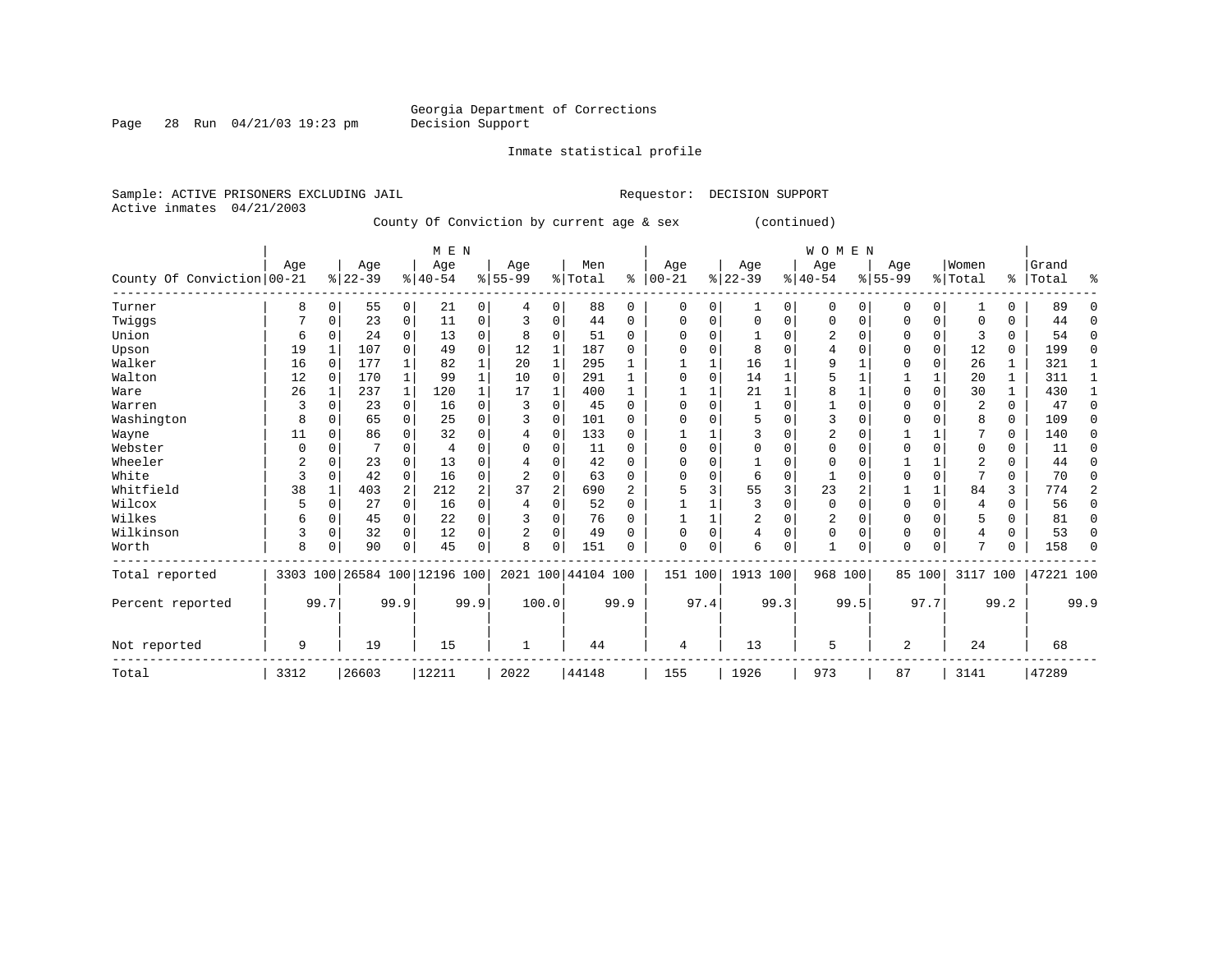Page 29 Run 04/21/03 19:23 pm

#### Inmate statistical profile

Sample: ACTIVE PRISONERS EXCLUDING JAIL Requestor: DECISION SUPPORT Active inmates 04/21/2003

Circ Of Conviction by current age & sex

| Age<br>Women<br>Aqe<br>Grand<br>Age<br>Age<br>Aqe<br>Men<br>Aqe<br>Aqe<br>Aqe<br>$00 - 21$<br>$8 22-39$<br>$8 40-54$<br>$8155 - 99$<br>$ 00 - 21$<br>$8 22-39$<br>$8140 - 54$<br>$8155 - 99$<br>Circ Of Conviction<br>% Total<br>ి<br>% Total<br>Total<br>‱<br>°<br>Alapaha<br>22<br>$\mathbf{1}$<br>99<br>356<br>$\mathbf 0$<br>27<br>383<br>1<br>218<br>1<br>17<br>1<br>1<br>1<br>14<br>1<br>12<br>$\Omega$<br>1<br>$\mathbf{1}$<br>1<br>1<br>$\overline{a}$<br>$\overline{2}$<br>673<br>32<br>$\overline{2}$<br>35<br>400<br>210<br>28<br>$\mathbf{1}$<br>$\overline{a}$<br>$\overline{2}$<br>$\mathbf{1}$<br>10<br>$\mathbf{1}$<br>$\overline{a}$<br>2<br>46<br>719<br>$\overline{2}$<br>Alcovy<br>$\mathbf{1}$<br>$\mathbf{1}$<br>$\overline{4}$<br>9<br>Atlanta<br>2280<br>9<br>1167<br>10<br>10<br>3888<br>9<br>9<br>6<br>78<br>6<br>10<br>12<br>5<br>4045<br>236<br>205<br>60<br>157<br>7<br>Atlantic<br>52<br>428<br>2<br>159<br>666<br>$\mathbf{1}$<br>$\mathbf{1}$<br>18<br>$\mathbf{1}$<br>2<br>$\mathbf{1}$<br>$\mathbf 1$<br>36<br>702<br>2<br>1<br>27<br>1<br>2<br>16<br>1<br>1<br>8<br>5<br>6<br>3<br>5<br>5<br>2225<br>5<br>62<br>4<br>6<br>2404<br>5<br>Augusta<br>192<br>1352<br>594<br>87<br>$\overline{4}$<br>106<br>6<br>179<br>6<br>3<br>$\overline{c}$<br>$\mathbf{1}$<br>$\mathbf{1}$<br>$\overline{4}$<br>38<br>2<br>2<br>520<br>Blue Ridge<br>23<br>237<br>1<br>175<br>461<br>1<br>16<br>1<br>1<br>59<br>$\mathbf{1}$<br>1<br>26<br>$\overline{a}$<br>$\overline{2}$<br>$\overline{a}$<br>$\overline{2}$<br>Brunswick<br>45<br>$\mathbf{1}$<br>527<br>2<br>253<br>2<br>$\overline{a}$<br>$\mathbf{1}$<br>30<br>$\mathbf{1}$<br>3<br>47<br>42<br>867<br>$\mathbf 1$<br>13<br>4<br>914<br>4<br>3<br>3<br>$\overline{4}$<br>3<br>Chattahoochee<br>154<br>4<br>526<br>1843<br>$\overline{4}$<br>78<br>35<br>4<br>120<br>1963<br>5<br>1100<br>63<br>4<br>4<br>4<br>$\overline{4}$<br>Cherokee<br>2<br>3<br>$\overline{c}$<br>394<br>187<br>3<br>675<br>2<br>45<br>15<br>$\mathbf{0}$<br>$\Omega$<br>63<br>2<br>738<br>$\overline{2}$<br>41<br>1<br>53<br>2<br>2<br>1<br>5<br>Clayton<br>1103<br>3<br>3<br>1766<br>12<br>8<br>94<br>61<br>3<br>4<br>170<br>5<br>1936<br>196<br>4<br>414<br>53<br>6<br>$\overline{4}$<br>6<br>4<br>$\overline{2}$<br>Cobb<br>1224<br>5<br>2087<br>5<br>12<br>8<br>6<br>$\overline{a}$<br>6<br>2275<br>161<br>5<br>618<br>84<br>$\overline{4}$<br>115<br>59<br>6<br>188<br>5<br>5<br>$\overline{2}$<br>3<br>3<br>3<br>3<br>$\overline{2}$<br>2<br>$\overline{a}$<br>5<br>63<br>3<br>48<br>496<br>255<br>53<br>852<br>27<br>$\mathbf{1}$<br>$\mathbf{1}$<br>96<br>948<br>Conasauga<br>$\mathbf{1}$<br>$\mathbf{1}$<br>Cordele<br>$\overline{a}$<br>$\mathbf{1}$<br>$\mathbf{1}$<br>626<br>$\mathbf{1}$<br>3<br>$\mathbf{1}$<br>8<br>$\mathbf{1}$<br>$\mathbf{1}$<br>39<br>$\mathbf{1}$<br>$\overline{1}$<br>53<br>369<br>179<br>25<br>$\overline{4}$<br>26<br>$\mathbf 1$<br>665<br>1129<br>$\overline{4}$<br>447<br>4<br>5<br>6<br>100<br>5<br>38<br>$\overline{2}$<br>$\overline{2}$<br>146<br>1962<br>134<br>106<br>1816<br>4<br>4<br>$\overline{4}$<br>5<br>$\overline{4}$<br>Coweta<br>4<br>2<br>$\overline{\mathbf{c}}$<br>$\overline{2}$<br>$\overline{c}$<br>970<br>$\overline{c}$<br>Dougherty<br>594<br>2<br>$\sqrt{2}$<br>911<br>2<br>$\overline{2}$<br>$\mathbf{1}$<br>32<br>23<br>$\overline{a}$<br>59<br>2<br>41<br>240<br>36<br>1<br>Dublin<br>$\mathbf{1}$<br>$\Omega$<br>$\mathbf 0$<br>$\mathbf{1}$<br>7<br>$\mathbf{0}$<br>17<br>28<br>214<br>1<br>110<br>1<br>366<br>$\mathbf{1}$<br>10<br>1<br>0<br>1<br>383<br>1<br>1<br>14<br>5<br>5<br>4<br>2207<br>5<br>7<br>5<br>43<br>3<br>5<br>5<br>Eastern<br>204<br>1386<br>541<br>76<br>$\overline{4}$<br>101<br>4<br>154<br>2361<br>6<br>4<br>$\mathbf{1}$<br>Flint<br>$\overline{2}$<br>$\mathbf 1$<br>7<br>$\mathbf{1}$<br>23<br>238<br>$\mathbf{1}$<br>96<br>17<br>1<br>374<br>$\mathbf{1}$<br>$\mathbf 1$<br>16<br>$\mathbf 1$<br>26<br>$\mathbf{1}$<br>400<br>$\mathbf{1}$<br>$\mathbf{1}$<br>$\mathbf{1}$<br>3<br>Griffin<br>2<br>3<br>3<br>3<br>$\overline{4}$<br>3<br>52<br>30<br>3<br>3<br>89<br>ζ<br>$\overline{3}$<br>117<br>657<br>312<br>62<br>1148<br>4<br>1237<br>4<br>3<br>337<br>3<br>1282<br>3<br>2<br>67<br>$\overline{4}$<br>$\mathbf{1}$<br>$\mathbf{1}$<br>$\overline{3}$<br>Gwinnett<br>3<br>765<br>66<br>3<br>3<br>43<br>114<br>4<br>1396<br>114<br>4<br>$\overline{2}$<br>$\overline{c}$<br>Houston<br>42<br>292<br>150<br>$\mathbf 1$<br>$\mathbf 0$<br>491<br>$\mathbf{1}$<br>$\mathbf 1$<br>37<br>528<br>$\mathbf{1}$<br>1<br>1<br>7<br>1<br>22<br>12<br>1<br>1<br>$\overline{2}$<br>$\overline{2}$<br>$\overline{2}$<br>35<br>2<br>259<br>2<br>807<br>2<br>$\overline{c}$<br>2<br>$\overline{a}$<br>61<br>$\overline{2}$<br>868<br>Lookout Mountain<br>459<br>54<br>3<br>$\mathbf{1}$<br>39<br>18<br>$\mathbf{1}$<br>$\mathbf{1}$<br>$\overline{a}$<br>61<br>2<br>3<br>$\overline{2}$<br>5<br>3<br>$\overline{2}$<br>56<br>$\overline{a}$<br>1162<br>$\overline{a}$<br>$\overline{a}$<br>640<br>355<br>50<br>1106<br>3<br>26<br>23<br>$\overline{a}$<br>Macon<br>$\overline{a}$<br>$\overline{2}$<br>Middle<br>$\overline{a}$<br>$\mathbf{1}$<br>$\mathbf{1}$<br>2<br>$\overline{2}$<br>$\mathbf{1}$<br>38<br>$\overline{a}$<br>71<br>2<br>467<br>173<br>25<br>736<br>10<br>$\mathbf{1}$<br>$\mathbf{1}$<br>$\mathbf{1}$<br>51<br>787<br>$\mathbf{1}$<br>$\mathbf{1}$<br>89<br>$\mathbf{1}$<br>$\mathbf{1}$<br>$\mathbf{1}$<br>$\mathbf 0$<br>$\mathbf{1}$<br>$\mathbf 0$<br>12<br>Mountain<br>23<br>151<br>274<br>$\mathbf{1}$<br>$\mathbf 1$<br>6<br>5<br>$\mathbf 0$<br>$\Omega$<br>286<br>$\mathbf{1}$<br>11<br>$\mathbf{1}$<br>229<br>2<br>$\overline{2}$<br>$\overline{2}$<br>$\overline{2}$<br>42<br>$\overline{2}$<br>$\overline{2}$<br>2<br>63<br>$\overline{a}$<br>780<br>$\overline{2}$<br>Northeastern<br>49<br>$\mathbf{1}$<br>394<br>45<br>717<br>$\mathbf{1}$<br>17<br>$\overline{2}$<br>$\mathbf 1$<br>$\mathbf 1$<br>Northern<br>1<br>159<br>$\overline{2}$<br>558<br>$\Omega$<br>0<br>0<br>0<br>34<br>592<br>$\mathbf{1}$<br>29<br>1<br>336<br>34<br>1<br>20<br>14<br>1<br>1<br>$\overline{2}$<br>$\overline{2}$<br>Ocmulgee<br>2<br>237<br>2<br>$\overline{2}$<br>3<br>2<br>$\overline{2}$<br>$\overline{a}$<br>$\overline{2}$<br>999<br>76<br>2<br>592<br>944<br>2<br>40<br>10<br>$\mathbf 1$<br>55<br>39<br>$\overline{2}$<br>$\mathbf{3}$<br>$\overline{a}$<br>$\mathbf{1}$<br>53<br>$\overline{a}$<br>Oconee<br>47<br>404<br>170<br>2.2<br>1<br>643<br>$\mathbf{1}$<br>$\mathbf{1}$<br>$\mathbf{1}$<br>33<br>16<br>$\overline{a}$<br>4<br>696<br>$\mathbf{1}$<br>$\mathbf{1}$<br>$\overline{a}$<br>$\overline{2}$<br>3<br>$\overline{\mathbf{3}}$<br>$\overline{2}$<br>$\overline{a}$<br>$\mathbf{1}$<br>$\overline{2}$<br>$\overline{4}$<br>39<br>$\overline{4}$<br>$\overline{a}$<br>Ogeechee<br>80<br>2<br>473<br>170<br>33<br>756<br>14<br>$\mathbf{1}$<br>60<br>816<br>$\mathbf{1}$<br>$\mathbf 1$<br>$\mathbf 1$<br>$\mathbf{1}$<br>$\mathbf 1$<br>$\mathbf{1}$<br>$\mathbf 0$<br>Pataula<br>$\mathbf{1}$<br>237<br>84<br>363<br>$\mathbf 0$<br>0<br>15<br>6<br>$\mathbf 0$<br>21<br>$\mathbf{1}$<br>384<br>$\mathbf{1}$<br>24<br>18<br>$\mathbf 1$<br>$\mathbf{1}$<br>$\overline{2}$<br>$\mathbf 1$<br>$\overline{2}$<br>2<br>Piedmont<br>22<br>268<br>157<br>34<br>481<br>$\mathbf{1}$<br>$\mathbf{1}$<br>$\mathbf 1$<br>24<br>9<br>$\mathbf 1$<br>36<br>$\mathbf{1}$<br>517<br>$\mathbf{1}$<br>1<br>3<br>2<br>198<br>2<br>$\overline{2}$<br>7<br>5<br>49<br>32<br>3<br>3<br>3<br>810<br>$\overline{2}$<br>41<br>443<br>37<br>719<br>$\overline{a}$<br>4<br>91<br>1<br>Rome<br>$\overline{a}$<br>$\overline{2}$<br>$\overline{2}$<br>3<br>$\mathbf{1}$<br>$\overline{a}$<br>$\overline{2}$<br>South Georgia<br>60<br>2<br>521<br>200<br>25<br>$\mathbf{1}$<br>806<br>2<br>$\mathbf{1}$<br>11<br>$\mathbf{1}$<br>67<br>873<br>53<br>1<br>3<br>3<br>$\overline{a}$<br>$\overline{a}$<br>Southern<br>797<br>3<br>3<br>1314<br>48<br>21<br>2<br>2<br>72<br>1386<br>3<br>107<br>3<br>346<br>64<br>3<br>1<br>1<br>28<br>246<br>93<br>$\mathbf{1}$<br>381<br>$\Omega$<br>$\mathbf 0$<br>13<br>$\mathbf{1}$<br>8<br>22<br>403<br>Southwestern<br>14<br>1<br>1<br>1<br>1<br>1<br>$\mathbf{1}$<br>-1<br>1<br>1 |  |  | M E N |  |  |  |  | W O M E N |  |  |  |  |
|------------------------------------------------------------------------------------------------------------------------------------------------------------------------------------------------------------------------------------------------------------------------------------------------------------------------------------------------------------------------------------------------------------------------------------------------------------------------------------------------------------------------------------------------------------------------------------------------------------------------------------------------------------------------------------------------------------------------------------------------------------------------------------------------------------------------------------------------------------------------------------------------------------------------------------------------------------------------------------------------------------------------------------------------------------------------------------------------------------------------------------------------------------------------------------------------------------------------------------------------------------------------------------------------------------------------------------------------------------------------------------------------------------------------------------------------------------------------------------------------------------------------------------------------------------------------------------------------------------------------------------------------------------------------------------------------------------------------------------------------------------------------------------------------------------------------------------------------------------------------------------------------------------------------------------------------------------------------------------------------------------------------------------------------------------------------------------------------------------------------------------------------------------------------------------------------------------------------------------------------------------------------------------------------------------------------------------------------------------------------------------------------------------------------------------------------------------------------------------------------------------------------------------------------------------------------------------------------------------------------------------------------------------------------------------------------------------------------------------------------------------------------------------------------------------------------------------------------------------------------------------------------------------------------------------------------------------------------------------------------------------------------------------------------------------------------------------------------------------------------------------------------------------------------------------------------------------------------------------------------------------------------------------------------------------------------------------------------------------------------------------------------------------------------------------------------------------------------------------------------------------------------------------------------------------------------------------------------------------------------------------------------------------------------------------------------------------------------------------------------------------------------------------------------------------------------------------------------------------------------------------------------------------------------------------------------------------------------------------------------------------------------------------------------------------------------------------------------------------------------------------------------------------------------------------------------------------------------------------------------------------------------------------------------------------------------------------------------------------------------------------------------------------------------------------------------------------------------------------------------------------------------------------------------------------------------------------------------------------------------------------------------------------------------------------------------------------------------------------------------------------------------------------------------------------------------------------------------------------------------------------------------------------------------------------------------------------------------------------------------------------------------------------------------------------------------------------------------------------------------------------------------------------------------------------------------------------------------------------------------------------------------------------------------------------------------------------------------------------------------------------------------------------------------------------------------------------------------------------------------------------------------------------------------------------------------------------------------------------------------------------------------------------------------------------------------------------------------------------------------------------------------------------------------------------------------------------------------------------------------------------------------------------------------------------------------------------------------------------------------------------------------------------------------------------------------------------------------------------------------------------------------------------------------------------------------------------------------------------------------------------------------------------------------------------------------------------------------------------------------------------------------------------------------------------------------------------------------------------------------------------------------------------------------------------------------------------------------------------------------------------------------------------------------------------------------------------------------------------------------------------------------------------------------------------------------------------------------------------------------------------------------------------------------------------------------------------------------------------------------------------------------------------------------------------------------------------------------------------------------------------------------------------------------------------------------------------------------------------------------------------------------------------------------------------------------------------------------------------------------------------------------------------------------------------------------------------------------------------------------------------------------------------------------------------------------------------------------------------------------------------------------------------------------------------------------------------------------------------------------------------------------------------------------------------------------------------------------------------------------------------------------------------------------------------------------------------------------------------------------------------------------------------------------------------------------------------------------------------------------------------------------------------------------------------------------------------------------------------------------------------------------------------|--|--|-------|--|--|--|--|-----------|--|--|--|--|
|                                                                                                                                                                                                                                                                                                                                                                                                                                                                                                                                                                                                                                                                                                                                                                                                                                                                                                                                                                                                                                                                                                                                                                                                                                                                                                                                                                                                                                                                                                                                                                                                                                                                                                                                                                                                                                                                                                                                                                                                                                                                                                                                                                                                                                                                                                                                                                                                                                                                                                                                                                                                                                                                                                                                                                                                                                                                                                                                                                                                                                                                                                                                                                                                                                                                                                                                                                                                                                                                                                                                                                                                                                                                                                                                                                                                                                                                                                                                                                                                                                                                                                                                                                                                                                                                                                                                                                                                                                                                                                                                                                                                                                                                                                                                                                                                                                                                                                                                                                                                                                                                                                                                                                                                                                                                                                                                                                                                                                                                                                                                                                                                                                                                                                                                                                                                                                                                                                                                                                                                                                                                                                                                                                                                                                                                                                                                                                                                                                                                                                                                                                                                                                                                                                                                                                                                                                                                                                                                                                                                                                                                                                                                                                                                                                                                                                                                                                                                                                                                                                                                                                                                                                                                                                                                                                                                                                                                                                                                                                                                                                                                                                                                                                                                                                                                                    |  |  |       |  |  |  |  |           |  |  |  |  |
|                                                                                                                                                                                                                                                                                                                                                                                                                                                                                                                                                                                                                                                                                                                                                                                                                                                                                                                                                                                                                                                                                                                                                                                                                                                                                                                                                                                                                                                                                                                                                                                                                                                                                                                                                                                                                                                                                                                                                                                                                                                                                                                                                                                                                                                                                                                                                                                                                                                                                                                                                                                                                                                                                                                                                                                                                                                                                                                                                                                                                                                                                                                                                                                                                                                                                                                                                                                                                                                                                                                                                                                                                                                                                                                                                                                                                                                                                                                                                                                                                                                                                                                                                                                                                                                                                                                                                                                                                                                                                                                                                                                                                                                                                                                                                                                                                                                                                                                                                                                                                                                                                                                                                                                                                                                                                                                                                                                                                                                                                                                                                                                                                                                                                                                                                                                                                                                                                                                                                                                                                                                                                                                                                                                                                                                                                                                                                                                                                                                                                                                                                                                                                                                                                                                                                                                                                                                                                                                                                                                                                                                                                                                                                                                                                                                                                                                                                                                                                                                                                                                                                                                                                                                                                                                                                                                                                                                                                                                                                                                                                                                                                                                                                                                                                                                                                    |  |  |       |  |  |  |  |           |  |  |  |  |
|                                                                                                                                                                                                                                                                                                                                                                                                                                                                                                                                                                                                                                                                                                                                                                                                                                                                                                                                                                                                                                                                                                                                                                                                                                                                                                                                                                                                                                                                                                                                                                                                                                                                                                                                                                                                                                                                                                                                                                                                                                                                                                                                                                                                                                                                                                                                                                                                                                                                                                                                                                                                                                                                                                                                                                                                                                                                                                                                                                                                                                                                                                                                                                                                                                                                                                                                                                                                                                                                                                                                                                                                                                                                                                                                                                                                                                                                                                                                                                                                                                                                                                                                                                                                                                                                                                                                                                                                                                                                                                                                                                                                                                                                                                                                                                                                                                                                                                                                                                                                                                                                                                                                                                                                                                                                                                                                                                                                                                                                                                                                                                                                                                                                                                                                                                                                                                                                                                                                                                                                                                                                                                                                                                                                                                                                                                                                                                                                                                                                                                                                                                                                                                                                                                                                                                                                                                                                                                                                                                                                                                                                                                                                                                                                                                                                                                                                                                                                                                                                                                                                                                                                                                                                                                                                                                                                                                                                                                                                                                                                                                                                                                                                                                                                                                                                                    |  |  |       |  |  |  |  |           |  |  |  |  |
|                                                                                                                                                                                                                                                                                                                                                                                                                                                                                                                                                                                                                                                                                                                                                                                                                                                                                                                                                                                                                                                                                                                                                                                                                                                                                                                                                                                                                                                                                                                                                                                                                                                                                                                                                                                                                                                                                                                                                                                                                                                                                                                                                                                                                                                                                                                                                                                                                                                                                                                                                                                                                                                                                                                                                                                                                                                                                                                                                                                                                                                                                                                                                                                                                                                                                                                                                                                                                                                                                                                                                                                                                                                                                                                                                                                                                                                                                                                                                                                                                                                                                                                                                                                                                                                                                                                                                                                                                                                                                                                                                                                                                                                                                                                                                                                                                                                                                                                                                                                                                                                                                                                                                                                                                                                                                                                                                                                                                                                                                                                                                                                                                                                                                                                                                                                                                                                                                                                                                                                                                                                                                                                                                                                                                                                                                                                                                                                                                                                                                                                                                                                                                                                                                                                                                                                                                                                                                                                                                                                                                                                                                                                                                                                                                                                                                                                                                                                                                                                                                                                                                                                                                                                                                                                                                                                                                                                                                                                                                                                                                                                                                                                                                                                                                                                                                    |  |  |       |  |  |  |  |           |  |  |  |  |
|                                                                                                                                                                                                                                                                                                                                                                                                                                                                                                                                                                                                                                                                                                                                                                                                                                                                                                                                                                                                                                                                                                                                                                                                                                                                                                                                                                                                                                                                                                                                                                                                                                                                                                                                                                                                                                                                                                                                                                                                                                                                                                                                                                                                                                                                                                                                                                                                                                                                                                                                                                                                                                                                                                                                                                                                                                                                                                                                                                                                                                                                                                                                                                                                                                                                                                                                                                                                                                                                                                                                                                                                                                                                                                                                                                                                                                                                                                                                                                                                                                                                                                                                                                                                                                                                                                                                                                                                                                                                                                                                                                                                                                                                                                                                                                                                                                                                                                                                                                                                                                                                                                                                                                                                                                                                                                                                                                                                                                                                                                                                                                                                                                                                                                                                                                                                                                                                                                                                                                                                                                                                                                                                                                                                                                                                                                                                                                                                                                                                                                                                                                                                                                                                                                                                                                                                                                                                                                                                                                                                                                                                                                                                                                                                                                                                                                                                                                                                                                                                                                                                                                                                                                                                                                                                                                                                                                                                                                                                                                                                                                                                                                                                                                                                                                                                                    |  |  |       |  |  |  |  |           |  |  |  |  |
|                                                                                                                                                                                                                                                                                                                                                                                                                                                                                                                                                                                                                                                                                                                                                                                                                                                                                                                                                                                                                                                                                                                                                                                                                                                                                                                                                                                                                                                                                                                                                                                                                                                                                                                                                                                                                                                                                                                                                                                                                                                                                                                                                                                                                                                                                                                                                                                                                                                                                                                                                                                                                                                                                                                                                                                                                                                                                                                                                                                                                                                                                                                                                                                                                                                                                                                                                                                                                                                                                                                                                                                                                                                                                                                                                                                                                                                                                                                                                                                                                                                                                                                                                                                                                                                                                                                                                                                                                                                                                                                                                                                                                                                                                                                                                                                                                                                                                                                                                                                                                                                                                                                                                                                                                                                                                                                                                                                                                                                                                                                                                                                                                                                                                                                                                                                                                                                                                                                                                                                                                                                                                                                                                                                                                                                                                                                                                                                                                                                                                                                                                                                                                                                                                                                                                                                                                                                                                                                                                                                                                                                                                                                                                                                                                                                                                                                                                                                                                                                                                                                                                                                                                                                                                                                                                                                                                                                                                                                                                                                                                                                                                                                                                                                                                                                                                    |  |  |       |  |  |  |  |           |  |  |  |  |
|                                                                                                                                                                                                                                                                                                                                                                                                                                                                                                                                                                                                                                                                                                                                                                                                                                                                                                                                                                                                                                                                                                                                                                                                                                                                                                                                                                                                                                                                                                                                                                                                                                                                                                                                                                                                                                                                                                                                                                                                                                                                                                                                                                                                                                                                                                                                                                                                                                                                                                                                                                                                                                                                                                                                                                                                                                                                                                                                                                                                                                                                                                                                                                                                                                                                                                                                                                                                                                                                                                                                                                                                                                                                                                                                                                                                                                                                                                                                                                                                                                                                                                                                                                                                                                                                                                                                                                                                                                                                                                                                                                                                                                                                                                                                                                                                                                                                                                                                                                                                                                                                                                                                                                                                                                                                                                                                                                                                                                                                                                                                                                                                                                                                                                                                                                                                                                                                                                                                                                                                                                                                                                                                                                                                                                                                                                                                                                                                                                                                                                                                                                                                                                                                                                                                                                                                                                                                                                                                                                                                                                                                                                                                                                                                                                                                                                                                                                                                                                                                                                                                                                                                                                                                                                                                                                                                                                                                                                                                                                                                                                                                                                                                                                                                                                                                                    |  |  |       |  |  |  |  |           |  |  |  |  |
|                                                                                                                                                                                                                                                                                                                                                                                                                                                                                                                                                                                                                                                                                                                                                                                                                                                                                                                                                                                                                                                                                                                                                                                                                                                                                                                                                                                                                                                                                                                                                                                                                                                                                                                                                                                                                                                                                                                                                                                                                                                                                                                                                                                                                                                                                                                                                                                                                                                                                                                                                                                                                                                                                                                                                                                                                                                                                                                                                                                                                                                                                                                                                                                                                                                                                                                                                                                                                                                                                                                                                                                                                                                                                                                                                                                                                                                                                                                                                                                                                                                                                                                                                                                                                                                                                                                                                                                                                                                                                                                                                                                                                                                                                                                                                                                                                                                                                                                                                                                                                                                                                                                                                                                                                                                                                                                                                                                                                                                                                                                                                                                                                                                                                                                                                                                                                                                                                                                                                                                                                                                                                                                                                                                                                                                                                                                                                                                                                                                                                                                                                                                                                                                                                                                                                                                                                                                                                                                                                                                                                                                                                                                                                                                                                                                                                                                                                                                                                                                                                                                                                                                                                                                                                                                                                                                                                                                                                                                                                                                                                                                                                                                                                                                                                                                                                    |  |  |       |  |  |  |  |           |  |  |  |  |
|                                                                                                                                                                                                                                                                                                                                                                                                                                                                                                                                                                                                                                                                                                                                                                                                                                                                                                                                                                                                                                                                                                                                                                                                                                                                                                                                                                                                                                                                                                                                                                                                                                                                                                                                                                                                                                                                                                                                                                                                                                                                                                                                                                                                                                                                                                                                                                                                                                                                                                                                                                                                                                                                                                                                                                                                                                                                                                                                                                                                                                                                                                                                                                                                                                                                                                                                                                                                                                                                                                                                                                                                                                                                                                                                                                                                                                                                                                                                                                                                                                                                                                                                                                                                                                                                                                                                                                                                                                                                                                                                                                                                                                                                                                                                                                                                                                                                                                                                                                                                                                                                                                                                                                                                                                                                                                                                                                                                                                                                                                                                                                                                                                                                                                                                                                                                                                                                                                                                                                                                                                                                                                                                                                                                                                                                                                                                                                                                                                                                                                                                                                                                                                                                                                                                                                                                                                                                                                                                                                                                                                                                                                                                                                                                                                                                                                                                                                                                                                                                                                                                                                                                                                                                                                                                                                                                                                                                                                                                                                                                                                                                                                                                                                                                                                                                                    |  |  |       |  |  |  |  |           |  |  |  |  |
|                                                                                                                                                                                                                                                                                                                                                                                                                                                                                                                                                                                                                                                                                                                                                                                                                                                                                                                                                                                                                                                                                                                                                                                                                                                                                                                                                                                                                                                                                                                                                                                                                                                                                                                                                                                                                                                                                                                                                                                                                                                                                                                                                                                                                                                                                                                                                                                                                                                                                                                                                                                                                                                                                                                                                                                                                                                                                                                                                                                                                                                                                                                                                                                                                                                                                                                                                                                                                                                                                                                                                                                                                                                                                                                                                                                                                                                                                                                                                                                                                                                                                                                                                                                                                                                                                                                                                                                                                                                                                                                                                                                                                                                                                                                                                                                                                                                                                                                                                                                                                                                                                                                                                                                                                                                                                                                                                                                                                                                                                                                                                                                                                                                                                                                                                                                                                                                                                                                                                                                                                                                                                                                                                                                                                                                                                                                                                                                                                                                                                                                                                                                                                                                                                                                                                                                                                                                                                                                                                                                                                                                                                                                                                                                                                                                                                                                                                                                                                                                                                                                                                                                                                                                                                                                                                                                                                                                                                                                                                                                                                                                                                                                                                                                                                                                                                    |  |  |       |  |  |  |  |           |  |  |  |  |
|                                                                                                                                                                                                                                                                                                                                                                                                                                                                                                                                                                                                                                                                                                                                                                                                                                                                                                                                                                                                                                                                                                                                                                                                                                                                                                                                                                                                                                                                                                                                                                                                                                                                                                                                                                                                                                                                                                                                                                                                                                                                                                                                                                                                                                                                                                                                                                                                                                                                                                                                                                                                                                                                                                                                                                                                                                                                                                                                                                                                                                                                                                                                                                                                                                                                                                                                                                                                                                                                                                                                                                                                                                                                                                                                                                                                                                                                                                                                                                                                                                                                                                                                                                                                                                                                                                                                                                                                                                                                                                                                                                                                                                                                                                                                                                                                                                                                                                                                                                                                                                                                                                                                                                                                                                                                                                                                                                                                                                                                                                                                                                                                                                                                                                                                                                                                                                                                                                                                                                                                                                                                                                                                                                                                                                                                                                                                                                                                                                                                                                                                                                                                                                                                                                                                                                                                                                                                                                                                                                                                                                                                                                                                                                                                                                                                                                                                                                                                                                                                                                                                                                                                                                                                                                                                                                                                                                                                                                                                                                                                                                                                                                                                                                                                                                                                                    |  |  |       |  |  |  |  |           |  |  |  |  |
|                                                                                                                                                                                                                                                                                                                                                                                                                                                                                                                                                                                                                                                                                                                                                                                                                                                                                                                                                                                                                                                                                                                                                                                                                                                                                                                                                                                                                                                                                                                                                                                                                                                                                                                                                                                                                                                                                                                                                                                                                                                                                                                                                                                                                                                                                                                                                                                                                                                                                                                                                                                                                                                                                                                                                                                                                                                                                                                                                                                                                                                                                                                                                                                                                                                                                                                                                                                                                                                                                                                                                                                                                                                                                                                                                                                                                                                                                                                                                                                                                                                                                                                                                                                                                                                                                                                                                                                                                                                                                                                                                                                                                                                                                                                                                                                                                                                                                                                                                                                                                                                                                                                                                                                                                                                                                                                                                                                                                                                                                                                                                                                                                                                                                                                                                                                                                                                                                                                                                                                                                                                                                                                                                                                                                                                                                                                                                                                                                                                                                                                                                                                                                                                                                                                                                                                                                                                                                                                                                                                                                                                                                                                                                                                                                                                                                                                                                                                                                                                                                                                                                                                                                                                                                                                                                                                                                                                                                                                                                                                                                                                                                                                                                                                                                                                                                    |  |  |       |  |  |  |  |           |  |  |  |  |
|                                                                                                                                                                                                                                                                                                                                                                                                                                                                                                                                                                                                                                                                                                                                                                                                                                                                                                                                                                                                                                                                                                                                                                                                                                                                                                                                                                                                                                                                                                                                                                                                                                                                                                                                                                                                                                                                                                                                                                                                                                                                                                                                                                                                                                                                                                                                                                                                                                                                                                                                                                                                                                                                                                                                                                                                                                                                                                                                                                                                                                                                                                                                                                                                                                                                                                                                                                                                                                                                                                                                                                                                                                                                                                                                                                                                                                                                                                                                                                                                                                                                                                                                                                                                                                                                                                                                                                                                                                                                                                                                                                                                                                                                                                                                                                                                                                                                                                                                                                                                                                                                                                                                                                                                                                                                                                                                                                                                                                                                                                                                                                                                                                                                                                                                                                                                                                                                                                                                                                                                                                                                                                                                                                                                                                                                                                                                                                                                                                                                                                                                                                                                                                                                                                                                                                                                                                                                                                                                                                                                                                                                                                                                                                                                                                                                                                                                                                                                                                                                                                                                                                                                                                                                                                                                                                                                                                                                                                                                                                                                                                                                                                                                                                                                                                                                                    |  |  |       |  |  |  |  |           |  |  |  |  |
|                                                                                                                                                                                                                                                                                                                                                                                                                                                                                                                                                                                                                                                                                                                                                                                                                                                                                                                                                                                                                                                                                                                                                                                                                                                                                                                                                                                                                                                                                                                                                                                                                                                                                                                                                                                                                                                                                                                                                                                                                                                                                                                                                                                                                                                                                                                                                                                                                                                                                                                                                                                                                                                                                                                                                                                                                                                                                                                                                                                                                                                                                                                                                                                                                                                                                                                                                                                                                                                                                                                                                                                                                                                                                                                                                                                                                                                                                                                                                                                                                                                                                                                                                                                                                                                                                                                                                                                                                                                                                                                                                                                                                                                                                                                                                                                                                                                                                                                                                                                                                                                                                                                                                                                                                                                                                                                                                                                                                                                                                                                                                                                                                                                                                                                                                                                                                                                                                                                                                                                                                                                                                                                                                                                                                                                                                                                                                                                                                                                                                                                                                                                                                                                                                                                                                                                                                                                                                                                                                                                                                                                                                                                                                                                                                                                                                                                                                                                                                                                                                                                                                                                                                                                                                                                                                                                                                                                                                                                                                                                                                                                                                                                                                                                                                                                                                    |  |  |       |  |  |  |  |           |  |  |  |  |
|                                                                                                                                                                                                                                                                                                                                                                                                                                                                                                                                                                                                                                                                                                                                                                                                                                                                                                                                                                                                                                                                                                                                                                                                                                                                                                                                                                                                                                                                                                                                                                                                                                                                                                                                                                                                                                                                                                                                                                                                                                                                                                                                                                                                                                                                                                                                                                                                                                                                                                                                                                                                                                                                                                                                                                                                                                                                                                                                                                                                                                                                                                                                                                                                                                                                                                                                                                                                                                                                                                                                                                                                                                                                                                                                                                                                                                                                                                                                                                                                                                                                                                                                                                                                                                                                                                                                                                                                                                                                                                                                                                                                                                                                                                                                                                                                                                                                                                                                                                                                                                                                                                                                                                                                                                                                                                                                                                                                                                                                                                                                                                                                                                                                                                                                                                                                                                                                                                                                                                                                                                                                                                                                                                                                                                                                                                                                                                                                                                                                                                                                                                                                                                                                                                                                                                                                                                                                                                                                                                                                                                                                                                                                                                                                                                                                                                                                                                                                                                                                                                                                                                                                                                                                                                                                                                                                                                                                                                                                                                                                                                                                                                                                                                                                                                                                                    |  |  |       |  |  |  |  |           |  |  |  |  |
|                                                                                                                                                                                                                                                                                                                                                                                                                                                                                                                                                                                                                                                                                                                                                                                                                                                                                                                                                                                                                                                                                                                                                                                                                                                                                                                                                                                                                                                                                                                                                                                                                                                                                                                                                                                                                                                                                                                                                                                                                                                                                                                                                                                                                                                                                                                                                                                                                                                                                                                                                                                                                                                                                                                                                                                                                                                                                                                                                                                                                                                                                                                                                                                                                                                                                                                                                                                                                                                                                                                                                                                                                                                                                                                                                                                                                                                                                                                                                                                                                                                                                                                                                                                                                                                                                                                                                                                                                                                                                                                                                                                                                                                                                                                                                                                                                                                                                                                                                                                                                                                                                                                                                                                                                                                                                                                                                                                                                                                                                                                                                                                                                                                                                                                                                                                                                                                                                                                                                                                                                                                                                                                                                                                                                                                                                                                                                                                                                                                                                                                                                                                                                                                                                                                                                                                                                                                                                                                                                                                                                                                                                                                                                                                                                                                                                                                                                                                                                                                                                                                                                                                                                                                                                                                                                                                                                                                                                                                                                                                                                                                                                                                                                                                                                                                                                    |  |  |       |  |  |  |  |           |  |  |  |  |
|                                                                                                                                                                                                                                                                                                                                                                                                                                                                                                                                                                                                                                                                                                                                                                                                                                                                                                                                                                                                                                                                                                                                                                                                                                                                                                                                                                                                                                                                                                                                                                                                                                                                                                                                                                                                                                                                                                                                                                                                                                                                                                                                                                                                                                                                                                                                                                                                                                                                                                                                                                                                                                                                                                                                                                                                                                                                                                                                                                                                                                                                                                                                                                                                                                                                                                                                                                                                                                                                                                                                                                                                                                                                                                                                                                                                                                                                                                                                                                                                                                                                                                                                                                                                                                                                                                                                                                                                                                                                                                                                                                                                                                                                                                                                                                                                                                                                                                                                                                                                                                                                                                                                                                                                                                                                                                                                                                                                                                                                                                                                                                                                                                                                                                                                                                                                                                                                                                                                                                                                                                                                                                                                                                                                                                                                                                                                                                                                                                                                                                                                                                                                                                                                                                                                                                                                                                                                                                                                                                                                                                                                                                                                                                                                                                                                                                                                                                                                                                                                                                                                                                                                                                                                                                                                                                                                                                                                                                                                                                                                                                                                                                                                                                                                                                                                                    |  |  |       |  |  |  |  |           |  |  |  |  |
|                                                                                                                                                                                                                                                                                                                                                                                                                                                                                                                                                                                                                                                                                                                                                                                                                                                                                                                                                                                                                                                                                                                                                                                                                                                                                                                                                                                                                                                                                                                                                                                                                                                                                                                                                                                                                                                                                                                                                                                                                                                                                                                                                                                                                                                                                                                                                                                                                                                                                                                                                                                                                                                                                                                                                                                                                                                                                                                                                                                                                                                                                                                                                                                                                                                                                                                                                                                                                                                                                                                                                                                                                                                                                                                                                                                                                                                                                                                                                                                                                                                                                                                                                                                                                                                                                                                                                                                                                                                                                                                                                                                                                                                                                                                                                                                                                                                                                                                                                                                                                                                                                                                                                                                                                                                                                                                                                                                                                                                                                                                                                                                                                                                                                                                                                                                                                                                                                                                                                                                                                                                                                                                                                                                                                                                                                                                                                                                                                                                                                                                                                                                                                                                                                                                                                                                                                                                                                                                                                                                                                                                                                                                                                                                                                                                                                                                                                                                                                                                                                                                                                                                                                                                                                                                                                                                                                                                                                                                                                                                                                                                                                                                                                                                                                                                                                    |  |  |       |  |  |  |  |           |  |  |  |  |
|                                                                                                                                                                                                                                                                                                                                                                                                                                                                                                                                                                                                                                                                                                                                                                                                                                                                                                                                                                                                                                                                                                                                                                                                                                                                                                                                                                                                                                                                                                                                                                                                                                                                                                                                                                                                                                                                                                                                                                                                                                                                                                                                                                                                                                                                                                                                                                                                                                                                                                                                                                                                                                                                                                                                                                                                                                                                                                                                                                                                                                                                                                                                                                                                                                                                                                                                                                                                                                                                                                                                                                                                                                                                                                                                                                                                                                                                                                                                                                                                                                                                                                                                                                                                                                                                                                                                                                                                                                                                                                                                                                                                                                                                                                                                                                                                                                                                                                                                                                                                                                                                                                                                                                                                                                                                                                                                                                                                                                                                                                                                                                                                                                                                                                                                                                                                                                                                                                                                                                                                                                                                                                                                                                                                                                                                                                                                                                                                                                                                                                                                                                                                                                                                                                                                                                                                                                                                                                                                                                                                                                                                                                                                                                                                                                                                                                                                                                                                                                                                                                                                                                                                                                                                                                                                                                                                                                                                                                                                                                                                                                                                                                                                                                                                                                                                                    |  |  |       |  |  |  |  |           |  |  |  |  |
|                                                                                                                                                                                                                                                                                                                                                                                                                                                                                                                                                                                                                                                                                                                                                                                                                                                                                                                                                                                                                                                                                                                                                                                                                                                                                                                                                                                                                                                                                                                                                                                                                                                                                                                                                                                                                                                                                                                                                                                                                                                                                                                                                                                                                                                                                                                                                                                                                                                                                                                                                                                                                                                                                                                                                                                                                                                                                                                                                                                                                                                                                                                                                                                                                                                                                                                                                                                                                                                                                                                                                                                                                                                                                                                                                                                                                                                                                                                                                                                                                                                                                                                                                                                                                                                                                                                                                                                                                                                                                                                                                                                                                                                                                                                                                                                                                                                                                                                                                                                                                                                                                                                                                                                                                                                                                                                                                                                                                                                                                                                                                                                                                                                                                                                                                                                                                                                                                                                                                                                                                                                                                                                                                                                                                                                                                                                                                                                                                                                                                                                                                                                                                                                                                                                                                                                                                                                                                                                                                                                                                                                                                                                                                                                                                                                                                                                                                                                                                                                                                                                                                                                                                                                                                                                                                                                                                                                                                                                                                                                                                                                                                                                                                                                                                                                                                    |  |  |       |  |  |  |  |           |  |  |  |  |
|                                                                                                                                                                                                                                                                                                                                                                                                                                                                                                                                                                                                                                                                                                                                                                                                                                                                                                                                                                                                                                                                                                                                                                                                                                                                                                                                                                                                                                                                                                                                                                                                                                                                                                                                                                                                                                                                                                                                                                                                                                                                                                                                                                                                                                                                                                                                                                                                                                                                                                                                                                                                                                                                                                                                                                                                                                                                                                                                                                                                                                                                                                                                                                                                                                                                                                                                                                                                                                                                                                                                                                                                                                                                                                                                                                                                                                                                                                                                                                                                                                                                                                                                                                                                                                                                                                                                                                                                                                                                                                                                                                                                                                                                                                                                                                                                                                                                                                                                                                                                                                                                                                                                                                                                                                                                                                                                                                                                                                                                                                                                                                                                                                                                                                                                                                                                                                                                                                                                                                                                                                                                                                                                                                                                                                                                                                                                                                                                                                                                                                                                                                                                                                                                                                                                                                                                                                                                                                                                                                                                                                                                                                                                                                                                                                                                                                                                                                                                                                                                                                                                                                                                                                                                                                                                                                                                                                                                                                                                                                                                                                                                                                                                                                                                                                                                                    |  |  |       |  |  |  |  |           |  |  |  |  |
|                                                                                                                                                                                                                                                                                                                                                                                                                                                                                                                                                                                                                                                                                                                                                                                                                                                                                                                                                                                                                                                                                                                                                                                                                                                                                                                                                                                                                                                                                                                                                                                                                                                                                                                                                                                                                                                                                                                                                                                                                                                                                                                                                                                                                                                                                                                                                                                                                                                                                                                                                                                                                                                                                                                                                                                                                                                                                                                                                                                                                                                                                                                                                                                                                                                                                                                                                                                                                                                                                                                                                                                                                                                                                                                                                                                                                                                                                                                                                                                                                                                                                                                                                                                                                                                                                                                                                                                                                                                                                                                                                                                                                                                                                                                                                                                                                                                                                                                                                                                                                                                                                                                                                                                                                                                                                                                                                                                                                                                                                                                                                                                                                                                                                                                                                                                                                                                                                                                                                                                                                                                                                                                                                                                                                                                                                                                                                                                                                                                                                                                                                                                                                                                                                                                                                                                                                                                                                                                                                                                                                                                                                                                                                                                                                                                                                                                                                                                                                                                                                                                                                                                                                                                                                                                                                                                                                                                                                                                                                                                                                                                                                                                                                                                                                                                                                    |  |  |       |  |  |  |  |           |  |  |  |  |
|                                                                                                                                                                                                                                                                                                                                                                                                                                                                                                                                                                                                                                                                                                                                                                                                                                                                                                                                                                                                                                                                                                                                                                                                                                                                                                                                                                                                                                                                                                                                                                                                                                                                                                                                                                                                                                                                                                                                                                                                                                                                                                                                                                                                                                                                                                                                                                                                                                                                                                                                                                                                                                                                                                                                                                                                                                                                                                                                                                                                                                                                                                                                                                                                                                                                                                                                                                                                                                                                                                                                                                                                                                                                                                                                                                                                                                                                                                                                                                                                                                                                                                                                                                                                                                                                                                                                                                                                                                                                                                                                                                                                                                                                                                                                                                                                                                                                                                                                                                                                                                                                                                                                                                                                                                                                                                                                                                                                                                                                                                                                                                                                                                                                                                                                                                                                                                                                                                                                                                                                                                                                                                                                                                                                                                                                                                                                                                                                                                                                                                                                                                                                                                                                                                                                                                                                                                                                                                                                                                                                                                                                                                                                                                                                                                                                                                                                                                                                                                                                                                                                                                                                                                                                                                                                                                                                                                                                                                                                                                                                                                                                                                                                                                                                                                                                                    |  |  |       |  |  |  |  |           |  |  |  |  |
|                                                                                                                                                                                                                                                                                                                                                                                                                                                                                                                                                                                                                                                                                                                                                                                                                                                                                                                                                                                                                                                                                                                                                                                                                                                                                                                                                                                                                                                                                                                                                                                                                                                                                                                                                                                                                                                                                                                                                                                                                                                                                                                                                                                                                                                                                                                                                                                                                                                                                                                                                                                                                                                                                                                                                                                                                                                                                                                                                                                                                                                                                                                                                                                                                                                                                                                                                                                                                                                                                                                                                                                                                                                                                                                                                                                                                                                                                                                                                                                                                                                                                                                                                                                                                                                                                                                                                                                                                                                                                                                                                                                                                                                                                                                                                                                                                                                                                                                                                                                                                                                                                                                                                                                                                                                                                                                                                                                                                                                                                                                                                                                                                                                                                                                                                                                                                                                                                                                                                                                                                                                                                                                                                                                                                                                                                                                                                                                                                                                                                                                                                                                                                                                                                                                                                                                                                                                                                                                                                                                                                                                                                                                                                                                                                                                                                                                                                                                                                                                                                                                                                                                                                                                                                                                                                                                                                                                                                                                                                                                                                                                                                                                                                                                                                                                                                    |  |  |       |  |  |  |  |           |  |  |  |  |
|                                                                                                                                                                                                                                                                                                                                                                                                                                                                                                                                                                                                                                                                                                                                                                                                                                                                                                                                                                                                                                                                                                                                                                                                                                                                                                                                                                                                                                                                                                                                                                                                                                                                                                                                                                                                                                                                                                                                                                                                                                                                                                                                                                                                                                                                                                                                                                                                                                                                                                                                                                                                                                                                                                                                                                                                                                                                                                                                                                                                                                                                                                                                                                                                                                                                                                                                                                                                                                                                                                                                                                                                                                                                                                                                                                                                                                                                                                                                                                                                                                                                                                                                                                                                                                                                                                                                                                                                                                                                                                                                                                                                                                                                                                                                                                                                                                                                                                                                                                                                                                                                                                                                                                                                                                                                                                                                                                                                                                                                                                                                                                                                                                                                                                                                                                                                                                                                                                                                                                                                                                                                                                                                                                                                                                                                                                                                                                                                                                                                                                                                                                                                                                                                                                                                                                                                                                                                                                                                                                                                                                                                                                                                                                                                                                                                                                                                                                                                                                                                                                                                                                                                                                                                                                                                                                                                                                                                                                                                                                                                                                                                                                                                                                                                                                                                                    |  |  |       |  |  |  |  |           |  |  |  |  |
|                                                                                                                                                                                                                                                                                                                                                                                                                                                                                                                                                                                                                                                                                                                                                                                                                                                                                                                                                                                                                                                                                                                                                                                                                                                                                                                                                                                                                                                                                                                                                                                                                                                                                                                                                                                                                                                                                                                                                                                                                                                                                                                                                                                                                                                                                                                                                                                                                                                                                                                                                                                                                                                                                                                                                                                                                                                                                                                                                                                                                                                                                                                                                                                                                                                                                                                                                                                                                                                                                                                                                                                                                                                                                                                                                                                                                                                                                                                                                                                                                                                                                                                                                                                                                                                                                                                                                                                                                                                                                                                                                                                                                                                                                                                                                                                                                                                                                                                                                                                                                                                                                                                                                                                                                                                                                                                                                                                                                                                                                                                                                                                                                                                                                                                                                                                                                                                                                                                                                                                                                                                                                                                                                                                                                                                                                                                                                                                                                                                                                                                                                                                                                                                                                                                                                                                                                                                                                                                                                                                                                                                                                                                                                                                                                                                                                                                                                                                                                                                                                                                                                                                                                                                                                                                                                                                                                                                                                                                                                                                                                                                                                                                                                                                                                                                                                    |  |  |       |  |  |  |  |           |  |  |  |  |
|                                                                                                                                                                                                                                                                                                                                                                                                                                                                                                                                                                                                                                                                                                                                                                                                                                                                                                                                                                                                                                                                                                                                                                                                                                                                                                                                                                                                                                                                                                                                                                                                                                                                                                                                                                                                                                                                                                                                                                                                                                                                                                                                                                                                                                                                                                                                                                                                                                                                                                                                                                                                                                                                                                                                                                                                                                                                                                                                                                                                                                                                                                                                                                                                                                                                                                                                                                                                                                                                                                                                                                                                                                                                                                                                                                                                                                                                                                                                                                                                                                                                                                                                                                                                                                                                                                                                                                                                                                                                                                                                                                                                                                                                                                                                                                                                                                                                                                                                                                                                                                                                                                                                                                                                                                                                                                                                                                                                                                                                                                                                                                                                                                                                                                                                                                                                                                                                                                                                                                                                                                                                                                                                                                                                                                                                                                                                                                                                                                                                                                                                                                                                                                                                                                                                                                                                                                                                                                                                                                                                                                                                                                                                                                                                                                                                                                                                                                                                                                                                                                                                                                                                                                                                                                                                                                                                                                                                                                                                                                                                                                                                                                                                                                                                                                                                                    |  |  |       |  |  |  |  |           |  |  |  |  |
|                                                                                                                                                                                                                                                                                                                                                                                                                                                                                                                                                                                                                                                                                                                                                                                                                                                                                                                                                                                                                                                                                                                                                                                                                                                                                                                                                                                                                                                                                                                                                                                                                                                                                                                                                                                                                                                                                                                                                                                                                                                                                                                                                                                                                                                                                                                                                                                                                                                                                                                                                                                                                                                                                                                                                                                                                                                                                                                                                                                                                                                                                                                                                                                                                                                                                                                                                                                                                                                                                                                                                                                                                                                                                                                                                                                                                                                                                                                                                                                                                                                                                                                                                                                                                                                                                                                                                                                                                                                                                                                                                                                                                                                                                                                                                                                                                                                                                                                                                                                                                                                                                                                                                                                                                                                                                                                                                                                                                                                                                                                                                                                                                                                                                                                                                                                                                                                                                                                                                                                                                                                                                                                                                                                                                                                                                                                                                                                                                                                                                                                                                                                                                                                                                                                                                                                                                                                                                                                                                                                                                                                                                                                                                                                                                                                                                                                                                                                                                                                                                                                                                                                                                                                                                                                                                                                                                                                                                                                                                                                                                                                                                                                                                                                                                                                                                    |  |  |       |  |  |  |  |           |  |  |  |  |
|                                                                                                                                                                                                                                                                                                                                                                                                                                                                                                                                                                                                                                                                                                                                                                                                                                                                                                                                                                                                                                                                                                                                                                                                                                                                                                                                                                                                                                                                                                                                                                                                                                                                                                                                                                                                                                                                                                                                                                                                                                                                                                                                                                                                                                                                                                                                                                                                                                                                                                                                                                                                                                                                                                                                                                                                                                                                                                                                                                                                                                                                                                                                                                                                                                                                                                                                                                                                                                                                                                                                                                                                                                                                                                                                                                                                                                                                                                                                                                                                                                                                                                                                                                                                                                                                                                                                                                                                                                                                                                                                                                                                                                                                                                                                                                                                                                                                                                                                                                                                                                                                                                                                                                                                                                                                                                                                                                                                                                                                                                                                                                                                                                                                                                                                                                                                                                                                                                                                                                                                                                                                                                                                                                                                                                                                                                                                                                                                                                                                                                                                                                                                                                                                                                                                                                                                                                                                                                                                                                                                                                                                                                                                                                                                                                                                                                                                                                                                                                                                                                                                                                                                                                                                                                                                                                                                                                                                                                                                                                                                                                                                                                                                                                                                                                                                                    |  |  |       |  |  |  |  |           |  |  |  |  |
|                                                                                                                                                                                                                                                                                                                                                                                                                                                                                                                                                                                                                                                                                                                                                                                                                                                                                                                                                                                                                                                                                                                                                                                                                                                                                                                                                                                                                                                                                                                                                                                                                                                                                                                                                                                                                                                                                                                                                                                                                                                                                                                                                                                                                                                                                                                                                                                                                                                                                                                                                                                                                                                                                                                                                                                                                                                                                                                                                                                                                                                                                                                                                                                                                                                                                                                                                                                                                                                                                                                                                                                                                                                                                                                                                                                                                                                                                                                                                                                                                                                                                                                                                                                                                                                                                                                                                                                                                                                                                                                                                                                                                                                                                                                                                                                                                                                                                                                                                                                                                                                                                                                                                                                                                                                                                                                                                                                                                                                                                                                                                                                                                                                                                                                                                                                                                                                                                                                                                                                                                                                                                                                                                                                                                                                                                                                                                                                                                                                                                                                                                                                                                                                                                                                                                                                                                                                                                                                                                                                                                                                                                                                                                                                                                                                                                                                                                                                                                                                                                                                                                                                                                                                                                                                                                                                                                                                                                                                                                                                                                                                                                                                                                                                                                                                                                    |  |  |       |  |  |  |  |           |  |  |  |  |
|                                                                                                                                                                                                                                                                                                                                                                                                                                                                                                                                                                                                                                                                                                                                                                                                                                                                                                                                                                                                                                                                                                                                                                                                                                                                                                                                                                                                                                                                                                                                                                                                                                                                                                                                                                                                                                                                                                                                                                                                                                                                                                                                                                                                                                                                                                                                                                                                                                                                                                                                                                                                                                                                                                                                                                                                                                                                                                                                                                                                                                                                                                                                                                                                                                                                                                                                                                                                                                                                                                                                                                                                                                                                                                                                                                                                                                                                                                                                                                                                                                                                                                                                                                                                                                                                                                                                                                                                                                                                                                                                                                                                                                                                                                                                                                                                                                                                                                                                                                                                                                                                                                                                                                                                                                                                                                                                                                                                                                                                                                                                                                                                                                                                                                                                                                                                                                                                                                                                                                                                                                                                                                                                                                                                                                                                                                                                                                                                                                                                                                                                                                                                                                                                                                                                                                                                                                                                                                                                                                                                                                                                                                                                                                                                                                                                                                                                                                                                                                                                                                                                                                                                                                                                                                                                                                                                                                                                                                                                                                                                                                                                                                                                                                                                                                                                                    |  |  |       |  |  |  |  |           |  |  |  |  |
|                                                                                                                                                                                                                                                                                                                                                                                                                                                                                                                                                                                                                                                                                                                                                                                                                                                                                                                                                                                                                                                                                                                                                                                                                                                                                                                                                                                                                                                                                                                                                                                                                                                                                                                                                                                                                                                                                                                                                                                                                                                                                                                                                                                                                                                                                                                                                                                                                                                                                                                                                                                                                                                                                                                                                                                                                                                                                                                                                                                                                                                                                                                                                                                                                                                                                                                                                                                                                                                                                                                                                                                                                                                                                                                                                                                                                                                                                                                                                                                                                                                                                                                                                                                                                                                                                                                                                                                                                                                                                                                                                                                                                                                                                                                                                                                                                                                                                                                                                                                                                                                                                                                                                                                                                                                                                                                                                                                                                                                                                                                                                                                                                                                                                                                                                                                                                                                                                                                                                                                                                                                                                                                                                                                                                                                                                                                                                                                                                                                                                                                                                                                                                                                                                                                                                                                                                                                                                                                                                                                                                                                                                                                                                                                                                                                                                                                                                                                                                                                                                                                                                                                                                                                                                                                                                                                                                                                                                                                                                                                                                                                                                                                                                                                                                                                                                    |  |  |       |  |  |  |  |           |  |  |  |  |
|                                                                                                                                                                                                                                                                                                                                                                                                                                                                                                                                                                                                                                                                                                                                                                                                                                                                                                                                                                                                                                                                                                                                                                                                                                                                                                                                                                                                                                                                                                                                                                                                                                                                                                                                                                                                                                                                                                                                                                                                                                                                                                                                                                                                                                                                                                                                                                                                                                                                                                                                                                                                                                                                                                                                                                                                                                                                                                                                                                                                                                                                                                                                                                                                                                                                                                                                                                                                                                                                                                                                                                                                                                                                                                                                                                                                                                                                                                                                                                                                                                                                                                                                                                                                                                                                                                                                                                                                                                                                                                                                                                                                                                                                                                                                                                                                                                                                                                                                                                                                                                                                                                                                                                                                                                                                                                                                                                                                                                                                                                                                                                                                                                                                                                                                                                                                                                                                                                                                                                                                                                                                                                                                                                                                                                                                                                                                                                                                                                                                                                                                                                                                                                                                                                                                                                                                                                                                                                                                                                                                                                                                                                                                                                                                                                                                                                                                                                                                                                                                                                                                                                                                                                                                                                                                                                                                                                                                                                                                                                                                                                                                                                                                                                                                                                                                                    |  |  |       |  |  |  |  |           |  |  |  |  |
|                                                                                                                                                                                                                                                                                                                                                                                                                                                                                                                                                                                                                                                                                                                                                                                                                                                                                                                                                                                                                                                                                                                                                                                                                                                                                                                                                                                                                                                                                                                                                                                                                                                                                                                                                                                                                                                                                                                                                                                                                                                                                                                                                                                                                                                                                                                                                                                                                                                                                                                                                                                                                                                                                                                                                                                                                                                                                                                                                                                                                                                                                                                                                                                                                                                                                                                                                                                                                                                                                                                                                                                                                                                                                                                                                                                                                                                                                                                                                                                                                                                                                                                                                                                                                                                                                                                                                                                                                                                                                                                                                                                                                                                                                                                                                                                                                                                                                                                                                                                                                                                                                                                                                                                                                                                                                                                                                                                                                                                                                                                                                                                                                                                                                                                                                                                                                                                                                                                                                                                                                                                                                                                                                                                                                                                                                                                                                                                                                                                                                                                                                                                                                                                                                                                                                                                                                                                                                                                                                                                                                                                                                                                                                                                                                                                                                                                                                                                                                                                                                                                                                                                                                                                                                                                                                                                                                                                                                                                                                                                                                                                                                                                                                                                                                                                                                    |  |  |       |  |  |  |  |           |  |  |  |  |
|                                                                                                                                                                                                                                                                                                                                                                                                                                                                                                                                                                                                                                                                                                                                                                                                                                                                                                                                                                                                                                                                                                                                                                                                                                                                                                                                                                                                                                                                                                                                                                                                                                                                                                                                                                                                                                                                                                                                                                                                                                                                                                                                                                                                                                                                                                                                                                                                                                                                                                                                                                                                                                                                                                                                                                                                                                                                                                                                                                                                                                                                                                                                                                                                                                                                                                                                                                                                                                                                                                                                                                                                                                                                                                                                                                                                                                                                                                                                                                                                                                                                                                                                                                                                                                                                                                                                                                                                                                                                                                                                                                                                                                                                                                                                                                                                                                                                                                                                                                                                                                                                                                                                                                                                                                                                                                                                                                                                                                                                                                                                                                                                                                                                                                                                                                                                                                                                                                                                                                                                                                                                                                                                                                                                                                                                                                                                                                                                                                                                                                                                                                                                                                                                                                                                                                                                                                                                                                                                                                                                                                                                                                                                                                                                                                                                                                                                                                                                                                                                                                                                                                                                                                                                                                                                                                                                                                                                                                                                                                                                                                                                                                                                                                                                                                                                                    |  |  |       |  |  |  |  |           |  |  |  |  |
|                                                                                                                                                                                                                                                                                                                                                                                                                                                                                                                                                                                                                                                                                                                                                                                                                                                                                                                                                                                                                                                                                                                                                                                                                                                                                                                                                                                                                                                                                                                                                                                                                                                                                                                                                                                                                                                                                                                                                                                                                                                                                                                                                                                                                                                                                                                                                                                                                                                                                                                                                                                                                                                                                                                                                                                                                                                                                                                                                                                                                                                                                                                                                                                                                                                                                                                                                                                                                                                                                                                                                                                                                                                                                                                                                                                                                                                                                                                                                                                                                                                                                                                                                                                                                                                                                                                                                                                                                                                                                                                                                                                                                                                                                                                                                                                                                                                                                                                                                                                                                                                                                                                                                                                                                                                                                                                                                                                                                                                                                                                                                                                                                                                                                                                                                                                                                                                                                                                                                                                                                                                                                                                                                                                                                                                                                                                                                                                                                                                                                                                                                                                                                                                                                                                                                                                                                                                                                                                                                                                                                                                                                                                                                                                                                                                                                                                                                                                                                                                                                                                                                                                                                                                                                                                                                                                                                                                                                                                                                                                                                                                                                                                                                                                                                                                                                    |  |  |       |  |  |  |  |           |  |  |  |  |
|                                                                                                                                                                                                                                                                                                                                                                                                                                                                                                                                                                                                                                                                                                                                                                                                                                                                                                                                                                                                                                                                                                                                                                                                                                                                                                                                                                                                                                                                                                                                                                                                                                                                                                                                                                                                                                                                                                                                                                                                                                                                                                                                                                                                                                                                                                                                                                                                                                                                                                                                                                                                                                                                                                                                                                                                                                                                                                                                                                                                                                                                                                                                                                                                                                                                                                                                                                                                                                                                                                                                                                                                                                                                                                                                                                                                                                                                                                                                                                                                                                                                                                                                                                                                                                                                                                                                                                                                                                                                                                                                                                                                                                                                                                                                                                                                                                                                                                                                                                                                                                                                                                                                                                                                                                                                                                                                                                                                                                                                                                                                                                                                                                                                                                                                                                                                                                                                                                                                                                                                                                                                                                                                                                                                                                                                                                                                                                                                                                                                                                                                                                                                                                                                                                                                                                                                                                                                                                                                                                                                                                                                                                                                                                                                                                                                                                                                                                                                                                                                                                                                                                                                                                                                                                                                                                                                                                                                                                                                                                                                                                                                                                                                                                                                                                                                                    |  |  |       |  |  |  |  |           |  |  |  |  |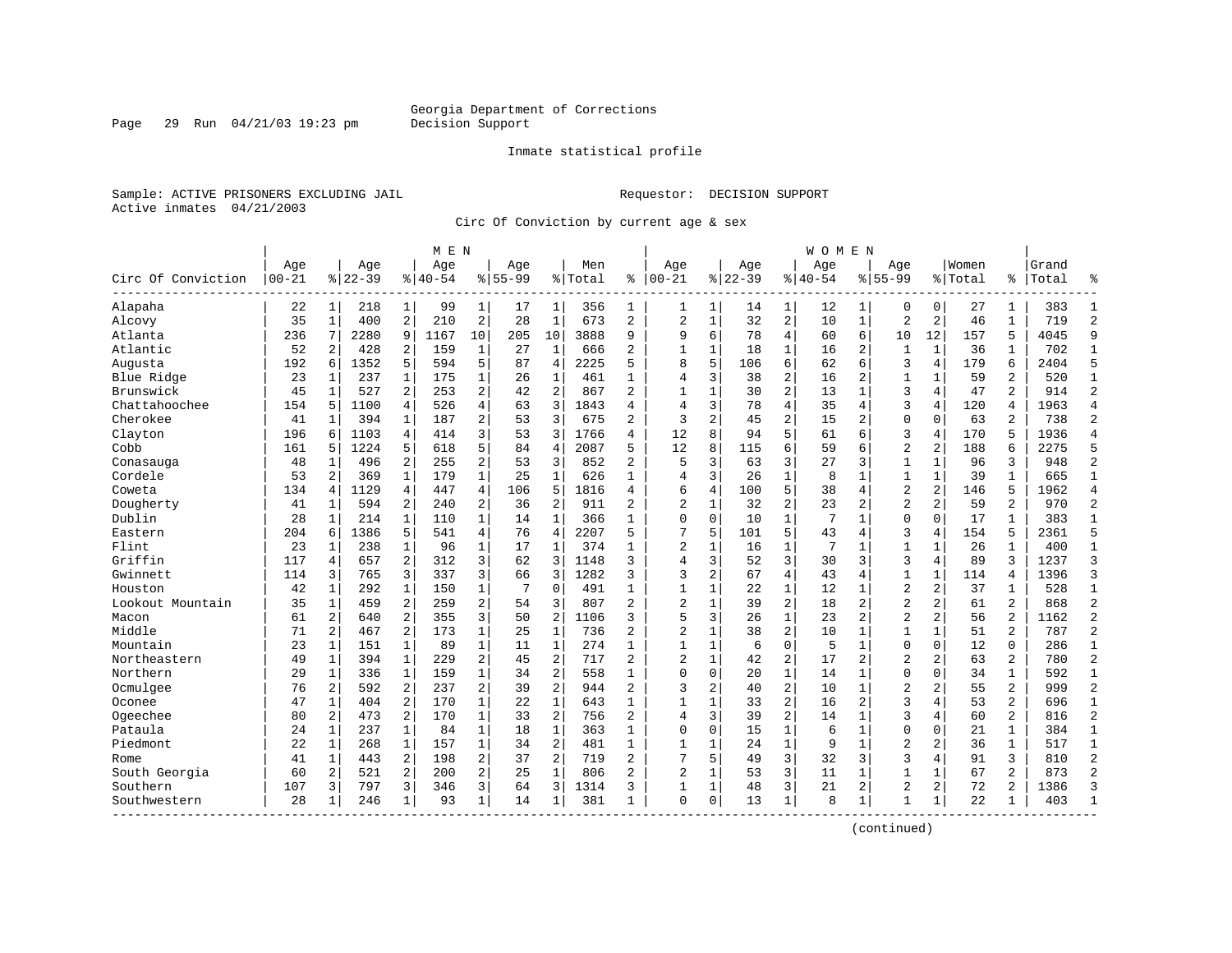Page 30 Run  $04/21/03$  19:23 pm

Inmate statistical profile

Active inmates 04/21/2003

Sample: ACTIVE PRISONERS EXCLUDING JAIL Requestor: DECISION SUPPORT

Circ Of Conviction by current age & sex (continued)

|                    |                  |          |                  |    | M E N                        |      |                 |      |                    |      |                 |          |                  |                | W O M E N        |      |                  |             |                  |                |                |      |
|--------------------|------------------|----------|------------------|----|------------------------------|------|-----------------|------|--------------------|------|-----------------|----------|------------------|----------------|------------------|------|------------------|-------------|------------------|----------------|----------------|------|
| Circ Of Conviction | Age<br>$00 - 21$ |          | Age<br>$ 22-39 $ |    | Age<br>$ 40-54 $             |      | Age<br>$ 55-99$ |      | Men<br>% Total     | ి    | Age<br>$ 00-21$ | ៖        | Age<br>$22 - 39$ |                | Age<br>$ 40-54 $ |      | Age<br>$8 55-99$ |             | Women<br>% Total | ႜ              | Grand<br>Total | ዱ    |
| Stone Mountain     | 258              | 8        | 1777             |    | 729                          | 6    | 101             | 5    | 2865               |      | 16              | 11       | 88               | 5              | 44               |      | 6                | 7           | 154              | 5              | 3019           |      |
| Tallapoosa         | 15               | $\Omega$ | 161              |    | 77                           |      | 15              |      | 268                |      | $\Omega$        | $\Omega$ | 6                | $\Omega$       | 2                |      | $\Omega$         | 0           | 8                | 0              | 276            |      |
| Tifton             | 44               |          | 387              |    | 183                          | 2    | 30              |      | 644                |      |                 |          | 16               |                | 8                |      |                  |             | 27               |                | 671            |      |
| Toombs             | 26               |          | 216              |    | 103                          |      | 24              |      | 369                |      | 2               |          | 8                |                | 7                |      | $\Omega$         | $\Omega$    | 17               |                | 386            |      |
| Waycross           | 60               |          | 490              |    | 243                          |      | 30              |      | 823                |      |                 |          | 32               |                | 15               |      | $\overline{2}$   |             | 51               | $\mathbf{2}$   | 874            |      |
| Western            | 31               |          | 340              |    | 143                          |      | 24              |      | 538                |      |                 |          | 27               |                | 9                |      | 3                |             | 40               |                | 578            |      |
| Rockdale           | 26               |          | 181              |    | 98                           |      | 14              |      | 319                |      |                 |          | 16               |                | 8                |      |                  |             | 25               |                | 344            |      |
| Douglas            | 48               |          | 480              |    | 210                          |      | 29              |      | 767                |      |                 |          | 41               | $\overline{c}$ | 25               |      |                  |             | 70               | $\overline{a}$ | 837            |      |
| Appalachian        | 13               |          | 209              |    | 119                          |      | 33              |      | 374                |      |                 |          | 17               |                | 13               |      | $\overline{2}$   | 2           | 33               |                | 407            |      |
| Enotah             | 11               |          | 114              |    | 55                           | 0    | 19              |      | 199                |      | $\Omega$        | $\Omega$ | 14               |                | 4                |      | $\Omega$         | $\Omega$    | 18               |                | 217            |      |
| Forsyth-Bell       | 11               |          | 122              |    | 60                           | 0    | 17              |      | 210                |      | $\Omega$        | O        | 11               |                |                  |      |                  |             | 19               |                | 229            |      |
| Towaliga           | 25               |          | 189              |    | 124                          |      | 24              |      | 362                |      |                 |          | 8                | $\Omega$       | 11               |      | $\Omega$         | $\mathbf 0$ | 20               |                | 382            |      |
| Total reported     |                  |          |                  |    | 3282 100 26497 100 12132 100 |      |                 |      | 2012 100 43923 100 |      | 151             | 100      | 1906 100         |                | 964 100          |      |                  | 84 100      | 3105 100         |                | 47028 100      |      |
| Percent reported   |                  | 99.1     | 99.6             |    |                              | 99.4 |                 | 99.5 |                    | 99.5 |                 | 97.4     |                  | 99.0           |                  | 99.1 |                  | 96.6        |                  | 98.9           |                | 99.4 |
| Not reported       | 30               |          | 106              | 79 |                              | 10   |                 | 225  |                    | 4    |                 | 20       |                  | 9              |                  | 3    |                  | 36          |                  | 261            |                |      |
| Total              | 3312             |          | 26603            |    | 12211                        |      | 2022            |      | 44148              |      | 155             |          | 1926             |                | 973              |      | 87               |             | 3141             |                | 47289          |      |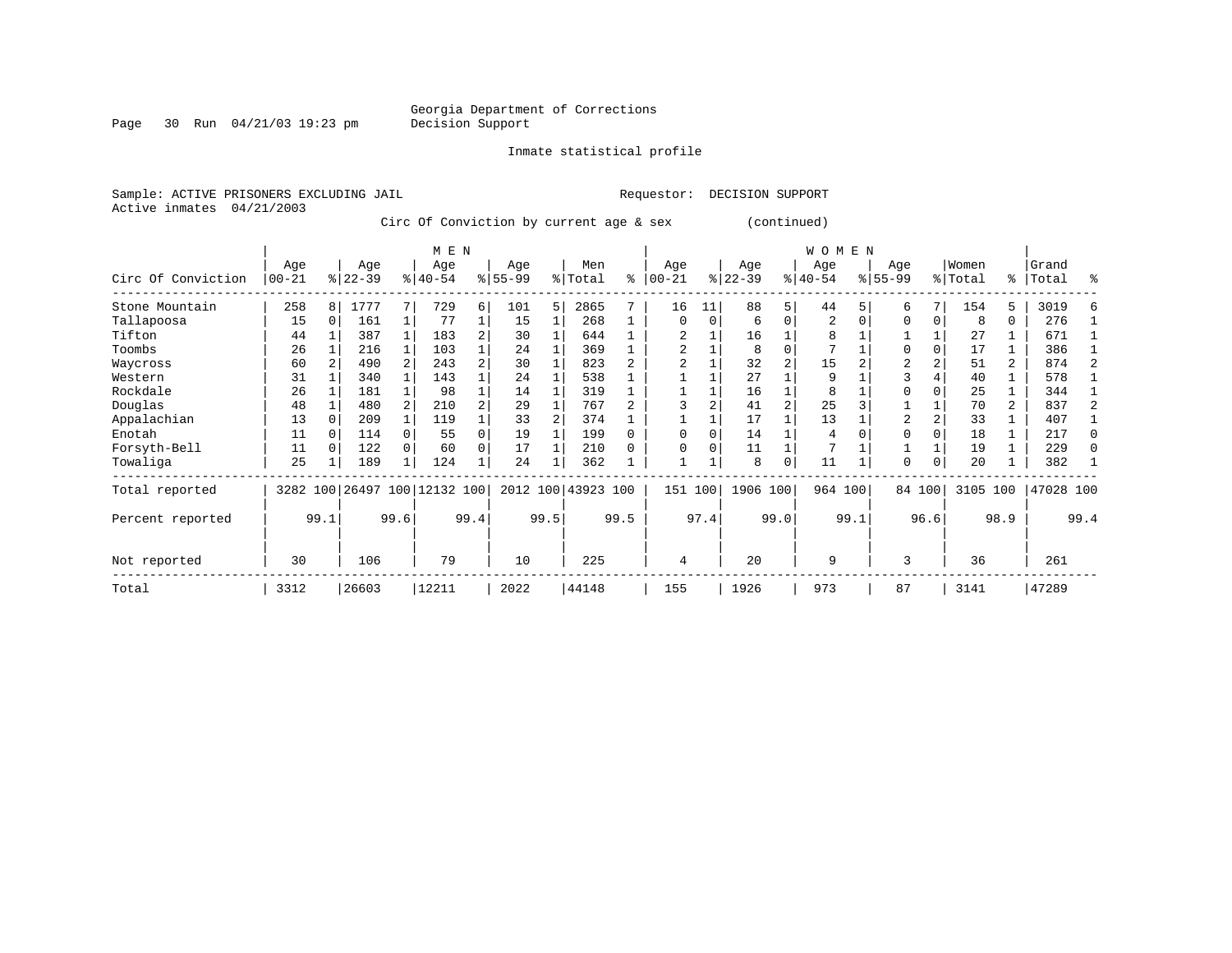Page 31 Run  $04/21/03$  19:23 pm

#### Inmate statistical profile

Sample: ACTIVE PRISONERS EXCLUDING JAIL Requestor: DECISION SUPPORT Active inmates 04/21/2003

Home County by current age & sex

|               |                  |          |                  |                | M E N            |              |                    |                |                |              |                   |              |                  |                | W O M E N          |              |                    |                |                  |                |                |              |
|---------------|------------------|----------|------------------|----------------|------------------|--------------|--------------------|----------------|----------------|--------------|-------------------|--------------|------------------|----------------|--------------------|--------------|--------------------|----------------|------------------|----------------|----------------|--------------|
| Home County   | Age<br>$00 - 21$ |          | Age<br>$8 22-39$ |                | Age<br>$8 40-54$ |              | Age<br>$8155 - 99$ |                | Men<br>% Total | ి            | Age<br>$100 - 21$ |              | Age<br>$8 22-39$ |                | Age<br>$8140 - 54$ |              | Aqe<br>$8155 - 99$ |                | Women<br>% Total | ႜ              | Grand<br>Total | ٩,           |
| Appling       | 6                | 0        | 57               | $\overline{0}$ | 27               | 0            | 6                  | $\mathbf 0$    | 96             | $\mathbf 0$  | $\Omega$          | 0            | 3                | 0              | 1                  | 0            | $\Omega$           | 0              | 4                | 0              | 100            | $\mathbf 0$  |
| Atkinson      | $\mathbf{1}$     | 0        | 21               | 0              | 12               | 0            | 5                  | $\mathbf 0$    | 39             | $\mathbf 0$  | $\Omega$          | $\mathbf 0$  | $\mathbf{1}$     | $\mathbf 0$    | $\mathbf{1}$       | $\Omega$     | $\Omega$           | $\mathbf 0$    | 2                | 0              | 41             | $\mathbf 0$  |
| Bacon         | 5                | 0        | 28               | 0              | 20               | 0            | 2                  | 0              | 55             | 0            | $\mathbf{1}$      | 1            | $\Omega$         | 0              | 1                  | $\mathbf 0$  | $\Omega$           | 0              | 2                | 0              | 57             | $\mathbf 0$  |
| Baker         | $\mathbf 0$      | 0        | 12               | $\mathbf 0$    | 5                | 0            | $\mathbf{1}$       | $\mathbf 0$    | 18             | 0            | $\Omega$          | 0            | $\overline{2}$   | $\Omega$       | $\Omega$           | $\Omega$     | $\Omega$           | $\Omega$       | $\overline{a}$   | $\Omega$       | 20             | $\mathbf 0$  |
| Baldwin       | 25               | 1        | 170              | 1              | 82               | $\mathbf 1$  | $\mathsf{R}$       | $\mathbf 0$    | 285            | $\mathbf{1}$ | $\overline{2}$    | $\mathbf{1}$ | 15               | 1              | 3                  | $\sqrt{ }$   | $\overline{c}$     | $\overline{a}$ | 22               | $\mathbf{1}$   | 307            | 1            |
| Banks         | 3                | $\Omega$ | 21               | $\mathbf 0$    | 12               | 0            | $\overline{4}$     | $\mathbf 0$    | 40             | $\Omega$     | $\Omega$          | 0            | $\overline{3}$   | $\Omega$       | 1                  | $\mathbf 0$  | $\mathbf 0$        | $\mathbf 0$    | $\overline{4}$   | 0              | 44             | $\Omega$     |
| Barrow        | 10               | 0        | 114              | 0              | 63               | $\mathbf{1}$ | 13                 | $\mathbf{1}$   | 200            | 0            | $\Omega$          | $\mathbf 0$  | 10               | 1              | 5                  | $\mathbf{1}$ | $\mathbf{1}$       | $\mathbf 1$    | 16               | 1              | 216            | $\mathbf{1}$ |
| Bartow        | 15               | 0        | 227              | $\mathbf{1}$   | 107              | $\mathbf{1}$ | 35                 | $\overline{a}$ | 384            | $\mathbf{1}$ | $\mathbf{1}$      | 1            | 35               | $\overline{2}$ | 9                  | $\mathbf{1}$ | $\Omega$           | $\mathbf 0$    | 45               | 2              | 429            | $\mathbf{1}$ |
| Ben Hill      | 12               | 0        | 97               | 0              | 42               | 0            | 9                  | $\mathbf 0$    | 160            | $\Omega$     | $\mathbf{1}$      | 1            | 9                | 1              | 5                  | $\mathbf{1}$ | $\Omega$           | $\mathbf 0$    | 15               | 1              | 175            | $\mathbf 0$  |
| Berrien       | 5                | 0        | 43               | 0              | 19               | 0            | 5                  | $\mathbf 0$    | 72             | 0            | $\mathbf{1}$      | 1            | 5                | $\mathbf 0$    | $\mathbf 0$        | $\mathbf 0$  | $\Omega$           | $\mathbf 0$    | 6                | 0              | 78             | $\mathbf 0$  |
| <b>Bibb</b>   | 64               | 2        | 616              | 3              | 340              | 3            | 43                 | 2              | 1063           | 3            | 3                 | 2            | 34               | $\overline{2}$ | 24                 | 3            | 1                  | $\mathbf{1}$   | 62               | $\overline{a}$ | 1125           | 3            |
| Bleckley      | 8                | $\Omega$ | 78               | $\Omega$       | 20               | 0            | 4                  | $\mathbf 0$    | 110            | $\Omega$     | $\Omega$          | 0            | 6                | $\Omega$       | 3                  | $\Omega$     | $\Omega$           | $\Omega$       | 9                | $\Omega$       | 119            | $\Omega$     |
| Brantley      | 1                | 0        | 17               | $\mathbf 0$    | 9                | 0            | $\overline{2}$     | $\mathbf 0$    | 29             | 0            | $\Omega$          | 0            | $\Omega$         | $\Omega$       | 1                  | $\Omega$     | $\Omega$           | $\Omega$       | $\mathbf{1}$     | $\Omega$       | 30             | $\Omega$     |
| Brooks        | 4                | 0        | 56               | $\mathbf 0$    | 15               | 0            | 5                  | $\mathbf 0$    | 80             | $\Omega$     | $\Omega$          | 0            | $\Omega$         | $\Omega$       | $\overline{2}$     | $\Omega$     | $\Omega$           | $\Omega$       | $\overline{a}$   | $\Omega$       | 82             | $\Omega$     |
| Bryan         | 2                | 0        | 46               | 0              | 24               | 0            | $\overline{4}$     | 0              | 76             | 0            | $\Omega$          | 0            | 5                | $\Omega$       | 1                  | $\Omega$     | $\Omega$           | 0              | 6                | 0              | 82             | $\mathbf 0$  |
| Bulloch       | 25               | 1        | 167              | 1              | 76               | $\mathbf 1$  | 13                 | 1              | 281            | $\mathbf{1}$ | $\mathbf{1}$      | 1            | 16               | 1              | 8                  |              | $\overline{2}$     | 2              | 27               | 1              | 308            | 1            |
| Burke         | 15               | $\Omega$ | 117              | 0              | 48               | 0            | 11                 | $\mathbf{1}$   | 191            | $\Omega$     | $\cap$            | 0            | $\overline{4}$   | $\Omega$       | 3                  | $\sqrt{ }$   | $\Omega$           | $\Omega$       | 7                | $\Omega$       | 198            | $\Omega$     |
| <b>Butts</b>  | 11               | $\Omega$ | 70               | 0              | 30               | 0            | 8                  | $\mathbf 0$    | 119            | $\Omega$     | -1                | 1            | 3                | $\Omega$       | 5                  | -1           | $\Omega$           | $\Omega$       | 9                | 0              | 128            | $\Omega$     |
| Calhoun       | 6                | 0        | 27               | $\mathbf 0$    | 9                | 0            | $\overline{2}$     | $\mathbf 0$    | 44             | $\Omega$     | 1                 | 1            | 2                | $\mathbf 0$    | 1                  | $\Omega$     | $\Omega$           | $\mathbf 0$    | 4                | 0              | 48             | $\Omega$     |
| Camden        | 2                | 0        | 61               | 0              | 23               | 0            | $\overline{4}$     | $\mathbf 0$    | 90             | $\Omega$     | $\Omega$          | 0            | 6                | 0              | $\overline{2}$     | $\Omega$     | $\Omega$           | $\Omega$       | 8                | 0              | 98             | $\Omega$     |
| Candler       | 7                | 0        | 51               | $\mathbf 0$    | 19               | 0            | $\Omega$           | $\mathbf 0$    | 77             | $\Omega$     | $\Omega$          | 0            | 3                | $\Omega$       | $\mathbf 0$        | $\Omega$     | $\Omega$           | $\Omega$       | 3                | 0              | 80             | $\Omega$     |
| Carroll       | 30               | 1        | 245              | 1              | 118              | 1            | 40                 | 2              | 433            | 1            | 2                 | 1            | 33               | $\overline{2}$ | 14                 | 2            | $\Omega$           | $\Omega$       | 49               | 2              | 482            | 1            |
| Catoosa       | 7                | 0        | 72               | 0              | 43               | 0            | 10                 | $\mathbf{1}$   | 132            | 0            | $\Omega$          | 0            | 9                | $\mathbf{1}$   | 2                  | C            | $\Omega$           | $\Omega$       | 11               | 0              | 143            | $\Omega$     |
| Charlton      | $\mathbf 0$      | 0        | 24               | 0              | 9                | 0            | 1                  | 0              | 34             | 0            | $\Omega$          | 0            | $\overline{2}$   | $\mathbf 0$    | 1                  | $\Omega$     | $\mathbf 0$        | $\mathbf 0$    | 3                | 0              | 37             | $\Omega$     |
| Chatham       | 194              | 6        | 1300             | 5              | 487              | 4            | 73                 | 4              | 2054           | 5            | 6                 | 4            | 87               | 5              | 38                 | 4            | $\overline{4}$     | 5              | 135              | 5              | 2189           | 5            |
| Chattahoochee | 5                | 0        | 10               | 0              | 6                | 0            | $\Omega$           | $\mathbf 0$    | 21             | 0            | $\Omega$          | 0            | $\overline{1}$   | $\Omega$       | $\mathbf 0$        | $\Omega$     | $\Omega$           | $\mathbf 0$    | $\mathbf{1}$     | $\Omega$       | 22             | $\bigcap$    |
| Chattooga     | 5                | 0        | 103              | 0              | 59               | $\mathbf{1}$ | 8                  | $\mathbf 0$    | 175            | $\Omega$     | $\mathbf{1}$      | 1            | 7                | $\mathbf 0$    | 4                  | $\Omega$     | 1                  | $\mathbf{1}$   | 13               | 0              | 188            | $\mathbf 0$  |
| Cherokee      | 21               | 1        | 179              | 1              | 124              | $\mathbf 1$  | 22                 | 1              | 346            | $\mathbf{1}$ | 4                 | 3            | 28               | $\overline{2}$ | 15                 | 2            | $\mathbf{1}$       |                | 48               | 2              | 394            | 1            |
| Clarke        | 32               | 1        | 314              | $\mathbf{1}$   | 134              | $\mathbf{1}$ | 19                 | $\mathbf 1$    | 499            | $\mathbf{1}$ | $\mathbf{1}$      | 1            | 30               | $\overline{2}$ | 7                  | $\mathbf{1}$ | 3                  | 4              | 41               | $\mathbf{1}$   | 540            | $\mathbf{1}$ |
| Clay          | $\overline{2}$   | $\Omega$ | 15               | 0              | $\overline{2}$   | 0            | 1                  | $\mathbf 0$    | 20             | $\Omega$     | $\Omega$          | 0            | 1                | $\Omega$       | $\mathbf 0$        | $\Omega$     | $\mathbf 0$        | $\Omega$       | $\mathbf{1}$     | $\Omega$       | 21             | $\Omega$     |
| Clayton       | 152              | 5        | 737              | 3              | 271              | 2            | 41                 | 2              | 1201           | 3            | 6                 | 4            | 56               | 3              | 33                 | 4            | 2                  | 2              | 97               | 3              | 1298           | 3            |
| Clinch        | 4                | 0        | 38               | $\mathbf 0$    | 9                | 0            | $\mathbf 0$        | $\mathbf 0$    | 51             | 0            | $\Omega$          | 0            | $\mathbf{1}$     | $\mathbf 0$    | $\mathbf{1}$       | $\mathbf 0$  | $\Omega$           | $\mathbf 0$    | $\overline{2}$   | $\Omega$       | 53             | $\cap$       |
| Cobb          | 126              | 4        | 917              | $\overline{4}$ | 474              | 4            | 62                 | 3              | 1579           | 4            | 7                 | 5            | 95               | 5              | 36                 | 4            | $\Omega$           | $\Omega$       | 138              | 5              | 1717           | 4            |
| Coffee        | 21               | 1        | 129              | 1              | 59               | $\mathbf{1}$ | 4                  | 0              | 213            | 1            | 1                 | 1            | 12               | 1              | 5                  | 1            | 2                  | 2              | 20               | 1              | 233            | 1            |
| Colquit       | 29               | 1        | 181              | 1              | 70               | 1            | 13                 | 1              | 293            | 1            | 1                 | 1            | 8                | $\mathsf 0$    | 1                  | $\Omega$     | $\Omega$           | 0              | 10               | 0              | 303            | 1            |
| Columbia      | 18               | 1        | 110              | 0              | 42               | 0            | 9                  | 0              | 179            | 0            | $\Omega$          | $\mathbf 0$  | 5                | $\mathbf 0$    | 13                 | 1            | 0                  | 0              | 18               | 1              | 197            | $\bigcap$    |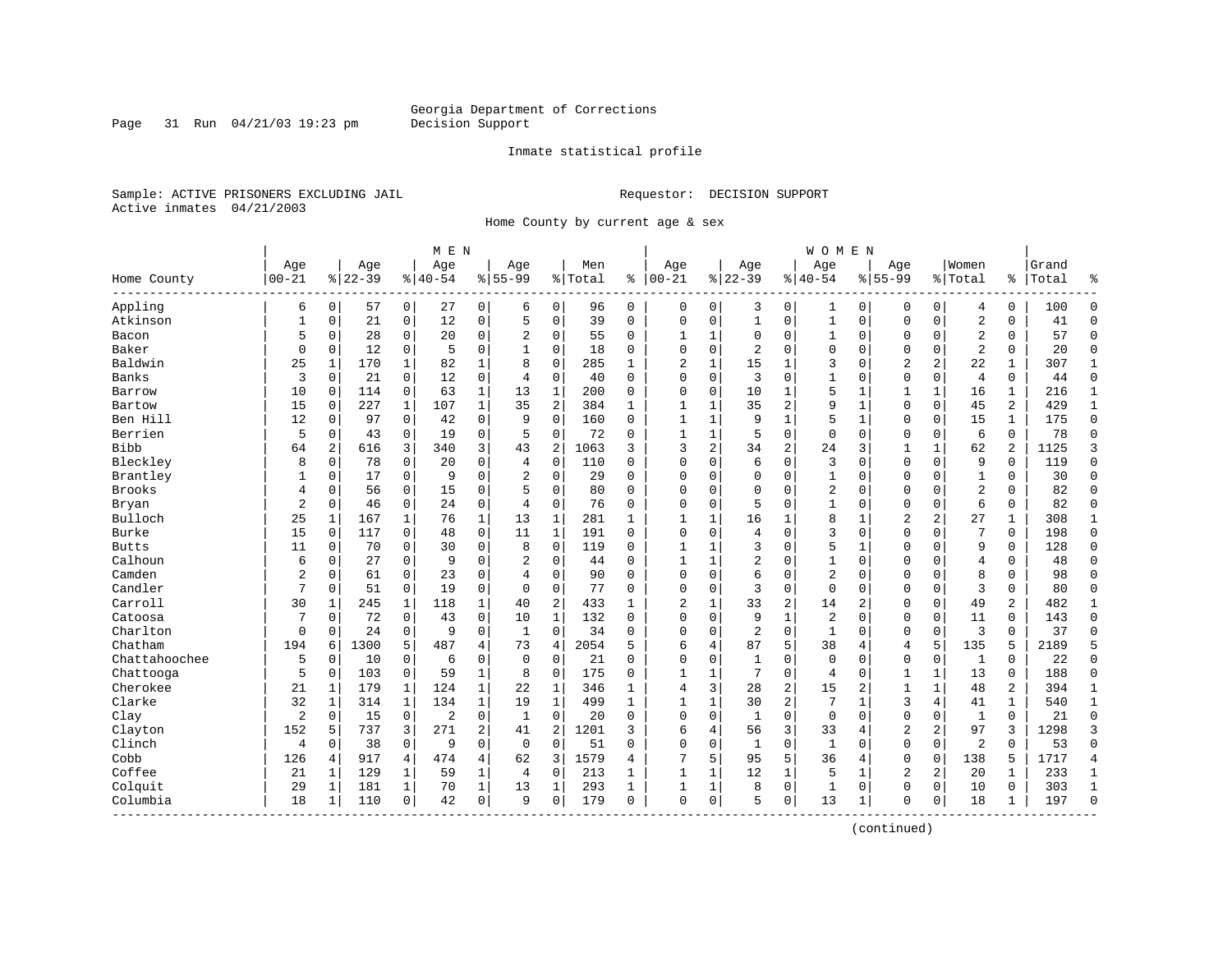# Georgia Department of Corrections<br>Decision Support

Page 32 Run  $04/21/03$  19:23 pm

Inmate statistical profile

Sample: ACTIVE PRISONERS EXCLUDING JAIL Requestor: DECISION SUPPORT Active inmates 04/21/2003

Home County by current age & sex (continued)

|             |                | M E N        |                |                |          |                |                |              |           |                |                |                |                |                | <b>WOMEN</b>   |              |                |                |                |                |       |                |
|-------------|----------------|--------------|----------------|----------------|----------|----------------|----------------|--------------|-----------|----------------|----------------|----------------|----------------|----------------|----------------|--------------|----------------|----------------|----------------|----------------|-------|----------------|
|             | Age            |              | Age            |                | Age      |                | Age            |              | Men       |                | Age            |                | Age            |                | Age            |              | Age            |                | Women          |                | Grand |                |
| Home County | $00 - 21$      |              | $8 22-39$      |                | $ 40-54$ |                | $8155 - 99$    |              | %   Total | ႜ              | $ 00-21$       |                | $8 22-39$      |                | $8140 - 54$    |              | $8155 - 99$    |                | % Total        | ៖              | Total | ႜ              |
| Cook        | 3              | $\mathbf 0$  | 63             | 0              | 38       | 0              | 5              | 0            | 109       | 0              | 0              | 0              | 4              | 0              | 7              | 1            | 0              | $\overline{0}$ | 11             | 0              | 120   | 0              |
| Coweta      | 25             | 1            | 231            | $\mathbf 1$    | 87       | $\mathbf 1$    | 11             | $\mathbf{1}$ | 354       | 1              | 1              | $\mathbf 1$    | 14             | $\mathbf 1$    | 9              | $\mathbf{1}$ | 1              | $\mathbf{1}$   | 25             | 1              | 379   | $\mathbf{1}$   |
| Crawford    | $\overline{c}$ | 0            | 12             | 0              |          | 0              | 1              | $\mathbf 0$  | 22        | 0              | $\Omega$       | $\mathbf 0$    | $\mathbf 0$    | $\mathbf 0$    |                | $\mathbf 0$  | 0              | 0              | 1              | 0              | 23    | 0              |
| Crisp       | 18             | 1            | 127            | 1              | 55       | $\mathbf 0$    | 10             | 1            | 210       | $\mathbf{1}$   | $\overline{c}$ | 1              | 11             | 1              | 3              | 0            | 0              | 0              | 16             | 1              | 226   | $\mathbf{1}$   |
| Dade        | 3              | 0            | 25             | 0              | 23       | $\mathbf 0$    | 9              | $\mathbf 0$  | 60        | $\Omega$       | $\Omega$       | 0              | 2              | $\mathbf 0$    | $\Omega$       | 0            | 0              | 0              | $\overline{2}$ | 0              | 62    | $\mathbf 0$    |
| Dawson      | 5              | 0            | 37             | $\mathbf 0$    | 33       | 0              | 2              | $\mathbf 0$  | 77        | 0              | $\Omega$       | 0              | 4              | $\mathbf 0$    | 1              | $\mathbf 0$  | 0              | 0              | 5              | 0              | 82    | $\mathsf 0$    |
| Decatur     | 15             | 0            | 174            | 1              | 54       | 0              | $\overline{4}$ | $\mathbf 0$  | 247       | $\mathbf{1}$   | 1              | $\mathbf{1}$   | 15             | $\mathbf{1}$   | $\overline{2}$ | $\mathbf 0$  | 0              | 0              | 18             | 1              | 265   | $\mathbf{1}$   |
| DeKalb      | 192            | 6            | 1528           | 6              | 556      | 5              | 93             | 5            | 2369      | 6              | 8              | 6              | 87             | 5              | 31             | 3            | 6              | 7              | 132            | 5              | 2501  | 6              |
| Dodge       | 6              | $\Omega$     | 99             | $\mathbf 0$    | 57       | $\mathbf{1}$   | 3              | $\Omega$     | 165       | $\Omega$       | $\Omega$       | $\Omega$       | 7              | $\Omega$       | 5              | $\mathbf{1}$ | U              | $\Omega$       | 12             | $\Omega$       | 177   | $\Omega$       |
| Dooly       | 5              | $\Omega$     | 57             | $\mathbf 0$    | 24       | $\mathbf 0$    | $\Omega$       | $\mathbf 0$  | 86        | $\Omega$       | $\Omega$       | $\Omega$       | 1              | $\mathbf 0$    | $\mathbf{1}$   | $\Omega$     | 0              | $\Omega$       | $\overline{2}$ | $\Omega$       | 88    | $\mathbf 0$    |
| Dougherty   | 43             | 1            | 597            | 2              | 232      | $\overline{c}$ | 29             | 2            | 901       | 2              | $\overline{2}$ | $\mathbf 1$    | 34             | 2              | 19             | 2            | 4              | 5              | 59             | $\overline{2}$ | 960   | $\overline{2}$ |
| Douglas     | 37             | $\mathbf{1}$ | 257            | $\mathbf{1}$   | 126      | $\mathbf{1}$   | 19             | $\mathbf{1}$ | 439       | $\mathbf{1}$   | 3              | 2              | 26             | $\mathbf{1}$   | 15             | 2            | 0              | 0              | 44             | 2              | 483   | $\mathbf{1}$   |
| Early       | 7              | 0            | 42             | 0              | 17       | 0              | 3              | $\mathbf 0$  | 69        | $\Omega$       | $\Omega$       | 0              | $\mathbf{1}$   | 0              | 1              | 0            | 0              | 0              | $\overline{2}$ | 0              | 71    | 0              |
| Echols      | 1              | 0            | 1              | 0              | 1        | 0              |                | $\mathbf 0$  | 4         | $\Omega$       | $\Omega$       | 0              | 0              | $\mathbf 0$    | $\Omega$       | 0            | 0              | 0              | $\Omega$       | 0              | 4     | 0              |
| Effingham   | 11             | 0            | 73             | 0              | 26       | 0              | $\overline{4}$ | $\mathbf 0$  | 114       | $\Omega$       | $\mathbf{1}$   | 1              | 5              | $\mathbf 0$    | 5              | 1            | 1              | $\mathbf{1}$   | 12             | $\mathbf 0$    | 126   | 0              |
| Elbert      | 5              | $\Omega$     | 94             | $\mathbf 0$    | 51       | $\mathbf 0$    | 8              | $\Omega$     | 158       | $\Omega$       | $\Omega$       | $\Omega$       | 8              | 0              | 5              | 1            | 0              | 0              | 13             | $\Omega$       | 171   | 0              |
| Emanuel     | 16             | 1            | 104            | 0              | 35       | $\mathbf 0$    | 8              | $\Omega$     | 163       | 0              | $\Omega$       | $\Omega$       | 5              | $\Omega$       | 2              | $\Omega$     | 0              | $\Omega$       | 7              | $\Omega$       | 170   | 0              |
| Evans       | 3              | 0            | 48             | $\mathbf 0$    | 9        | $\mathbf 0$    | 1              | $\mathbf 0$  | 61        | 0              | 0              | $\Omega$       | $\mathbf{1}$   | $\Omega$       | 1              | 0            | 0              | 0              | $\overline{2}$ | 0              | 63    | $\mathbf 0$    |
| Fannin      | $\overline{2}$ | 0            | 58             | $\mathbf 0$    | 34       | 0              | 11             | $\mathbf{1}$ | 105       | 0              | $\mathbf{1}$   | 1              | $\overline{a}$ | $\mathsf 0$    | 4              | $\mathbf 0$  | 1              | $\mathbf{1}$   | 8              | $\mathbf 0$    | 113   | $\mathsf 0$    |
| Fayette     | 11             | 0            | 57             | $\mathbf 0$    | 35       | 0              | 10             | $\mathbf{1}$ | 113       | $\Omega$       | $\Omega$       | $\mathbf 0$    | 3              | $\mathbf 0$    | 3              | $\mathbf 0$  | 0              | 0              | 6              | $\mathbf 0$    | 119   | $\mathbf 0$    |
| Floyd       | 36             | 1            | 414            | $\overline{a}$ | 166      | 2              | 25             | $\mathbf{1}$ | 641       | $\overline{a}$ | 7              | 5              | 44             | 2              | 30             | 3            | 3              | 4              | 84             | 3              | 725   | 2              |
| Forsyth     | 6              | 0            | 82             | $\mathbf 0$    | 51       | 0              | 7              | $\mathbf 0$  | 146       | $\Omega$       | $\Omega$       | 0              | 5              | $\mathbf 0$    | 6              | 1            | 2              | 2              | 13             | $\mathbf 0$    | 159   | 0              |
| Franklin    | 7              | $\Omega$     | 60             | $\mathbf 0$    | 33       | 0              | 6              | $\mathbf 0$  | 106       | $\Omega$       | $\Omega$       | 0              | 5              | $\mathbf 0$    | $\overline{2}$ | $\mathbf 0$  | $\Omega$       | 0              | 7              | $\Omega$       | 113   | $\mathbf 0$    |
| Fulton      | 360            | 12           | 3208           | 13             | 1583     | 14             | 240            | 13           | 5391      | 13             | 21             | 15             | 137            | 8              | 114            | 13           | 11             | 13             | 283            | 10             | 5674  | 13             |
| Gilmer      | 8              | $\mathbf 0$  | 64             | $\mathbf 0$    | 38       | $\mathbf 0$    | 17             | $\mathbf{1}$ | 127       | 0              | 1              | 1              | 8              | 0              | 4              | $\mathbf 0$  | 0              | 0              | 13             | 0              | 140   | $\mathbf 0$    |
| Glascock    | 1              | $\mathbf 0$  | $\overline{2}$ | $\mathsf 0$    | 3        | 0              | $\mathbf 0$    | $\mathbf 0$  | 6         | 0              | 0              | $\mathbf 0$    | $\mathbf 0$    | $\mathbf 0$    | $\mathbf 0$    | $\mathbf 0$  | 0              | 0              | $\mathbf 0$    | $\mathbf 0$    | 6     | $\mathsf 0$    |
| Glynn       | 19             | 1            | 246            | 1              | 112      | $\mathbf{1}$   | 20             | $\mathbf{1}$ | 397       | 1              | 0              | $\mathbf 0$    | 14             | $\mathbf 1$    | 5              | 1            | 1              | $\mathbf{1}$   | 20             | 1              | 417   | $1\,$          |
| Gordon      | 16             | $\mathbf{1}$ | 159            | $\mathbf 1$    | 72       | $\mathbf{1}$   | 14             | $\mathbf{1}$ | 261       | $\mathbf{1}$   | $\overline{c}$ | $\mathbf 1$    | 16             | $\mathbf{1}$   | 10             | $\mathbf{1}$ | $\mathbf 0$    | 0              | 28             | $\mathbf{1}$   | 289   | $\mathbf{1}$   |
| Grady       | 15             | 0            | 128            | 1              | 48       | $\mathbf 0$    | 7              | $\Omega$     | 198       | $\Omega$       | 1              | 1              | 16             | 1              | 3              | 0            | 1              | 1              | 21             | 1              | 219   | $\mathbf{1}$   |
| Greene      | 7              | $\mathbf 0$  | 67             | 0              | 15       | 0              | 4              | 0            | 93        | $\Omega$       | $\Omega$       | 0              | 1              | $\mathbf 0$    | 3              | 0            | $\mathbf{1}$   | 1              | 5              | 0              | 98    | 0              |
| Gwinnett    | 98             | 3            | 605            | 2              | 271      | 2              | 53             | 3            | 1027      | 3              | $\overline{4}$ | 3              | 57             | 3              | 31             | 3            | $\mathbf 0$    | 0              | 92             | 3              | 1119  | 3              |
| Habersham   | 8              | $\Omega$     | 56             | $\mathbf 0$    | 34       | $\mathbf 0$    | 3              | 0            | 101       | 0              | $\Omega$       | $\Omega$       | 6              | $\mathbf 0$    | $\overline{2}$ | $\mathbf 0$  | $\mathbf 0$    | $\Omega$       | 8              | $\Omega$       | 109   | $\mathbf 0$    |
| Hall        | 42             | 1            | 322            | $\mathbf{1}$   | 189      | $\overline{c}$ | 37             | 2            | 590       | 1              | 3              | $\overline{2}$ | 38             | $\overline{a}$ | 20             | 2            | $\overline{2}$ | $\overline{a}$ | 63             | 2              | 653   | $\overline{2}$ |
| Hancock     | $\overline{2}$ | 0            | 27             | 0              | 20       | 0              | 3              | $\mathbf 0$  | 52        | 0              | 0              | 0              | 1              | 0              | 1              | 0            | 0              | 0              | $\overline{2}$ | 0              | 54    | $\mathbf 0$    |
| Haralson    | 6              | 0            | 68             | 0              | 37       | 0              | 8              | $\mathbf 0$  | 119       | $\Omega$       | $\mathbf 0$    | 0              | 9              | $\mathbf{1}$   | 3              | $\mathbf 0$  | 0              | 0              | 12             | 0              | 131   | $\Omega$       |
|             |                |              |                |                |          |                |                |              |           |                |                |                |                |                |                |              |                |                |                |                |       |                |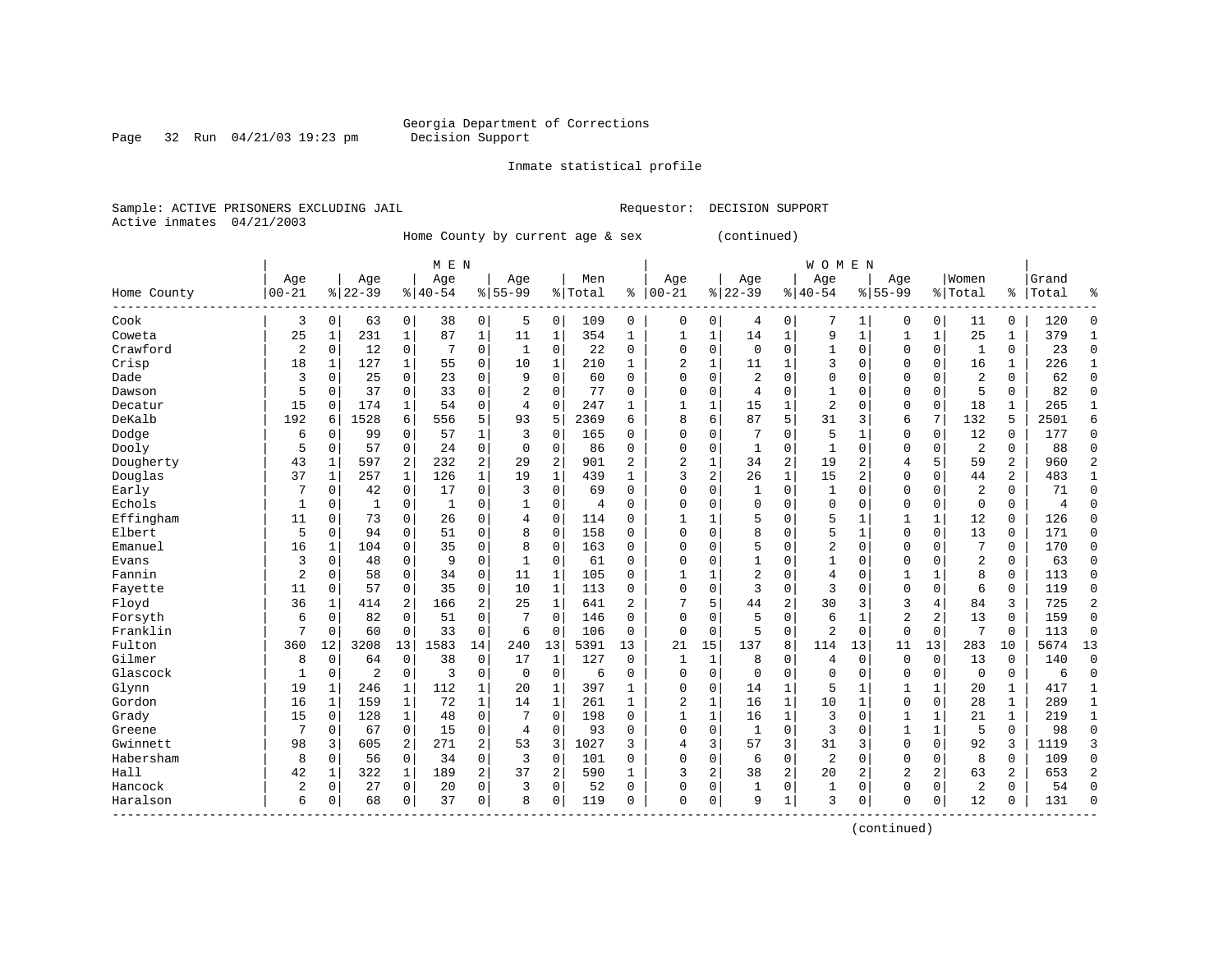Page 33 Run  $04/21/03$  19:23 pm

Inmate statistical profile

Sample: ACTIVE PRISONERS EXCLUDING JAIL Requestor: DECISION SUPPORT Active inmates 04/21/2003

Home County by current age & sex (continued)

| Age<br>Age<br>Women<br>Age<br>Age<br>Men<br>Grand<br>Age<br>Age<br>Age<br>Age<br>$00 - 21$<br>$ 22-39$<br>$8 22-39$<br>$8140 - 54$<br>$8 55-99$<br>%   Total<br>$ 00 - 21$<br>$8155 - 99$<br>% Total<br>Total<br>Home County<br>ి<br>$8140 - 54$<br>ွေ<br>ႜ<br>. _ _ _ _ _ _ _<br>0<br>Harris<br>0<br>28<br>0<br>$\mathbf 0$<br>95<br>0<br>1<br>0<br>0<br>5<br>0<br>100<br>$\mathbf 0$<br>6<br>57<br>4<br>0<br>0<br>0<br>4<br>-1<br>$\mathbf 0$<br>0<br>$\Omega$<br>0<br>24<br>5<br>$\mathbf 0$<br>86<br>2<br>$\mathbf 0$<br>2<br>0<br>90<br>Hart<br>7<br>50<br>$\Omega$<br>0<br>$\Omega$<br>4<br>0<br>$\Omega$<br>0<br>$\overline{c}$<br>20<br>$\mathbf 0$<br>13<br>0<br>9<br>$\mathbf 0$<br>$\Omega$<br>0<br>3<br>$\mathbf 0$<br>$\mathbf 0$<br>0<br>3<br>0<br>47<br>$\Omega$<br>Heard<br>0<br>44<br>$\Omega$<br>$\Omega$<br>$\Omega$<br>17<br>$\mathbf{1}$<br>$\overline{c}$<br>32<br>208<br>108<br>$\mathbf{1}$<br>17<br>350<br>$\mathbf{1}$<br>3<br>$\mathbf{1}$<br>$\overline{2}$<br>$\mathbf{1}$<br>$\mathbf{1}$<br>382<br>$\mathbf{1}$<br>1<br>1<br>14<br>14<br>1<br>Henry<br>12<br>35<br>47<br>$\overline{2}$<br>269<br>$\mathbf{1}$<br>140<br>$\mathbf{1}$<br>13<br>$\mathbf{1}$<br>469<br>22<br>$\mathbf{1}$<br>$\Omega$<br>0<br>504<br>$\mathbf{1}$<br>1<br>1<br>$\mathbf{1}$<br>1<br>Houston<br>-1<br>$\mathbf 0$<br>$\mathbf 0$<br>Irwin<br>7<br>$\mathbf 0$<br>3<br>$\mathbf 0$<br>74<br>0<br>2<br>3<br>77<br>$\mathbf{0}$<br>$\Omega$<br>45<br>19<br>0<br>$\Omega$<br>$\mathbf{1}$<br>0<br>0<br>0<br>0<br>Jackson<br>1<br>23<br>209<br>$\mathbf{1}$<br>0<br>12<br>3<br>1<br>16<br>225<br>8<br>$\Omega$<br>112<br>0<br>1<br>$\Omega$<br>1<br>1<br>$\mathbf 1$<br>1<br>66<br>0<br>Jasper<br>$\mathbf 0$<br>5<br>$\mathbf{1}$<br>$\Omega$<br>3<br>58<br>$\mathbf 0$<br>36<br>0<br>10<br>$\mathbf 0$<br>55<br>$\Omega$<br>$\mathbf{1}$<br>1<br>$\mathbf{1}$<br>$\Omega$<br>$\Omega$<br>0<br>$\Omega$<br>4<br>$\Omega$<br>$\overline{2}$<br>3<br>5<br>Jeff Davis<br>5<br>$\Omega$<br>22<br>$\Omega$<br>68<br>$\overline{a}$<br>73<br>$\Omega$<br>39<br>$\Omega$<br>$\Omega$<br>$\Omega$<br>$\Omega$<br>$\Omega$<br>$\Omega$<br>$\Omega$<br>0<br>$\Omega$<br>$\Omega$<br>$\Omega$<br>5<br>Jefferson<br>8<br>57<br>0<br>24<br>4<br>$\mathbf 0$<br>93<br>$\Omega$<br>3<br>$\Omega$<br>$\mathbf{1}$<br>$\Omega$<br>98<br>$\Omega$<br>1<br>$\Omega$<br>$\Omega$<br>0<br>$\Omega$<br>Jenkins<br>24<br>$\mathbf 0$<br>$\overline{2}$<br>$\Omega$<br>$\overline{2}$<br>$\overline{2}$<br>8<br>0<br>$\mathbf 0$<br>100<br>$\Omega$<br>$\Omega$<br>$\Omega$<br>$\overline{4}$<br>104<br>$\Omega$<br>66<br>$\Omega$<br>$\Omega$<br>0<br>0<br>$\Omega$<br>25<br>$\mathbf 0$<br>7<br>$\Omega$<br>2<br>$\mathbf 0$<br>36<br>$\Omega$<br>40<br>Johnson<br>2<br>$\Omega$<br>$\Omega$<br>$\Omega$<br>$\Omega$<br>0<br>$\Omega$<br>$\Omega$<br>$\Omega$<br>4<br>0<br>$\Omega$<br>4<br>$\overline{c}$<br>30<br>$\mathbf 0$<br>$\mathbf 0$<br>53<br>0<br>55<br>6<br>0<br>16<br>1<br>$\mathbf 0$<br>0<br>$\mathbf{1}$<br>$\Omega$<br>0<br>$\Omega$<br>0<br>0<br>$\Omega$<br>Jones<br>1<br>1<br>$\mathbf 0$<br>79<br>5<br>9<br>88<br>7<br>0<br>39<br>0<br>26<br>7<br>$\mathbf 0$<br>0<br>$\Omega$<br>0<br>4<br>0<br>1<br>$\Omega$<br>0<br>0<br>$\Omega$<br>Lamar<br>Lanier<br>$\mathbf 0$<br>2<br>$\Omega$<br>$\overline{2}$<br>2<br>$\Omega$<br>30<br>0<br>5<br>4<br>$\mathbf 0$<br>41<br>$\Omega$<br>0<br>$\Omega$<br>$\mathbf 0$<br>$\Omega$<br>0<br>43<br>$\Omega$<br>0<br>$\Omega$<br>18<br>139<br>$\mathbf 1$<br>10<br>6<br>$\Omega$<br>250<br>1<br>$\mathbf 1$<br>69<br>1<br>236<br>$\mathbf{1}$<br>$\Omega$<br>8<br>$\Omega$<br>$\mathbf{1}$<br>$\Omega$<br>14<br>0<br>$\mathbf{1}$<br>0<br>Laurens<br>$\overline{c}$<br>$\Omega$<br>3<br>$\overline{2}$<br>2<br>$\Omega$<br>25<br>0<br>12<br>$\Omega$<br>42<br>$\Omega$<br>$\Omega$<br>$\Omega$<br>$\Omega$<br>$\Omega$<br>$\Omega$<br>$\overline{4}$<br>0<br>46<br>$\Omega$<br>$\Omega$<br>Lee<br>25<br>156<br>33<br>$\mathbf 0$<br>6<br>220<br>$\Omega$<br>10<br>6<br>$\Omega$<br>16<br>236<br>Liberty<br>1<br>$\mathbf 0$<br>$\mathbf{1}$<br>$\Omega$<br>1<br>$\Omega$<br>1<br>1<br>-1<br>-1<br>Lincoln<br>$\mathbf 0$<br>11<br>$\mathbf 0$<br>$\Omega$<br>$\Omega$<br>$\Omega$<br>$\mathbf 0$<br>4<br>$\Omega$<br>21<br>1<br>$\mathbf 0$<br>37<br>$\Omega$<br>$\mathbf 0$<br>0<br>$\mathbf 0$<br>$\Omega$<br>0<br>37<br>$\Omega$<br>0<br>$\overline{2}$<br>16<br>$\mathbf 0$<br>13<br>$\mathbf 0$<br>$\mathbf 0$<br>$\mathbf 0$<br>31<br>0<br>$\Omega$<br>0<br>35<br>$\Omega$<br>0<br>$\Omega$<br>3<br>$\Omega$<br>$\Omega$<br>4<br>0<br>0<br>1<br>Long<br>Lowndes<br>42<br>296<br>$\mathbf 1$<br>1<br>22<br>507<br>$\mathbf{1}$<br>22<br>9<br>32<br>$\mathbf{1}$<br>539<br>1<br>147<br>1<br>0<br>$\mathbf{1}$<br>1<br>1<br>1<br>$\mathbf{1}$<br>C<br>$\overline{a}$<br>Lumpkin<br>$\mathbf 0$<br>23<br>$\mathbf 0$<br>6<br>$\mathbf 0$<br>72<br>$\overline{2}$<br>$\Omega$<br>$\Omega$<br>74<br>$\Omega$<br>$\overline{4}$<br>0<br>39<br>$\Omega$<br>$\Omega$<br>$\Omega$<br>0<br>$\Omega$<br>$\Omega$<br>0<br>$\mathbf 0$<br>5<br>74<br>Macon<br>6<br>$\Omega$<br>43<br>0<br>16<br>$\mathbf 0$<br>69<br>$\Omega$<br>$\Omega$<br>$\Omega$<br>4<br>$\mathbf{1}$<br>0<br>$\Omega$<br>4<br>C<br>$\Omega$<br>0<br>Madison<br>$\mathbf 0$<br>6<br>2<br>71<br>0<br>25<br>9<br>$\mathbf 0$<br>107<br>$\Omega$<br>$\Omega$<br>2<br>$\Omega$<br>$\Omega$<br>$\Omega$<br>0<br>113<br>$\Omega$<br>0<br>0<br>C<br>Marion<br>$\mathbf 0$<br>3<br>$\Omega$<br>24<br>0<br>11<br>$\mathbf{1}$<br>$\mathbf 0$<br>40<br>$\Omega$<br>$\Omega$<br>3<br>$\Omega$<br>0<br>$\Omega$<br>$\Omega$<br>0<br>43<br>$\Omega$<br>4<br>C<br>0<br>McDuffie<br>$\Omega$<br>5<br>9<br>35<br>12<br>$\Omega$<br>$\Omega$<br>$\Omega$<br>80<br>$\Omega$<br>1<br>136<br>$\Omega$<br>$\Omega$<br>$\mathbf{1}$<br>$\Omega$<br>$\Omega$<br>141<br>0<br>4<br>0<br>∩<br>McIntosh<br>22<br>$\mathbf 0$<br>$\Omega$<br>$\Omega$<br>$\mathbf{1}$<br>66<br>$\overline{4}$<br>$\Omega$<br>38<br>0<br>1<br>$\Omega$<br>65<br>$\Omega$<br>$\Omega$<br>1<br>$\Omega$<br>0<br>$\Omega$<br>$\Omega$<br>$\Omega$<br>$\Omega$<br>$\mathbf 0$<br>Meriwether<br>2<br>17<br>17<br>116<br>0<br>53<br>12<br>1<br>198<br>$\Omega$<br>1<br>13<br>$\mathbf 0$<br>$\mathbf{1}$<br>1<br>1<br>215<br>$\Omega$<br>1<br>1<br>Miller<br>0<br>$\mathbf 0$<br>$\mathbf 0$<br>$\mathbf 0$<br>22<br>$\Omega$<br>0<br>$\Omega$<br>$\Omega$<br>0<br>$\mathbf{1}$<br>23<br>1<br>0<br>14<br>$\mathbf{1}$<br>$\Omega$<br>$\Omega$<br>0<br>$\Omega$<br>0<br>Mitchell<br>5<br>121<br>0<br>$\mathbf 0$<br>7<br>$\Omega$<br>12<br>10<br>$\Omega$<br>45<br>$\mathbf 0$<br>183<br>$\Omega$<br>$\Omega$<br>7<br>$\Omega$<br>1<br>$\Omega$<br>$\Omega$<br>195<br>$\Omega$<br>C<br>35<br>$\mathbf 0$<br>$\overline{a}$<br>105<br>6<br>111<br>5<br>$\Omega$<br>63<br>0<br>$\mathbf 0$<br>$\Omega$<br>$\Omega$<br>$\Omega$<br>5<br>$\Omega$<br>$\mathbf{1}$<br>$\mathbf 0$<br>$\Omega$<br>0<br>0<br>$\Omega$<br>Monroe<br>28<br>0<br>8<br>0<br>1<br>0<br>41<br>0<br>2<br>0<br>$\Omega$<br>0<br>3<br>0<br>44<br>$\Omega$<br>$\overline{4}$<br>0<br>0<br>$\Omega$<br>1<br>$\Omega$<br>Montgomery<br>0<br>45<br>0<br>20<br>5<br>0<br>79<br>$\Omega$<br>0<br>$\Omega$<br>$\Omega$<br>6<br>9<br>$\Omega$<br>$\Omega$<br>$\Omega$<br>5<br>1<br>0<br>0<br>85<br>$\Omega$<br>Morgan<br>0<br>8<br>93<br>16<br>1<br>161<br>1<br>10<br>1<br>5<br>1<br>$\Omega$<br>16<br>1<br>177<br>$\Omega$<br>$\Omega$<br>0<br>44<br>$\Omega$<br>$\mathbf{1}$<br>0<br>Murray<br>3 <sup>1</sup><br>3<br>28<br>826<br>3<br>374<br>53<br>1361<br>5<br>3<br>3<br>94<br>3<br>108<br>3<br>3<br>4<br>58<br>1455<br>3<br>4<br>Muscogee<br>4<br>--------- |  |  | M E N |  |  |  |  | <b>WOMEN</b> |  |  |  |  |
|-----------------------------------------------------------------------------------------------------------------------------------------------------------------------------------------------------------------------------------------------------------------------------------------------------------------------------------------------------------------------------------------------------------------------------------------------------------------------------------------------------------------------------------------------------------------------------------------------------------------------------------------------------------------------------------------------------------------------------------------------------------------------------------------------------------------------------------------------------------------------------------------------------------------------------------------------------------------------------------------------------------------------------------------------------------------------------------------------------------------------------------------------------------------------------------------------------------------------------------------------------------------------------------------------------------------------------------------------------------------------------------------------------------------------------------------------------------------------------------------------------------------------------------------------------------------------------------------------------------------------------------------------------------------------------------------------------------------------------------------------------------------------------------------------------------------------------------------------------------------------------------------------------------------------------------------------------------------------------------------------------------------------------------------------------------------------------------------------------------------------------------------------------------------------------------------------------------------------------------------------------------------------------------------------------------------------------------------------------------------------------------------------------------------------------------------------------------------------------------------------------------------------------------------------------------------------------------------------------------------------------------------------------------------------------------------------------------------------------------------------------------------------------------------------------------------------------------------------------------------------------------------------------------------------------------------------------------------------------------------------------------------------------------------------------------------------------------------------------------------------------------------------------------------------------------------------------------------------------------------------------------------------------------------------------------------------------------------------------------------------------------------------------------------------------------------------------------------------------------------------------------------------------------------------------------------------------------------------------------------------------------------------------------------------------------------------------------------------------------------------------------------------------------------------------------------------------------------------------------------------------------------------------------------------------------------------------------------------------------------------------------------------------------------------------------------------------------------------------------------------------------------------------------------------------------------------------------------------------------------------------------------------------------------------------------------------------------------------------------------------------------------------------------------------------------------------------------------------------------------------------------------------------------------------------------------------------------------------------------------------------------------------------------------------------------------------------------------------------------------------------------------------------------------------------------------------------------------------------------------------------------------------------------------------------------------------------------------------------------------------------------------------------------------------------------------------------------------------------------------------------------------------------------------------------------------------------------------------------------------------------------------------------------------------------------------------------------------------------------------------------------------------------------------------------------------------------------------------------------------------------------------------------------------------------------------------------------------------------------------------------------------------------------------------------------------------------------------------------------------------------------------------------------------------------------------------------------------------------------------------------------------------------------------------------------------------------------------------------------------------------------------------------------------------------------------------------------------------------------------------------------------------------------------------------------------------------------------------------------------------------------------------------------------------------------------------------------------------------------------------------------------------------------------------------------------------------------------------------------------------------------------------------------------------------------------------------------------------------------------------------------------------------------------------------------------------------------------------------------------------------------------------------------------------------------------------------------------------------------------------------------------------------------------------------------------------------------------------------------------------------------------------------------------------------------------------------------------------------------------------------------------------------------------------------------------------------------------------------------------------------------------------------------------------------------------------------------------------------------------------------------------------------------------------------------------------------------------------------------------------------------------------------------------------------------------------------------------------------------------------------------------------------------------------------------|--|--|-------|--|--|--|--|--------------|--|--|--|--|
|                                                                                                                                                                                                                                                                                                                                                                                                                                                                                                                                                                                                                                                                                                                                                                                                                                                                                                                                                                                                                                                                                                                                                                                                                                                                                                                                                                                                                                                                                                                                                                                                                                                                                                                                                                                                                                                                                                                                                                                                                                                                                                                                                                                                                                                                                                                                                                                                                                                                                                                                                                                                                                                                                                                                                                                                                                                                                                                                                                                                                                                                                                                                                                                                                                                                                                                                                                                                                                                                                                                                                                                                                                                                                                                                                                                                                                                                                                                                                                                                                                                                                                                                                                                                                                                                                                                                                                                                                                                                                                                                                                                                                                                                                                                                                                                                                                                                                                                                                                                                                                                                                                                                                                                                                                                                                                                                                                                                                                                                                                                                                                                                                                                                                                                                                                                                                                                                                                                                                                                                                                                                                                                                                                                                                                                                                                                                                                                                                                                                                                                                                                                                                                                                                                                                                                                                                                                                                                                                                                                                                                                                                                                                                                                                                                                                                                                                                                                                                                                                                                                                                                                                                                                                                   |  |  |       |  |  |  |  |              |  |  |  |  |
|                                                                                                                                                                                                                                                                                                                                                                                                                                                                                                                                                                                                                                                                                                                                                                                                                                                                                                                                                                                                                                                                                                                                                                                                                                                                                                                                                                                                                                                                                                                                                                                                                                                                                                                                                                                                                                                                                                                                                                                                                                                                                                                                                                                                                                                                                                                                                                                                                                                                                                                                                                                                                                                                                                                                                                                                                                                                                                                                                                                                                                                                                                                                                                                                                                                                                                                                                                                                                                                                                                                                                                                                                                                                                                                                                                                                                                                                                                                                                                                                                                                                                                                                                                                                                                                                                                                                                                                                                                                                                                                                                                                                                                                                                                                                                                                                                                                                                                                                                                                                                                                                                                                                                                                                                                                                                                                                                                                                                                                                                                                                                                                                                                                                                                                                                                                                                                                                                                                                                                                                                                                                                                                                                                                                                                                                                                                                                                                                                                                                                                                                                                                                                                                                                                                                                                                                                                                                                                                                                                                                                                                                                                                                                                                                                                                                                                                                                                                                                                                                                                                                                                                                                                                                                   |  |  |       |  |  |  |  |              |  |  |  |  |
|                                                                                                                                                                                                                                                                                                                                                                                                                                                                                                                                                                                                                                                                                                                                                                                                                                                                                                                                                                                                                                                                                                                                                                                                                                                                                                                                                                                                                                                                                                                                                                                                                                                                                                                                                                                                                                                                                                                                                                                                                                                                                                                                                                                                                                                                                                                                                                                                                                                                                                                                                                                                                                                                                                                                                                                                                                                                                                                                                                                                                                                                                                                                                                                                                                                                                                                                                                                                                                                                                                                                                                                                                                                                                                                                                                                                                                                                                                                                                                                                                                                                                                                                                                                                                                                                                                                                                                                                                                                                                                                                                                                                                                                                                                                                                                                                                                                                                                                                                                                                                                                                                                                                                                                                                                                                                                                                                                                                                                                                                                                                                                                                                                                                                                                                                                                                                                                                                                                                                                                                                                                                                                                                                                                                                                                                                                                                                                                                                                                                                                                                                                                                                                                                                                                                                                                                                                                                                                                                                                                                                                                                                                                                                                                                                                                                                                                                                                                                                                                                                                                                                                                                                                                                                   |  |  |       |  |  |  |  |              |  |  |  |  |
|                                                                                                                                                                                                                                                                                                                                                                                                                                                                                                                                                                                                                                                                                                                                                                                                                                                                                                                                                                                                                                                                                                                                                                                                                                                                                                                                                                                                                                                                                                                                                                                                                                                                                                                                                                                                                                                                                                                                                                                                                                                                                                                                                                                                                                                                                                                                                                                                                                                                                                                                                                                                                                                                                                                                                                                                                                                                                                                                                                                                                                                                                                                                                                                                                                                                                                                                                                                                                                                                                                                                                                                                                                                                                                                                                                                                                                                                                                                                                                                                                                                                                                                                                                                                                                                                                                                                                                                                                                                                                                                                                                                                                                                                                                                                                                                                                                                                                                                                                                                                                                                                                                                                                                                                                                                                                                                                                                                                                                                                                                                                                                                                                                                                                                                                                                                                                                                                                                                                                                                                                                                                                                                                                                                                                                                                                                                                                                                                                                                                                                                                                                                                                                                                                                                                                                                                                                                                                                                                                                                                                                                                                                                                                                                                                                                                                                                                                                                                                                                                                                                                                                                                                                                                                   |  |  |       |  |  |  |  |              |  |  |  |  |
|                                                                                                                                                                                                                                                                                                                                                                                                                                                                                                                                                                                                                                                                                                                                                                                                                                                                                                                                                                                                                                                                                                                                                                                                                                                                                                                                                                                                                                                                                                                                                                                                                                                                                                                                                                                                                                                                                                                                                                                                                                                                                                                                                                                                                                                                                                                                                                                                                                                                                                                                                                                                                                                                                                                                                                                                                                                                                                                                                                                                                                                                                                                                                                                                                                                                                                                                                                                                                                                                                                                                                                                                                                                                                                                                                                                                                                                                                                                                                                                                                                                                                                                                                                                                                                                                                                                                                                                                                                                                                                                                                                                                                                                                                                                                                                                                                                                                                                                                                                                                                                                                                                                                                                                                                                                                                                                                                                                                                                                                                                                                                                                                                                                                                                                                                                                                                                                                                                                                                                                                                                                                                                                                                                                                                                                                                                                                                                                                                                                                                                                                                                                                                                                                                                                                                                                                                                                                                                                                                                                                                                                                                                                                                                                                                                                                                                                                                                                                                                                                                                                                                                                                                                                                                   |  |  |       |  |  |  |  |              |  |  |  |  |
|                                                                                                                                                                                                                                                                                                                                                                                                                                                                                                                                                                                                                                                                                                                                                                                                                                                                                                                                                                                                                                                                                                                                                                                                                                                                                                                                                                                                                                                                                                                                                                                                                                                                                                                                                                                                                                                                                                                                                                                                                                                                                                                                                                                                                                                                                                                                                                                                                                                                                                                                                                                                                                                                                                                                                                                                                                                                                                                                                                                                                                                                                                                                                                                                                                                                                                                                                                                                                                                                                                                                                                                                                                                                                                                                                                                                                                                                                                                                                                                                                                                                                                                                                                                                                                                                                                                                                                                                                                                                                                                                                                                                                                                                                                                                                                                                                                                                                                                                                                                                                                                                                                                                                                                                                                                                                                                                                                                                                                                                                                                                                                                                                                                                                                                                                                                                                                                                                                                                                                                                                                                                                                                                                                                                                                                                                                                                                                                                                                                                                                                                                                                                                                                                                                                                                                                                                                                                                                                                                                                                                                                                                                                                                                                                                                                                                                                                                                                                                                                                                                                                                                                                                                                                                   |  |  |       |  |  |  |  |              |  |  |  |  |
|                                                                                                                                                                                                                                                                                                                                                                                                                                                                                                                                                                                                                                                                                                                                                                                                                                                                                                                                                                                                                                                                                                                                                                                                                                                                                                                                                                                                                                                                                                                                                                                                                                                                                                                                                                                                                                                                                                                                                                                                                                                                                                                                                                                                                                                                                                                                                                                                                                                                                                                                                                                                                                                                                                                                                                                                                                                                                                                                                                                                                                                                                                                                                                                                                                                                                                                                                                                                                                                                                                                                                                                                                                                                                                                                                                                                                                                                                                                                                                                                                                                                                                                                                                                                                                                                                                                                                                                                                                                                                                                                                                                                                                                                                                                                                                                                                                                                                                                                                                                                                                                                                                                                                                                                                                                                                                                                                                                                                                                                                                                                                                                                                                                                                                                                                                                                                                                                                                                                                                                                                                                                                                                                                                                                                                                                                                                                                                                                                                                                                                                                                                                                                                                                                                                                                                                                                                                                                                                                                                                                                                                                                                                                                                                                                                                                                                                                                                                                                                                                                                                                                                                                                                                                                   |  |  |       |  |  |  |  |              |  |  |  |  |
|                                                                                                                                                                                                                                                                                                                                                                                                                                                                                                                                                                                                                                                                                                                                                                                                                                                                                                                                                                                                                                                                                                                                                                                                                                                                                                                                                                                                                                                                                                                                                                                                                                                                                                                                                                                                                                                                                                                                                                                                                                                                                                                                                                                                                                                                                                                                                                                                                                                                                                                                                                                                                                                                                                                                                                                                                                                                                                                                                                                                                                                                                                                                                                                                                                                                                                                                                                                                                                                                                                                                                                                                                                                                                                                                                                                                                                                                                                                                                                                                                                                                                                                                                                                                                                                                                                                                                                                                                                                                                                                                                                                                                                                                                                                                                                                                                                                                                                                                                                                                                                                                                                                                                                                                                                                                                                                                                                                                                                                                                                                                                                                                                                                                                                                                                                                                                                                                                                                                                                                                                                                                                                                                                                                                                                                                                                                                                                                                                                                                                                                                                                                                                                                                                                                                                                                                                                                                                                                                                                                                                                                                                                                                                                                                                                                                                                                                                                                                                                                                                                                                                                                                                                                                                   |  |  |       |  |  |  |  |              |  |  |  |  |
|                                                                                                                                                                                                                                                                                                                                                                                                                                                                                                                                                                                                                                                                                                                                                                                                                                                                                                                                                                                                                                                                                                                                                                                                                                                                                                                                                                                                                                                                                                                                                                                                                                                                                                                                                                                                                                                                                                                                                                                                                                                                                                                                                                                                                                                                                                                                                                                                                                                                                                                                                                                                                                                                                                                                                                                                                                                                                                                                                                                                                                                                                                                                                                                                                                                                                                                                                                                                                                                                                                                                                                                                                                                                                                                                                                                                                                                                                                                                                                                                                                                                                                                                                                                                                                                                                                                                                                                                                                                                                                                                                                                                                                                                                                                                                                                                                                                                                                                                                                                                                                                                                                                                                                                                                                                                                                                                                                                                                                                                                                                                                                                                                                                                                                                                                                                                                                                                                                                                                                                                                                                                                                                                                                                                                                                                                                                                                                                                                                                                                                                                                                                                                                                                                                                                                                                                                                                                                                                                                                                                                                                                                                                                                                                                                                                                                                                                                                                                                                                                                                                                                                                                                                                                                   |  |  |       |  |  |  |  |              |  |  |  |  |
|                                                                                                                                                                                                                                                                                                                                                                                                                                                                                                                                                                                                                                                                                                                                                                                                                                                                                                                                                                                                                                                                                                                                                                                                                                                                                                                                                                                                                                                                                                                                                                                                                                                                                                                                                                                                                                                                                                                                                                                                                                                                                                                                                                                                                                                                                                                                                                                                                                                                                                                                                                                                                                                                                                                                                                                                                                                                                                                                                                                                                                                                                                                                                                                                                                                                                                                                                                                                                                                                                                                                                                                                                                                                                                                                                                                                                                                                                                                                                                                                                                                                                                                                                                                                                                                                                                                                                                                                                                                                                                                                                                                                                                                                                                                                                                                                                                                                                                                                                                                                                                                                                                                                                                                                                                                                                                                                                                                                                                                                                                                                                                                                                                                                                                                                                                                                                                                                                                                                                                                                                                                                                                                                                                                                                                                                                                                                                                                                                                                                                                                                                                                                                                                                                                                                                                                                                                                                                                                                                                                                                                                                                                                                                                                                                                                                                                                                                                                                                                                                                                                                                                                                                                                                                   |  |  |       |  |  |  |  |              |  |  |  |  |
|                                                                                                                                                                                                                                                                                                                                                                                                                                                                                                                                                                                                                                                                                                                                                                                                                                                                                                                                                                                                                                                                                                                                                                                                                                                                                                                                                                                                                                                                                                                                                                                                                                                                                                                                                                                                                                                                                                                                                                                                                                                                                                                                                                                                                                                                                                                                                                                                                                                                                                                                                                                                                                                                                                                                                                                                                                                                                                                                                                                                                                                                                                                                                                                                                                                                                                                                                                                                                                                                                                                                                                                                                                                                                                                                                                                                                                                                                                                                                                                                                                                                                                                                                                                                                                                                                                                                                                                                                                                                                                                                                                                                                                                                                                                                                                                                                                                                                                                                                                                                                                                                                                                                                                                                                                                                                                                                                                                                                                                                                                                                                                                                                                                                                                                                                                                                                                                                                                                                                                                                                                                                                                                                                                                                                                                                                                                                                                                                                                                                                                                                                                                                                                                                                                                                                                                                                                                                                                                                                                                                                                                                                                                                                                                                                                                                                                                                                                                                                                                                                                                                                                                                                                                                                   |  |  |       |  |  |  |  |              |  |  |  |  |
|                                                                                                                                                                                                                                                                                                                                                                                                                                                                                                                                                                                                                                                                                                                                                                                                                                                                                                                                                                                                                                                                                                                                                                                                                                                                                                                                                                                                                                                                                                                                                                                                                                                                                                                                                                                                                                                                                                                                                                                                                                                                                                                                                                                                                                                                                                                                                                                                                                                                                                                                                                                                                                                                                                                                                                                                                                                                                                                                                                                                                                                                                                                                                                                                                                                                                                                                                                                                                                                                                                                                                                                                                                                                                                                                                                                                                                                                                                                                                                                                                                                                                                                                                                                                                                                                                                                                                                                                                                                                                                                                                                                                                                                                                                                                                                                                                                                                                                                                                                                                                                                                                                                                                                                                                                                                                                                                                                                                                                                                                                                                                                                                                                                                                                                                                                                                                                                                                                                                                                                                                                                                                                                                                                                                                                                                                                                                                                                                                                                                                                                                                                                                                                                                                                                                                                                                                                                                                                                                                                                                                                                                                                                                                                                                                                                                                                                                                                                                                                                                                                                                                                                                                                                                                   |  |  |       |  |  |  |  |              |  |  |  |  |
|                                                                                                                                                                                                                                                                                                                                                                                                                                                                                                                                                                                                                                                                                                                                                                                                                                                                                                                                                                                                                                                                                                                                                                                                                                                                                                                                                                                                                                                                                                                                                                                                                                                                                                                                                                                                                                                                                                                                                                                                                                                                                                                                                                                                                                                                                                                                                                                                                                                                                                                                                                                                                                                                                                                                                                                                                                                                                                                                                                                                                                                                                                                                                                                                                                                                                                                                                                                                                                                                                                                                                                                                                                                                                                                                                                                                                                                                                                                                                                                                                                                                                                                                                                                                                                                                                                                                                                                                                                                                                                                                                                                                                                                                                                                                                                                                                                                                                                                                                                                                                                                                                                                                                                                                                                                                                                                                                                                                                                                                                                                                                                                                                                                                                                                                                                                                                                                                                                                                                                                                                                                                                                                                                                                                                                                                                                                                                                                                                                                                                                                                                                                                                                                                                                                                                                                                                                                                                                                                                                                                                                                                                                                                                                                                                                                                                                                                                                                                                                                                                                                                                                                                                                                                                   |  |  |       |  |  |  |  |              |  |  |  |  |
|                                                                                                                                                                                                                                                                                                                                                                                                                                                                                                                                                                                                                                                                                                                                                                                                                                                                                                                                                                                                                                                                                                                                                                                                                                                                                                                                                                                                                                                                                                                                                                                                                                                                                                                                                                                                                                                                                                                                                                                                                                                                                                                                                                                                                                                                                                                                                                                                                                                                                                                                                                                                                                                                                                                                                                                                                                                                                                                                                                                                                                                                                                                                                                                                                                                                                                                                                                                                                                                                                                                                                                                                                                                                                                                                                                                                                                                                                                                                                                                                                                                                                                                                                                                                                                                                                                                                                                                                                                                                                                                                                                                                                                                                                                                                                                                                                                                                                                                                                                                                                                                                                                                                                                                                                                                                                                                                                                                                                                                                                                                                                                                                                                                                                                                                                                                                                                                                                                                                                                                                                                                                                                                                                                                                                                                                                                                                                                                                                                                                                                                                                                                                                                                                                                                                                                                                                                                                                                                                                                                                                                                                                                                                                                                                                                                                                                                                                                                                                                                                                                                                                                                                                                                                                   |  |  |       |  |  |  |  |              |  |  |  |  |
|                                                                                                                                                                                                                                                                                                                                                                                                                                                                                                                                                                                                                                                                                                                                                                                                                                                                                                                                                                                                                                                                                                                                                                                                                                                                                                                                                                                                                                                                                                                                                                                                                                                                                                                                                                                                                                                                                                                                                                                                                                                                                                                                                                                                                                                                                                                                                                                                                                                                                                                                                                                                                                                                                                                                                                                                                                                                                                                                                                                                                                                                                                                                                                                                                                                                                                                                                                                                                                                                                                                                                                                                                                                                                                                                                                                                                                                                                                                                                                                                                                                                                                                                                                                                                                                                                                                                                                                                                                                                                                                                                                                                                                                                                                                                                                                                                                                                                                                                                                                                                                                                                                                                                                                                                                                                                                                                                                                                                                                                                                                                                                                                                                                                                                                                                                                                                                                                                                                                                                                                                                                                                                                                                                                                                                                                                                                                                                                                                                                                                                                                                                                                                                                                                                                                                                                                                                                                                                                                                                                                                                                                                                                                                                                                                                                                                                                                                                                                                                                                                                                                                                                                                                                                                   |  |  |       |  |  |  |  |              |  |  |  |  |
|                                                                                                                                                                                                                                                                                                                                                                                                                                                                                                                                                                                                                                                                                                                                                                                                                                                                                                                                                                                                                                                                                                                                                                                                                                                                                                                                                                                                                                                                                                                                                                                                                                                                                                                                                                                                                                                                                                                                                                                                                                                                                                                                                                                                                                                                                                                                                                                                                                                                                                                                                                                                                                                                                                                                                                                                                                                                                                                                                                                                                                                                                                                                                                                                                                                                                                                                                                                                                                                                                                                                                                                                                                                                                                                                                                                                                                                                                                                                                                                                                                                                                                                                                                                                                                                                                                                                                                                                                                                                                                                                                                                                                                                                                                                                                                                                                                                                                                                                                                                                                                                                                                                                                                                                                                                                                                                                                                                                                                                                                                                                                                                                                                                                                                                                                                                                                                                                                                                                                                                                                                                                                                                                                                                                                                                                                                                                                                                                                                                                                                                                                                                                                                                                                                                                                                                                                                                                                                                                                                                                                                                                                                                                                                                                                                                                                                                                                                                                                                                                                                                                                                                                                                                                                   |  |  |       |  |  |  |  |              |  |  |  |  |
|                                                                                                                                                                                                                                                                                                                                                                                                                                                                                                                                                                                                                                                                                                                                                                                                                                                                                                                                                                                                                                                                                                                                                                                                                                                                                                                                                                                                                                                                                                                                                                                                                                                                                                                                                                                                                                                                                                                                                                                                                                                                                                                                                                                                                                                                                                                                                                                                                                                                                                                                                                                                                                                                                                                                                                                                                                                                                                                                                                                                                                                                                                                                                                                                                                                                                                                                                                                                                                                                                                                                                                                                                                                                                                                                                                                                                                                                                                                                                                                                                                                                                                                                                                                                                                                                                                                                                                                                                                                                                                                                                                                                                                                                                                                                                                                                                                                                                                                                                                                                                                                                                                                                                                                                                                                                                                                                                                                                                                                                                                                                                                                                                                                                                                                                                                                                                                                                                                                                                                                                                                                                                                                                                                                                                                                                                                                                                                                                                                                                                                                                                                                                                                                                                                                                                                                                                                                                                                                                                                                                                                                                                                                                                                                                                                                                                                                                                                                                                                                                                                                                                                                                                                                                                   |  |  |       |  |  |  |  |              |  |  |  |  |
|                                                                                                                                                                                                                                                                                                                                                                                                                                                                                                                                                                                                                                                                                                                                                                                                                                                                                                                                                                                                                                                                                                                                                                                                                                                                                                                                                                                                                                                                                                                                                                                                                                                                                                                                                                                                                                                                                                                                                                                                                                                                                                                                                                                                                                                                                                                                                                                                                                                                                                                                                                                                                                                                                                                                                                                                                                                                                                                                                                                                                                                                                                                                                                                                                                                                                                                                                                                                                                                                                                                                                                                                                                                                                                                                                                                                                                                                                                                                                                                                                                                                                                                                                                                                                                                                                                                                                                                                                                                                                                                                                                                                                                                                                                                                                                                                                                                                                                                                                                                                                                                                                                                                                                                                                                                                                                                                                                                                                                                                                                                                                                                                                                                                                                                                                                                                                                                                                                                                                                                                                                                                                                                                                                                                                                                                                                                                                                                                                                                                                                                                                                                                                                                                                                                                                                                                                                                                                                                                                                                                                                                                                                                                                                                                                                                                                                                                                                                                                                                                                                                                                                                                                                                                                   |  |  |       |  |  |  |  |              |  |  |  |  |
|                                                                                                                                                                                                                                                                                                                                                                                                                                                                                                                                                                                                                                                                                                                                                                                                                                                                                                                                                                                                                                                                                                                                                                                                                                                                                                                                                                                                                                                                                                                                                                                                                                                                                                                                                                                                                                                                                                                                                                                                                                                                                                                                                                                                                                                                                                                                                                                                                                                                                                                                                                                                                                                                                                                                                                                                                                                                                                                                                                                                                                                                                                                                                                                                                                                                                                                                                                                                                                                                                                                                                                                                                                                                                                                                                                                                                                                                                                                                                                                                                                                                                                                                                                                                                                                                                                                                                                                                                                                                                                                                                                                                                                                                                                                                                                                                                                                                                                                                                                                                                                                                                                                                                                                                                                                                                                                                                                                                                                                                                                                                                                                                                                                                                                                                                                                                                                                                                                                                                                                                                                                                                                                                                                                                                                                                                                                                                                                                                                                                                                                                                                                                                                                                                                                                                                                                                                                                                                                                                                                                                                                                                                                                                                                                                                                                                                                                                                                                                                                                                                                                                                                                                                                                                   |  |  |       |  |  |  |  |              |  |  |  |  |
|                                                                                                                                                                                                                                                                                                                                                                                                                                                                                                                                                                                                                                                                                                                                                                                                                                                                                                                                                                                                                                                                                                                                                                                                                                                                                                                                                                                                                                                                                                                                                                                                                                                                                                                                                                                                                                                                                                                                                                                                                                                                                                                                                                                                                                                                                                                                                                                                                                                                                                                                                                                                                                                                                                                                                                                                                                                                                                                                                                                                                                                                                                                                                                                                                                                                                                                                                                                                                                                                                                                                                                                                                                                                                                                                                                                                                                                                                                                                                                                                                                                                                                                                                                                                                                                                                                                                                                                                                                                                                                                                                                                                                                                                                                                                                                                                                                                                                                                                                                                                                                                                                                                                                                                                                                                                                                                                                                                                                                                                                                                                                                                                                                                                                                                                                                                                                                                                                                                                                                                                                                                                                                                                                                                                                                                                                                                                                                                                                                                                                                                                                                                                                                                                                                                                                                                                                                                                                                                                                                                                                                                                                                                                                                                                                                                                                                                                                                                                                                                                                                                                                                                                                                                                                   |  |  |       |  |  |  |  |              |  |  |  |  |
|                                                                                                                                                                                                                                                                                                                                                                                                                                                                                                                                                                                                                                                                                                                                                                                                                                                                                                                                                                                                                                                                                                                                                                                                                                                                                                                                                                                                                                                                                                                                                                                                                                                                                                                                                                                                                                                                                                                                                                                                                                                                                                                                                                                                                                                                                                                                                                                                                                                                                                                                                                                                                                                                                                                                                                                                                                                                                                                                                                                                                                                                                                                                                                                                                                                                                                                                                                                                                                                                                                                                                                                                                                                                                                                                                                                                                                                                                                                                                                                                                                                                                                                                                                                                                                                                                                                                                                                                                                                                                                                                                                                                                                                                                                                                                                                                                                                                                                                                                                                                                                                                                                                                                                                                                                                                                                                                                                                                                                                                                                                                                                                                                                                                                                                                                                                                                                                                                                                                                                                                                                                                                                                                                                                                                                                                                                                                                                                                                                                                                                                                                                                                                                                                                                                                                                                                                                                                                                                                                                                                                                                                                                                                                                                                                                                                                                                                                                                                                                                                                                                                                                                                                                                                                   |  |  |       |  |  |  |  |              |  |  |  |  |
|                                                                                                                                                                                                                                                                                                                                                                                                                                                                                                                                                                                                                                                                                                                                                                                                                                                                                                                                                                                                                                                                                                                                                                                                                                                                                                                                                                                                                                                                                                                                                                                                                                                                                                                                                                                                                                                                                                                                                                                                                                                                                                                                                                                                                                                                                                                                                                                                                                                                                                                                                                                                                                                                                                                                                                                                                                                                                                                                                                                                                                                                                                                                                                                                                                                                                                                                                                                                                                                                                                                                                                                                                                                                                                                                                                                                                                                                                                                                                                                                                                                                                                                                                                                                                                                                                                                                                                                                                                                                                                                                                                                                                                                                                                                                                                                                                                                                                                                                                                                                                                                                                                                                                                                                                                                                                                                                                                                                                                                                                                                                                                                                                                                                                                                                                                                                                                                                                                                                                                                                                                                                                                                                                                                                                                                                                                                                                                                                                                                                                                                                                                                                                                                                                                                                                                                                                                                                                                                                                                                                                                                                                                                                                                                                                                                                                                                                                                                                                                                                                                                                                                                                                                                                                   |  |  |       |  |  |  |  |              |  |  |  |  |
|                                                                                                                                                                                                                                                                                                                                                                                                                                                                                                                                                                                                                                                                                                                                                                                                                                                                                                                                                                                                                                                                                                                                                                                                                                                                                                                                                                                                                                                                                                                                                                                                                                                                                                                                                                                                                                                                                                                                                                                                                                                                                                                                                                                                                                                                                                                                                                                                                                                                                                                                                                                                                                                                                                                                                                                                                                                                                                                                                                                                                                                                                                                                                                                                                                                                                                                                                                                                                                                                                                                                                                                                                                                                                                                                                                                                                                                                                                                                                                                                                                                                                                                                                                                                                                                                                                                                                                                                                                                                                                                                                                                                                                                                                                                                                                                                                                                                                                                                                                                                                                                                                                                                                                                                                                                                                                                                                                                                                                                                                                                                                                                                                                                                                                                                                                                                                                                                                                                                                                                                                                                                                                                                                                                                                                                                                                                                                                                                                                                                                                                                                                                                                                                                                                                                                                                                                                                                                                                                                                                                                                                                                                                                                                                                                                                                                                                                                                                                                                                                                                                                                                                                                                                                                   |  |  |       |  |  |  |  |              |  |  |  |  |
|                                                                                                                                                                                                                                                                                                                                                                                                                                                                                                                                                                                                                                                                                                                                                                                                                                                                                                                                                                                                                                                                                                                                                                                                                                                                                                                                                                                                                                                                                                                                                                                                                                                                                                                                                                                                                                                                                                                                                                                                                                                                                                                                                                                                                                                                                                                                                                                                                                                                                                                                                                                                                                                                                                                                                                                                                                                                                                                                                                                                                                                                                                                                                                                                                                                                                                                                                                                                                                                                                                                                                                                                                                                                                                                                                                                                                                                                                                                                                                                                                                                                                                                                                                                                                                                                                                                                                                                                                                                                                                                                                                                                                                                                                                                                                                                                                                                                                                                                                                                                                                                                                                                                                                                                                                                                                                                                                                                                                                                                                                                                                                                                                                                                                                                                                                                                                                                                                                                                                                                                                                                                                                                                                                                                                                                                                                                                                                                                                                                                                                                                                                                                                                                                                                                                                                                                                                                                                                                                                                                                                                                                                                                                                                                                                                                                                                                                                                                                                                                                                                                                                                                                                                                                                   |  |  |       |  |  |  |  |              |  |  |  |  |
|                                                                                                                                                                                                                                                                                                                                                                                                                                                                                                                                                                                                                                                                                                                                                                                                                                                                                                                                                                                                                                                                                                                                                                                                                                                                                                                                                                                                                                                                                                                                                                                                                                                                                                                                                                                                                                                                                                                                                                                                                                                                                                                                                                                                                                                                                                                                                                                                                                                                                                                                                                                                                                                                                                                                                                                                                                                                                                                                                                                                                                                                                                                                                                                                                                                                                                                                                                                                                                                                                                                                                                                                                                                                                                                                                                                                                                                                                                                                                                                                                                                                                                                                                                                                                                                                                                                                                                                                                                                                                                                                                                                                                                                                                                                                                                                                                                                                                                                                                                                                                                                                                                                                                                                                                                                                                                                                                                                                                                                                                                                                                                                                                                                                                                                                                                                                                                                                                                                                                                                                                                                                                                                                                                                                                                                                                                                                                                                                                                                                                                                                                                                                                                                                                                                                                                                                                                                                                                                                                                                                                                                                                                                                                                                                                                                                                                                                                                                                                                                                                                                                                                                                                                                                                   |  |  |       |  |  |  |  |              |  |  |  |  |
|                                                                                                                                                                                                                                                                                                                                                                                                                                                                                                                                                                                                                                                                                                                                                                                                                                                                                                                                                                                                                                                                                                                                                                                                                                                                                                                                                                                                                                                                                                                                                                                                                                                                                                                                                                                                                                                                                                                                                                                                                                                                                                                                                                                                                                                                                                                                                                                                                                                                                                                                                                                                                                                                                                                                                                                                                                                                                                                                                                                                                                                                                                                                                                                                                                                                                                                                                                                                                                                                                                                                                                                                                                                                                                                                                                                                                                                                                                                                                                                                                                                                                                                                                                                                                                                                                                                                                                                                                                                                                                                                                                                                                                                                                                                                                                                                                                                                                                                                                                                                                                                                                                                                                                                                                                                                                                                                                                                                                                                                                                                                                                                                                                                                                                                                                                                                                                                                                                                                                                                                                                                                                                                                                                                                                                                                                                                                                                                                                                                                                                                                                                                                                                                                                                                                                                                                                                                                                                                                                                                                                                                                                                                                                                                                                                                                                                                                                                                                                                                                                                                                                                                                                                                                                   |  |  |       |  |  |  |  |              |  |  |  |  |
|                                                                                                                                                                                                                                                                                                                                                                                                                                                                                                                                                                                                                                                                                                                                                                                                                                                                                                                                                                                                                                                                                                                                                                                                                                                                                                                                                                                                                                                                                                                                                                                                                                                                                                                                                                                                                                                                                                                                                                                                                                                                                                                                                                                                                                                                                                                                                                                                                                                                                                                                                                                                                                                                                                                                                                                                                                                                                                                                                                                                                                                                                                                                                                                                                                                                                                                                                                                                                                                                                                                                                                                                                                                                                                                                                                                                                                                                                                                                                                                                                                                                                                                                                                                                                                                                                                                                                                                                                                                                                                                                                                                                                                                                                                                                                                                                                                                                                                                                                                                                                                                                                                                                                                                                                                                                                                                                                                                                                                                                                                                                                                                                                                                                                                                                                                                                                                                                                                                                                                                                                                                                                                                                                                                                                                                                                                                                                                                                                                                                                                                                                                                                                                                                                                                                                                                                                                                                                                                                                                                                                                                                                                                                                                                                                                                                                                                                                                                                                                                                                                                                                                                                                                                                                   |  |  |       |  |  |  |  |              |  |  |  |  |
|                                                                                                                                                                                                                                                                                                                                                                                                                                                                                                                                                                                                                                                                                                                                                                                                                                                                                                                                                                                                                                                                                                                                                                                                                                                                                                                                                                                                                                                                                                                                                                                                                                                                                                                                                                                                                                                                                                                                                                                                                                                                                                                                                                                                                                                                                                                                                                                                                                                                                                                                                                                                                                                                                                                                                                                                                                                                                                                                                                                                                                                                                                                                                                                                                                                                                                                                                                                                                                                                                                                                                                                                                                                                                                                                                                                                                                                                                                                                                                                                                                                                                                                                                                                                                                                                                                                                                                                                                                                                                                                                                                                                                                                                                                                                                                                                                                                                                                                                                                                                                                                                                                                                                                                                                                                                                                                                                                                                                                                                                                                                                                                                                                                                                                                                                                                                                                                                                                                                                                                                                                                                                                                                                                                                                                                                                                                                                                                                                                                                                                                                                                                                                                                                                                                                                                                                                                                                                                                                                                                                                                                                                                                                                                                                                                                                                                                                                                                                                                                                                                                                                                                                                                                                                   |  |  |       |  |  |  |  |              |  |  |  |  |
|                                                                                                                                                                                                                                                                                                                                                                                                                                                                                                                                                                                                                                                                                                                                                                                                                                                                                                                                                                                                                                                                                                                                                                                                                                                                                                                                                                                                                                                                                                                                                                                                                                                                                                                                                                                                                                                                                                                                                                                                                                                                                                                                                                                                                                                                                                                                                                                                                                                                                                                                                                                                                                                                                                                                                                                                                                                                                                                                                                                                                                                                                                                                                                                                                                                                                                                                                                                                                                                                                                                                                                                                                                                                                                                                                                                                                                                                                                                                                                                                                                                                                                                                                                                                                                                                                                                                                                                                                                                                                                                                                                                                                                                                                                                                                                                                                                                                                                                                                                                                                                                                                                                                                                                                                                                                                                                                                                                                                                                                                                                                                                                                                                                                                                                                                                                                                                                                                                                                                                                                                                                                                                                                                                                                                                                                                                                                                                                                                                                                                                                                                                                                                                                                                                                                                                                                                                                                                                                                                                                                                                                                                                                                                                                                                                                                                                                                                                                                                                                                                                                                                                                                                                                                                   |  |  |       |  |  |  |  |              |  |  |  |  |
|                                                                                                                                                                                                                                                                                                                                                                                                                                                                                                                                                                                                                                                                                                                                                                                                                                                                                                                                                                                                                                                                                                                                                                                                                                                                                                                                                                                                                                                                                                                                                                                                                                                                                                                                                                                                                                                                                                                                                                                                                                                                                                                                                                                                                                                                                                                                                                                                                                                                                                                                                                                                                                                                                                                                                                                                                                                                                                                                                                                                                                                                                                                                                                                                                                                                                                                                                                                                                                                                                                                                                                                                                                                                                                                                                                                                                                                                                                                                                                                                                                                                                                                                                                                                                                                                                                                                                                                                                                                                                                                                                                                                                                                                                                                                                                                                                                                                                                                                                                                                                                                                                                                                                                                                                                                                                                                                                                                                                                                                                                                                                                                                                                                                                                                                                                                                                                                                                                                                                                                                                                                                                                                                                                                                                                                                                                                                                                                                                                                                                                                                                                                                                                                                                                                                                                                                                                                                                                                                                                                                                                                                                                                                                                                                                                                                                                                                                                                                                                                                                                                                                                                                                                                                                   |  |  |       |  |  |  |  |              |  |  |  |  |
|                                                                                                                                                                                                                                                                                                                                                                                                                                                                                                                                                                                                                                                                                                                                                                                                                                                                                                                                                                                                                                                                                                                                                                                                                                                                                                                                                                                                                                                                                                                                                                                                                                                                                                                                                                                                                                                                                                                                                                                                                                                                                                                                                                                                                                                                                                                                                                                                                                                                                                                                                                                                                                                                                                                                                                                                                                                                                                                                                                                                                                                                                                                                                                                                                                                                                                                                                                                                                                                                                                                                                                                                                                                                                                                                                                                                                                                                                                                                                                                                                                                                                                                                                                                                                                                                                                                                                                                                                                                                                                                                                                                                                                                                                                                                                                                                                                                                                                                                                                                                                                                                                                                                                                                                                                                                                                                                                                                                                                                                                                                                                                                                                                                                                                                                                                                                                                                                                                                                                                                                                                                                                                                                                                                                                                                                                                                                                                                                                                                                                                                                                                                                                                                                                                                                                                                                                                                                                                                                                                                                                                                                                                                                                                                                                                                                                                                                                                                                                                                                                                                                                                                                                                                                                   |  |  |       |  |  |  |  |              |  |  |  |  |
|                                                                                                                                                                                                                                                                                                                                                                                                                                                                                                                                                                                                                                                                                                                                                                                                                                                                                                                                                                                                                                                                                                                                                                                                                                                                                                                                                                                                                                                                                                                                                                                                                                                                                                                                                                                                                                                                                                                                                                                                                                                                                                                                                                                                                                                                                                                                                                                                                                                                                                                                                                                                                                                                                                                                                                                                                                                                                                                                                                                                                                                                                                                                                                                                                                                                                                                                                                                                                                                                                                                                                                                                                                                                                                                                                                                                                                                                                                                                                                                                                                                                                                                                                                                                                                                                                                                                                                                                                                                                                                                                                                                                                                                                                                                                                                                                                                                                                                                                                                                                                                                                                                                                                                                                                                                                                                                                                                                                                                                                                                                                                                                                                                                                                                                                                                                                                                                                                                                                                                                                                                                                                                                                                                                                                                                                                                                                                                                                                                                                                                                                                                                                                                                                                                                                                                                                                                                                                                                                                                                                                                                                                                                                                                                                                                                                                                                                                                                                                                                                                                                                                                                                                                                                                   |  |  |       |  |  |  |  |              |  |  |  |  |
|                                                                                                                                                                                                                                                                                                                                                                                                                                                                                                                                                                                                                                                                                                                                                                                                                                                                                                                                                                                                                                                                                                                                                                                                                                                                                                                                                                                                                                                                                                                                                                                                                                                                                                                                                                                                                                                                                                                                                                                                                                                                                                                                                                                                                                                                                                                                                                                                                                                                                                                                                                                                                                                                                                                                                                                                                                                                                                                                                                                                                                                                                                                                                                                                                                                                                                                                                                                                                                                                                                                                                                                                                                                                                                                                                                                                                                                                                                                                                                                                                                                                                                                                                                                                                                                                                                                                                                                                                                                                                                                                                                                                                                                                                                                                                                                                                                                                                                                                                                                                                                                                                                                                                                                                                                                                                                                                                                                                                                                                                                                                                                                                                                                                                                                                                                                                                                                                                                                                                                                                                                                                                                                                                                                                                                                                                                                                                                                                                                                                                                                                                                                                                                                                                                                                                                                                                                                                                                                                                                                                                                                                                                                                                                                                                                                                                                                                                                                                                                                                                                                                                                                                                                                                                   |  |  |       |  |  |  |  |              |  |  |  |  |
|                                                                                                                                                                                                                                                                                                                                                                                                                                                                                                                                                                                                                                                                                                                                                                                                                                                                                                                                                                                                                                                                                                                                                                                                                                                                                                                                                                                                                                                                                                                                                                                                                                                                                                                                                                                                                                                                                                                                                                                                                                                                                                                                                                                                                                                                                                                                                                                                                                                                                                                                                                                                                                                                                                                                                                                                                                                                                                                                                                                                                                                                                                                                                                                                                                                                                                                                                                                                                                                                                                                                                                                                                                                                                                                                                                                                                                                                                                                                                                                                                                                                                                                                                                                                                                                                                                                                                                                                                                                                                                                                                                                                                                                                                                                                                                                                                                                                                                                                                                                                                                                                                                                                                                                                                                                                                                                                                                                                                                                                                                                                                                                                                                                                                                                                                                                                                                                                                                                                                                                                                                                                                                                                                                                                                                                                                                                                                                                                                                                                                                                                                                                                                                                                                                                                                                                                                                                                                                                                                                                                                                                                                                                                                                                                                                                                                                                                                                                                                                                                                                                                                                                                                                                                                   |  |  |       |  |  |  |  |              |  |  |  |  |
|                                                                                                                                                                                                                                                                                                                                                                                                                                                                                                                                                                                                                                                                                                                                                                                                                                                                                                                                                                                                                                                                                                                                                                                                                                                                                                                                                                                                                                                                                                                                                                                                                                                                                                                                                                                                                                                                                                                                                                                                                                                                                                                                                                                                                                                                                                                                                                                                                                                                                                                                                                                                                                                                                                                                                                                                                                                                                                                                                                                                                                                                                                                                                                                                                                                                                                                                                                                                                                                                                                                                                                                                                                                                                                                                                                                                                                                                                                                                                                                                                                                                                                                                                                                                                                                                                                                                                                                                                                                                                                                                                                                                                                                                                                                                                                                                                                                                                                                                                                                                                                                                                                                                                                                                                                                                                                                                                                                                                                                                                                                                                                                                                                                                                                                                                                                                                                                                                                                                                                                                                                                                                                                                                                                                                                                                                                                                                                                                                                                                                                                                                                                                                                                                                                                                                                                                                                                                                                                                                                                                                                                                                                                                                                                                                                                                                                                                                                                                                                                                                                                                                                                                                                                                                   |  |  |       |  |  |  |  |              |  |  |  |  |
|                                                                                                                                                                                                                                                                                                                                                                                                                                                                                                                                                                                                                                                                                                                                                                                                                                                                                                                                                                                                                                                                                                                                                                                                                                                                                                                                                                                                                                                                                                                                                                                                                                                                                                                                                                                                                                                                                                                                                                                                                                                                                                                                                                                                                                                                                                                                                                                                                                                                                                                                                                                                                                                                                                                                                                                                                                                                                                                                                                                                                                                                                                                                                                                                                                                                                                                                                                                                                                                                                                                                                                                                                                                                                                                                                                                                                                                                                                                                                                                                                                                                                                                                                                                                                                                                                                                                                                                                                                                                                                                                                                                                                                                                                                                                                                                                                                                                                                                                                                                                                                                                                                                                                                                                                                                                                                                                                                                                                                                                                                                                                                                                                                                                                                                                                                                                                                                                                                                                                                                                                                                                                                                                                                                                                                                                                                                                                                                                                                                                                                                                                                                                                                                                                                                                                                                                                                                                                                                                                                                                                                                                                                                                                                                                                                                                                                                                                                                                                                                                                                                                                                                                                                                                                   |  |  |       |  |  |  |  |              |  |  |  |  |
|                                                                                                                                                                                                                                                                                                                                                                                                                                                                                                                                                                                                                                                                                                                                                                                                                                                                                                                                                                                                                                                                                                                                                                                                                                                                                                                                                                                                                                                                                                                                                                                                                                                                                                                                                                                                                                                                                                                                                                                                                                                                                                                                                                                                                                                                                                                                                                                                                                                                                                                                                                                                                                                                                                                                                                                                                                                                                                                                                                                                                                                                                                                                                                                                                                                                                                                                                                                                                                                                                                                                                                                                                                                                                                                                                                                                                                                                                                                                                                                                                                                                                                                                                                                                                                                                                                                                                                                                                                                                                                                                                                                                                                                                                                                                                                                                                                                                                                                                                                                                                                                                                                                                                                                                                                                                                                                                                                                                                                                                                                                                                                                                                                                                                                                                                                                                                                                                                                                                                                                                                                                                                                                                                                                                                                                                                                                                                                                                                                                                                                                                                                                                                                                                                                                                                                                                                                                                                                                                                                                                                                                                                                                                                                                                                                                                                                                                                                                                                                                                                                                                                                                                                                                                                   |  |  |       |  |  |  |  |              |  |  |  |  |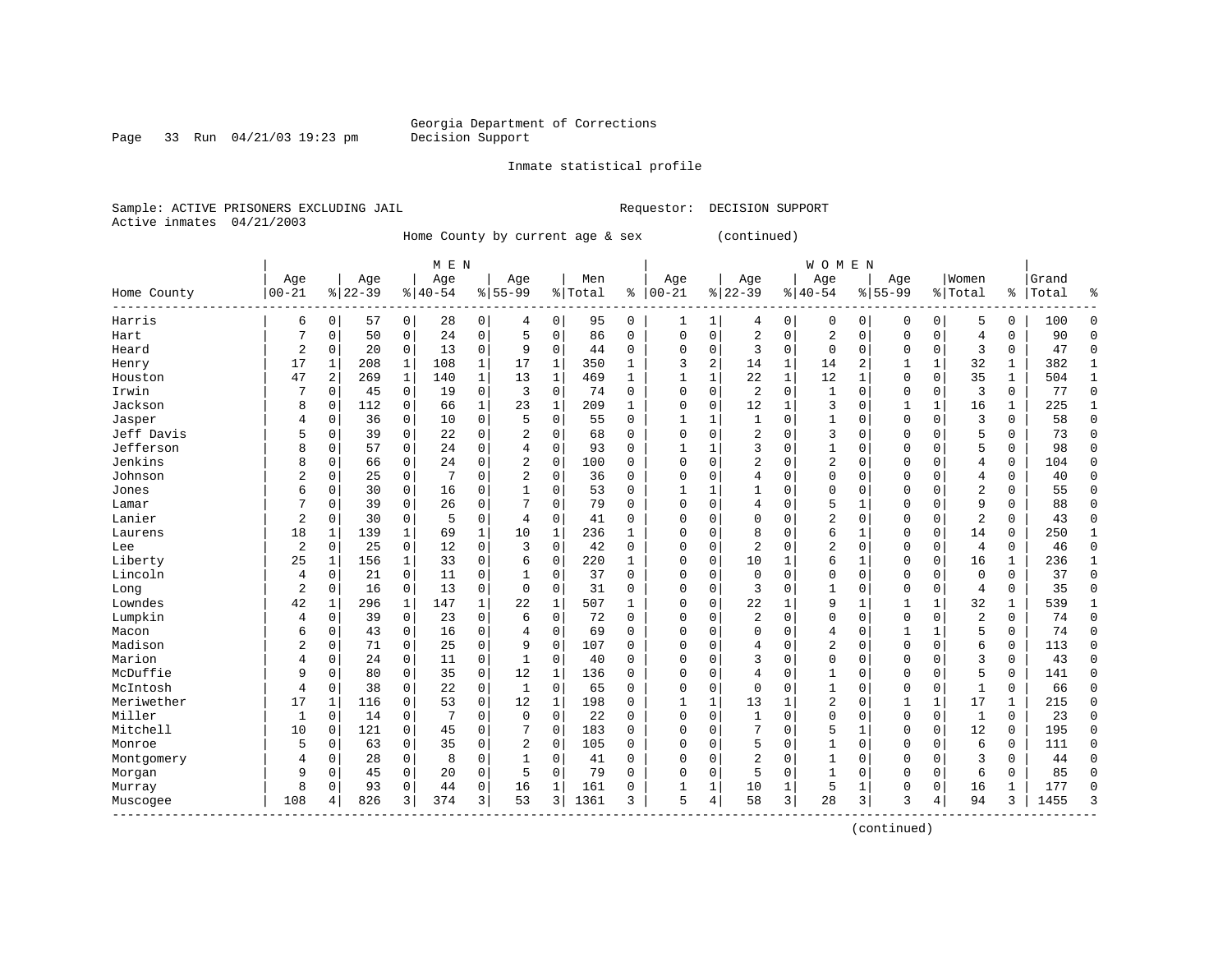Page 34 Run  $04/21/03$  19:23 pm

#### Inmate statistical profile

Sample: ACTIVE PRISONERS EXCLUDING JAIL Requestor: DECISION SUPPORT Active inmates 04/21/2003

Home County by current age & sex (continued)

|             |                | M E N       |           |              |                |              |                |              |         |                |              |          |                |                | <b>WOMEN</b>   |              |                |                |              |              |       |              |
|-------------|----------------|-------------|-----------|--------------|----------------|--------------|----------------|--------------|---------|----------------|--------------|----------|----------------|----------------|----------------|--------------|----------------|----------------|--------------|--------------|-------|--------------|
|             | Age            |             | Age       |              | Age            |              | Age            |              | Men     |                | Age          |          | Age            |                | Age            |              | Age            |                | Women        |              | Grand |              |
| Home County | $00 - 21$      |             | $8 22-39$ |              | $8 40-54$      |              | $8155 - 99$    |              | % Total | ႜ              | $00 - 21$    |          | $ 22-39$       |                | $ 40-54$       |              | $8155 - 99$    |                | % Total      | ႜ            | Total | å            |
| Newton      | 23             | 1           | 212       | 1            | 93             | 1            | 14             | 1            | 342     | 1              | $\mathbf 0$  | 0        | 18             | 1              | 4              | 0            | 2              | 2              | 24           | 1            | 366   |              |
| Oconee      | $\mathbf 0$    | $\mathbf 0$ | 19        | 0            | 8              | 0            | 5              | $\mathbf 0$  | 32      | $\mathbf 0$    | $\Omega$     | 0        | $\overline{2}$ | $\mathbf 0$    | $\mathbf{1}$   | $\mathbf 0$  | $\mathbf 0$    | $\mathbf 0$    | 3            | 0            | 35    | $\Omega$     |
| Oglethorpe  | 3              | $\mathbf 0$ | 33        | $\mathbf 0$  | 12             | 0            | 2              | $\mathbf 0$  | 50      | $\Omega$       | $\Omega$     | 0        | 4              | $\Omega$       | $\Omega$       | $\Omega$     | $\Omega$       | $\Omega$       | 4            | 0            | 54    | ∩            |
| Paulding    | 15             | 0           | 107       | $\Omega$     | 68             | 1            | 9              | $\mathbf 0$  | 199     | $\Omega$       | 1            | 1        | 10             |                | 8              | $\mathbf{1}$ | 2              | $\mathbf{2}$   | 21           | 1            | 220   |              |
| Peach       | 6              | 0           | 64        | 0            | 36             | 0            |                | $\mathbf 0$  | 107     | $\Omega$       | $\mathbf{1}$ | 1        | 4              | $\Omega$       | $\overline{2}$ | $\mathbf 0$  | $\Omega$       | $\Omega$       | 7            | 0            | 114   | $\Omega$     |
| Pickens     | 3              | $\mathbf 0$ | 58        | 0            | 40             | 0            | 3              | $\Omega$     | 104     | $\Omega$       | $\Omega$     | 0        | 3              | $\Omega$       | 3              | $\sqrt{ }$   | $\Omega$       | $\Omega$       | 6            | 0            | 110   | $\Omega$     |
| Pierce      | 5              | 0           | 28        | 0            | 18             | 0            |                | 0            | 52      | $\Omega$       | $\Omega$     | 0        | 2              | $\Omega$       | 1              | $\sqrt{ }$   | $\Omega$       | $\Omega$       | 3            | 0            | 55    | $\Omega$     |
| Pike        | 4              | 0           | 21        | $\mathbf 0$  | 20             | 0            | $\overline{2}$ | $\mathbf 0$  | 47      | 0              | $\mathbf{1}$ | 1        | 2              | $\Omega$       | $\mathbf{1}$   | $\Omega$     | $\Omega$       | $\Omega$       | 4            | 0            | 51    | $\Omega$     |
| Polk        | 11             | $\mathbf 0$ | 105       | 0            | 54             | 0            | 11             | 1            | 181     | 0              | $\mathbf{1}$ | 1        | 6              | $\Omega$       | $\overline{2}$ | C            | $\Omega$       | $\Omega$       | 9            | 0            | 190   | <sup>0</sup> |
| Pulaski     | 12             | $\mathbf 0$ | 57        | 0            | 20             | 0            | $\overline{2}$ | $\Omega$     | 91      | $\Omega$       | $\Omega$     | $\Omega$ | 4              | $\Omega$       | $\overline{2}$ | C            |                |                | 7            | 0            | 98    | ſ            |
| Putnam      | 9              | $\mathbf 0$ | 61        | $\Omega$     | 33             | 0            | 6              | $\mathbf 0$  | 109     | $\Omega$       | $\Omega$     | O        | 3              | $\Omega$       | $\overline{2}$ | $\sqrt{ }$   | $\Omega$       | $\Omega$       | 5            | 0            | 114   | ∩            |
| Ouitman     | 0              | 0           | 6         | $\mathbf 0$  | $\mathbf 0$    | 0            | $\Omega$       | $\mathbf 0$  | 6       | 0              | $\Omega$     | $\Omega$ | $\Omega$       | 0              | 1              | C            | $\Omega$       | $\Omega$       | -1           | 0            | 7     | ſ            |
| Rabun       | $\overline{2}$ | $\mathbf 0$ | 27        | $\mathbf 0$  | 18             | 0            | $\Omega$       | $\mathbf 0$  | 47      | $\Omega$       | $\Omega$     | 0        | $\Omega$       | $\Omega$       | 1              | C            | $\Omega$       | $\Omega$       | $\mathbf{1}$ | 0            | 48    | ∩            |
| Randolph    | 3              | $\mathbf 0$ | 37        | 0            | 13             | 0            | $\mathbf{1}$   | $\mathbf 0$  | 54      | $\Omega$       | $\Omega$     | 0        | 3              | $\Omega$       | $\mathbf{1}$   | C            | $\Omega$       | $\mathbf 0$    | 4            | $\Omega$     | 58    | ſ            |
| Richmond    | 157            | 5           | 1030      | 4            | 442            | 4            | 54             | 3            | 1683    | 4              | 5            | 4        | 92             | 5              | 43             | 5            | 3              | $\overline{4}$ | 143          | 5            | 1826  |              |
| Rockdale    | 18             | 1           | 131       | 1            | 67             | 1            | 12             | 1            | 228     | $\mathbf{1}$   | 1            | 1        | 14             | 1              | 4              | $\Omega$     | $\mathbf{1}$   | 1              | 20           | 1            | 248   | $\mathbf{1}$ |
| Schley      | 1              | $\mathbf 0$ | 15        | $\mathbf 0$  | $\overline{2}$ | 0            | $\Omega$       | $\mathbf 0$  | 18      | 0              | $\Omega$     | 0        | $\mathbf 0$    | $\Omega$       | 0              | $\Omega$     | $\Omega$       | $\mathbf 0$    | $\mathbf 0$  | 0            | 18    | $\Omega$     |
| Screven     | 9              | 0           | 67        | 0            | 22             | 0            |                | $\mathbf 0$  | 105     | $\Omega$       | $\mathbf{1}$ | 1        | 13             | $\mathbf{1}$   | 3              | $\Omega$     | $\Omega$       | $\mathbf 0$    | 17           | 1            | 122   | $\Omega$     |
| Seminole    | 4              | $\mathbf 0$ | 37        | 0            | 21             | 0            | 4              | $\mathbf 0$  | 66      | $\Omega$       | $\Omega$     | 0        | 3              | $\Omega$       | $\overline{2}$ | $\sqrt{ }$   | $\Omega$       | $\Omega$       | 5            | 0            | 71    | $\cap$       |
| Spalding    | 71             | 2           | 369       | 2            | 153            | 1            | 26             | $\mathbf{1}$ | 619     | $\overline{a}$ | 4            | 3        | 33             | $\overline{2}$ | 7              | -1           | $\overline{c}$ | 2              | 46           | 2            | 665   |              |
| Stephens    | 11             | 0           | 81        | $\mathbf 0$  | 44             | 0            | 6              | $\mathbf 0$  | 142     | 0              | 1            |          | 6              | $\mathbf 0$    | 3              | $\Omega$     | $\Omega$       | $\mathbf 0$    | 10           | 0            | 152   | $\Omega$     |
| Stewart     | 1              | $\mathbf 0$ | 21        | $\mathbf 0$  | 7              | 0            |                | $\mathbf 0$  | 30      | $\Omega$       | $\Omega$     | 0        |                | $\Omega$       | 0              | $\Omega$     | 0              | $\Omega$       | 1            | 0            | 31    | <sup>0</sup> |
| Sumter      | 18             | 1           | 122       | $\mathbf 1$  | 45             | 0            | 6              | $\mathbf 0$  | 191     | $\Omega$       | 0            | 0        |                | $\Omega$       | 3              | $\Omega$     | $\Omega$       | $\Omega$       | 10           | 0            | 201   | Ω            |
| Talbot      | 5              | 0           | 29        | $\mathbf 0$  | 11             | 0            | $\Omega$       | $\mathbf 0$  | 45      | $\Omega$       | $\Omega$     | 0        | $\mathbf{1}$   | $\Omega$       | $\overline{2}$ | $\Omega$     | $\Omega$       | $\Omega$       | 3            | 0            | 48    | $\Omega$     |
| Taliaferro  | $\Omega$       | $\mathbf 0$ | 10        | 0            | 3              | 0            | 1              | $\Omega$     | 14      | $\Omega$       | $\Omega$     | O        | $\Omega$       | $\Omega$       | $\mathbf{1}$   | C            | $\Omega$       | $\Omega$       | $\mathbf{1}$ | $\Omega$     | 15    | $\Omega$     |
| Tattnall    | 8              | $\mathbf 0$ | 66        | 0            | 19             | 0            | 2              | 0            | 95      | $\Omega$       | $\Omega$     | O        | 3              | $\Omega$       | 5              |              | $\Omega$       | $\Omega$       | 8            | 0            | 103   | $\Omega$     |
| Taylor      | 6              | $\mathbf 0$ | 48        | 0            | 18             | 0            | $\overline{2}$ | $\mathbf 0$  | 74      | $\Omega$       | $\Omega$     | O        | $\overline{2}$ | $\Omega$       | $\overline{2}$ | $\Omega$     | $\Omega$       | 0              | 4            | 0            | 78    | $\Omega$     |
| Telfair     |                | $\mathbf 0$ | 85        | 0            | 32             | 0            | 3              | $\Omega$     | 127     | 0              | $\Omega$     | 0        | 9              | 1              | 5              | $\mathbf{1}$ |                | 1              | 15           | $\mathbf{1}$ | 142   | <sup>0</sup> |
| Terrell     | $\overline{2}$ | $\mathbf 0$ | 58        | 0            | 10             | 0            | $\mathbf{1}$   | 0            | 71      | $\Omega$       | $\Omega$     | O        | ζ              | $\Omega$       | $\Omega$       | $\sqrt{ }$   | $\Omega$       | $\Omega$       | 3            | 0            | 74    | ∩            |
| Thomas      | 32             | 1           | 183       | 1            | 81             | $\mathbf{1}$ | 11             | 1            | 307     | $\mathbf{1}$   | $\Omega$     | 0        | 13             | 1              | 6              | -1           | $\Omega$       | $\mathbf 0$    | 19           | 1            | 326   | -1           |
| Tift        | 22             | 1           | 162       | $\mathbf{1}$ | 85             | $\mathbf 1$  | 16             | $\mathbf{1}$ | 285     | 1              | 1            | 1        | 9              | 1              | $\overline{4}$ | 0            |                | 1              | 15           | 1            | 300   | $\mathbf{1}$ |
| Toombs      | 28             | 1           | 150       | $\mathbf{1}$ | 51             | 0            |                | $\mathbf 0$  | 236     | $\mathbf{1}$   | 2            | 1        | 18             | 1              | 3              | $\Omega$     | $\mathbf{1}$   | $\mathbf{1}$   | 24           | $\mathbf{1}$ | 260   | $\mathbf{1}$ |
| Towns       | 1              | 0           | 4         | 0            | 5              | 0            | 2              | 0            | 12      | $\Omega$       | $\Omega$     | 0        | 3              | $\mathbf 0$    | $\mathbf{1}$   | $\sqrt{ }$   | $\Omega$       | $\Omega$       | 4            | 0            | 16    | $\Omega$     |
| Treutlen    | $\overline{2}$ | $\mathbf 0$ | 25        | 0            | 15             | 0            | $\Omega$       | $\Omega$     | 42      | $\Omega$       | $\Omega$     | 0        | 1              | 0              | 1              | C            | $\Omega$       | $\Omega$       | 2            | 0            | 44    | $\sqrt{ }$   |
| Troup       | 46             | 2           | 365       | 1            | 131            | 1            | 23             | 1            | 565     | 1              | $\mathbf{1}$ | 1        | 26             | 1              | 12             | -1           | 1              | 1              | 40           | 1            | 605   |              |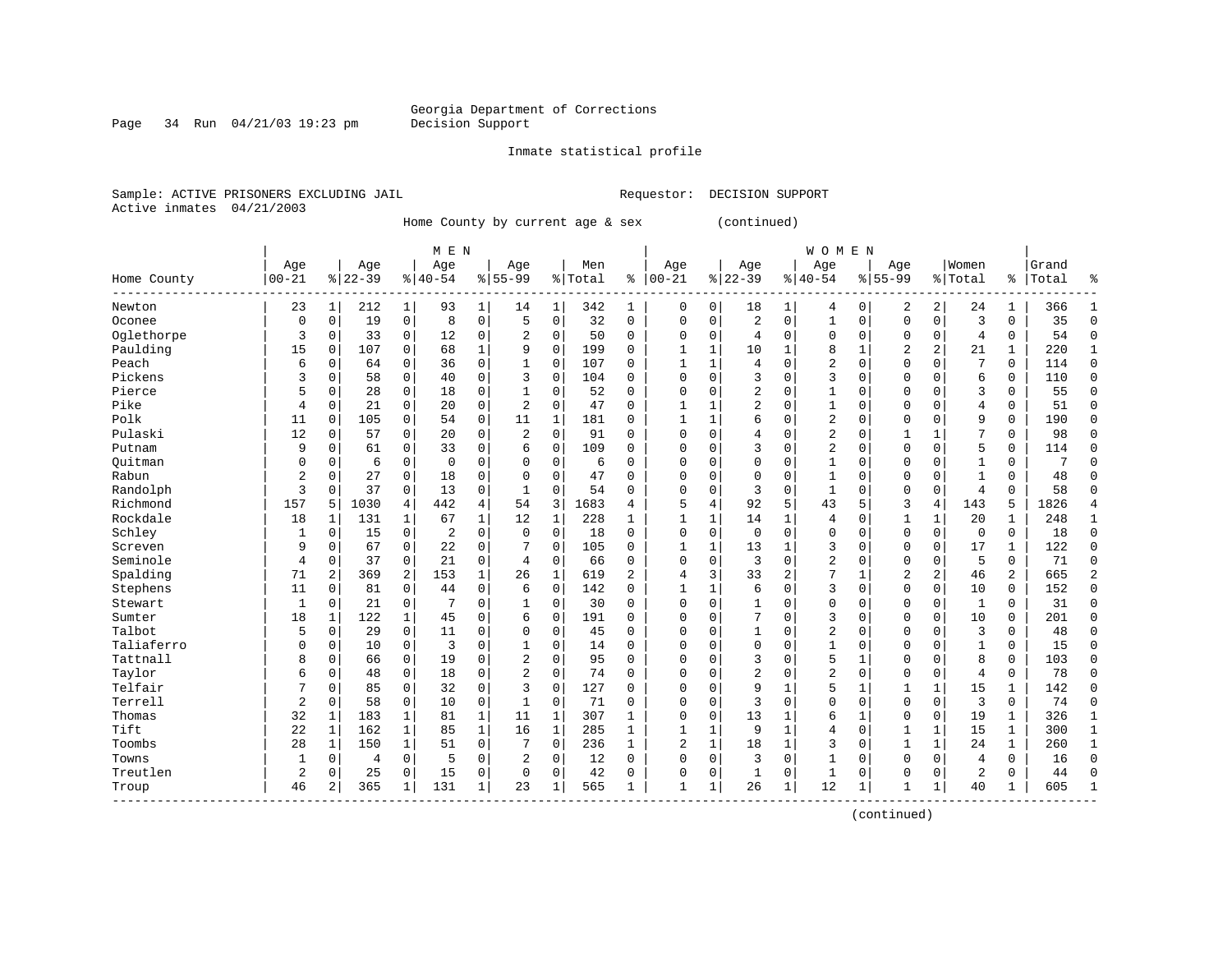Inmate statistical profile

Sample: ACTIVE PRISONERS EXCLUDING JAIL Requestor: DECISION SUPPORT Active inmates 04/21/2003

Home County by current age & sex (continued)

|                  |           |             |           |              | M E N                        |          |             |                |                    |          |              |          |          |                | W O M E N      |          |             |              |                          |          |           |          |
|------------------|-----------|-------------|-----------|--------------|------------------------------|----------|-------------|----------------|--------------------|----------|--------------|----------|----------|----------------|----------------|----------|-------------|--------------|--------------------------|----------|-----------|----------|
|                  | Age       |             | Age       |              | Age                          |          | Age         |                | Men                |          | Age          |          | Age      |                | Age            |          | Age         |              | Women                    |          | Grand     |          |
| Home County      | $00 - 21$ |             | $8 22-39$ |              | $8 40-54$                    |          | $8155 - 99$ |                | % Total            | ⊱        | $ 00 - 21$   |          | $ 22-39$ |                | $ 40-54$       |          | $8155 - 99$ |              | % Total                  |          | %   Total | ႜ        |
| Turner           | 8         | 0           | 56        | 0            | 22                           | 0        | 1           | 0              | 87                 | 0        | $\Omega$     | 0        | 2        | 0              | 0              | $\Omega$ | 0           | $\Omega$     | 2                        | 0        | 89        |          |
| Twiggs           | 4         | 0           | 18        | 0            | 13                           | 0        |             | 0              | 36                 | $\Omega$ | <sup>0</sup> | O        | $\Omega$ | 0              | 0              | 0        | $\Omega$    | 0            | <sup>0</sup>             | 0        | 36        | ∩        |
| Union            | 5         | $\Omega$    | 25        | 0            | 11                           | 0        | 4           | 0              | 45                 | $\Omega$ | ∩            |          | 2        | U              |                |          | O           | 0            | 4                        | 0        | 49        | $\Omega$ |
| Upson            | 18        |             | 108       | $\Omega$     | 51                           | 0        | 11          | 1              | 188                | 0        |              | U        |          | O              |                |          |             | 0            | 12                       | 0        | 200       | $\Omega$ |
| Walker           | 13        | $\Omega$    | 145       | 1            | 64                           |          | 15          | 1              | 237                |          | ∩            | $\Omega$ | 16       |                | 9              |          |             | 1            | 26                       | 1        | 263       |          |
| Walton           | 14        | 0           | 168       | $\mathbf{1}$ | 95                           |          | 12          | 1              | 289                |          |              |          | 8        | 0              | 8              |          |             | $\mathbf{1}$ | 18                       | 1        | 307       |          |
| Ware             | 19        | 1           | 196       | 1            | 106                          |          | 15          | 1              | 336                |          |              |          | 15       |                |                | $\Omega$ |             | 1            | 20                       | 1        | 356       |          |
| Warren           | 4         | $\Omega$    | 23        | 0            | 18                           | 0        |             | $\Omega$       | 48                 | $\Omega$ |              |          |          | O              |                | $\Omega$ | $\Omega$    | $\Omega$     | 3                        | $\Omega$ | 51        | $\Omega$ |
| Washington       | 9         | $\Omega$    | 72        | $\Omega$     | 31                           | $\Omega$ |             | $\Omega$       | 114                | $\Omega$ |              |          | 4        | O              | 3              | $\Omega$ |             |              | 8                        | $\Omega$ | 122       | $\Omega$ |
| Wayne            | 8         | $\Omega$    | 89        | U            | 29                           | 0        | 6           | 0              | 132                | 0        |              |          | 4        | O              |                | $\Omega$ |             | $\mathbf{1}$ | 9                        | 0        | 141       | ∩        |
| Webster          |           | $\Omega$    | 5         | U            | 3                            | N        |             | 0              | 8                  | $\Omega$ |              | $\Omega$ |          | O              |                | $\Omega$ | U           | $\Omega$     | 0                        | 0        |           |          |
| Wheeler          |           | $\Omega$    | 14        | $\Omega$     | 8                            |          |             | $\Omega$       | 28                 | O        | <sup>0</sup> |          |          | O              | $\Omega$       | $\Omega$ | $\Omega$    | $\Omega$     |                          | 0        | 29        |          |
| White            | 3         | 0           | 33        | $\Omega$     | 12                           | 0        |             | $\Omega$       | 50                 | $\Omega$ | ∩            | O        |          | 0              |                | $\Omega$ | O           | $\Omega$     | $\overline{\mathcal{L}}$ | 0        | 52        | ∩        |
| Whitfield        | 37        |             | 343       | $\mathbf{1}$ | 178                          | 2        | 33          | $\overline{a}$ | 591                |          | 2            |          | 44       | $\overline{2}$ | 19             | 2        |             | $\mathbf{1}$ | 66                       | 2        | 657       | 2        |
| Wilcox           | 6         | 0           | 23        | 0            | 18                           | 0        | 4           | $\Omega$       | 51                 | $\Omega$ |              |          | 5        | 0              | $\Omega$       | $\Omega$ | 0           | 0            | 6                        | 0        | 57        | ∩        |
| Wilkes           | 2         | $\mathbf 0$ | 42        | 0            | 16                           | 0        |             | $\Omega$       | 65                 | $\Omega$ |              | $\Omega$ | 2        | 0              |                | $\Omega$ | $\Omega$    | $\Omega$     | 3                        | U        | 68        |          |
| Wilkinson        | 3         | $\mathbf 0$ | 33        | $\Omega$     | 14                           | $\Omega$ | 2           | $\Omega$       | 52                 | O        | <sup>0</sup> | $\Omega$ | 4        | 0              | $\Omega$       | $\Omega$ | $\Omega$    | $\Omega$     | 4                        | $\Omega$ | 56        | n        |
| Worth            | 5         |             | 67        | 0            | 37                           | 0        | 6           | $\Omega$       | 115                | 0        | $\Omega$     | 0        | 7        | 0              | $\overline{2}$ | $\Omega$ | $\Omega$    | $\Omega$     | 9                        | 0        | 124       | ∩        |
| Total reported   |           |             |           |              | 3039 100 24352 100 11039 100 |          |             |                | 1802 100 40232 100 |          | 141 100      |          | 1800 100 |                | 909 100        |          |             | 82 100       | 2932 100                 |          | 43164 100 |          |
| Percent reported |           | 91.8        | 91.5      |              |                              | 90.4     |             | 89.1           |                    | 91.1     |              | 91.0     |          | 93.5           |                | 93.4     |             | 94.3         |                          | 93.3     |           | 91.3     |
| Not reported     | 273       |             | 2251      |              | 1172                         |          | 220         |                | 3916               |          | 14           |          | 126      |                | 64             |          | 5           |              | 209                      |          | 4125      |          |
| Total            | 3312      |             | 26603     |              | 12211                        |          | 2022        |                | 44148              |          | 155          |          | 1926     |                | 973            |          | 87          |              | 3141                     |          | 47289     |          |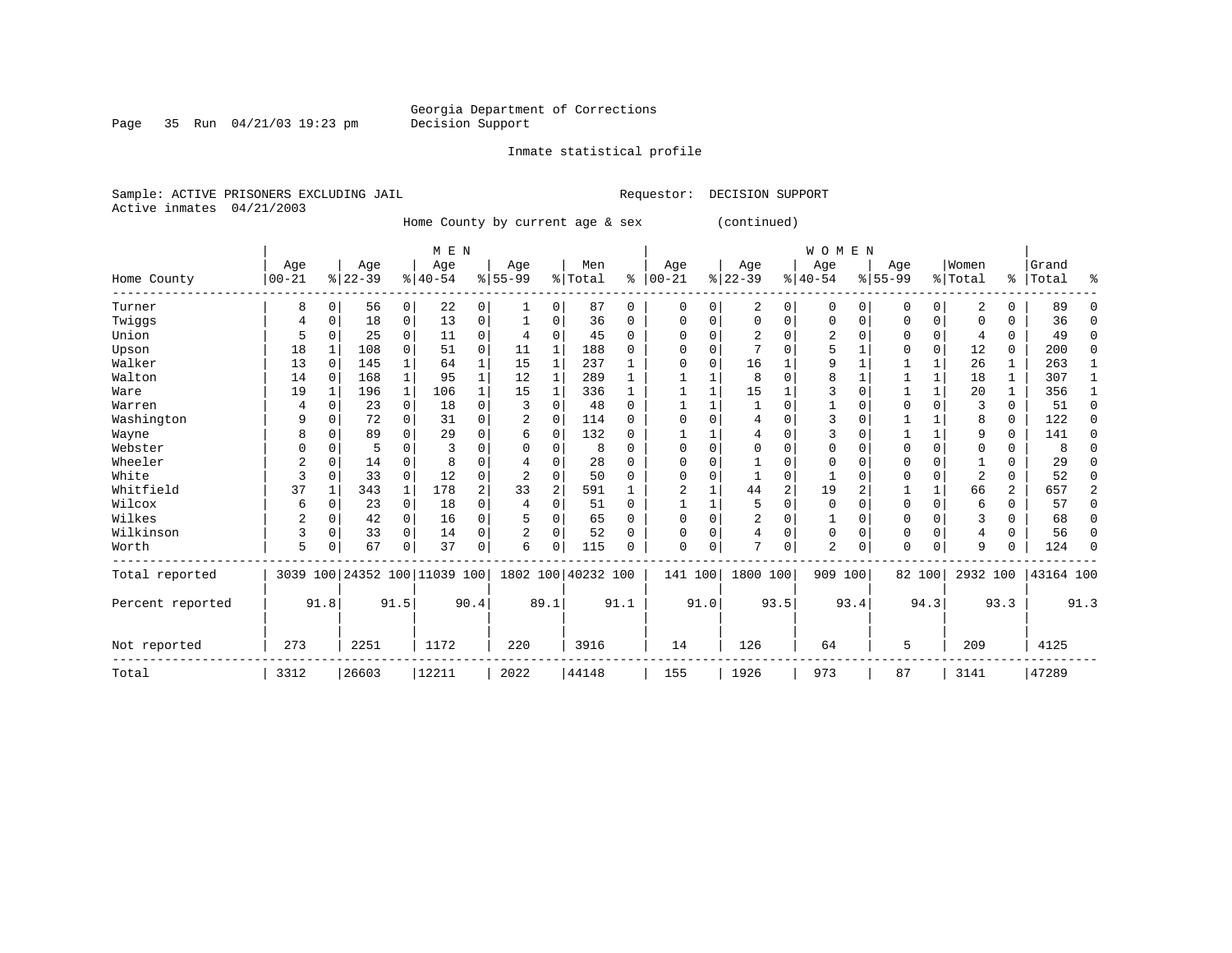### Georgia Department of Corrections<br>Decision Support

Sample: ACTIVE PRISONERS EXCLUDING JAIL

Inmate statistical profile<br>Requestor: DECISION SUPPORT

Active inmates 04/21/2003

Prison Sentence In Years by current age & sex

|                                    |              |                |                 |                | M E N            |                |                  |                |                                                 |          |                      |                |                  |                | W O M E N       |              |                    |                |                  |              |                    |                |
|------------------------------------|--------------|----------------|-----------------|----------------|------------------|----------------|------------------|----------------|-------------------------------------------------|----------|----------------------|----------------|------------------|----------------|-----------------|--------------|--------------------|----------------|------------------|--------------|--------------------|----------------|
| Sentence In Years                  | Age<br>00-21 |                | Age<br>$ 22-39$ |                | Age<br>$8 40-54$ |                | Age<br>$8 55-99$ |                | Men<br>% Total                                  |          | Age<br>$8   00 - 21$ |                | Age<br>$ 22-39$  |                | Age<br>$ 40-54$ |              | Age<br>$8 55 - 99$ |                | Women<br>% Total |              | Grand<br>%   Total | ႜ              |
| --------<br>$0 - 1$                | 79           | $\overline{2}$ | 375             | 1              | 150              | $\mathbf{1}$   | 14               | $1\vert$       | 618                                             | 1        | 7                    | 5              | 59               | 3              | 17              | 2            | 2                  | 2              | 85               | 3            | 703                | $\mathbf{1}$   |
| $1.1 - 2$                          | 126          | 4              | 519             | 2              | 226              | 2              | 23               | $\mathbf{1}$   | 894                                             | 2        | 5                    | 3              | 55               | 3              | 27              | 3            | 3                  | $\overline{4}$ | 90               | 3            | 984                | $\overline{2}$ |
| $2.1 - 3$                          | 279          | 8              | 1134            | $\overline{4}$ | 407              | 3              | 39               | 2              | 1859                                            | 4        | 15                   | 10             | 180              | 9              | 67              | 7            | 6                  | 7              | 268              | 9            | 2127               | 5              |
| $3.1 - 4$                          | 337          | 10             | 1268            | 5              | 550              | 5              | 59               | 3              | 2214                                            | 5        | 22                   | 15             | 193              | 10             | 92              | 10           | 5                  | 6              | 312              | 10           | 2526               | 5              |
| $4.1 - 5$                          | 251          | 8              | 967             | 4              | 371              | 3 <sup>1</sup> | 46               | 2              | 1635                                            | 4        | 9                    | 6              | 133              | 7              | 59              | 6            | $\mathbf{0}$       | $\mathbf 0$    | 201              | 6            | 1836               | $\overline{4}$ |
| $5.1 - 6$                          | 589          | 18             | 2954            | 11             | 1136             | 9 <sup>1</sup> | 141              | $\overline{7}$ | 4820                                            | 11       | 31                   | 21             | 318              | 17             | 164             | 17           | 8                  | 9              | 521              | 17           | 5341 11            |                |
| $6.1 - 7$                          | 146          | 4              | 954             | 4              | 323              | 3              | 37               | 2              | 1460                                            | 3        | 3                    | 2              | 82               | 4              | 50              | 5            | 3                  | $\overline{4}$ | 138              | 4            | 1598               | 3              |
| $7.1 - 8$                          | 150          | 5              | 1100            | 4              | 389              | 3              | 50               | 2              | 1689                                            | 4        | 10                   | 7              | 90               | 5              | 49              | 5            | $\overline{3}$     | $\overline{4}$ | 152              | 5            | 1841               | $\overline{4}$ |
| $8.1 - 9$                          | 117          | 4              | 1054            | 4 <sup>1</sup> | 358              | 3              | 52               | 3              | 1581                                            | 4        | 6                    | 4              | 77               | $\overline{4}$ | 30              | 3            | $\Omega$           | $\Omega$       | 113              | 4            | 1694               | 4              |
| $9.1 - 10$                         | 22           | 1              | 334             | 1              | 111              | $\mathbf{1}$   | 12               | $\mathbf{1}$   | 479                                             | 1        | $\mathbf{1}$         | $\mathbf{1}$   | 28               | $\mathbf{1}$   | 11              | $\mathbf{1}$ | $\mathbf{1}$       | $\mathbf{1}$   | 41               | $\mathbf{1}$ | 520                | $\mathbf{1}$   |
| $10.1 - 12$                        | 649          | 20             | 4760            | 18             | 1490             | 12             | 249              | 12             | 7148                                            | 16       | 25                   | 17             | 258              | 13             | 121             | 13           | 8                  | 9              | 412              | 13           | 7560               | 16             |
| $12.1 - 15$                        | 136          | 4              | 1749            | 7              | 626              | 5              | 96               | 5              | 2607                                            | 6        | 1                    | 1              | 94               | 5              | 42              | 4            | 6                  | 7              | 143              | 5            | 2750               | 6              |
| $15.1 - 20$                        | 170          | 5              | 2788            | 10             | 1304             | 11             | 208              | 10             | 4470                                            | 10       | 4                    | 3              | 109              | 6              | 63              | 7            | 6                  | 7              | 182              | 6            | 4652               | 10             |
| 20.1-OVER                          | 121          | 4              | 3494            | 13             | 2290             | 19             | 409              | 20             | 6314                                            | 14       | 4                    | 3              | 109              | 6              | 75              | 8            | 5                  | 6              | 193              | 6            | 6507               | 14             |
| LIFE                               | 123          | 4              | 2903            | 11             | 2298             | 19             | 555              | 27             | 5879                                            | 13       | 8                    | 5              | 125              | 7              | 101             | 10           | 29                 | 34             | 263              | 8            | 6142               | 13             |
| <b>DEATH</b>                       | $\mathbf 0$  | 0              | 54              | $\mathbf 0$    | 51               | $\Omega$       | 9                | $\mathbf 0$    | 114                                             | $\Omega$ | $\Omega$             | $\Omega$       | 1                | $\Omega$       | 0               | $\Omega$     | $\Omega$           | $\Omega$       | 1                | $\Omega$     | 115                | $\Omega$       |
| LIFE W/O PAROLE                    | 8            | $\Omega$       | 176             | $\mathbf 1$    | 115              | $\mathbf 1$    | 22               | 1              | 321                                             | 1        | $\mathbf 0$          | 0              | $\overline{2}$   | $\Omega$       | $\mathbf 0$     | 0            | $\mathbf{0}$       | $\mathbf 0$    | 2                | $\Omega$     | 323                | $\mathbf{1}$   |
| YOUTHFUL OFFENDERS                 | 0            | $\overline{0}$ | 1               | $\overline{0}$ | 1                | 0 <sup>1</sup> | 0                | 0 <sup>1</sup> | $\overline{c}$                                  | 0        | 0                    | 0 <sup>1</sup> | 0                | $\overline{0}$ | 0               | 0            | $\mathbf 0$        | $\mathbf{0}$   | 0                | 0            | 2                  | $\mathbf 0$    |
| Total reported                     |              |                |                 |                |                  |                |                  |                | 3303 100 26584 100 12196 100 2021 100 44104 100 |          |                      |                | 151 100 1913 100 |                | 968 100         |              |                    | 85 100         | 3117 100         |              | 47221 100          |                |
| Percent reported                   |              | 99.7           |                 | 99.9           |                  | 99.9           |                  | 100.0          |                                                 | 99.9     |                      | 97.4           |                  | 99.3           |                 | 99.5         |                    | 97.7           |                  | 99.2         |                    | 99.9           |
| NOT REPORTED                       | 9            |                | 19              |                | 15               |                | 1                |                | 44                                              |          | 4                    |                | 13               |                | 5               |              | 2                  |                | 24               |              | 68                 |                |
| Total                              | 3312         |                | 26603           |                | 12211            |                | 2022             |                | 44148                                           |          | 155                  |                | 1926             |                | 973             |              | 87                 |                | 3141             |              | 47289              |                |
|                                    |              |                |                 |                |                  |                |                  |                |                                                 |          |                      |                |                  |                |                 |              |                    |                |                  |              |                    |                |
| AVG EXCLUDING<br>LIFE, DEATH, YO   | 7.21         |                | 11.07           |                | 12.91            |                | 14.58            |                | 11.35                                           |          | 6.51                 |                | 7.53             |                | 8.33            |              | 8.58               |                | 7.74             |              | 11.10              |                |
| AVG INCLUDING<br>LIFE=21, YO=3 YRS | 7.71         |                | 12.10           |                | 14.34            |                | 16.22            |                | 12.58                                           |          | 7.28                 |                | 8.41             |                | 9.65            |              | 12.82              |                | 8.86             |              | 12.34              |                |

Page 36 Run  $04/21/03$  19:23 pm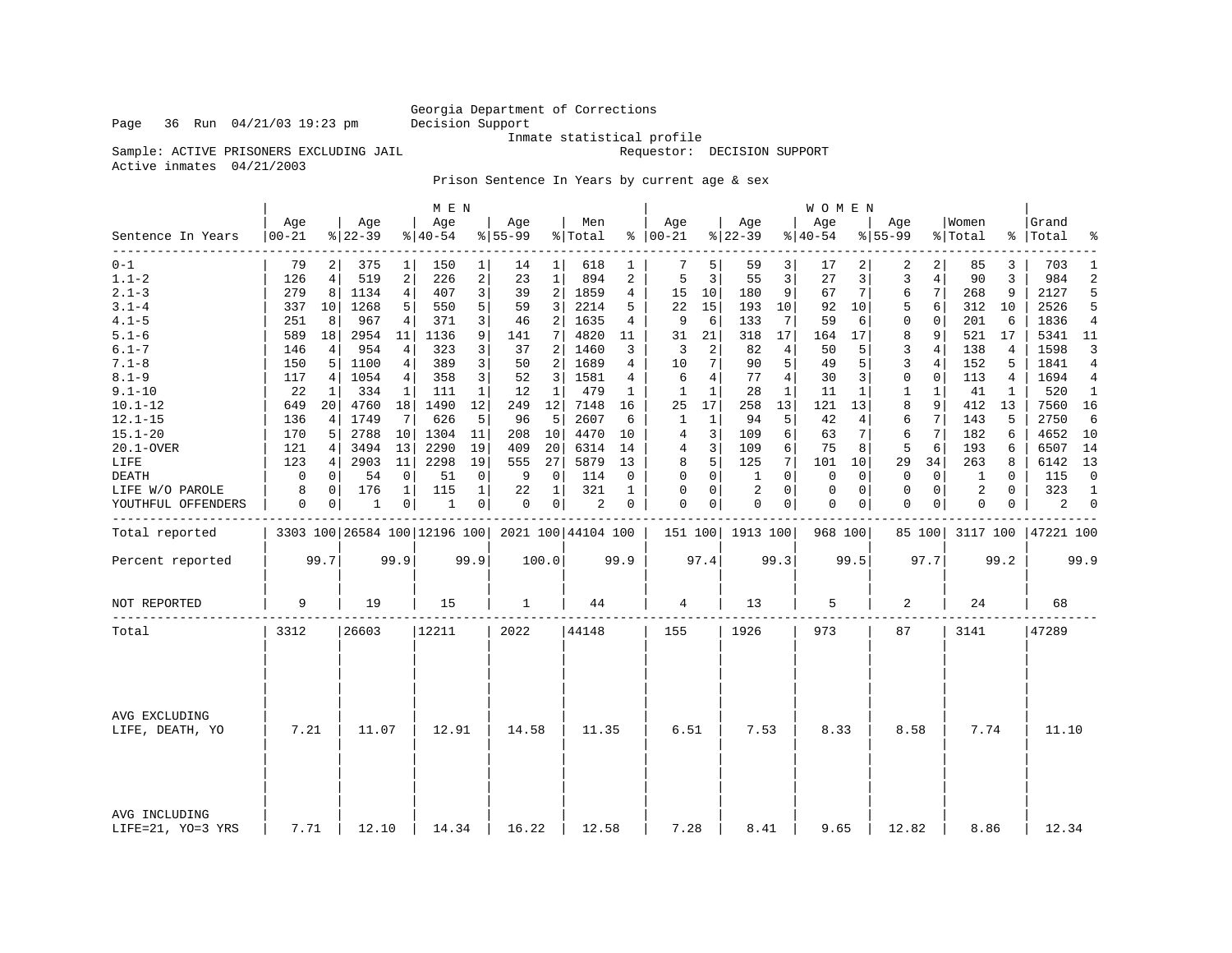Page 37 Run  $04/21/03$  19:23 pm

#### Inmate statistical profile

Sample: ACTIVE PRISONERS EXCLUDING JAIL **Requestor: DECISION SUPPORT** Active inmates 04/21/2003

Probation To Follow Prison by current age & sex

| Prob After Prison                   | Age<br>$00 - 21$ | Age<br>$8122 - 39$                | M E N<br>Age<br>$8140 - 54$  | Aqe<br>$8155 - 99$ | Men<br>ွေ<br>% Total             | Aqe<br>$ 00-21 $     | Aqe<br>$8122 - 39$      | <b>WOMEN</b><br>Aqe<br>$8140 - 54$ | Aqe<br>$8155 - 99$   | Women<br>% Total         | Grand<br>% Total %      |
|-------------------------------------|------------------|-----------------------------------|------------------------------|--------------------|----------------------------------|----------------------|-------------------------|------------------------------------|----------------------|--------------------------|-------------------------|
| PROBATION TO FOLLOW<br>NO PROBATION | 1671<br>1649     | 50 11261<br>421<br>50 15362<br>58 | 38<br>4639<br>62 <br>7588    | 693<br>1330        | 34 18264<br>41<br>66 25929<br>59 | 95<br>61<br>64<br>41 | 853<br>44<br>1087<br>56 | 430<br>44<br>548<br>56             | 32<br>37<br>57<br>66 | 1410<br>45<br>1756<br>56 | $19674$ 42<br> 27685 59 |
| Total reported                      |                  |                                   | 3320 100 26623 100 12227 100 |                    | 2023 100 44193 100               | 159 100              | 1940 100                | 978 100                            | 89 100               | 3166 100                 | 47359 100               |
| Percent reported                    | 100.0            | 100.0                             | 100.0                        | 100.0              | 100.0                            | 100.0                | 100.0                   | 100.0                              | 100.0                | 100.0                    | 100.0                   |
| NOT REPORTED                        | $\mathbf 0$      | 0                                 | $\mathbf 0$                  | $\mathbf 0$        | $\mathbf 0$                      | 0                    | 0                       | $\mathbf 0$                        | $\Omega$             | $\Omega$                 | $\mathbf 0$             |
| Total                               | 3312             | 26603                             | 12211                        | 2022               | 44148                            | 155                  | 1926                    | 973                                | 87                   | 3141                     | 47289                   |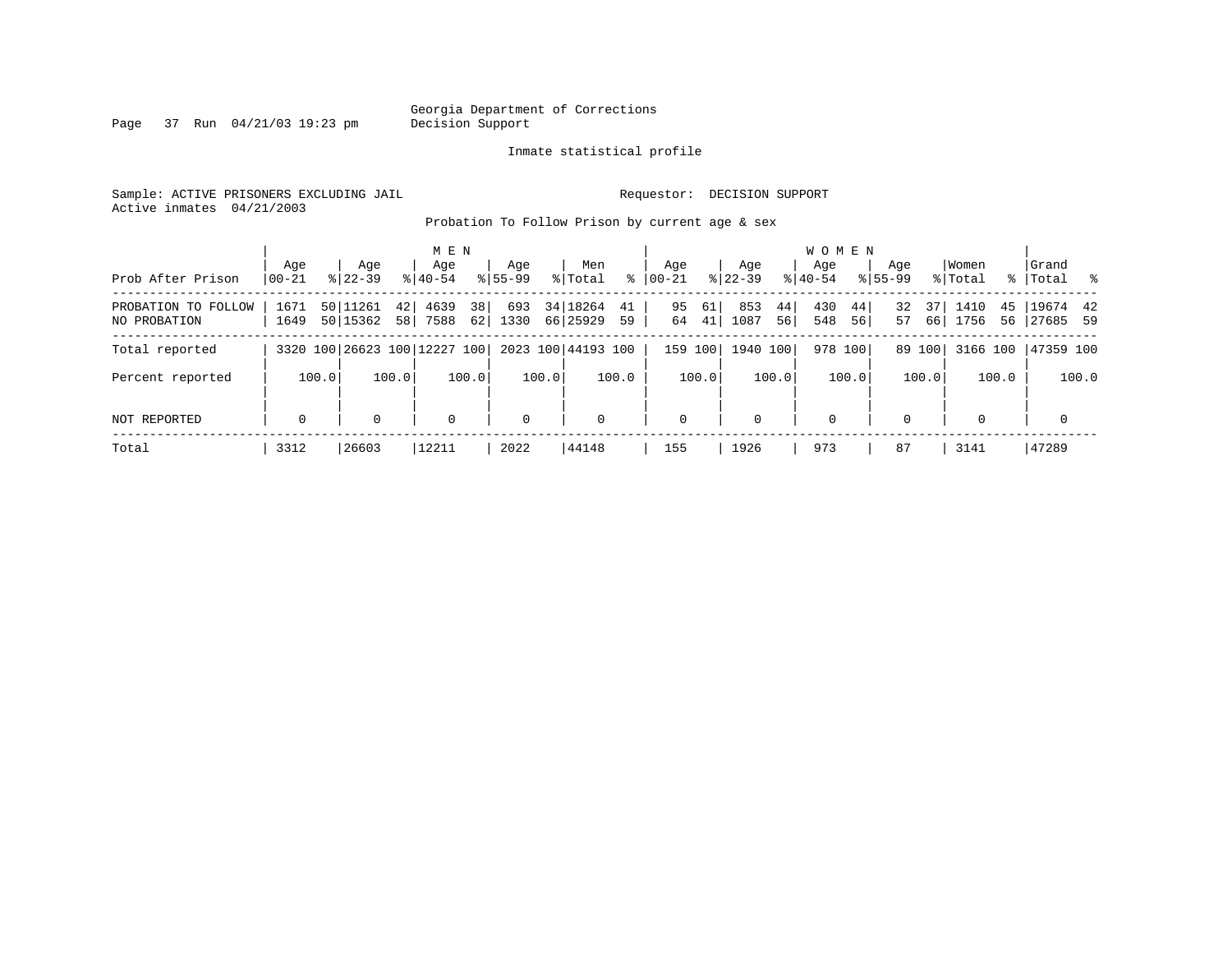Page 38 Run  $04/21/03$  19:23 pm

#### Inmate statistical profile

Sample: ACTIVE PRISONERS EXCLUDING JAIL **Requestor: DECISION SUPPORT** Active inmates 04/21/2003

Admission Type by current age & sex

|                      |            |          |                              |          | M E N     |          |              |              |                    |              |          |                 |          |          | <b>WOMEN</b> |              |             |          |              |          |                  |              |
|----------------------|------------|----------|------------------------------|----------|-----------|----------|--------------|--------------|--------------------|--------------|----------|-----------------|----------|----------|--------------|--------------|-------------|----------|--------------|----------|------------------|--------------|
|                      | Age        |          | Age                          |          | Age       |          | Aqe          |              | Men                |              | Age      |                 | Age      |          | Age          |              | Aqe         |          | Women        |          | Grand            |              |
| Admission Type       | $ 00 - 21$ |          | $8 22-39$                    |          | $8 40-54$ |          | $8 55-99$    |              | % Total            | ႜ            | $ 00-21$ |                 | $ 22-39$ |          | $ 40-54$     |              | $8155 - 99$ |          | % Total      | ႜ        | Total            |              |
| COMMITTED FROM COURT | 2772       |          | 84 18162                     | 68       | 8120      | 67       | 1536         | 76           | 30590              | 69           | 121      | 80 <sup>1</sup> | 1269     | 66       | 643          | 66           | 72          | 85       | 2105         | 68       | 32695            | 69           |
| RETURN APPEAL/BOND   | 0          | $\Omega$ | 12                           | $\Omega$ | 3         | $\Omega$ | $\Omega$     | 0            | 15                 | $\mathbf 0$  | $\Omega$ | $\mathbf 0$     | $\Omega$ | $\Omega$ | $\Omega$     | $\Omega$     | $\Omega$    | $\Omega$ | $\Omega$     | $\Omega$ | 15               | $\Omega$     |
| PAROLE REV/NEW SENT  | 89         | 3        | 3298                         | 12       | 1817      | 15       | 205          | 10           | 5409               | 12           |          | 3               | 163      | 9        | 105          | 11           |             |          | 273          | 9        | 5682             | 12           |
| PAR REV/NO NEW SENT  | 17         |          | 818                          | 3        | 429       | 4        | 54           | 3            | 1318               | 3            |          |                 | 75       | 4        | 30           | 3            |             |          | 108          | 3        | 1426             | 3            |
| PROB VIOL/TOTAL REV  | 0          | 0        | 0                            | $\Omega$ |           |          | O            | 0            |                    | $\Omega$     |          | O               | $\Omega$ | $\Omega$ | 0            | 0            | $\Omega$    | 0        | 0            | 0        |                  | <sup>0</sup> |
| PROB VIOL/PARTIAL    | 176        | 5        | 1315                         | 5        | 544       |          | 46           | 2            | 2081               | 5            |          | 5.              | 174      | 9        | 83           | 9            |             |          | 266          | 9        | 2347             | 5            |
| ADMIT FM OTHER CUST  | $\Omega$   | 0        | 12                           | $\Omega$ | 11        | O        | 6            | 0            | 29                 | <sup>0</sup> | U        | 0               | $\Omega$ | $\Omega$ | 0            | <sup>0</sup> | $\Omega$    | $\Omega$ | $\Omega$     | 0        | 29               | n            |
| SHOCK INCARCERATION  | $\Omega$   | 0        | U                            | $\Omega$ | $\Omega$  | $\Omega$ | U            | 0            | $\Omega$           | $\Omega$     | ∩        | $\Omega$        | $\Omega$ | $\Omega$ | $\Omega$     | $\Omega$     | $\Omega$    | $\Omega$ | $\Omega$     | 0        | U                | ∩            |
| PROB REV/REMAINDER   | 216        | 7        | 2474                         | 9        | 932       | 8        | 105          | 5            | 3727               | 8            | 11       | 7               | 209      | 11       | 100          | 10           | 10          | 12       | 330          | 11       | 4057             |              |
| NEW SENT/PAR REV PND |            | $\Omega$ | 60                           | $\Omega$ | 39        | $\Omega$ | 8            | 0            | 108                | $\Omega$     | $\Omega$ | $\Omega$        | 3        | $\Omega$ | 4            | $\Omega$     | $\Omega$    | $\Omega$ |              | $\Omega$ | 115              | n            |
| LIFE W/O PAROLE      |            | $\Omega$ | 115                          | $\Omega$ | 67        |          | 15           | $\mathbf{1}$ | 203                | $\Omega$     |          | $\Omega$        | $\Omega$ | $\Omega$ | $\Omega$     | $\Omega$     | $\Omega$    | $\Omega$ | <sup>0</sup> | 0        | 203              | ∩            |
| PAROLE REV BOOT CAMP |            | $\Omega$ | $\overline{a}$               | O        | -1        | $\Omega$ | $\Omega$     | $\Omega$     | 3                  | $\Omega$     |          | $\Omega$        | 0        | $\Omega$ | 0            | $\Omega$     | $\Omega$    | $\Omega$ | 0            | 0        | 3                | ∩            |
| PAR REV/RSN UNKNOWN  |            | $\Omega$ | 11                           | $\Omega$ | 50        | O        | 29           | 1            | 90                 | <sup>0</sup> |          | $\Omega$        | $\Omega$ | $\Omega$ | O            | $\Omega$     | O           | $\Omega$ | O            | 0        | 90               |              |
| PROBATION/PAROLE REV |            | $\Omega$ | $\Omega$                     | U        | $\Omega$  | U        | O            | O            | $\Omega$           | $\Omega$     |          | O               | $\Omega$ | $\Omega$ | O            | $\Omega$     | $\Omega$    | $\Omega$ | <sup>0</sup> | 0        | U                |              |
| PB PAROLE RESCINDED  | O          | O        | 4                            | U        | 2         |          | U            | O            | 6                  | $\cap$       | U        | $\Omega$        | ∩        | U        | U            | $\Omega$     | ∩           | $\Omega$ | $\Omega$     | 0        | 6                |              |
| PROB REVOC/SPEC COND | 20         |          | 71                           | $\Omega$ | 39        | O        | 6            | 0            | 136                | O            |          | 3               | 19       | 1        |              | 0            | $\Omega$    | $\Omega$ | 28           | 1        | 164              |              |
| PAR REV/REVOC CENTER |            | 0        | 199                          | 1        | 129       |          | 11           | 1            | 340                |              |          | U               |          | O        | O            | <sup>0</sup> | O           |          |              | U        | 341              |              |
| INFORMATION ONLY     |            | 0        | U                            | $\Omega$ | $\Omega$  |          | <sup>0</sup> | 0            | $\Omega$           | $\Omega$     |          | U               | $\Omega$ | O        | 0            | $\Omega$     | $\Omega$    | U        | <sup>0</sup> | 0        | U                | $\Omega$     |
| INCOMPLETE SENT PKG  |            | $\Omega$ | U                            | U        |           |          | O            | 0            | $\Omega$           | <sup>0</sup> |          | U               | $\Omega$ | O        | 0            | $\Omega$     | $\Omega$    | $\Omega$ | O            | 0        | $\left( \right)$ | n            |
| HANCOCK REVOC CENTER | U          | 0        | 2                            | $\Omega$ | $\cap$    | O        | U            | 0            | 2                  | $\Omega$     |          | 0               | $\Omega$ | O        | O            | $\Omega$     | ∩           | $\Omega$ | n            | 0        | 2                | n            |
| WHITWORTH DETENTION  | U          | $\Omega$ | 25                           | $\Omega$ | 11        | 0        | 0            | $\Omega$     | 36                 | $\Omega$     |          | $\Omega$        | $\Omega$ | $\Omega$ | $\Omega$     | $\Omega$     | $\Omega$    | $\Omega$ |              | U        | 36               | ∩            |
| DCYS AT RISK         |            | $\Omega$ | 4                            | $\Omega$ | $\Omega$  | $\Omega$ | U            | 0            | 10                 | $\Omega$     |          | 0               | U        | $\Omega$ | O            | $\Omega$     | $\Omega$    | $\Omega$ |              | U        | 10               | ∩            |
| <b>OTHER</b>         | O          | 0        | U                            | $\Omega$ |           |          | U            | 0            | $\Omega$           | $\Omega$     | $\Omega$ | O               |          | 0        | O            | $\Omega$     | $\Omega$    | $\Omega$ |              | U        | U                |              |
| Total reported       |            |          | 3304 100 26584 100 12195 100 |          |           |          |              |              | 2021 100 44104 100 |              | 151 100  |                 | 1913 100 |          | 969 100      |              |             | 85 100   | 3118 100     |          | 47222 100        |              |
| Percent reported     |            | 99.8     |                              | 99.9     |           | 99.9     |              | 100.0        |                    | 99.9         |          | 97.4            |          | 99.3     |              | 99.6         |             | 97.7     |              | 99.3     |                  | 99.9         |
| UNKNOWN              | 8          |          | 19                           |          | 16        |          | 1            |              | 44                 |              | 4        |                 | 13       |          | 4            |              | 2           |          | 23           |          | 67               |              |
| Total                | 3312       |          | 26603                        |          | 12211     |          | 2022         |              | 44148              |              | 155      |                 | 1926     |          | 973          |              | 87          |          | 3141         |          | 47289            |              |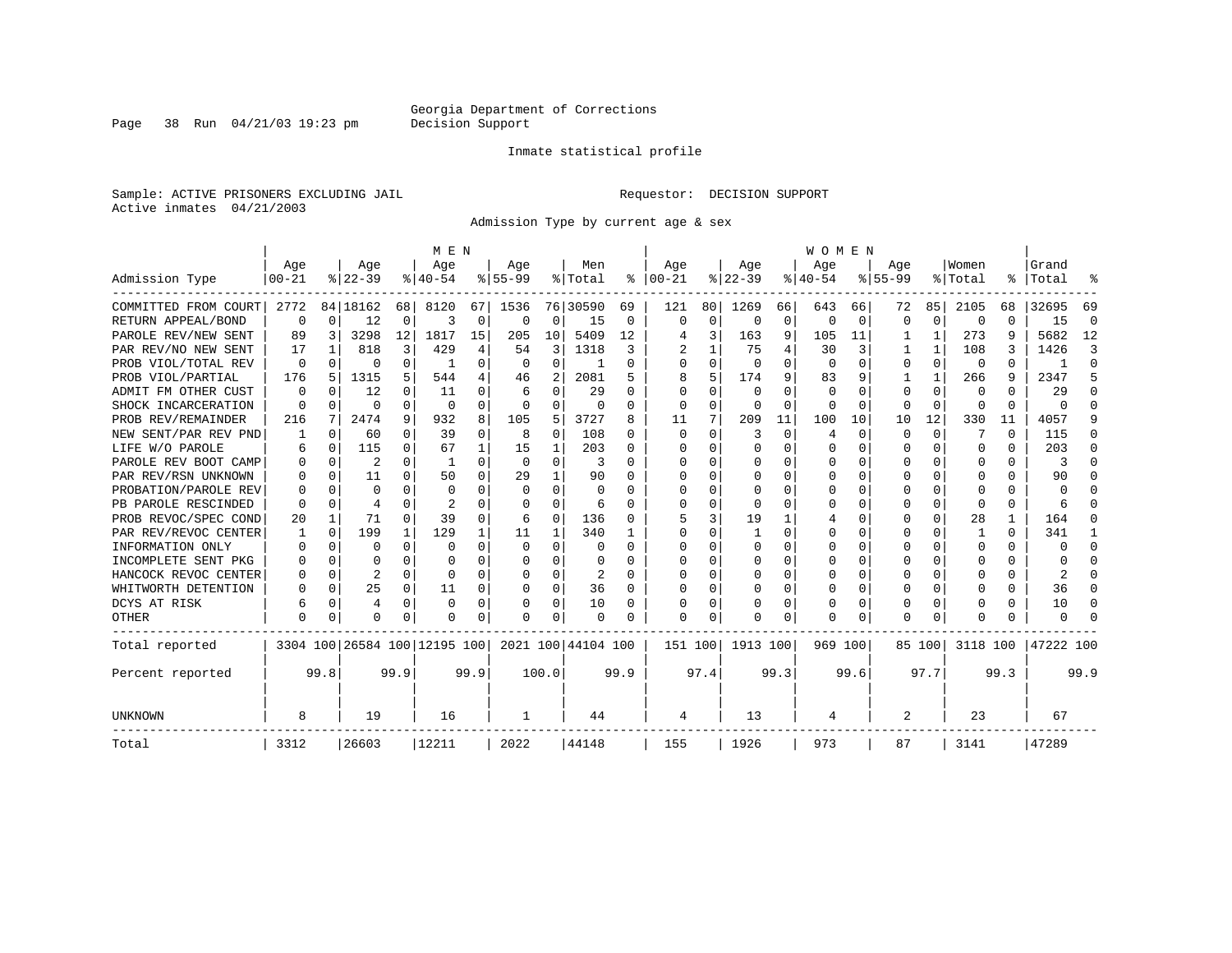Page 39 Run 04/21/03 19:23 pm

#### Inmate statistical profile

Sample: ACTIVE PRISONERS EXCLUDING JAIL **Requestor: DECISION SUPPORT** Active inmates 04/21/2003

Release Type by current age & sex

| Release Type                         | Age<br>  00-21 | Aqe<br>$8122 - 39$                   | M E N<br>Age<br>$8140 - 54$            | Age<br>$8155 - 99$                                                       | Men<br>% Total              | °≈                               | Aqe<br>$00 - 21$  | Aqe<br>$ 22-39 $                              | Age<br>$8140 - 54$ | <b>WOMEN</b><br>Aqe<br>$8155 - 99$ | Women<br>% Total                                                                      | Grand<br>%   Total % |                                  |
|--------------------------------------|----------------|--------------------------------------|----------------------------------------|--------------------------------------------------------------------------|-----------------------------|----------------------------------|-------------------|-----------------------------------------------|--------------------|------------------------------------|---------------------------------------------------------------------------------------|----------------------|----------------------------------|
| PAROLE<br>SENTENCE EXPIRED<br>Active | 8<br>$\Omega$  | 19<br>$\mathbf{0}$<br>$\overline{0}$ | 0 <sup>1</sup><br>16<br>0 <sup>1</sup> | 0 I<br>$\Omega$<br>01<br>3312 100 26603 100 12210 100 2022 100 44147 100 | 44<br>0 I<br>$\overline{0}$ | $\overline{0}$<br>$\overline{0}$ | 4<br>$\mathbf{0}$ | 0 <sup>1</sup><br>$\circ$<br>155 100 1926 100 | 0 <sup>1</sup>     | 4<br>0<br>- 0 I<br>973 100         | 21<br>23<br>2<br>$\mathbf{0}$<br>0 <sup>1</sup><br>$\mathbf{0}$<br>87 100<br>3141 100 | 67<br>47288 100      | $\overline{0}$<br>$\overline{0}$ |
| Total                                | 3312           | 26603                                | 12211                                  | 2022                                                                     | 44148                       |                                  | 155               | 1926                                          | 973                | 87                                 | 3141                                                                                  | 47289                |                                  |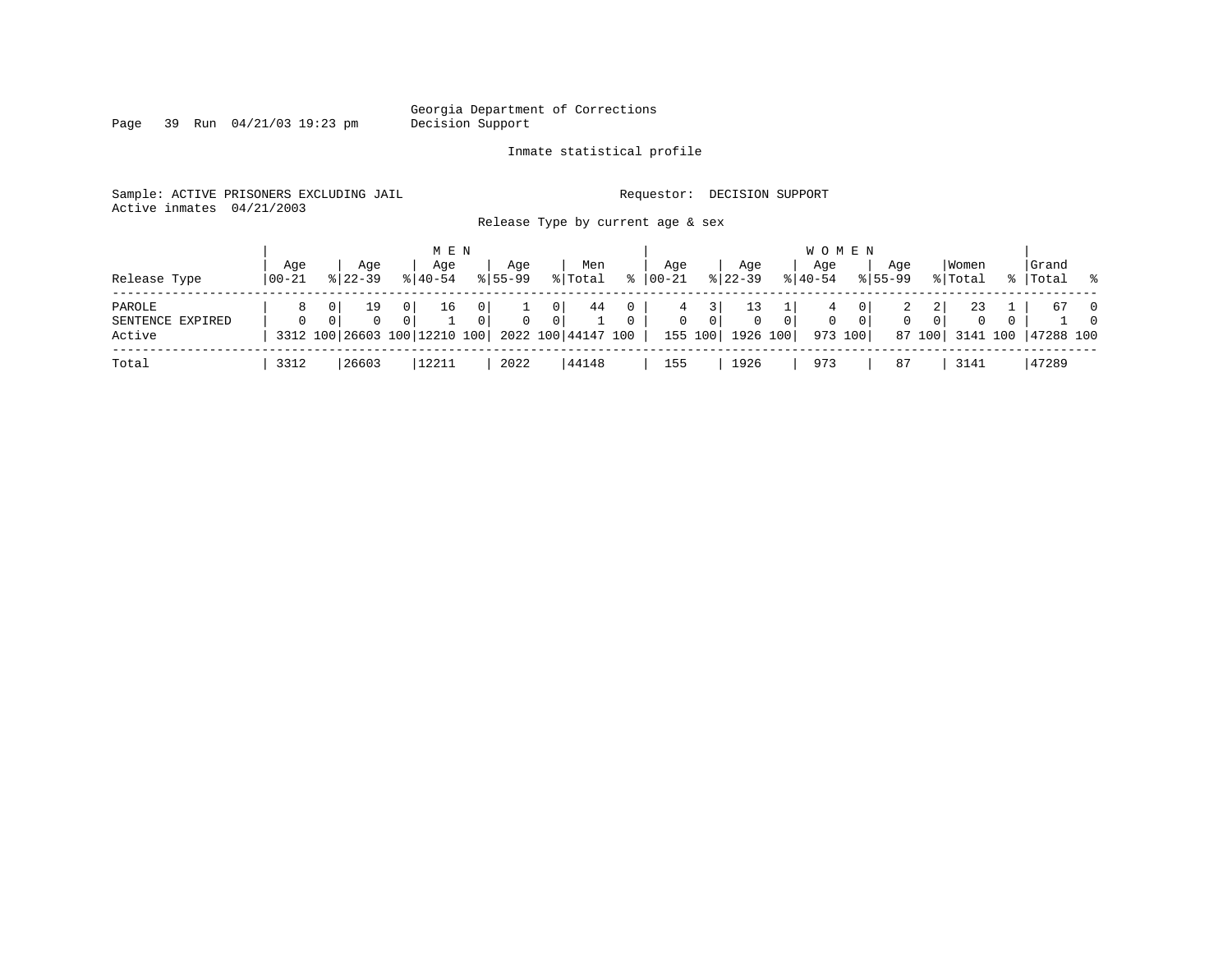Page 40 Run  $04/21/03$  19:23 pm

#### Inmate statistical profile

Sample: ACTIVE PRISONERS EXCLUDING JAIL **Requestor: DECISION SUPPORT** Active inmates 04/21/2003

Inst By Group by current age & sex

|                      |           |          |           |                | M E N                   |                |             |          |                    |          |             |          |          |          | <b>WOMEN</b> |          |             |          |          |       |           |       |
|----------------------|-----------|----------|-----------|----------------|-------------------------|----------------|-------------|----------|--------------------|----------|-------------|----------|----------|----------|--------------|----------|-------------|----------|----------|-------|-----------|-------|
|                      | Age       |          | Age       |                | Age                     |                | Age         |          | Men                |          | Aqe         |          | Age      |          | Age          |          | Age         |          | Women    |       | Grand     |       |
| Inst By Group        | $00 - 21$ |          | $8 22-39$ |                | $ 40-54 $               |                | $8155 - 99$ |          | % Total            | ႜ        | $ 00 - 21 $ |          | $ 22-39$ |          | $ 40-54$     |          | $8155 - 99$ |          | % Total  |       | %   Total | ွေ    |
| County jails         | 0         | $\Omega$ | 0         | 0              |                         | 0              |             | $\Omega$ | 0                  |          | 0           | $\Omega$ |          | $\Omega$ | $\Omega$     |          | $\Omega$    | $\Omega$ |          |       |           |       |
| Transitional centers | 10        | $\Omega$ | 423       | 2              | 261                     | $\overline{a}$ | 21          |          | 715                |          | 9           | 6        | 129      | 7        | 58           | 6        | 3           | 3        | 199      | 6     | 914       |       |
| County camps         | 505       | 15       | 3553      | 13             | 861                     |                | 30          |          | 4949               |          | $\Omega$    |          |          |          | $\Omega$     |          | $\Omega$    |          | $\Omega$ | 0     | 4949      | 10    |
| Inmate boot camps    | 151       |          | 393       |                | $\Omega$                |                | $\Omega$    | $\Omega$ | 544                |          | $\mathbf 0$ |          |          |          | 0            |          | $\Omega$    |          |          |       | 544       |       |
| State prisons        | 2302      | 70       | 19260     | 72             | 9806                    | 80             | 1796        | 89       | 33164              | 75       | 146         | 94       | 1797     | 93       | 914          | 94       | 84          | 97       | 2941     | 94    | 36105     | 76    |
| Private prisons      | 336       | 10       | 2845      | 11             | 1208                    | 10             | 171         | 8        | 4560               | 10       | 0           | $\Omega$ | $\Omega$ | 0        | $\Omega$     |          | 0           |          | $\Omega$ |       | 4560      | 10    |
| Other                | 3         | 0        | 10        | $\overline{0}$ | 4                       | 0              | $\Omega$    | 0        | 17                 | $\Omega$ | $\mathbf 0$ | 0        | $\Omega$ | 0        |              | $\Omega$ | $\Omega$    | $\Omega$ |          | 0     | 18        | - 0   |
| Total reported       | 3307      |          |           |                | 100 26484 100 12140 100 |                |             |          | 2018 100 43949 100 |          | 155         | 100      | 1926     | 100      | 973 100      |          | 87          | 100      | 3141     | 100   | 47090 100 |       |
| Percent reported     |           | 100.0    |           | 100.0          |                         | 100.0          |             | 100.0    |                    | 100.0    |             | 100.0    |          | 100.0    |              | 100.0    |             | 100.0    |          | 100.0 |           | 100.0 |
| Not reported         | 0         |          | $\Omega$  |                |                         |                | $\Omega$    |          |                    |          | $\mathbf 0$ |          | $\Omega$ |          | $\Omega$     |          | $\cap$      |          | $\Omega$ |       |           |       |
| Total                | 3312      |          | 26603     |                | 12211                   |                | 2022        |          | 44148              |          | 155         |          | 1926     |          | 973          |          | 87          |          | 3141     |       | 47289     |       |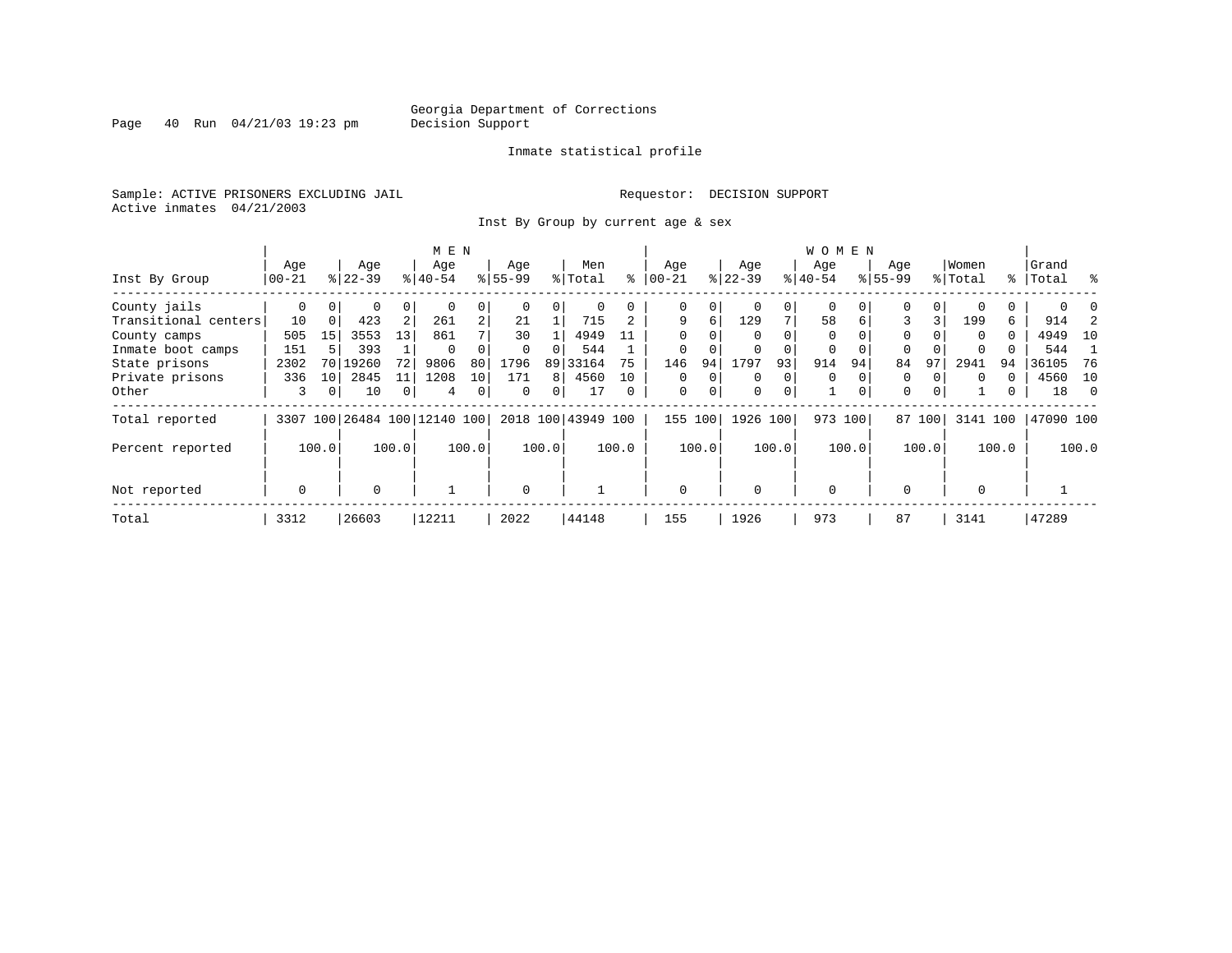Inmate statistical profile

Sample: ACTIVE PRISONERS EXCLUDING JAIL **Requestor: DECISION SUPPORT** Active inmates 04/21/2003

Page 41 Run  $04/21/03$  19:23 pm

Institution by current age & sex

|                      |                  |                |                  |                | M E N            |                |                    |                |                |              |                 |                |                  |             | <b>WOMEN</b>       |             |                    |                |                  |          |                |                |
|----------------------|------------------|----------------|------------------|----------------|------------------|----------------|--------------------|----------------|----------------|--------------|-----------------|----------------|------------------|-------------|--------------------|-------------|--------------------|----------------|------------------|----------|----------------|----------------|
| Institution          | Age<br>$00 - 21$ |                | Age<br>$8 22-39$ |                | Age<br>$8 40-54$ |                | Aqe<br>$8155 - 99$ |                | Men<br>% Total | ៖            | Aqe<br>$ 00-21$ |                | Aqe<br>$8 22-39$ |             | Aqe<br>$8140 - 54$ |             | Aqe<br>$8155 - 99$ |                | Women<br>% Total | %        | Grand<br>Total |                |
| Albany Trans Ctr     | 2                | 0              | 96               | 0              | 48               | 0              | 2                  | 0              | 148            | 0            | 0               | 0              | 0                | 0           | 0                  | 0           | 0                  | 0              | 0                | $\Omega$ | 148            | $\Omega$       |
| Atlanta Trans Ctr(M) | 4                | $\mathbf 0$    | 134              | $\mathbf{1}$   | 102              | $\mathbf{1}$   | 7                  | $\mathbf 0$    | 247            | $\mathbf{1}$ | $\Omega$        | $\mathbf 0$    | $\mathbf 0$      | $\mathbf 0$ | $\Omega$           | $\mathbf 0$ | $\mathbf 0$        | $\Omega$       | $\mathbf 0$      | $\Omega$ | 247            | $\mathbf{1}$   |
| Macon Trans Ctr      | 2                | 0              | 78               | 0              | 41               | 0              | 4                  | 0              | 125            | 0            | $\Omega$        | $\mathbf{0}$   | 0                | 0           | $\mathbf 0$        | $\mathbf 0$ | 0                  | 0              | $\mathbf 0$      | 0        | 125            | $\Omega$       |
| Metro Trans Ctr (W)  | 0                | $\Omega$       | $\Omega$         | $\Omega$       | $\Omega$         | $\mathbf 0$    | $\Omega$           | $\mathbf 0$    | $\Omega$       | 0            | 3               | $\overline{a}$ | 79               | 4           | 41                 | 4           | $\mathbf{1}$       | $\mathbf{1}$   | 124              | 4        | 124            | $\Omega$       |
| Savannah Mens TC     | 2                | $\Omega$       | 115              | 0              | 70               | 1              | 8                  | $\Omega$       | 195            | 0            | $\cap$          | 0              | $\Omega$         | $\Omega$    | $\Omega$           | $\Omega$    | $\Omega$           | $\Omega$       | $\Omega$         | $\Omega$ | 195            | $\Omega$       |
| Savannah Womens TC   | U                | $\Omega$       | $\mathbf 0$      | $\Omega$       | $\Omega$         | $\Omega$       | $\Omega$           | $\mathbf 0$    | $\Omega$       | $\Omega$     | 6               | 4              | 50               | 3           | 17                 | 2           | $\overline{2}$     | $\overline{a}$ | 75               | 2        | 75             | $\Omega$       |
| Augusta Trans Ctr    |                  | $\mathbf 0$    | 119              | $\mathbf 0$    | 70               | 1              | 4                  | 0              | 198            | 0            | ∩               | $\Omega$       | $\Omega$         | $\mathbf 0$ | $\mathbf 0$        | $\mathbf 0$ | $\Omega$           | $\mathbf 0$    | $\mathbf 0$      | $\Omega$ | 198            | $\Omega$       |
| Central State Hosp   |                  | $\Omega$       | 10               | $\Omega$       | $\overline{4}$   | $\Omega$       | $\Omega$           | $\mathbf 0$    | 17             | $\Omega$     | $\cap$          | 0              | $\Omega$         | 0           |                    | $\Omega$    | $\Omega$           | $\Omega$       | $\mathbf{1}$     | $\Omega$ | 18             | $\Omega$       |
| Bulloch County       | 23               | 1              | 94               | $\Omega$       | 29               | 0              | $\Omega$           | $\mathbf 0$    | 146            | $\Omega$     | $\cap$          | 0              | $\Omega$         | 0           | $\Omega$           | 0           | $\Omega$           | $\Omega$       | $\mathbf 0$      | $\Omega$ | 146            | $\Omega$       |
| Carroll County       | 22               | 1              | 156              | $\mathbf 1$    | 52               | 0              | 1                  | $\mathbf 0$    | 231            | 1            |                 | 0              | $\Omega$         | 0           | $\Omega$           | 0           | $\Omega$           | $\Omega$       | $\Omega$         | $\Omega$ | 231            | $\Omega$       |
| Clarke County        | 10               | $\mathbf 0$    | 74               | 0              | 17               | $\Omega$       | 1                  | 0              | 102            | $\Omega$     | $\cap$          | $\Omega$       | $\Omega$         | 0           | $\Omega$           | $\Omega$    | $\Omega$           | $\Omega$       | $\Omega$         | $\Omega$ | 102            | $\Omega$       |
| Colquitt County      | 20               | $\mathbf{1}$   | 134              | $\mathbf{1}$   | 28               | $\Omega$       | $\mathbf{1}$       | $\Omega$       | 183            | $\Omega$     | ∩               | $\Omega$       | $\Omega$         | $\Omega$    | $\Omega$           | $\Omega$    | $\Omega$           | $\Omega$       | $\Omega$         | $\Omega$ | 183            | $\Omega$       |
| Coweta County        | 14               | $\mathbf 0$    | 129              | $\Omega$       | 49               | $\Omega$       | 5                  | $\mathbf 0$    | 197            | $\Omega$     |                 | $\Omega$       | O                | 0           | $\Omega$           | $\mathbf 0$ | $\Omega$           | $\Omega$       | $\mathbf 0$      | $\Omega$ | 197            | $\Omega$       |
| Decatur County       | 24               | 1              | 128              | $\Omega$       | 44               | $\Omega$       | $\mathbf 1$        | $\Omega$       | 197            | $\Omega$     | $\cap$          | $\Omega$       | O                | 0           | ∩                  | 0           | $\Omega$           | $\Omega$       | $\Omega$         | $\Omega$ | 197            | $\Omega$       |
| Effingham County     | 23               | 1              | 188              | $\mathbf{1}$   | 33               | 0              | $\mathbf{1}$       | $\mathbf 0$    | 245            | 1            | ∩               | $\Omega$       | $\Omega$         | 0           | $\Omega$           | 0           | $\Omega$           | $\Omega$       | $\mathbf 0$      | $\Omega$ | 245            | $\mathbf{1}$   |
| Floyd County         | 27               | 1              | 241              | $\mathbf{1}$   | 70               | 1              | $\overline{c}$     | $\Omega$       | 340            | 1            |                 | 0              | $\Omega$         | 0           | $\Omega$           | 0           | $\Omega$           | $\Omega$       | $\Omega$         | $\Omega$ | 340            | $\mathbf{1}$   |
| Gwinnett County      | 22               | $\mathbf{1}$   | 94               | $\Omega$       | 20               | $\Omega$       | $\Omega$           | $\Omega$       | 136            | $\Omega$     | ∩               | 0              | $\Omega$         | $\Omega$    | $\Omega$           | $\Omega$    | $\Omega$           | $\Omega$       | $\Omega$         | $\Omega$ | 136            | $\Omega$       |
| Hall County          | 14               | $\Omega$       | 116              | $\Omega$       | 23               | 0              | 1                  | $\mathbf 0$    | 154            | 0            |                 | $\cap$         | $\Omega$         | 0           | $\Omega$           | $\Omega$    | $\Omega$           | $\Omega$       | $\mathbf 0$      | $\Omega$ | 154            | $\Omega$       |
| Harris County        | 16               | 0              | 80               | $\mathbf 0$    | 10               | $\mathbf 0$    | 0                  | $\mathbf 0$    | 106            | $\Omega$     |                 | $\Omega$       | O                | $\mathbf 0$ | C                  | $\mathbf 0$ | $\Omega$           | $\Omega$       | $\mathbf 0$      | $\Omega$ | 106            | $\Omega$       |
| Jackson County       | 16               | $\mathbf 0$    | 114              | $\mathbf 0$    | 38               | 0              | $\overline{2}$     | $\mathbf 0$    | 170            | $\Omega$     | $\cap$          | $\Omega$       | 0                | 0           | $\Omega$           | 0           | $\Omega$           | $\Omega$       | $\mathbf 0$      | $\Omega$ | 170            | $\Omega$       |
| Jefferson County     | 24               | 1              | 141              | $\mathbf{1}$   | 22               | $\mathbf 0$    | $\mathbf{1}$       | $\mathbf 0$    | 188            | 0            | $\cap$          | $\Omega$       | $\Omega$         | $\Omega$    | $\Omega$           | 0           | $\Omega$           | $\Omega$       | $\Omega$         | $\Omega$ | 188            | $\Omega$       |
| Mitchell County      | 10               | 0              | 82               | $\mathbf 0$    | 20               | 0              | $\Omega$           | 0              | 112            | 0            | ∩               | $\Omega$       | U                | 0           | $\Omega$           | 0           | $\Omega$           | $\Omega$       | $\Omega$         | $\Omega$ | 112            | $\Omega$       |
| Muscogee County      | 47               | 1              | 368              | $\mathbf{1}$   | 97               | 1              |                    | $\mathbf 0$    | 514            | 1            | ∩               | $\Omega$       | $\Omega$         | 0           | $\Omega$           | $\mathbf 0$ | $\Omega$           | $\Omega$       | $\Omega$         | $\Omega$ | 514            | $\mathbf{1}$   |
| Richmond County      | 26               | 1              | 153              | $\mathbf{1}$   | 29               | 0              | 3                  | $\mathbf 0$    | 211            | $\Omega$     | ∩               | 0              | $\Omega$         | $\mathbf 0$ | $\Omega$           | 0           | $\Omega$           | $\Omega$       | $\mathbf 0$      | $\Omega$ | 211            | $\Omega$       |
| Screven County       | 17               | 1              | 104              | $\Omega$       | 23               | $\Omega$       | $\mathbf 1$        | $\mathbf 0$    | 145            | $\Omega$     | <sup>0</sup>    | $\Omega$       | 0                | $\Omega$    | C                  | $\mathbf 0$ | $\Omega$           | $\Omega$       | $\Omega$         | $\Omega$ | 145            | $\Omega$       |
| Spalding County      | 31               | $\mathbf{1}$   | 276              | $\mathbf{1}$   | 70               | $\mathbf{1}$   | $\overline{a}$     | $\Omega$       | 379            | $\mathbf{1}$ | $\Omega$        | $\Omega$       | O                | 0           | $\Omega$           | $\mathbf 0$ | $\Omega$           | $\Omega$       | $\Omega$         | $\Omega$ | 379            | $\mathbf{1}$   |
| Stewart County       | 10               | 0              | 62               | $\Omega$       | 16               | 0              | $\mathbf{1}$       | $\mathbf 0$    | 89             | $\Omega$     | $\Omega$        | $\Omega$       | $\Omega$         | 0           | $\Omega$           | 0           | $\Omega$           | $\Omega$       | $\Omega$         | $\Omega$ | 89             | $\Omega$       |
| Sumter County        | 39               | 1              | 259              | $\mathbf{1}$   | 48               | $\Omega$       | 2                  | $\Omega$       | 348            | 1            | ∩               | $\Omega$       | $\Omega$         | 0           | $\Omega$           | 0           | $\Omega$           | $\Omega$       | $\Omega$         | $\Omega$ | 348            | $\mathbf{1}$   |
| Terrell County       | 6                | 0              | 95               | $\Omega$       | 35               | 0              | $\Omega$           | $\Omega$       | 136            | 0            |                 | 0              | $\Omega$         | 0           | $\Omega$           | $\mathbf 0$ | $\Omega$           | $\Omega$       | $\Omega$         | $\Omega$ | 136            | $\Omega$       |
| Thomas County        | 9                | $\Omega$       | 104              | $\Omega$       | 21               | $\Omega$       | 1                  | $\Omega$       | 135            | 0            | ∩               | $\cap$         | $\Omega$         | 0           | ∩                  | $\Omega$    | $\Omega$           | $\Omega$       | $\Omega$         | $\Omega$ | 135            | $\Omega$       |
| Troup County         | 34               | 1              | 195              | $\mathbf{1}$   | 39               | $\mathbf 0$    | 0                  | $\mathbf 0$    | 268            | 1            |                 | $\Omega$       | O                | 0           | $\Omega$           | 0           | $\Omega$           | $\Omega$       | $\mathbf 0$      | $\Omega$ | 268            | $\mathbf{1}$   |
| Clayton County       | 21               | $\mathbf 1$    | 166              | $\mathbf{1}$   | 28               | 0              | $\overline{2}$     | $\mathbf 0$    | 217            | 0            |                 | $\Omega$       | 0                | 0           | $\Omega$           | 0           | $\Omega$           | 0              | $\mathbf 0$      | $\Omega$ | 217            | $\Omega$       |
| Ware Prison          | 68               | 2 <sup>1</sup> | 662              | 2              | 284              | 2              | 39                 | $\overline{2}$ | 1053           | 2            | $\cap$          | $\Omega$       | O                | $\Omega$    | $\Omega$           | 0           | $\Omega$           | $\Omega$       | $\Omega$         | $\Omega$ | 1053           | $\overline{2}$ |
| Lowndes Prison       | 37               | $\mathbf 1$    | 194              | $\mathbf{1}$   | 56               | $\mathbf 0$    | 1                  | $\mathbf 0$    | 288            | 1            | ∩               | $\Omega$       | $\Omega$         | 0           | $\Omega$           | $\mathbf 0$ | $\Omega$           | $\Omega$       | $\mathbf 0$      | $\Omega$ | 288            | $\mathbf{1}$   |
| Dodge Prison         | 50               | 2              | 635              | $\overline{a}$ | 397              | 3              | 67                 | 3              | 1149           | 3            |                 | 0              | $\Omega$         | 0           | $\Omega$           | 0           | 0                  | 0              | 0                | O        | 1149           | $\overline{2}$ |
| Phillips Prison      | 25               | 1              | 408              | $\overline{2}$ | 268              | $\overline{a}$ | 53                 | 3              | 754            | 2            | $\Omega$        | 0              | $\Omega$         | 0           | $\Omega$           | 0           | $\Omega$           | 0              | $\Omega$         | $\Omega$ | 754            | $\mathcal{D}$  |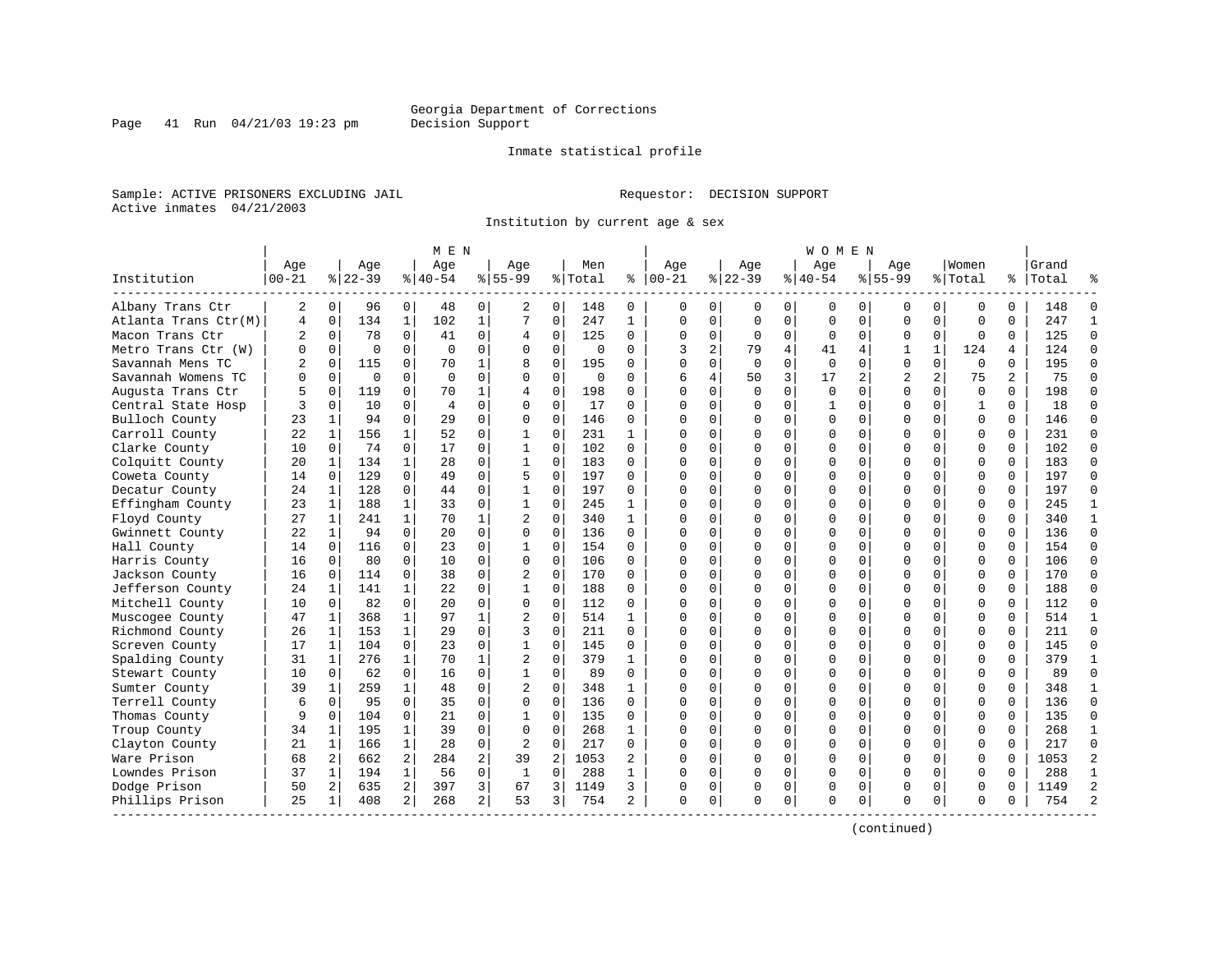Page  $42$  Run  $04/21/03$  19:23 pm

#### Inmate statistical profile

Sample: ACTIVE PRISONERS EXCLUDING JAIL Requestor: DECISION SUPPORT Active inmates 04/21/2003

Institution by current age & sex (CONTINUED)

|                      |           |                |                |                | M E N       |                |                |                |                |                |             |             |          |             | W O M E N   |             |             |              |              |          |       |                |
|----------------------|-----------|----------------|----------------|----------------|-------------|----------------|----------------|----------------|----------------|----------------|-------------|-------------|----------|-------------|-------------|-------------|-------------|--------------|--------------|----------|-------|----------------|
|                      | Age       |                | Age            |                | Age         |                | Age            |                | Men            |                | Age         |             | Age      |             | Age         |             | Age         |              | Women        |          | Grand |                |
| Institution          | $00 - 21$ |                | $8 22-39$      |                | $8 40-54$   |                | $8155 - 99$    |                | % Total        | ి              | $00 - 21$   |             | $ 22-39$ |             | $8 40-54$   |             | $8155 - 99$ |              | % Total      | ႜ        | Total |                |
| Walker Prison        | 30        | 1              | 352            | 1              | 201         | 2              | 25             | 1              | 608            | 1              | 0           | 0           | $\Omega$ | 0           | 0           | $\Omega$    | O           | 0            | n            | 0        | 608   |                |
| Wayne Prison         | 17        | 1              | 101            | $\mathbf 0$    | 74          | $\mathbf 1$    | $\overline{4}$ | $\mathbf 0$    | 196            | 0              | $\mathbf 0$ | $\Omega$    | 0        | $\mathbf 0$ | 0           | $\mathbf 0$ | $\Omega$    | 0            | $\Omega$     | 0        | 196   | $\Omega$       |
| Arrendale Prison     | 389       | 12             | 589            | 2              | 219         | $\overline{a}$ | 10             | 0              | 1207           | 3              | $\Omega$    | $\Omega$    | $\Omega$ | $\Omega$    | 0           | $\Omega$    | $\Omega$    | $\Omega$     | $\mathbf 0$  | $\Omega$ | 1207  | 3              |
| Montgomery Prison    | 42        | 1              | 264            | $\mathbf{1}$   | 69          | $\mathbf{1}$   | 8              | $\mathbf 0$    | 383            | $\mathbf{1}$   | $\Omega$    | $\Omega$    | $\Omega$ | 0           | Ω           | $\mathbf 0$ | $\Omega$    | $\Omega$     | $\Omega$     | 0        | 383   | $\mathbf{1}$   |
| Lee Prison           | 33        | $\mathbf{1}$   | 418            | $\overline{a}$ | 241         | $\overline{a}$ | 28             | $\mathbf{1}$   | 720            | $\overline{a}$ | $\cap$      | $\Omega$    | $\Omega$ | $\Omega$    |             | $\Omega$    | $\Omega$    | $\Omega$     | $\Omega$     | 0        | 720   | $\overline{a}$ |
| Putnam Prison        | 22        | 1              | 89             | $\Omega$       | 27          | $\Omega$       | $\Omega$       | $\Omega$       | 138            | U              | $\cap$      | $\Omega$    | $\Omega$ | $\Omega$    | U           | $\Omega$    | $\Omega$    | $\Omega$     | $\Omega$     | $\Omega$ | 138   | $\Omega$       |
| Georgia State Prison | 28        | 1              | 776            | 3              | 329         | 3              | 45             | $\overline{2}$ | 1178           | 3              | $\Omega$    | $\Omega$    | $\Omega$ | $\Omega$    | O           | $\Omega$    | $\Omega$    | $\Omega$     | <sup>0</sup> | 0        | 1178  | 2              |
| Mens Prison          | 5         | $\Omega$       | 130            | $\Omega$       | 248         | 2              | 287            | 14             | 670            | 2              | $\Omega$    | 0           | 0        | $\Omega$    | 0           | $\Omega$    | $\Omega$    | 0            | $\Omega$     | 0        | 670   | -1             |
| Jackson Prison-Diag  | 135       | $\overline{4}$ | 928            | 3              | 454         | 4              | 53             | 3              | 1570           | 4              |             | $\Omega$    | $\Omega$ | $\Omega$    | O           | $\Omega$    | $\Omega$    | $\Omega$     | $\Omega$     | O        | 1570  | 3              |
| Jackson Prison-Perm  | 1         | $\Omega$       | 135            | $\mathbf{1}$   | 96          | 1              | 11             | 1              | 243            | $\mathbf{1}$   |             | $\Omega$    | $\Omega$ | $\Omega$    | O           | $\Omega$    | $\Omega$    | $\Omega$     | $\Omega$     | O        | 243   | 1              |
| Coastal Prison       | 172       | 5              | 875            | 3              | 379         | 3              | 41             | $\overline{2}$ | 1467           | 3              | n           | $\Omega$    | $\cap$   | $\Omega$    | O           | $\cap$      | $\Omega$    | <sup>0</sup> | $\Omega$     | 0        | 1467  | ζ              |
| Scott Prison         | 39        | 1              | 685            | 3              | 384         | 3              | 51             | 3              | 1159           | 3              | n           | $\Omega$    | $\Omega$ | $\Omega$    | Ω           | $\cap$      | $\Omega$    | $\Omega$     | $\mathbf 0$  | 0        | 1159  | 2              |
| Rivers Prison        | 45        | 1              | 638            | $\overline{2}$ | 371         | 3              | 44             | $\overline{2}$ | 1098           | 2              | C           | 0           | $\Omega$ | 0           | Ω           | $\Omega$    | $\Omega$    | $\Omega$     | $\Omega$     | 0        | 1098  |                |
| Rutledge Prison      | 28        | $\mathbf 1$    | 272            | $\mathbf{1}$   | 242         | $\overline{a}$ | 45             | $\overline{a}$ | 587            | $\mathbf{1}$   | $\cap$      | $\Omega$    | $\Omega$ | $\Omega$    |             | $\Omega$    | $\Omega$    | $\Omega$     | $\Omega$     | 0        | 587   | $\overline{1}$ |
| Central Prison       | 19        | $\mathbf 1$    | 365            | $\mathbf{1}$   | 328         | 3              | 62             | 3              | 774            | $\overline{a}$ | $\cap$      | $\Omega$    | O        | $\Omega$    | U           | $\Omega$    | $\Omega$    | 0            | 0            | $\Omega$ | 774   | $\overline{a}$ |
| Augusta Med Prison   | 45        | $\mathbf{1}$   | 560            | $\overline{2}$ | 348         | 3              | 117            | 6              | 1070           | $\overline{a}$ | $\cap$      | $\Omega$    | O        | $\Omega$    | $\Omega$    | $\Omega$    | $\Omega$    | $\Omega$     | $\Omega$     | $\Omega$ | 1070  | 2              |
| Rogers Prison        | 167       | 5              | 816            | 3              | 252         | $\overline{a}$ | 8              | $\Omega$       | 1243           | 3              | $\Omega$    | $\Omega$    | $\Omega$ | $\Omega$    | U           | $\Omega$    | $\Omega$    | $\Omega$     | $\Omega$     | 0        | 1243  | ₹              |
| Burruss Prison       | 24        | 1              | 167            | 1              | 88          | $\mathbf 1$    | 14             | 1              | 293            |                | C           | $\Omega$    | O        | $\Omega$    | Ω           | $\Omega$    | $\Omega$    | $\Omega$     | <sup>0</sup> | U        | 293   | 1              |
| Bostick Prison       | 13        | $\Omega$       | 209            | $\mathbf{1}$   | 222         | $\overline{a}$ | 162            | 8              | 606            | $\mathbf{1}$   | n           | 0           | $\cap$   | $\Omega$    | Ω           | $\Omega$    | $\Omega$    | <sup>0</sup> | $\cap$       | U        | 606   | 1              |
| Valdosta Prison      | 31        | 1              | 486            | $\overline{a}$ | 265         | $\overline{a}$ | 45             | $\overline{2}$ | 827            | $\overline{a}$ | $\Omega$    | $\Omega$    | U        | $\Omega$    | Λ           | $\Omega$    | ∩           | <sup>0</sup> | $\Omega$     | 0        | 827   | $\mathfrak{D}$ |
| Hays Prison          | 49        | $\mathbf{1}$   | 504            | $\mathfrak{D}$ | 242         | $\overline{2}$ | 39             | $\overline{a}$ | 834            | 2              | C           | $\Omega$    | O        | $\Omega$    | Ω           | $\cap$      | $\Omega$    | 0            | $\Omega$     | 0        | 834   |                |
| Hancock Prison       | 54        | 2              | 718            | 3              | 360         | 3              | 55             | 3              | 1187           | 3              | C           | $\Omega$    | $\Omega$ | $\Omega$    | Ω           | $\Omega$    | $\Omega$    | $\Omega$     | $\Omega$     | 0        | 1187  | 3              |
| Telfair Prison       | 58        | 2              | 709            | 3              | 268         | $\overline{a}$ | 30             | 1              | 1065           | 2              | C           | $\Omega$    | $\Omega$ | 0           | Ω           | $\mathbf 0$ | $\Omega$    | $\Omega$     | $\Omega$     | U        | 1065  |                |
| Autry Prison         | 88        | 3              | 764            | 3              | 383         | 3              | 69             | 3              | 1304           | 3              | $\cap$      | $\Omega$    | $\Omega$ | $\Omega$    | Ω           | $\Omega$    | $\Omega$    | $\Omega$     | $\Omega$     | 0        | 1304  |                |
| Johnson Prison       | 41        | $\mathbf{1}$   | 482            | $\overline{2}$ | 289         | $\overline{2}$ | 41             | 2              | 853            | $\overline{a}$ | $\Omega$    | $\Omega$    | $\Omega$ | $\Omega$    | U           | $\Omega$    | $\Omega$    | $\Omega$     | $\Omega$     | $\Omega$ | 853   | $\mathfrak{D}$ |
| Wilcox Prison        | 68        | 2              | 769            | 3              | 453         | 4              | 59             | 3              | 1349           | 3              | ∩           | $\Omega$    | O        | $\Omega$    | 0           | $\Omega$    | $\Omega$    | $\Omega$     | $\Omega$     | 0        | 1349  | ₹              |
| Calhoun Prison       | 85        | 3              | 772            | 3              | 327         | 3              | 48             | 2              | 1232           | 3              | $\Omega$    | 0           | O        | $\Omega$    | 0           | $\Omega$    | $\Omega$    | 0            | 0            | U        | 1232  | 3              |
| Dooly Prison         | 50        | 2              | 676            | 3              | 368         | 3              | 56             | 3              | 1150           | 3              |             | $\Omega$    | O        | $\Omega$    | Ω           | $\Omega$    | $\Omega$    | $\Omega$     | $\Omega$     | O        | 1150  | 2              |
| Macon Prison         | 36        | $\mathbf{1}$   | 894            | 3              | 352         | 3              | 73             | 4              | 1355           | 3              |             | $\cap$      | $\cap$   | $\cap$      | Λ           | $\cap$      | $\Omega$    | $\cap$       | $\Omega$     | U        | 1355  | ς              |
| Smith Prison         | 53        | 2              | 745            | 3              | 282         | $\overline{a}$ | 39             | $\overline{a}$ | 1119           | 3              | ∩           | $\Omega$    | $\Omega$ | $\Omega$    | U           | $\cap$      | $\Omega$    | <sup>n</sup> | $\Omega$     | U        | 1119  | $\mathfrak{D}$ |
| Homerville Prison    | 1         | $\Omega$       | 125            | $\Omega$       | 67          | $\mathbf 1$    | 6              | $\Omega$       | 199            | 0              | $\Omega$    | $\mathbf 0$ | $\Omega$ | $\Omega$    | $\Omega$    | $\Omega$    | $\Omega$    | $\Omega$     | <sup>0</sup> | U        | 199   | $\cap$         |
| Washingtn Women Pris | $\Omega$  | $\mathbf 0$    | $\overline{2}$ | $\Omega$       | $\Omega$    | $\Omega$       | $\Omega$       | $\Omega$       | $\overline{2}$ | 0              | 52          | 34          | 657      | 34          | 314         | 32          | 29          | 33           | 1052         | 33       | 1054  |                |
| Baldwin Prison       | 61        | 2              | 453            | 2              | 222         | 2              | 30             | 1              | 766            | 2              | $\mathbf 0$ | $\mathbf 0$ | 1        | 0           | $\mathbf 0$ | $\mathbf 0$ | $\Omega$    | 0            | $\mathbf{1}$ | $\Omega$ | 767   | 2              |
| Metro Womens Prison  | 0         | 0              | 1              | $\Omega$       | $\mathbf 0$ | 0              | $\Omega$       | 0              | $\mathbf{1}$   | O              | 35          | 23          | 523      | 27          | 270         | 28          | 26          | 30           | 854          | 27       | 855   | 2              |
| Pulaski Womens Pris  | $\Omega$  | 0              | ζ              | 0              | $\cap$      | 0              | U              | 0              | ς              | $\Omega$       | 59          | 38          | 616      | 32          | 330         | 34          | 29          | 33           | 1034         | 33       | 1037  | 2              |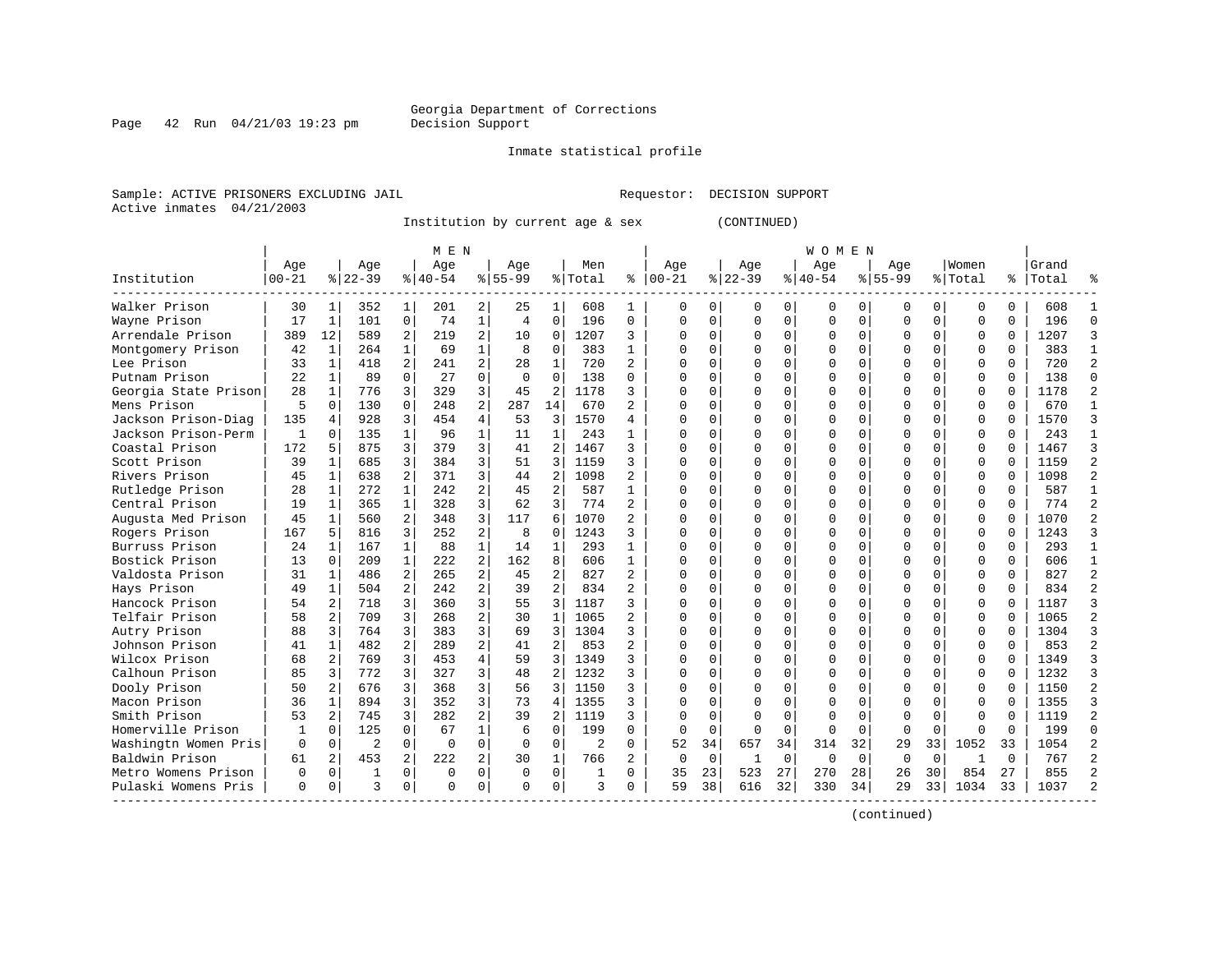Page 43 Run  $04/21/03$  19:23 pm

#### Inmate statistical profile

Sample: ACTIVE PRISONERS EXCLUDING JAIL **Requestor: DECISION SUPPORT** Active inmates 04/21/2003

Institution by current age & sex (CONTINUED)

|                      | M E N            |       |                  |          |                              |       |                 |          |                    |       |                 |       |                  |          | WOMEN            |       |                 |        |                  |       |                    |       |
|----------------------|------------------|-------|------------------|----------|------------------------------|-------|-----------------|----------|--------------------|-------|-----------------|-------|------------------|----------|------------------|-------|-----------------|--------|------------------|-------|--------------------|-------|
| Institution          | Age<br>$00 - 21$ |       | Age<br>$ 22-39 $ |          | Age<br>$ 40-54 $             |       | Age<br>$ 55-99$ |          | Men<br>% Total     | ి     | Age<br>$ 00-21$ |       | Age<br>$ 22-39 $ |          | Age<br>$ 40-54 $ |       | Age<br>$ 55-99$ |        | Women<br>% Total |       | Grand<br>%   Total | ႜ     |
| Pelham PreTrans Unit | 6                |       | 107              | $\Omega$ | 66                           |       |                 | $\Omega$ | 183                | 0     |                 | 0     | $\cap$           | 0        | $\Omega$         |       | ∩               |        |                  |       | 183                |       |
| Milan Prison         | 41               |       | 158              |          | 50                           | 0     | 4               | $\Omega$ | 253                |       |                 | 0     |                  | $\Omega$ | U                | O     |                 |        |                  | U     | 253                |       |
| D Ray James Prison   | 139              |       | 982              |          | 387                          | 3     | 47              |          | 1555               |       |                 |       |                  |          |                  |       |                 |        |                  | 0     | 1555               |       |
| Coffee Corr Facility | 104              |       | 954              |          | 388                          | 3     | 57              | 3        | 1503               |       |                 |       |                  |          |                  |       |                 |        |                  |       | 1503               |       |
| Wheeler Corr Facilty | 93               |       | 909              |          | 433                          |       | 67              | 3        | 1502               |       |                 |       |                  |          |                  |       |                 |        |                  |       | 1502               |       |
| Ware Annex           | 30               |       | 141              |          | 51                           |       | 6               |          | 228                |       |                 |       |                  |          |                  |       |                 |        |                  |       | 228                |       |
| Phillips Annex       | 26               |       | 122              |          | 57                           |       |                 |          | 210                |       |                 |       |                  |          |                  |       |                 |        |                  |       | 210                |       |
| Hays Annex           | 57               |       | 231              |          | 89                           |       | 11              |          | 388                |       |                 |       |                  |          |                  |       |                 |        |                  | 0     | 388                |       |
| Hancock Annex        | 33               |       | 130              |          | 38                           |       |                 |          | 202                |       |                 |       |                  |          |                  |       |                 |        |                  | 0     | 202                |       |
| Dodge BC             | 13               |       | 17               |          |                              |       |                 |          | 30                 |       |                 |       |                  |          |                  |       |                 |        |                  |       | 30                 |       |
| Burruss BC           | 41               |       | 99               |          |                              |       | $\Omega$        |          | 140                |       |                 |       |                  |          | 0                |       |                 |        |                  | 0     | 140                |       |
| Hays BC              | 47               |       | 148              |          |                              |       | $\Omega$        | 0        | 195                |       |                 |       |                  |          |                  |       |                 |        |                  | 0     | 195                |       |
| Baldwin BC           | 50               |       | 129              |          |                              |       | $\Omega$        |          | 179                |       |                 |       |                  |          | $\mathbf 0$      |       | $\Omega$        |        |                  |       | 179                |       |
| Total reported       |                  |       |                  |          | 3312 100 26603 100 12210 100 |       |                 |          | 2022 100 44147 100 |       | 155 100         |       | 1926 100         |          | 973 100          |       |                 | 87 100 | 3141 100         |       | 47288 100          |       |
| Percent reported     |                  | 100.0 |                  | 100.0    |                              | 100.0 | 100.0           |          |                    | 100.0 |                 | 100.0 | 100.0            |          |                  | 100.0 |                 | 100.0  |                  | 100.0 |                    | 100.0 |
| Not Reported         | $\Omega$         |       | U                |          |                              |       | $\Omega$        |          |                    |       | $\Omega$        |       | $\Omega$         |          | $\Omega$         |       | $\Omega$        |        | <sup>0</sup>     |       |                    |       |
| Total                | 3312             |       | 26603            |          | 12211                        |       | 2022            |          | 44148              |       | 155             |       | 1926             |          | 973              |       | 87              |        | 3141             |       | 47289              |       |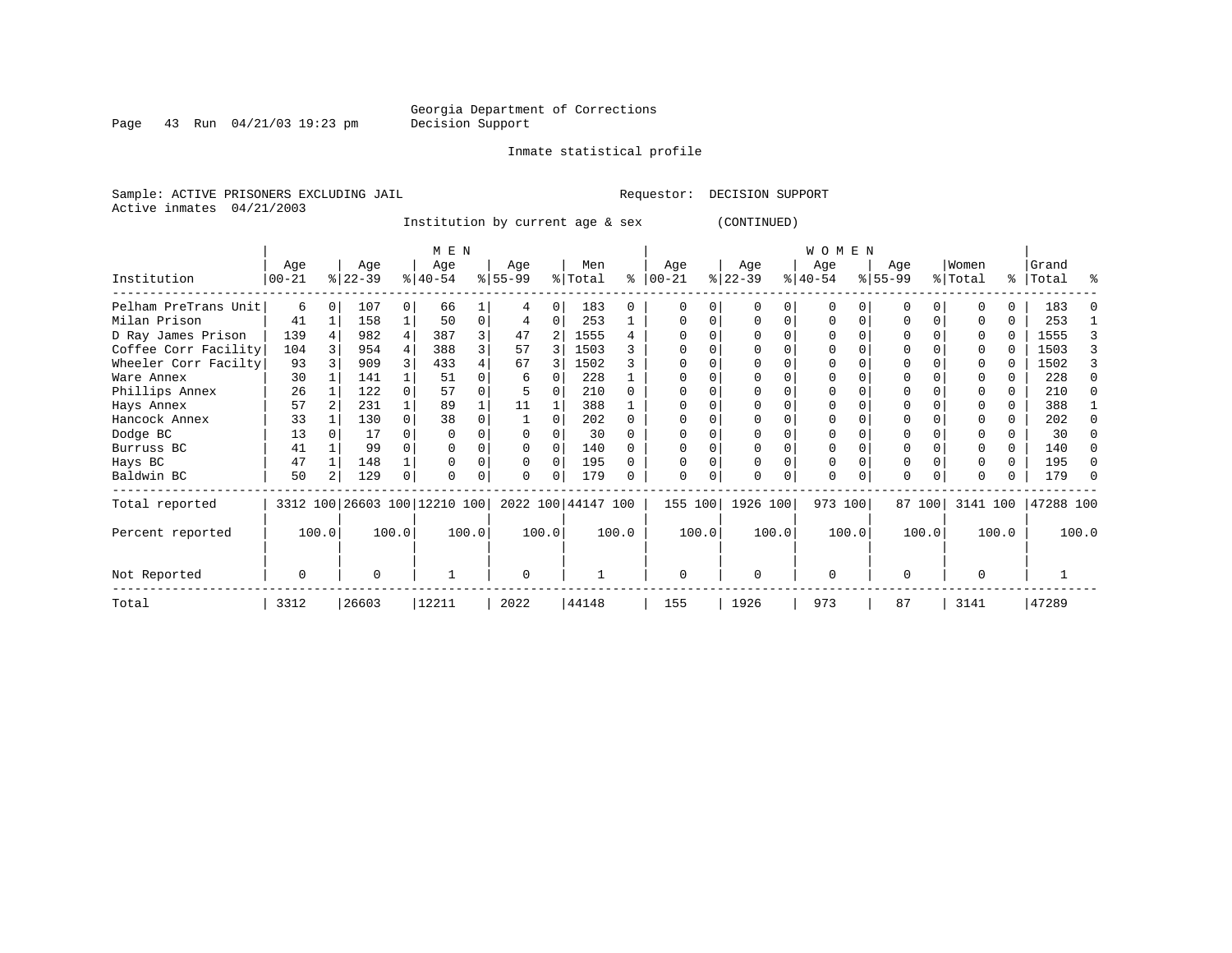Page 44 Run  $04/21/03$  19:23 pm

#### Inmate statistical profile

Sample: ACTIVE PRISONERS EXCLUDING JAIL Requestor: DECISION SUPPORT Active inmates 04/21/2003

Misdemeanors And Felonies by current age & sex

| Crime Type                   | Aqe<br>$ 00-21 $ |                | Age<br>$8122 - 39$                 |          | M E N<br>Aqe<br>$8140 - 54$ |                | Age<br>$8155 - 99$ |                | Men<br>% Total           | ႜ           | Aqe<br>$ 00-21 $ |              | Aqe<br>$ 22-39 $     |                | <b>WOMEN</b><br>Aqe<br>$8 40-54$ |                  | Aqe<br>$8155 - 99$ |                    | Women<br>% Total |          | Grand<br>%   Total % |                |
|------------------------------|------------------|----------------|------------------------------------|----------|-----------------------------|----------------|--------------------|----------------|--------------------------|-------------|------------------|--------------|----------------------|----------------|----------------------------------|------------------|--------------------|--------------------|------------------|----------|----------------------|----------------|
| <b>MISDEMEANOR</b><br>FELONY | $\Omega$         | 0 <sup>1</sup> | 10<br>3304 100 26573 100 12190 100 | $\Omega$ | 5.                          | 0 <sup>1</sup> | $\Omega$           | 0 <sup>1</sup> | 15<br>2021 100 44088 100 | $\mathbf 0$ | $\Omega$         | 0<br>151 100 | $\Omega$<br>1913 100 | 0 <sup>1</sup> | 2                                | - 0 I<br>966 100 | $\mathbf{0}$       | $\Omega$<br>85 100 | 2<br>3115 100    | $\Omega$ | 47203 100            | $\overline{0}$ |
| Total reported               |                  |                | 3304 100 26583 100 12195 100       |          |                             |                |                    |                | 2021 100 44103 100       |             |                  | 151 100      | 1913 100             |                |                                  | 968 100          |                    | 85 100             | 3117 100         |          | 47220 100            |                |
| Percent reported             |                  | 99.8           |                                    | 99.9     |                             | 99.9           |                    | 100.0          |                          | 99.9        |                  | 97.4         |                      | 99.3           |                                  | 99.5             |                    | 97.7               |                  | 99.2     |                      | 99.9           |
| NOT REPORTED                 | 8                |                | 20                                 |          | 16                          |                |                    |                | 45                       |             | $\overline{4}$   |              | 13                   |                | 5                                |                  | 2                  |                    | 24               |          | 69                   |                |
| Total                        | 3312             |                | 26603                              |          | 12211                       |                | 2022               |                | 44148                    |             | 155              |              | 1926                 |                | 973                              |                  | 87                 |                    | 3141             |          | 47289                |                |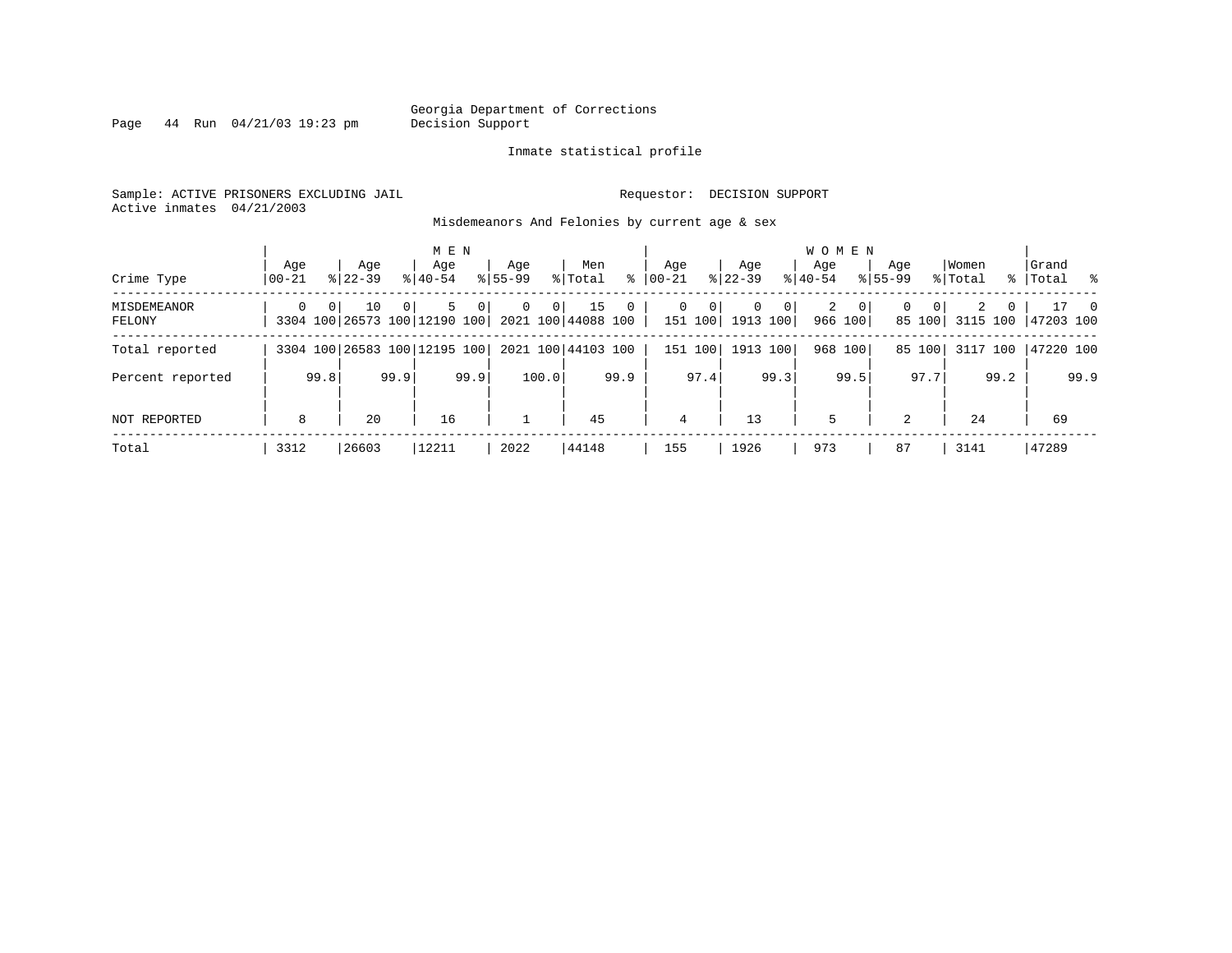# Georgia Department of Corrections<br>Decision Support

Page 45 Run  $04/21/03$  19:23 pm

#### Inmate statistical profile

Sample: ACTIVE PRISONERS EXCLUDING JAIL **Requestor: DECISION SUPPORT** Active inmates 04/21/2003

Crimes By Group by current age & sex

|                      |           |          |           |              | M E N                        |             |              |                |                    |               |            |          |             |                | W O M E N      |             |                |                |             |              |           |                |
|----------------------|-----------|----------|-----------|--------------|------------------------------|-------------|--------------|----------------|--------------------|---------------|------------|----------|-------------|----------------|----------------|-------------|----------------|----------------|-------------|--------------|-----------|----------------|
|                      | Age       |          | Age       |              | Age                          |             | Age          |                | Men                |               | Age        |          | Age         |                | Age            |             | Age            |                | Women       |              | Grand     |                |
| Crimes By Group      | $00 - 21$ |          | $8 22-39$ |              | % 40-54                      |             | $8155 - 99$  |                | % Total            | ႜ             | $ 00 - 21$ |          | $8$   22-39 |                | $8140 - 54$    |             | $8155 - 99$    |                | % Total     | ႜ            | Total     |                |
| HOMICIDE             | 176       | 5        | 3101      | 12           | 1906                         | 16          | 556          | 28             | 5739               | 13            | 12         | 8        | 247         | 13             | 160            | 17          | 37             | 44             | 456         | 15           | 6195      | 13             |
| ABORTION             | $\Omega$  | $\Omega$ | $\Omega$  | 0            | $\Omega$                     | $\mathbf 0$ | $\Omega$     | $\mathbf 0$    | 0                  | 0             | $\Omega$   | $\Omega$ | $\Omega$    | 0              | $\Omega$       | 0           | $\Omega$       | $\mathbf 0$    | $\mathbf 0$ | $\Omega$     | $\Omega$  | $\Omega$       |
| BODILY INJRY&REL OFF | 499       | 15       | 4600      | 17           | 1765                         | 14          | 277          | 14             | 7141               | 16            | 31         | 21       | 226         | 12             | 125            | 13          |                | 8              | 389         | 12           | 7530      | 16             |
| ARSON & REL OFF      | q         | $\Omega$ | 77        | 0            | 43                           | 0           | 6            | 0              | 135                | 0             | ∩          | $\Omega$ | 12          | 1              | 9              | 1           |                | $\mathbf{1}$   | 22          | 1            | 157       | $\Omega$       |
| DAMAGE OF PROPERTY   | 15        | $\Omega$ | 61        | 0            | 24                           | 0           | 1            | 0              | 101                | $\Omega$      | ∩          | $\Omega$ | 5           | 0              | $\overline{2}$ | $\Omega$    | O              | $\Omega$       | 7           | $\Omega$     | 108       | $\Omega$       |
| BURGLARY & REL OFF   | 529       | 16       | 3127      | 12           | 1391                         | 11          | 70           | 3              | 5117               | 12            | 10         | 7        | 126         | 7              | 51             | .5          | O              | $\mathbf 0$    | 187         | 6            | 5304      | 11             |
| FORGERY & REL OFF    | 38        | 1        | 725       | 3            | 379                          | 3           | 33           | 2              | 1175               | 3             | 12         | 8        | 334         | 17             | 147            | 15          | 9              | 11             | 502         | 16           | 1677      | $\overline{4}$ |
| THEFT                | 241       | 7        | 1478      | 6            | 807                          | 7           | 59           | 3              | 2585               | 6             | 15         | 10       | 204         | 11             | 141            | 15          | 5              | 6              | 365         | 12           | 2950      | 6              |
| <b>ROBBERY</b>       | 928       | 28       | 4491      | 17           | 1235                         | 10          | 103          | 5              | 6757               | 15            | 39         | 26       | 160         | 8              | 37             | 4           | $\overline{2}$ | $\overline{a}$ | 238         | 8            | 6995      | 15             |
| SEXUAL OFFENSES      | 304       | 9        | 2896      | 11           | 2301                         | 19          | 644          | 32             | 6145               | 14            | -1         | 1        | 63          | 3              | 27             | 3           | 3              | 4              | 94          | 3            | 6239      | 13             |
| OBSCENITY CRIMES     | n         | $\Omega$ | O         | 0            | -1                           | O           | O            | 0              |                    | $\Omega$      | ∩          | O        | $\Omega$    | U              | $\Omega$       | $\Omega$    | $\Omega$       | U              | $\Omega$    | $\Omega$     |           | ∩              |
| TREASON & REL OFF    | $\Omega$  | $\Omega$ | 1         | 0            | -1                           | 0           | U            | 0              | 2                  | $\Omega$      | $\Omega$   | O        | $\Omega$    | 0              | $\Omega$       | $\Omega$    | 0              | 0              | 0           | 0            | 2         | ∩              |
| CRIMES INVOLVNG GOVT | 44        | 1        | 408       | 2            | 141                          | 1           | 5            | 0              | 598                | 1             | 3          | 2        | 34          | 2              | 12             | 1           | 0              | 0              | 49          |              | 647       | -1             |
| FALSIFICATIONS       | $\Omega$  | 0        | 25        | 0            | 7                            | 0           | -1           | 0              | 33                 | $\Omega$      | $\Omega$   | O        | 4           | O              | 1              | 0           | $\Omega$       | $\Omega$       | .5          | 0            | 38        | $\Omega$       |
| OBSTRUCT LAW ENFORCE | 10        | $\Omega$ | 74        | 0            | 2.4                          | 0           | 2            | 0              | 110                | 0             |            | U        |             | U              | -1             | $\Omega$    | 1              | $\mathbf{1}$   | <b>q</b>    | O            | 119       | $\Omega$       |
| DISORDERLY CONDUCT   | 6         | $\Omega$ | 33        | 0            | q                            | $\Omega$    |              | 0              | 50                 |               |            |          | 4           | U              | $\Omega$       | $\Omega$    | $\Omega$       | $\Omega$       | 4           |              | 54        |                |
| GAMBLING & REL OFF   | n         | $\Omega$ | -1        | 0            | $\overline{2}$               | 0           | $\Omega$     | $\Omega$       | 3                  | $\Omega$      | ∩          | U        | $\Omega$    | U              | $\Omega$       | $\Omega$    | U              | 0              | $\Omega$    | 0            | 3         |                |
| CRUELTY TO CHILDREN  | 6         | 0        | 199       | $\mathbf 1$  | 51                           | 0           | 9            | $\mathbf 0$    | 265                | 1             | 3          | 2        | 70          | 4              | 11             | 1           | 0              | $\Omega$       | 84          | 3            | 349       | -1             |
| CRIMES WITH GUNS     | 28        | 1        | 583       | 2            | 231                          | 2           | 47           | 2              | 889                |               | 2          |          | 17          | 1              | 12             | 1           | 2              | 2              | 33          | 1            | 922       | 2              |
| INVASION PRIVACY     |           | 0        | 13        | $\Omega$     | 7                            | 0           | $\mathbf{1}$ | 0              | 22                 | $\Omega$      | $\Omega$   | 0        | $\Omega$    | $\Omega$       | $\Omega$       | 0           | 0              | $\Omega$       | $\mathbf 0$ | $\Omega$     | 22        | $\Omega$       |
| RACKETEERING         |           | $\Omega$ | 21        | 0            | 15                           | 0           | 4            | 0              | 40                 | 0             | $\Omega$   | 0        | 4           | 0              | 4              | 0           | $\Omega$       | 0              | 8           | $\Omega$     | 48        | $\Omega$       |
| DRUG ABUSE OFFENSES  | 400       | 12       | 3625      | 14           | 1426                         | 12          | 132          | 7              | 5583               | 13            | 17         | 11       | 322         | 17             | 184            | 19          | 12             | 14             | 535         | 17           | 6118      | 13             |
| DRUG TRAFFICKING     | 32        | 1        | 773       | 3            | 210                          | 2           | 32           | $\overline{2}$ | 1047               | $\mathcal{D}$ | 3          | 2        | 45          | $\overline{2}$ | 25             | 3           | 3              | 4              | 76          | $\mathbf{2}$ | 1123      | $\mathcal{D}$  |
| AUTO CRIMES          | 6         | $\Omega$ | 150       | $\mathbf{1}$ | 179                          | 1           | 26           | 1              | 361                | 1             | $\Omega$   | $\Omega$ | 9           | 0              | 12             | 1           | $\Omega$       | 0              | 21          |              | 382       | $\mathbf{1}$   |
| REVENUE & CONTRABAND |           | $\Omega$ | 0         | 0            | $\mathbf 0$                  | 0           | $\Omega$     | $\mathbf 0$    | 0                  | $\Omega$      |            | O        | 0           | O              | 0              | $\mathbf 0$ | $\Omega$       | 0              | $\mathbf 0$ | $\Omega$     | $\Omega$  | $\Omega$       |
| CRIMES OF OTH STATES | $\Omega$  | 0        | 1         | 0            | 0                            | 0           | $\Omega$     | 0              | 1                  | $\Omega$      | ∩          | O        | 0           | 0              | $\Omega$       | 0           | 0              | $\Omega$       | 0           | $\Omega$     | 1         | ∩              |
| MISC. FELONIES       | 29        | 1        | 93        | 0            | 31                           | 0           | 10           | 0              | 163                | $\Omega$      | 3          | 2        | 19          | 1              | 3              | 0           | 2              | 2              | 27          |              | 190       | $\Omega$       |
| MISDEMEANORS         | 0         | 0        | 10        | 0            | 5                            | 0           | 0            | 0              | 15                 | $\Omega$      | $\Omega$   | 0        | 0           | 0              | 2              | 0           | $\Omega$       | 0              |             | 0            | 17        |                |
| Total reported       |           |          |           |              | 3301 100 26566 100 12191 100 |             |              |                | 2020 100 44078 100 |               | 151 100    |          | 1912 100    |                | 966 100        |             |                | 84 100         | 3113 100    |              | 47191 100 |                |
| Percent reported     |           | 99.7     |           | 99.9         |                              | 99.8        |              | 99.9           |                    | 99.8          |            | 97.4     |             | 99.3           |                | 99.3        |                | 96.6           |             | 99.1         |           | 99.8           |
| <b>NOT REPORTED</b>  | 11        |          | 37        |              | 20                           |             | 2            |                | 70                 |               | 4          |          | 14          |                | 7              |             | 3              |                | 28          |              | 98        |                |
| Total                | 3312      |          | 26603     |              | 12211                        |             | 2022         |                | 44148              |               | 155        |          | 1926        |                | 973            |             | 87             |                | 3141        |              | 47289     |                |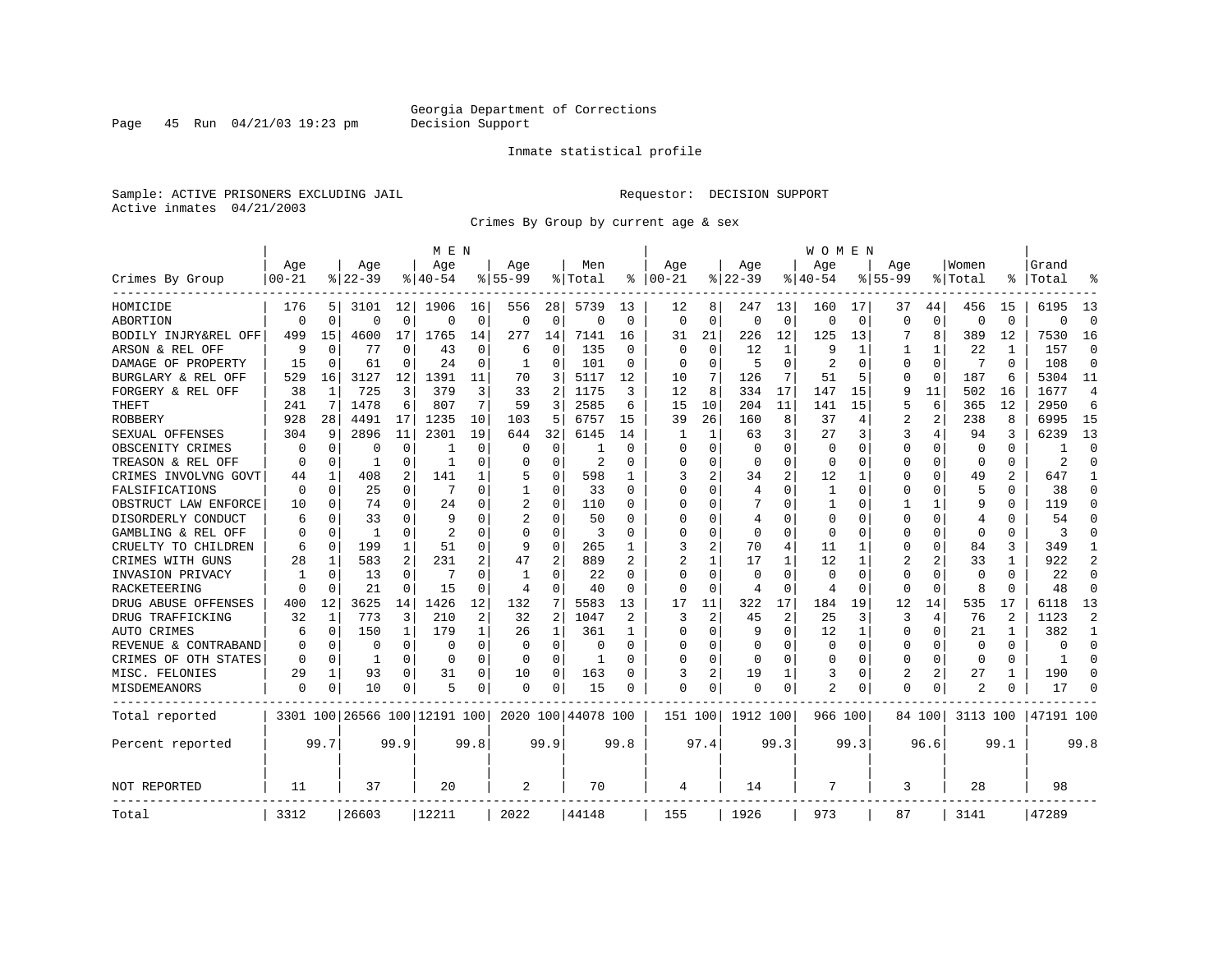Page 46 Run  $04/21/03$  19:23 pm

#### Inmate statistical profile

Sample: ACTIVE PRISONERS EXCLUDING JAIL Requestor: DECISION SUPPORT Active inmates 04/21/2003

Most Serious Offense by current age & sex

|                                                                                                                                    |          |              |              |              | M E N          |                |             |                |                |          |                |             |                |                | W O M E N    |              |                |                |                |                |       |              |
|------------------------------------------------------------------------------------------------------------------------------------|----------|--------------|--------------|--------------|----------------|----------------|-------------|----------------|----------------|----------|----------------|-------------|----------------|----------------|--------------|--------------|----------------|----------------|----------------|----------------|-------|--------------|
|                                                                                                                                    | Age      |              | Age          |              | Aqe            |                | Age         |                | Men            |          | Age            |             | Aqe            |                | Aqe          |              | Age            |                | Women          |                | Grand |              |
| Most Serious Offense 00-21                                                                                                         |          |              | $ 22-39$     |              | $8 40-54$      |                | $ 55-99$    |                | %   Total      |          | $8   00 - 21$  |             | $8 22-39$      |                | $8 40-54$    |              | $8155 - 99$    |                | % Total        | $\frac{8}{6}$  | Total |              |
| NOTE: In the table below, misdemeanors come first, and are in lower-case letters. AFTER THAT COME FELONIES, IN UPPER-CASE LETTERS. |          |              |              |              |                |                |             |                |                |          |                |             |                |                |              |              |                |                |                |                |       |              |
| aggravated assault                                                                                                                 | n        | 0            |              | 0            | $\mathbf 0$    | 0              | $\Omega$    | 0              | 1              | 0        | $\Omega$       | 0           | $\Omega$       | 0              | $\mathbf 0$  | $\mathbf 0$  | 0              | 0              | <sup>0</sup>   | 0              |       | C            |
| simple assault                                                                                                                     |          | $\Omega$     | 1            | $\Omega$     | $\Omega$       | 0              | O           | $\mathbf 0$    |                | O        | $\Omega$       | 0           | $\Omega$       | $\mathbf 0$    | $\Omega$     | $\mathbf 0$  | $\Omega$       | 0              | <sup>0</sup>   | U              |       | $\bigcap$    |
| simple battery                                                                                                                     |          | $\Omega$     | O            | $\Omega$     |                | 0              | O           | $\Omega$       |                | O        | $\Omega$       | 0           | $\Omega$       | 0              | $\Omega$     | $\mathbf 0$  | $\Omega$       | $\Omega$       | $\Omega$       | O              |       | $\cap$       |
| disorderly conduct                                                                                                                 |          | $\Omega$     | 1            | 0            | $\Omega$       | $\Omega$       | $\Omega$    | $\Omega$       | $\mathbf{1}$   | $\Omega$ | $\cap$         | $\Omega$    | $\Omega$       | $\Omega$       | $\Omega$     | $\Omega$     | $\cap$         | $\Omega$       | $\Omega$       | 0              |       | $\cap$       |
| robbery                                                                                                                            |          | $\Omega$     |              | 0            | $\Omega$       | $\Omega$       | O           | $\Omega$       | 1              | 0        | <sup>0</sup>   | $\Omega$    | $\Omega$       | $\Omega$       | <sup>0</sup> | $\Omega$     | ∩              | <sup>0</sup>   | <sup>0</sup>   | 0              |       | C            |
| bad checks                                                                                                                         |          | $\Omega$     |              | 0            | $\Omega$       | $\Omega$       | O           | $\Omega$       | 1              | 0        | <sup>0</sup>   | $\Omega$    | $\Omega$       | $\Omega$       |              | $\Omega$     | U              | $\Omega$       |                | 0              |       | n            |
| s/d of marijuana                                                                                                                   |          | 0            |              | 0            | $\mathbf 0$    | 0              | O           | $\mathbf 0$    | 1              | O        | 0              | $\mathbf 0$ | C              | $\Omega$       | 0            | $\Omega$     | 0              | $\Omega$       | 0              | 0              |       |              |
| dui                                                                                                                                |          | $\Omega$     | U            | U            | $\overline{c}$ | 0              | U           | $\Omega$       | $\overline{2}$ | U        | $\Omega$       | $\Omega$    | 0              | $\Omega$       | O            | $\mathbf 0$  | U              | 0              | <sup>0</sup>   | 0              |       | $\cap$       |
| obstr of law enf off                                                                                                               |          | $\Omega$     |              | U            | -1             | 0              | U           | $\Omega$       | $\overline{a}$ | $\Omega$ | $\cap$         | 0           | $\Omega$       | 0              | 1            | 0            | U              | 0              |                | 0              |       | $\cap$       |
| crmnl trespassing                                                                                                                  |          | $\Omega$     |              | U            |                | 0              | O           | $\Omega$       | 2              | 0        | $\Omega$       | $\Omega$    | $\Omega$       | $\Omega$       | 0            | 0            | U              | 0              | <sup>0</sup>   | 0              |       | C            |
| shoplifting                                                                                                                        |          | $\Omega$     |              |              | $\Omega$       | 0              | U           | $\Omega$       |                | O        | $\Omega$       | $\Omega$    | U              | $\Omega$       | O            | $\Omega$     | U              |                | ſ              | O              |       |              |
| misc misdemeanor                                                                                                                   |          | $\cap$       | 1            | U            | $\Omega$       | $\Omega$       | $\Omega$    | $\Omega$       | $\mathbf{1}$   | U        | $\cap$         | $\Omega$    | $\Omega$       | $\Omega$       | <sup>0</sup> | $\Omega$     | $\Omega$       |                | $\cap$         | U              |       |              |
| MISC HOMICIDE OFFENS                                                                                                               |          | $\Omega$     | 10           | 0            | $\mathbf{1}$   | $\Omega$       | 1           | $\Omega$       | 13             | $\Omega$ | ∩              | $\Omega$    | -1             | $\Omega$       | 2            | $\Omega$     | $\Omega$       | $\Omega$       | 3              | U              | 16    | $\cap$       |
| MURDER                                                                                                                             | 101      | 6            | 2122         | 14           | 1483           | 20             | 437         | 33             | 4143           | 16       | 7              | 12          | 117            | 11             | 89           | 16           | 28             | 51             | 241            | 14             | 4384  | 16           |
| VOLUNTARY MANSLAUGHT                                                                                                               | 53       | 3            | 688          | 4            | 295            | 4              | 89          | 7              | 1125           | 4        | $\overline{c}$ | 3           | 100            | 9              | 54           | 10           |                | 13             | 163            | 9              | 1288  | 5            |
| INVOLUNTARY MANSLAUG                                                                                                               |          | $\mathbf{1}$ | 84           | $\mathbf{1}$ | 25             | $\Omega$       | 9           | $\mathbf{1}$   | 127            | $\Omega$ | 1              | 2           | 11             | $\mathbf{1}$   | 6            | 1            | U              | $\Omega$       | 18             | $\mathbf{1}$   | 145   | $\mathbf{1}$ |
| FETICIDE                                                                                                                           | n        | $\Omega$     | $\mathbf{1}$ | $\Omega$     | $\overline{2}$ | 0              | $\Omega$    | $\mathbf 0$    | 3              | $\Omega$ | $\Omega$       | $\mathbf 0$ | $\Omega$       | $\Omega$       | $\Omega$     | $\mathbf 0$  | U              | $\Omega$       | $\Omega$       | $\Omega$       | ς     | $\Omega$     |
| VEHICULAR HOMICIDE                                                                                                                 | 11       | 1            | 191          | 1            | 93             | 1              | 20          | $\overline{2}$ | 315            | 1        | 2              | 3           | 19             | 2              | 10           | 2            |                |                | 33             | 2              | 348   | -1           |
| HOMICIDE BY PILOT, DU                                                                                                              |          | $\Omega$     |              | 0            | 4              | 0              | $\Omega$    | $\Omega$       | 12             | O        | $\Omega$       | $\Omega$    | $\Omega$       | $\Omega$       | $\mathbf 0$  | $\Omega$     | $\Omega$       | 0              | $\Omega$       | O              | 12    | $\bigcap$    |
| CONCEAL DEATH OF ANO                                                                                                               | -1       | $\Omega$     | ζ            |              |                | $\Omega$       | 1           | $\Omega$       |                | $\Omega$ | $\Omega$       | $\Omega$    | $\Omega$       | $\Omega$       | $\Omega$     | $\Omega$     | $\Omega$       | $\Omega$       | $\Omega$       | 0              |       |              |
| <b>ATMPT MURDER</b>                                                                                                                |          | $\Omega$     | 5            | U            | $\mathcal{D}$  | $\Omega$       | O           | $\Omega$       | 7              | O        |                | $\Omega$    | $\Omega$       | $\Omega$       | 1            | $\Omega$     | U              | $\Omega$       | -1             | 0              | 8     |              |
| MISC ASSAULT/BATTERY                                                                                                               | 2        | $\Omega$     | 27           | 0            | 9              | $\Omega$       |             | $\Omega$       | 40             | O        |                | 2           | $\Omega$       | $\Omega$       | 0            | $\Omega$     | 0              | $\Omega$       |                | U              | 41    | n            |
| FAMILY VIOLENCE BATT                                                                                                               | 3        | $\Omega$     | 28           | 0            | 10             | 0              | 0           | $\mathbf 0$    | 41             | $\Omega$ | $\mathbf 0$    | $\mathbf 0$ | $\Omega$       | $\mathbf 0$    | $\Omega$     | 0            | $\Omega$       | 0              | $\Omega$       | U              | 41    | $\bigcap$    |
| <b>AGGRAV ASSAULT</b>                                                                                                              | 332      | 20           | 2841         | 19           | 1028           | 14             | 184         | 14             | 4385           | 17       | 22             | 37          | 157            | 15             | 93           | 17           | $\overline{2}$ | 4              | 274            | 16             | 4659  | 17           |
| ATMPT AGGRAV ASSAULT                                                                                                               | $\Omega$ | 0            | 3            | 0            | $\overline{0}$ | $\mathbf 0$    | $\mathbf 0$ | $\mathbf 0$    | 3              | $\Omega$ | $\Omega$       | $\mathbf 0$ | $\mathbf 0$    | $\Omega$       | $\mathbf 0$  | 0            | $\Omega$       | 0              | 0              | 0              | ς     | $\bigcap$    |
| <b>AGGRAV BATTERY</b>                                                                                                              | 34       | 2            | 342          | 2            | 146            | $\overline{a}$ | 23          | 2              | 545            | 2        | 4              | 7           | 19             | 2              | 8            | 1            |                | 4              | 33             | 2              | 578   | 2            |
| TERRORIST THREATS &                                                                                                                | 2.4      | $\mathbf{1}$ | 200          | $\mathbf{1}$ | 78             | 1              |             | $\mathbf{1}$   | 309            | 1        | $\Omega$       | $\Omega$    | 10             | $\mathbf{1}$   | 9            | 2            | $\Omega$       | $\Omega$       | 19             |                | 328   | 1            |
| FALSE IMPRISONMENT                                                                                                                 |          | $\Omega$     | 78           | $\mathbf{1}$ | 29             | $\Omega$       | 3           | $\Omega$       | 117            | $\Omega$ | $\Omega$       | $\Omega$    | $\overline{1}$ | $\Omega$       | κ            | $\mathbf{1}$ | $\Omega$       | $\Omega$       | $\overline{4}$ | 0              | 121   | $\Omega$     |
| KIDNAPPING                                                                                                                         | 74       | 5            | 748          | 5            | 318            | 4              | 35          | 3              | 1175           | 5        | $\overline{2}$ | 3           | 20             | $\overline{c}$ | 6            | 1            |                | $\overline{2}$ | 29             | $\overline{a}$ | 1204  |              |
| INTERFERENCE WITH CU                                                                                                               | $\Omega$ | $\Omega$     | 5            | $\Omega$     | $\Omega$       | $\Omega$       | $\Omega$    | $\Omega$       | 5              | 0        | $\Omega$       | $\Omega$    | $\Omega$       | $\Omega$       | 0            | $\Omega$     | $\Omega$       | $\Omega$       | $\Omega$       | 0              | 5     | n            |
| AGGRAV ASSAULT POLCE                                                                                                               | 13       | $\mathbf{1}$ | 202          | $\mathbf{1}$ | 75             | 1              | 13          | 1              | 303            |          | 2              | 3           | 11             | 1              | 3            | 1            |                | 2              | 17             | 1              | 320   |              |
| AGGRAV BATTERY PEACE                                                                                                               | 1        | 0            | 8            | $\Omega$     | $\overline{c}$ | 0              | 0           | $\mathbf 0$    | 11             | 0        | $\Omega$       | $\mathbf 0$ | $\Omega$       | $\mathbf 0$    | $\Omega$     | $\mathbf 0$  | $\Omega$       | $\Omega$       | $\Omega$       | 0              | 11    | $\cap$       |
| SIMPLE BATTERY                                                                                                                     | $\Omega$ | 0            | ς            | 0            | $\Omega$       | 0              | $\Omega$    | 0              | 3              | $\Omega$ | $\Omega$       | 0           | $\Omega$       | 0              | 1            | 0            | ∩              | 0              | -1             | 0              | 4     |              |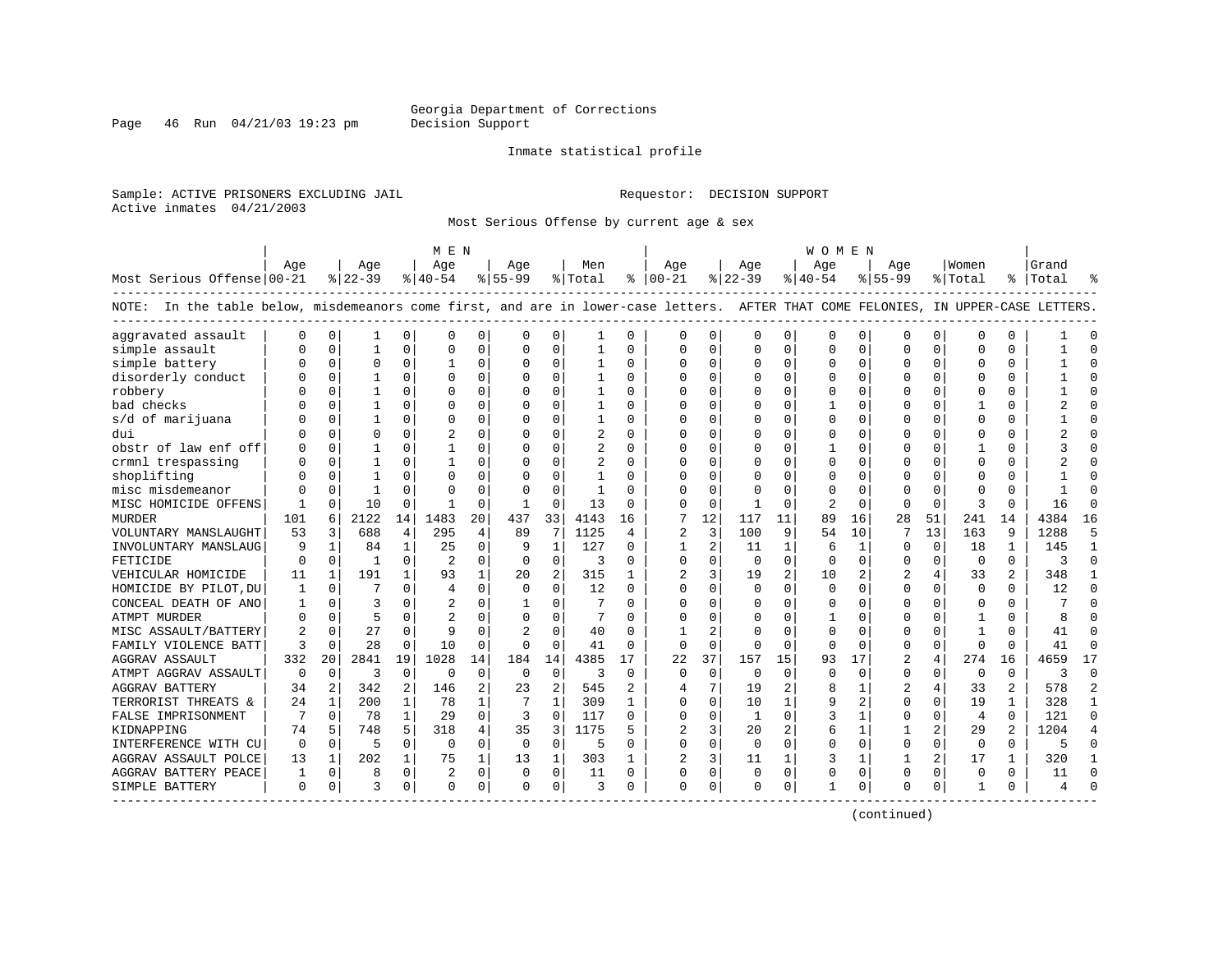Page 47 Run  $04/21/03$  19:23 pm

#### Inmate statistical profile

Sample: ACTIVE PRISONERS EXCLUDING JAIL Requestor: DECISION SUPPORT Active inmates 04/21/2003

Most Serious Offense by current age & sex (CONTINUED)

|                            |     |             |              |              | MEN       |          |          |                |         |              |               |          |              |          | <b>WOMEN</b> |             |             |                |          |          |           |          |
|----------------------------|-----|-------------|--------------|--------------|-----------|----------|----------|----------------|---------|--------------|---------------|----------|--------------|----------|--------------|-------------|-------------|----------------|----------|----------|-----------|----------|
|                            | Age |             | Age          |              | Age       |          | Age      |                | Men     |              | Age           |          | Age          |          | Age          |             | Age         |                | Women    |          | Grand     |          |
| Most Serious Offense 00-21 |     |             | $ 22-39 $    |              | $8 40-54$ |          | $ 55-99$ |                | % Total |              | $8   00 - 21$ |          | $ 22-39$     |          | $ 40-54$     |             | $8155 - 99$ |                | % Total  |          | %   Total |          |
| RECK COND                  | 0   | 0           | 6            | 0            | 4         | 0        | 0        | 0              | 10      | 0            | 0             | 0        | 5            | 0        | 0            | 0           | 0           | 0              | 5        | 0        | 15        | $\Omega$ |
| INJURY BY VEHICLE          |     | $\mathbf 0$ | 5            | 0            | 4         | 0        | 0        | 0              | 10      | 0            | <sup>0</sup>  | 0        | $\mathbf{1}$ | 0        |              | 0           | 1           | 2              | 2        | O        | 12        | $\cap$   |
| STALKING                   |     | $\mathbf 0$ | $\mathbf{1}$ | 0            |           | 0        | 0        | 0              | 2       | 0            |               |          | $\Omega$     | 0        |              | $\mathbf 0$ | $\Omega$    | 0              | O        | O        |           |          |
| AGGRAV STALKING            |     | 0           | 102          | $\mathbf{1}$ | 59        | 1        | 10       | 1              | 178     |              |               |          |              | 0        |              | 0           | U           |                | 4        | 0        | 182       |          |
| ATMPT KIDNAP               |     | $\Omega$    |              | U            |           | 0        | O        | 0              |         | O            |               |          |              | 0        |              | 0           |             |                | 0        | O        |           |          |
| ARSON MISC                 |     | 0           | 1            | O            | 0         | 0        |          | 0              |         | O            |               | 0        | O            | U        |              | 0           |             | O              | 0        | 0        |           |          |
| ARSON 1ST DEGREE           |     | $\mathbf 0$ | 63           | 0            | 35        | 0        | b        | 0              | 112     | 0            |               | $\Omega$ | 12           | 1        |              | 2           |             |                | 22       | 1        | 134       |          |
| ARSON 2ND DEGREE           |     | $\mathbf 0$ | 11           | 0            | 6         | $\Omega$ |          | 0              | 18      | O            |               | $\Omega$ | $\Omega$     | O        |              | $\Omega$    | U           | 0              | 0        | $\Omega$ | 18        |          |
| ARSON 3RD DEGREE           |     | $\Omega$    | 2            | U            | $\Omega$  | O        |          | $\Omega$       | 2       | O            |               | U        | <sup>0</sup> | U        |              | 0           | U           | 0              | 0        | O        |           |          |
| CRMNL POSS EXPLOSIVE       |     | $\mathbf 0$ | $\Omega$     | U            | 2         | 0        |          | $\Omega$       | 2       | 0            |               | 0        |              | 0        |              | 0           | C           | 0              | 0        | 0        | Z         |          |
| MISC CRIMINAL DAMAGE       |     | $\mathbf 0$ | $\mathbf{1}$ | U            | C         | 0        |          | 0              | 1       | 0            |               | U        |              | 0        |              | $\mathbf 0$ | 0           | 0              |          | 0        |           |          |
| CRMNL DAMAGE 1ST DEG       | 6   | 0           | 13           | O            |           | O        |          | 0              | 26      | $\Omega$     |               | U        |              | U        |              | 0           | U           | O              |          | 0        | 27        | ∩        |
| CRMNL DAMAGE 2ND DEG       |     | 0           | 47           | $\Omega$     | 16        | 0        |          | 0              | 72      | $\Omega$     |               | 0        |              | U        |              | 0           | U           | O              |          | 0        | 76        | ∩        |
| VANDALISM TO CHURCH        |     | $\Omega$    | 0            | 0            |           | 0        | O        | 0              |         | 0            |               | 0        |              | 0        | 0            | 0           | 0           | 0              |          | 0        |           | ∩        |
| ALTER ID                   |     | 0           | O            | 0            | $\Omega$  | 0        | $\Omega$ | 0              |         | 0            | n             | 0        | O            | O        | $\Omega$     | 0           | 0           | 0              | 0        | 0        |           | ∩        |
| <b>BURGLARY</b>            | 524 | 32          | 3102         | 20           | 1377      | 18       | 69       | 5              | 5072    | 20           | 10            | 17       | 124          | 12       | 50           | 9           | 0           | 0              | 184      | 11       | 5256      | 19       |
| POSS BURGLAR TOOLS         | 3   | 0           | 13           | 0            | 4         | $\Omega$ | O        | 0              | 20      | O            | <sup>0</sup>  | O        | 2            | 0        | 1            | 0           | 0           | 0              | 3        | O        | 23        |          |
| ATMPT BURGLARY             |     | $\Omega$    | 12           | U            | 10        | 0        |          | 0              | 25      | O            |               | U        | Ω            | 0        | O            | 0           | 0           | O              | 0        | O        | 25        |          |
| MISC FORGERY               |     | $\Omega$    | 1            | U            | 4         | $\Omega$ | $\Omega$ | $\Omega$       | 5       | O            |               | O        | $\Omega$     | $\Omega$ |              | $\Omega$    | U           | $\Omega$       |          | $\Omega$ |           |          |
| FORGERY 1ST DEGREE         | 30  | 2           | 624          | 4            | 343       | 5        | 28       | 2              | 1025    |              |               | 15       | 299          | 28       | 133          | 24          | 8           | 15             | 449      | 26       | 1474      |          |
| FORGERY 2ND DEGREE         |     | 0           | 20           | U            |           | 0        | O        | O              | 29      | O            |               | 0        | 4            | 0        | 2            | 0           | U           | 0              | 6        | O        | 35        |          |
| <b>BAD CHECKS</b>          |     | $\Omega$    | 2            | 0            |           | 0        |          | O              | 4       | U            |               | U        | 4            | U        |              |             | O           | O              |          | O        | 11        |          |
| THEFT CREDIT CARD          |     | 0           | 22           | $\Omega$     | 6         | $\Omega$ |          | $\Omega$       | 29      | <sup>0</sup> |               | O        | 4            | U        |              | 0           | U           | $\Omega$       | 4        | 0        | 33        |          |
| FRAUDULENT CREDIT CA       |     | 0           | 37           | $\Omega$     |           | 0        |          | $\Omega$       | 48      | O            | 3             | 5.       | 15           | 1        |              | 1           |             | $\overline{a}$ | 23       | 1        | 71        |          |
| TELECOMMUNICATIONS F       |     | $\mathbf 0$ |              | O            | C         | 0        |          | $\Omega$       | 1       |              |               | O        | $\Omega$     | 0        |              | $\mathbf 0$ | $\Omega$    | $\Omega$       | $\Omega$ | $\Omega$ |           |          |
| ATMPT FORGERY              |     | 0           | $\Omega$     | U            |           | 0        |          | 0              |         | U            |               | U        |              | U        |              | 0           | U           | O              | C        | 0        |           |          |
| FRAUDULENT ACCESS CO       |     | $\Omega$    | 3            | U            | 2         | 0        |          | $\Omega$       | 5       | O            |               | 0        |              | 0        | O            | 0           | 0           | $\Omega$       | $\Omega$ | $\Omega$ |           |          |
| MISC FRAUD                 |     | 0           | 15           | $\Omega$     | 7         | $\Omega$ |          | 0              | 28      | O            |               | 0        | 7            | 1        | 4            | 1           | U           | $\Omega$       | 11       | 1        | 39        |          |
| THEFT BY TAKING            | 69  | 4           | 496          | 3            | 236       | 3        | 20       | $\overline{2}$ | 821     | 3            | 6             | 10       | 69           | 6        | 36           | 7           | 3           | 5              | 114      | 7        | 935       | 3        |
| THEFT BY DECEPTION         |     | 0           | 21           | 0            | 19        | 0        | 4        | 0              | 44      | O            |               | 0        | 6            | 1        | 3            | 1           | 0           | 0              | 9        | 1        | 53        | ∩        |
| THEFT BY EXTORTION         |     | 0           | $\Omega$     | U            | 2         | 0        |          | 0              | 3       | O            |               | O        | O            | 0        |              | 0           | 0           | 0              | O        | O        |           |          |
| THEFT OF LOST PROPER       |     | 0           | 1            | 0            | -1        | 0        |          | 0              | 3       |              |               | 0        | 0            | 0        | 0            | 0           | 0           | 0              | 0        | 0        |           |          |
| THEFT BY REC STOLEN        | 113 | 7           | 530          | 3            | 202       | 3        |          | 1              | 852     | 3            | 6             | 10       | 34           | 3        | 10           | 2           | 0           | 0              | 50       | 3        | 902       |          |
| THEFT OF SERVICES          | 0   | 0           | 3            | 0            | 0         | 0        | 0        | $\mathbf 0$    | 3       | 0            | <sup>0</sup>  | 0        | $\Omega$     | 0        | O            | 0           | 0           | 0              | 0        | 0        |           |          |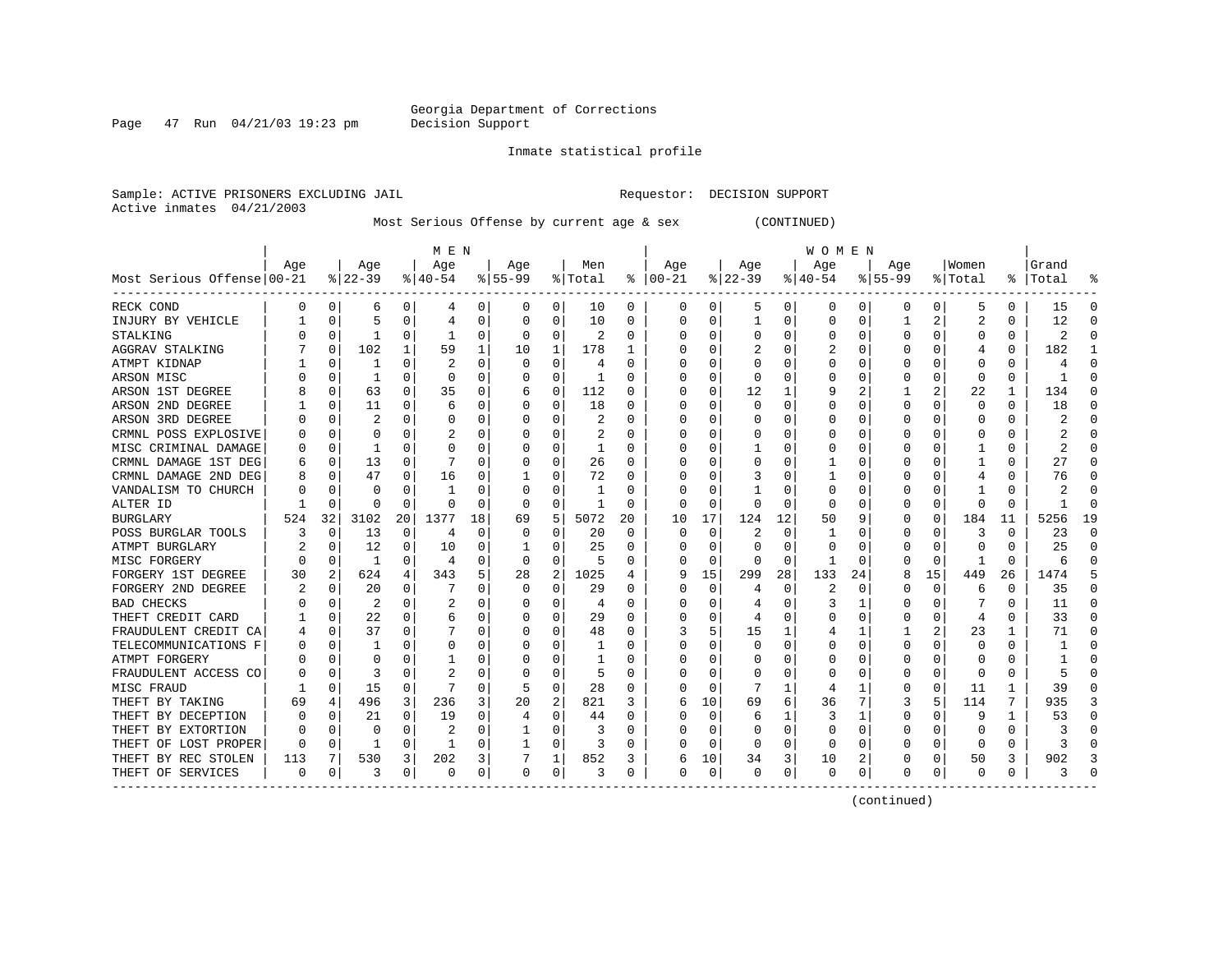Page  $48$  Run  $04/21/03$  19:23 pm

#### Inmate statistical profile

Sample: ACTIVE PRISONERS EXCLUDING JAIL Requestor: DECISION SUPPORT Active inmates 04/21/2003

Most Serious Offense by current age & sex (CONTINUED)

|                            |     |              |                |              | M E N     |          |           |                |         |          |               |              |                |   | W O M E N |          |             |          |          |          |           |          |
|----------------------------|-----|--------------|----------------|--------------|-----------|----------|-----------|----------------|---------|----------|---------------|--------------|----------------|---|-----------|----------|-------------|----------|----------|----------|-----------|----------|
|                            | Age |              | Age            |              | Age       |          | Age       |                | Men     |          | Age           |              | Age            |   | Age       |          | Age         |          | Women    |          | Grand     |          |
| Most Serious Offense 00-21 |     |              | $ 22-39 $      |              | $8 40-54$ |          | $8 55-99$ |                | % Total |          | $8   00 - 21$ |              | $ 22-39$       |   | $ 40-54$  |          | $8155 - 99$ |          | % Total  |          | %   Total |          |
| THEFT BY CONVERSION        | 1   | 0            | 15             | $\Omega$     | 17        | 0        | 1         | 0              | 34      | 0        | $\Omega$      | 0            | 2              | 0 | 1         | 0        | 0           | $\Omega$ | 3        | 0        | 37        | n        |
| THEFT OF TRADE SECRE       | O   | 0            | 1              | 0            | 0         | 0        | 0         | 0              | 1       | 0        | <sup>0</sup>  | U            | U              | 0 | $\Omega$  | 0        | 0           | 0        | 0        | N        |           |          |
| CONVSN PAYMNTS REAL        |     | 0            | 0              | U            | 2         | 0        |           | 0              | 2       | 0        |               | U            |                | 0 | C         | 0        | 0           | O        | 0        | O        |           |          |
| ATMPT THEFT BY TAKIN       |     | 0            |                | U            |           | 0        |           | 0              | 3       | O        |               |              |                | 0 |           | 0        |             | O        |          | O        |           |          |
| THEFT OF MOTOR VEH,        | 13  | 1            | 91             | 1            | 34        | 0        |           | $\Omega$       | 139     |          |               |              |                | 1 |           | 0        |             |          |          | 0        | 146       |          |
| THEFT BRING PROP IN        |     | $\Omega$     | 6              | U            |           | 0        |           | 0              | 16      | O        |               | U            | $\Omega$       | U |           | 0        |             |          | $\Omega$ | 0        | 16        |          |
| THEFT RECV PROP OUT        | O   | 0            | -1             | U            | -1        | 0        | O         | 0              | 2       | O        |               | U            | O              | U | O         | 0        | O           | O        | $\Omega$ | $\Omega$ |           |          |
| THEFT BY SHOPLIFTING       | 10  | 1            | 218            | 1            | 233       | 3        | 23        | $\overline{a}$ | 484     | 2        |               | 5            | 86             | 8 | 91        | 17       | 2           | 4        | 182      | 11       | 666       |          |
| ENTERING VEHICLE           | 32  | 2            | 94             | -1           | 52        |          | $\Omega$  | $\Omega$       | 178     | 1        |               | $\Omega$     | 0              | O | C         | $\Omega$ | 0           | $\Omega$ | 0        | $\Omega$ | 178       |          |
| ROBBERY                    | 328 | 20           | 1449           | 9            | 418       | 6        | 29        | 2              | 2224    | 9        | 17            | 28           | 87             | 8 | 21        | 4        | 2           | 4        | 127      |          | 2351      | 9        |
| ARMED ROBBERY              | 515 | 31           | 2861           | 19           | 776       | 10       | 73        | 5              | 4225    | 16       | 13            | 22           | 64             | 6 | 16        | 3        | $\Omega$    | $\Omega$ | 93       |          | 4318      | 16       |
| ROBBERY BY FORCE           | 17  | 1            | 38             | 0            |           | $\Omega$ | $\Omega$  | 0              | 62      | $\Omega$ |               | 7            |                | 0 |           | 0        | 0           | O        |          | 0        | 67        | $\Omega$ |
| ROBBERY BY INTIMIDAT       | 24  | 1            | 43             | $\Omega$     | 10        | $\Omega$ | O         | $\Omega$       | 77      | $\Omega$ |               | 3            |                | 0 |           | $\Omega$ | 0           | O        |          | $\Omega$ | 82        | $\cap$   |
| ROBBERY BY SUDDEN SN       | 4   | 0            | 26             | $\Omega$     | 14        | 0        |           | 0              | 45      | 0        |               | 0            |                | 0 |           | 0        | 0           | O        |          | 0        | 46        | ∩        |
| HIJACKING MOTOR VEHI       | 10  | 1            | 16             | $\Omega$     | 0         | 0        | O         | 0              | 26      | 0        |               | <sup>0</sup> |                | 0 |           | 0        | U           | 0        |          | 0        | 27        | ∩        |
| ATMPT ROBBERY              |     | $\Omega$     | 23             | $\Omega$     | 6         | 0        | O         | 0              | 36      | 0        |               | U            |                | 0 |           | 0        | 0           | O        |          | O        | 37        | ∩        |
| ATMPT ARMED ROBBERY        | 23  | -1           | 35             | 0            | 4         | 0        | O         | 0              | 62      | 0        |               | 5            | 2              | 0 |           | 0        |             | O        |          |          | 67        | n        |
| MISC SEXUAL                | 0   | 0            | 10             | 0            | 8         | 0        | 0         | 0              | 18      | 0        |               |              |                | 0 |           | 0        | C           | 0        |          | U        | 19        |          |
| RAPE                       | 51  | 3            | 802            | 5            | 753       | 10       | 116       | 9              | 1722    |          |               |              |                | 0 |           | $\Omega$ |             |          |          | U        | 1727      |          |
| SODOMY                     |     | <sup>0</sup> | 13             | $\Omega$     | 10        | $\Omega$ | 6         | 0              | 31      | O        |               |              | O              | U |           | 0        | O           | O        | O        | 0        | 31        |          |
| AGGRAV SODOMY              |     | $\Omega$     | 82             | $\mathbf{1}$ | 104       | 1        | 34        | 3              | 227     | 1        |               | U            |                | 0 |           | 0        |             |          | 4        | 0        | 231       |          |
| INCEST                     |     | $\Omega$     | 51             | $\Omega$     | 72        | 1        | 20        | $\overline{c}$ | 148     | 1        |               | 0            |                | 0 |           | 0        | O           | U        |          | 0        | 153       |          |
| AGGRAV SEXUAL BATTER       |     | $\Omega$     | 42             | 0            | 45        | 1        | 12        | 1              | 100     | O        |               | 0            | U              | O | 2         | $\Omega$ |             | $\Omega$ | 2        | 0        | 102       |          |
| PIMPING A MINOR UNDE       |     | 0            | -1             | 0            | $\Omega$  | $\Omega$ | $\Omega$  | $\mathbf 0$    | 2       | U        |               | O            |                | U |           | 0        |             | 0        | C        | 0        | 2         |          |
| STATUTORY RAPE             | 86  | 5            | 464            | 3            | 94        | 1        | 23        | $\overline{c}$ | 667     |          |               | $\Omega$     |                | 1 | 2         | 0        | 0           | $\Omega$ | 9        |          | 676       |          |
| CHILD MOLESTATION          | 108 | 7            | 888            | 6            | 732       | 10       | 270       | 20             | 1998    | 8        |               | 2            | 29             | 3 | 8         | 1        |             | 2        | 39       | 2        | 2037      |          |
| ENTICING CHILD-INDEC       | 3   | 0            | 31             | U            | 20        | $\Omega$ | 9         | 1              | 63      | O        |               | 0            | 5              | U | $\Omega$  | 0        | U           | O        | 5        | $\Omega$ | 68        | ∩        |
| AGGRAV CHILD MOLESTA       | 32  | 2            | 482            | 3            | 452       | 6        | 153       | 12             | 1119    |          |               | 0            | 12             | 1 | 10        | 2        | U           | O        | 22       | 1        | 1141      |          |
| SEXL/ASSLT/AGN/PERS/       | 0   | 0            | 5              | U            | 0         | $\Omega$ | 0         | 0              | 5       | O        |               | 0            | $\overline{2}$ | 0 | 0         | 0        | 0           | O        | 2        | $\Omega$ |           | n        |
| SOLICIT SODOMY FROM        |     | 0            | 0              | 0            |           | 0        |           | 0              | 2       | O        |               | 0            | 0              | 0 | $\left($  | 0        | 0           | 0        | 0        | 0        |           |          |
| ATMPT RAPE                 |     | 0            | 19             | U            |           | $\Omega$ | O         | 0              | 27      | 0        |               | 0            | 0              | 0 | O         | 0        | U           | O        | O        | O        | 27        |          |
| ATMPT AGGRAV SODOMY        |     | 0            | $\overline{c}$ | O            | 2         | 0        | O         | 0              | 8       |          |               | 0            |                | 0 |           | 0        | O           | O        | O        |          |           |          |
| ATMPT CHILD MOLESTAT       |     | 0            | 2              | 0            | 0         | 0        |           | 0              | 2       | 0        |               | 0            |                | 0 |           | 0        |             | 0        |          |          |           |          |
| AGG ASLT W ATMPT TO        | 3   | 0            |                | 0            |           | 0        | 0         | 0              | 6       | 0        | <sup>0</sup>  | 0            | 0              | 0 | C         | 0        | 0           | $\Omega$ | $\Omega$ | 0        |           |          |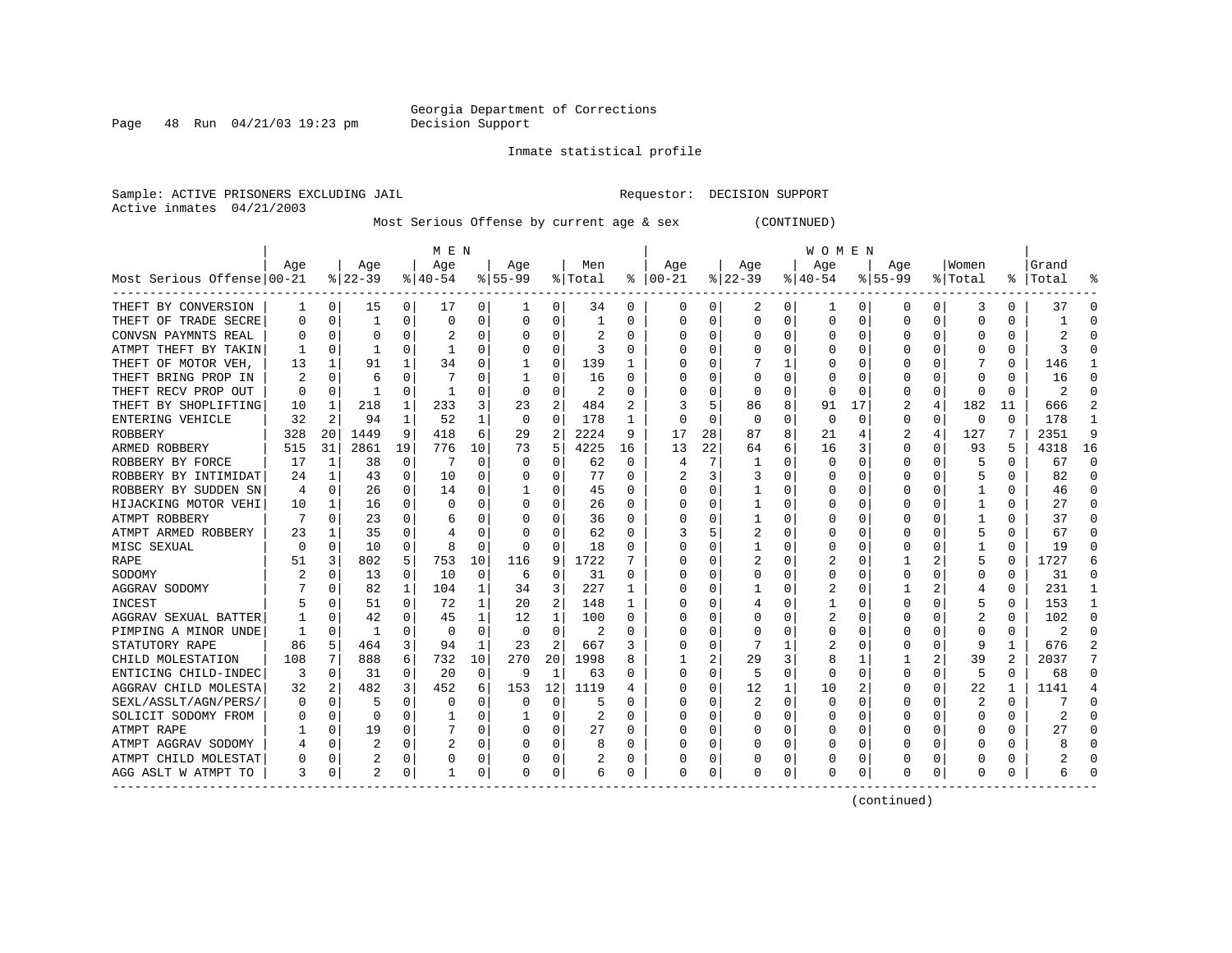Page 49 Run 04/21/03 19:23 pm

#### Inmate statistical profile

Sample: ACTIVE PRISONERS EXCLUDING JAIL Requestor: DECISION SUPPORT Active inmates 04/21/2003

Most Serious Offense by current age & sex (CONTINUED)

|                            | M E N |             |                |              |           |          |           |             |         |          |          | <b>WOMEN</b> |              |          |           |              |                |              |              |               |       |           |  |
|----------------------------|-------|-------------|----------------|--------------|-----------|----------|-----------|-------------|---------|----------|----------|--------------|--------------|----------|-----------|--------------|----------------|--------------|--------------|---------------|-------|-----------|--|
|                            | Age   |             | Age            |              | Age       |          | Age       |             | Men     |          | Age      |              | Age          |          | Age       |              | Aqe            |              | Women        |               | Grand |           |  |
| Most Serious Offense 00-21 |       |             | $8 22-39$      |              | $8 40-54$ |          | $8 55-99$ |             | % Total | ႜ        | $ 00-21$ |              | $ 22-39 $    |          | $ 40-54 $ |              | $8155 - 99$    |              | % Total      | $\frac{1}{6}$ | Total |           |  |
| EXHIB SEX SHOWS TO M       | 0     | 0           | 0              | 0            | ı         | 0        | 0         | 0           | ı       | 0        | 0        | 0            | 0            | 0        | 0         | 0            | 0              | 0            | 0            | 0             |       | 0         |  |
| FALSE SWEARNG WRITTN       |       | $\mathbf 0$ | 1              | 0            | 1         | $\Omega$ | O         | 0           | 2       | 0        | O        | 0            | 0            | $\Omega$ | 0         | 0            | $\Omega$       | 0            | 0            | 0             |       | $\cap$    |  |
| BRIBERY GOVT OFFICER       |       | $\mathbf 0$ |                | O            |           | $\Omega$ |           | $\Omega$    | 3       | 0        | O        | 0            | $\mathbf{1}$ | 0        |           | $\Omega$     | $\Omega$       | O            | 2            | 0             |       |           |  |
| DEFRAUDING STATE           |       | $\Omega$    | O              |              |           | 0        |           | $\Omega$    |         | U        |          | O            |              | O        |           | $\Omega$     | $\Omega$       |              | 3            | U             |       |           |  |
| INFLUENCING WITNESS        |       | $\Omega$    | 3              | U            | $\Omega$  | 0        | O         | $\Omega$    | 5       | 0        |          | O            | $\Omega$     | 0        | O         | $\Omega$     | O              | 0            | $\Omega$     | 0             |       |           |  |
| OBSTR OF LAW ENF OFF       | 42    | 3           | 404            | 3            | 137       | 2        |           | 0           | 588     | 2        |          | 5            | 32           | 3        | 9         | 2            | O              | 0            | 44           | 3             | 632   |           |  |
| MISC JUDICIAL PROCEE       | O     | $\mathbf 0$ |                | O            | n         | O        |           | 0           |         | U        | O        | $\Omega$     | <sup>0</sup> | $\Omega$ | 0         | $\Omega$     | O              | 0            | $\Omega$     | 0             |       |           |  |
| PERJURY                    |       | $\Omega$    | 3              | U            |           | U        |           | $\Omega$    | 4       | U        | 0        | $\Omega$     | O            | O        |           | $\Omega$     |                | $\Omega$     | 0            | 0             |       |           |  |
| FALSE SWEARING             |       | $\Omega$    |                | 0            | $\Omega$  | U        |           | $\Omega$    |         | U        |          | $\Omega$     |              | O        |           | $\Omega$     | <sup>0</sup>   | 0            |              | U             |       | C         |  |
| IMPERSONATING OFFICE       |       | $\mathbf 0$ | 3              | 0            |           | 0        |           | $\Omega$    | 4       | 0        |          | 0            | 0            | 0        |           | $\Omega$     |                | 0            | 0            | 0             |       |           |  |
| EMBRACERY                  |       | $\mathbf 0$ | 1              | O            | C         | 0        |           | 0           | 1       | 0        |          | 0            | 0            | $\Omega$ |           | $\Omega$     | <sup>0</sup>   | 0            | 0            | 0             |       | n         |  |
| FALSE STATEMENTS GOV       |       | $\mathbf 0$ | 15             | $\Omega$     | 4         | 0        |           | 0           | 20      | U        | O        | $\Omega$     |              | $\Omega$ |           | $\Omega$     | $\Omega$       | 0            | 2            | 0             | 22    | $\cap$    |  |
| IMPRSNTNG ANTHR RBAL       |       | 0           | 1              | $\Omega$     | -1        | O        | O         | 0           | 2       | $\Omega$ | C        | $\Omega$     | 2            | O        | U         | $\Omega$     | $\Omega$       | 0            | 2            | 0             | 4     | $\Omega$  |  |
| <b>ESCAPE</b>              |       | 0           | 61             | $\Omega$     | 19        | 0        |           | $\Omega$    | 90      | 0        | 0        | $\Omega$     | 6            | 1        | 0         | 0            | 0              | 0            | 6            | 0             | 96    | $\Omega$  |  |
| AIDING ESCAPE              |       | 0           | 3              | O            | 0         | 0        | O         | 0           | 3       | 0        | $\Omega$ | 0            | 0            | $\Omega$ | 0         | $\Omega$     | $\Omega$       | 0            | 0            | 0             | 3     | $\cap$    |  |
| HINDERING APPREH OR        |       | 0           | 4              | O            |           | 0        | O         | 0           | 6       | 0        | 0        | 0            |              | 0        | 0         | 0            |                | 2            | 2            | 0             | 8     | $\cap$    |  |
| BAIL JUMPING               |       | 0           | 5              | O            |           | 0        |           | O           | 9       | U        |          | 0            | O            | 0        |           | $\Omega$     | $\Omega$       | 0            |              | U             | 10    |           |  |
| ATMPT ESCAPE               |       | $\Omega$    |                |              | C         | U        |           | O           | 2       | U        |          | 0            | O            | 0        | O         | C            | O              |              | O            | U             |       |           |  |
| FALSE PUBLIC ALARM         |       | $\Omega$    | $\overline{c}$ | U            | 0         | O        | O         | $\Omega$    | 2       | U        | C        | 0            | O            | 0        | O         | <sup>0</sup> | O              |              | <sup>0</sup> | U             | 2     |           |  |
| CRMNL INTERFERE GOVT       |       | 0           | 31             | U            | q         | 0        |           | $\Omega$    | 48      | U        | O        | 0            |              | 0        | O         | $\Omega$     | n              | <sup>0</sup> |              | 0             | 52    |           |  |
| DOGFIGHTING                |       | $\Omega$    | O              | U            |           | 0        |           | O           |         | U        | C        | 0            | O            | O        | Ω         | n            |                | <sup>0</sup> | <sup>0</sup> | 0             |       |           |  |
| LOTTERY VIOLATION          |       | $\Omega$    | U              | U            |           | U        |           | 0           |         | U        |          | 0            | O            | O        | 0         | n            |                | <sup>0</sup> | O            | 0             |       |           |  |
| REMOVAL BAGGAGE, CARG      |       | $\Omega$    | 1              | 0            | n         | U        |           | $\Omega$    | -1      | U        |          | $\Omega$     | $\Omega$     | $\Omega$ | O         | $\Omega$     | O              | $\Omega$     | n            | 0             |       | n         |  |
| CRUELTY TO CHILDREN        | b     | $\mathbf 0$ | 192            | $\mathbf{1}$ | 45        | 1        |           | $\mathbf 0$ | 249     |          | 3        | 5            | 68           | 6        | 11        | 2            | 0              | $\Omega$     | 82           | 5             | 331   |           |  |
| ATMPT CRUELTY TO CHI       |       | $\mathbf 0$ | $\Omega$       | $\Omega$     |           | 0        |           | 0           | 1       | O        |          | 0            | $\Omega$     | $\Omega$ | $\Omega$  | $\Omega$     | $\Omega$       | 0            | 0            | 0             |       | $\cap$    |  |
| SEX EXPLOITATION CHI       |       | $\mathbf 0$ |                | O            | 4         | 0        |           | 0           | 12      | U        |          | $\Omega$     | 1            | O        | Ω         | $\Omega$     | $\Omega$       | 0            |              | 0             | 13    | $\bigcap$ |  |
| ABANDONMENT OF CHILD       | 0     | $\Omega$    | $\overline{c}$ | O            |           | 0        |           | 0           | 3       | 0        | O        | $\Omega$     | 1            | 0        | 0         | $\Omega$     | $\Omega$       | 0            | 1            | 0             | 4     | $\cap$    |  |
| MISC WEAPON/EXPLOSIV       |       | $\Omega$    | 8              | O            |           | O        | O         | 0           | 10      | U        | C        | $\Omega$     | O            | O        | O         | $\Omega$     | O              | 0            | O            | 0             | 10    | $\Omega$  |  |
| CARRY CONCEALED WEAP       | O     | $\Omega$    | 3              | $\Omega$     | -1        | 0        | O         | $\Omega$    | 4       | U        | O        | $\Omega$     | 0            | 0        | 0         | 0            | O              | 0            | O            | 0             | 4     | $\Omega$  |  |
| POSS OF FIREARM DUR        | 6     | 0           | 139            | 1            | 44        | 1        | 8         | 1           | 197     | 1        | O        | 0            | 6            | 1        | 1         | $\Omega$     | O              | 0            |              | 0             | 204   | 1         |  |
| POSS OF CERTAIN WEAP       |       | 0           | 18             | 0            | 6         | 0        | 2         | 0           | 27      | 0        | O        | 0            | <sup>0</sup> | 0        | 0         | $\Omega$     | $\Omega$       | 0            | $\Omega$     | U             | 27    | $\Omega$  |  |
| POSS FIREARM CONVCT        | 15    | 1           | 403            | 3            | 177       | 2        | 37        | 3           | 632     | 2        |          | 2            | 11           | 1        | 11        | 2            | $\overline{2}$ |              | 25           | 1             | 657   |           |  |
| CARRY WEAPON AT SCHO       | 3     | 0           | 6              | 0            | 0         | 0        | 0         | 0           | 9       | 0        |          | 2            | 0            | 0        | 0         | 0            | 0              | 0            |              | 0             | 10    | $\cap$    |  |
| POSS WEAPON BY PRISO       | 0     | 0           | $\Omega$       | 0            |           | 0        | 0         | 0           |         | 0        | $\Omega$ | 0            | 0            | 0        | 0         | 0            | $\Omega$       | 0            | $\Omega$     | 0             |       |           |  |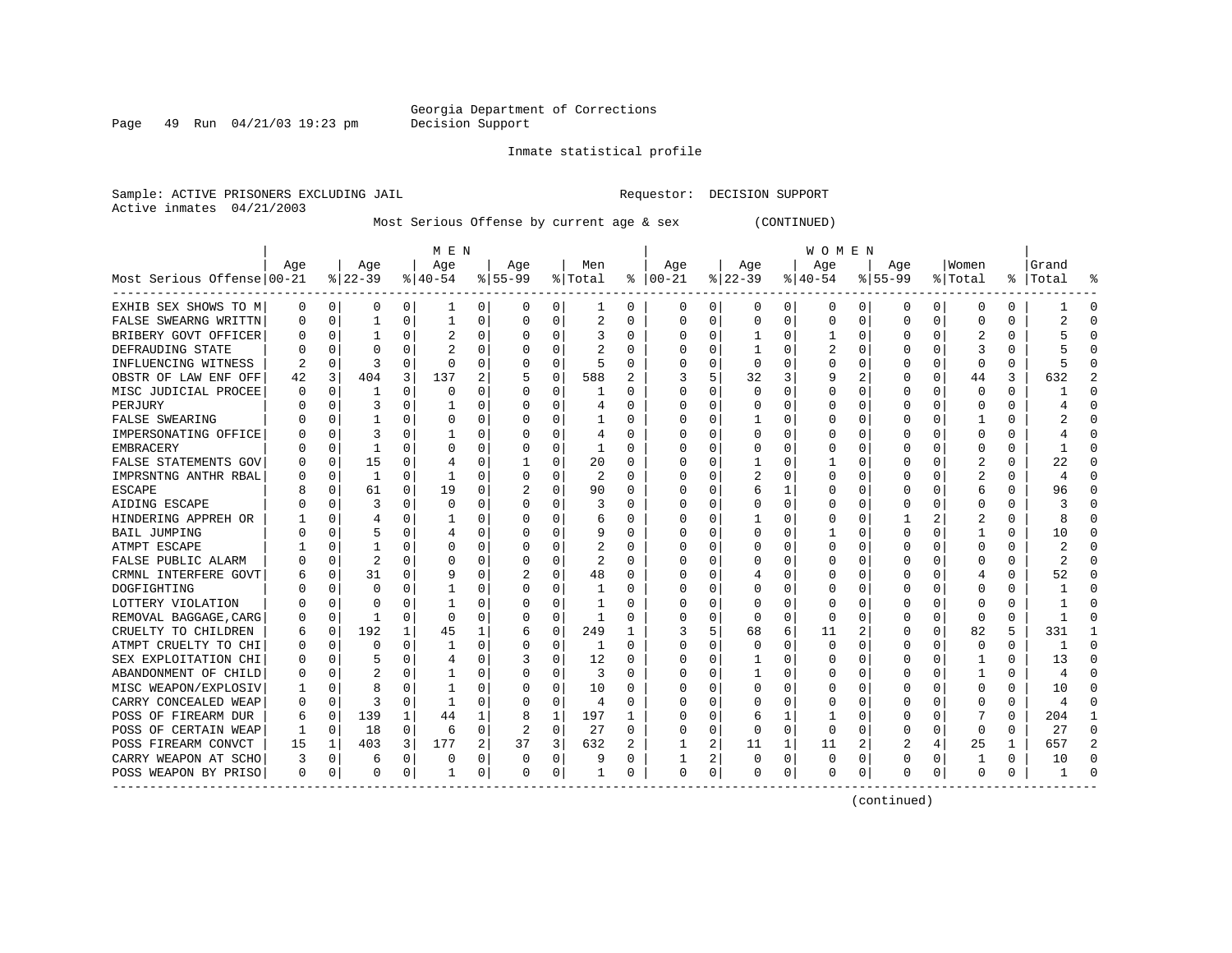Page 50 Run  $04/21/03$  19:23 pm

#### Inmate statistical profile

Sample: ACTIVE PRISONERS EXCLUDING JAIL Requestor: DECISION SUPPORT Active inmates 04/21/2003

Most Serious Offense by current age & sex (CONTINUED)

|                            | M E N |          |          |                |                |          |           |              |         |              |              | W O M E N      |          |                |           |          |          |          |                |              |           |                |  |
|----------------------------|-------|----------|----------|----------------|----------------|----------|-----------|--------------|---------|--------------|--------------|----------------|----------|----------------|-----------|----------|----------|----------|----------------|--------------|-----------|----------------|--|
|                            | Aqe   |          | Age      |                | Age            |          | Aqe       |              | Men     |              | Age          |                | Aqe      |                | Age       |          | Aqe      |          | Women          |              | Grand     |                |  |
| Most Serious Offense 00-21 |       |          | $ 22-39$ |                | $8 40-54$      |          | $8 55-99$ |              | % Total | ႜ            | $ 00-21$     |                | $ 22-39$ |                | $ 40-54 $ |          | $ 55-99$ |          | % Total        |              | %   Total |                |  |
| DESTROY/INJUR POLICE       | 0     | 0        | 1        | 0              | 0              | 0        | 0         | 0            | 1       | 0            | 0            | 0              | 0        | 0              | 0         | 0        | 0        | 0        | 0              | 0            |           | $\Omega$       |  |
| CRUELTY TO ANIMALS         | 0     | $\Omega$ | 4        | 0              | $\Omega$       | 0        | 0         | $\Omega$     | 4       | 0            | O            | 0              | $\Omega$ | 0              | $\Omega$  | 0        | $\Omega$ | 0        | $\Omega$       | 0            |           |                |  |
| AGGRAV CRUELTY TO AN       |       | $\Omega$ | 1        | 0              |                | 0        |           | $\Omega$     | 4       | 0            | O            | 0              | $\Omega$ | $\Omega$       | 0         | 0        | 0        | 0        | $\Omega$       | 0            |           |                |  |
| PEEPING TOM                |       | $\Omega$ | 13       | O              |                | 0        |           | $\Omega$     | 22      | U            | C            | $\Omega$       |          | $\Omega$       |           | 0        | O        | U        | $\Omega$       | 0            | 22        |                |  |
| RACKETEERING               |       | $\Omega$ | 21       | 0              | 15             | 0        |           | 0            | 40      | U            | C            | $\Omega$       |          | O              |           | 1        | O        | 0        | 8              | 0            | 48        |                |  |
| S/D NARCOTICS, OPIAT       | 3     | $\Omega$ | 69       | 0              | 61             | 1        |           | $\mathbf 0$  | 137     | 1            | 0            | 0              | 5        | $\Omega$       | 6         | 1        | 0        | $\Omega$ | 11             | 1            | 148       |                |  |
| S/D DEP, STIM, CNTRF D     | 9     | 1        | 79       |                | 30             | 0        |           | 0            | 119     | 0            |              | $\overline{a}$ | 10       | 1              | 8         | 1        | 0        | 0        | 19             | 1            | 138       | ∩              |  |
| S/D OF MARIJUANA           | 35    | 2        | 169      | 1              | 63             | 1        | 6         | 0            | 273     | 1            | $\Omega$     | $\mathbf 0$    | 6        | 1              | 4         | 1        | O        | 0        | 10             | 1            | 283       | -1             |  |
| POSS NARCOTICS, OPIA       | 13    | 1        | 190      | $\mathbf{1}$   | 96             | 1        |           | 1            | 306     | 1            |              | 3              | 24       | $\overline{a}$ | 27        | 5        | 0        | 0        | 53             | 3            | 359       | $\mathbf{1}$   |  |
| POSS DEP, STIM, CNTRF      | 16    | 1        | 151      | 1              | 52             | 1        | 6         | 0            | 225     | 1            | $\mathbf{1}$ | 2              | 27       | 3              | 9         | 2        | $\Omega$ | $\Omega$ | 37             | 2            | 262       | $\mathbf{1}$   |  |
| POSS OF LSD                | 3     | $\Omega$ | 3        | 0              | 2              | 0        | $\Omega$  | 0            | 8       | 0            | $\Omega$     | $\Omega$       | $\Omega$ | $\Omega$       | U         | 0        | O        | O        | $\Omega$       | $\Omega$     | 8         | $\Omega$       |  |
| POSS OF MARIJUANA          | 36    | 2        | 224      | 1              | 37             | 0        | 2         | $\Omega$     | 299     | 1            |              | $\overline{a}$ | 14       | 1              |           | 1        | 1        | 2        | 23             | 1            | 322       | -1             |  |
| ILLEGAL ATTM TO OBT        | 0     | 0        | 2        | $\Omega$       | 6              | 0        | O         | 0            | 8       | 0            | $\Omega$     | 0              | 4        | 0              | 3         | 1        | 0        | 0        |                | 0            | 15        | $\Omega$       |  |
| VIOL GA CNTRL SBST A       | 0     | 0        | 30       | 0              | 14             | 0        | $\Omega$  | 0            | 44      | 0            | $\Omega$     | 0              |          | 0              | 3         | 1        | 0        | 0        | 4              | 0            | 48        | $\Omega$       |  |
| VIOL DNGROUS DRGS AC       | 0     | 0        | 2        |                | 0              | 0        |           | 0            | 2       | 0            |              | 0              |          | 0              |           | 0        | 0        | 0        |                | 0            |           |                |  |
| UNLWFL MFG/DEL/DIST        |       | 0        | 17       | O              | 6              | 0        |           | 0            | 28      | 0            |              | 0              |          | 0              |           | 0        | 0        | O        | O              | 0            | 28        |                |  |
| POSS DRUG RELATED MA       | U     | $\Omega$ | $\Omega$ | U              |                | U        |           | O            |         | U            | C            | $\Omega$       | $\Omega$ | 0              | $\Omega$  | $\Omega$ | O        |          | C              | 0            |           |                |  |
| S/D CONT SUB PUBLIC        | 8     | $\Omega$ | 77       |                | 16             | 0        |           | 0            | 104     | 0            | C            | $\Omega$       |          | 0              | 0         | 0        | O        | O        |                | 0            | 109       |                |  |
| S/D CONT SUB SCHOOL        | 5     | $\Omega$ | 30       | 0              | $\overline{4}$ | 0        | -1        | 0            | 40      | 0            | $\Omega$     | 0              | $\Omega$ | 0              | 1         | 0        | 0        | 0        | -1             | O            | 41        |                |  |
| S/D COCAINE                | 100   | 6        | 1119     | 7              | 460            | 6        | 35        | 3            | 1714    | 7            | 5            | 8              | 72       | 7              | 42        | 8        | 3        | 5        | 122            |              | 1836      |                |  |
| POSS OF COCAINE            | 165   | 10       | 1422     | 9              | 564            | 7        | 65        | 5            | 2216    | 9            | 6            | 10             | 150      | 14             | 73        | 13       | 8        | 15       | 237            | 14           | 2453      | 9              |  |
| ATMPT VIOL SUBSTANCE       | 2     | $\Omega$ | 41       | $\Omega$       | 13             | $\Omega$ | 2         | $\mathbf 0$  | 58      | 0            |              | 2              | 3        | $\Omega$       | 1         | 0        | 0        | $\Omega$ | 5              | $\Omega$     | 63        | $\Omega$       |  |
| MISC DRUGS TRAFFICKI       | 14    | 1        | 298      | 2              | 80             | 1        | 13        | 1            | 405     | 2            |              | $\overline{a}$ | 17       | 2              | 13        | 2        | 1        | 2        | 32             | 2            | 437       | $\overline{2}$ |  |
| TRAF COCAINE LESS 20       | 10    | 1        | 284      | $\overline{a}$ | 70             | 1        | 10        | $\mathbf{1}$ | 374     | $\mathbf{1}$ | C            | $\Omega$       | 16       | 1              | 5         | 1        | O        | 0        | 21             | $\mathbf{1}$ | 395       | $\mathbf{1}$   |  |
| TRAF COCAINE 201-400       |       | 0        | 53       | 0              | 12             | 0        |           | 0            | 69      | 0            | C            | 0              | 3        | 0              |           | 0        | 0        | 0        |                | $\Omega$     | 74        | $\cap$         |  |
| TRAF COCAINE 401+ GM       |       | 0        | 90       | 1              | 30             | 0        |           | 0            | 125     | 0            |              | 2              | 6        | 1              | 0         | 0        |          | 4        | 9              | 1            | 134       | ∩              |  |
| TRAF NARCOTIC LESS 1       | 0     | 0        | $\Omega$ | 0              | -1             | 0        | 0         | 0            | -1      | 0            | 0            | $\Omega$       | 0        | 0              | 0         | 0        | 0        | 0        | 0              | 0            |           | ∩              |  |
| TRAF NARCOTIC 15-28        | 0     | 0        | $\Omega$ | 0              | 2              | 0        | O         | $\Omega$     | 2       | 0            | 0            | $\Omega$       | 0        | 0              | 0         | 0        | 0        | 0        | 0              | 0            | 2         |                |  |
| TRAF NARCOTIC 29+ GM       | ı     | 0        | 12       | O              |                | 0        | 0         | 0            | 14      | 0            |              | 0              |          | $\Omega$       | 2         | 0        | 0        | 0        | 2              | O            | 16        |                |  |
| TRAF MARIJNA 101-200       |       | 0        |          | O              |                | 0        |           | 0            | 11      | U            |              | 0              | -1       | 0              | 0         | 0        | 0        | O        |                | O            | 12        |                |  |
| TRAF MARIJNA 2001-10       | O     | $\Omega$ |          | U              | 0              | 0        | $\Omega$  | $\Omega$     | 1       | 0            | O            | $\Omega$       | $\Omega$ | 0              | 0         | $\Omega$ | O        | U        | $\Omega$       | 0            | -1        |                |  |
| TRAF AMPHTMINE 28-19       | 2     | $\Omega$ | 8        | O              | 5              | 0        | $\Omega$  | $\Omega$     | 15      | 0            |              | 2              | $\Omega$ | $\Omega$       |           | 0        | O        | O        | $\overline{2}$ | 0            | 17        |                |  |
| TRAF AMPHTMINE 200-3       | U     | 0        |          | O              | 0              | 0        | $\Omega$  | 0            | 3       | 0            | 0            | 0              |          | 0              | $\Omega$  | 0        | O        | O        | <sup>0</sup>   | 0            | ζ         |                |  |
| TRAF AMPHTMINE 400+        | 1     | 0        | 5        | 0              | 3              | 0        | 0         | 0            | 9       | 0            | $\Omega$     | 0              |          | 0              | 0         | 0        | 0        | 0        | 1              | 0            | 10        |                |  |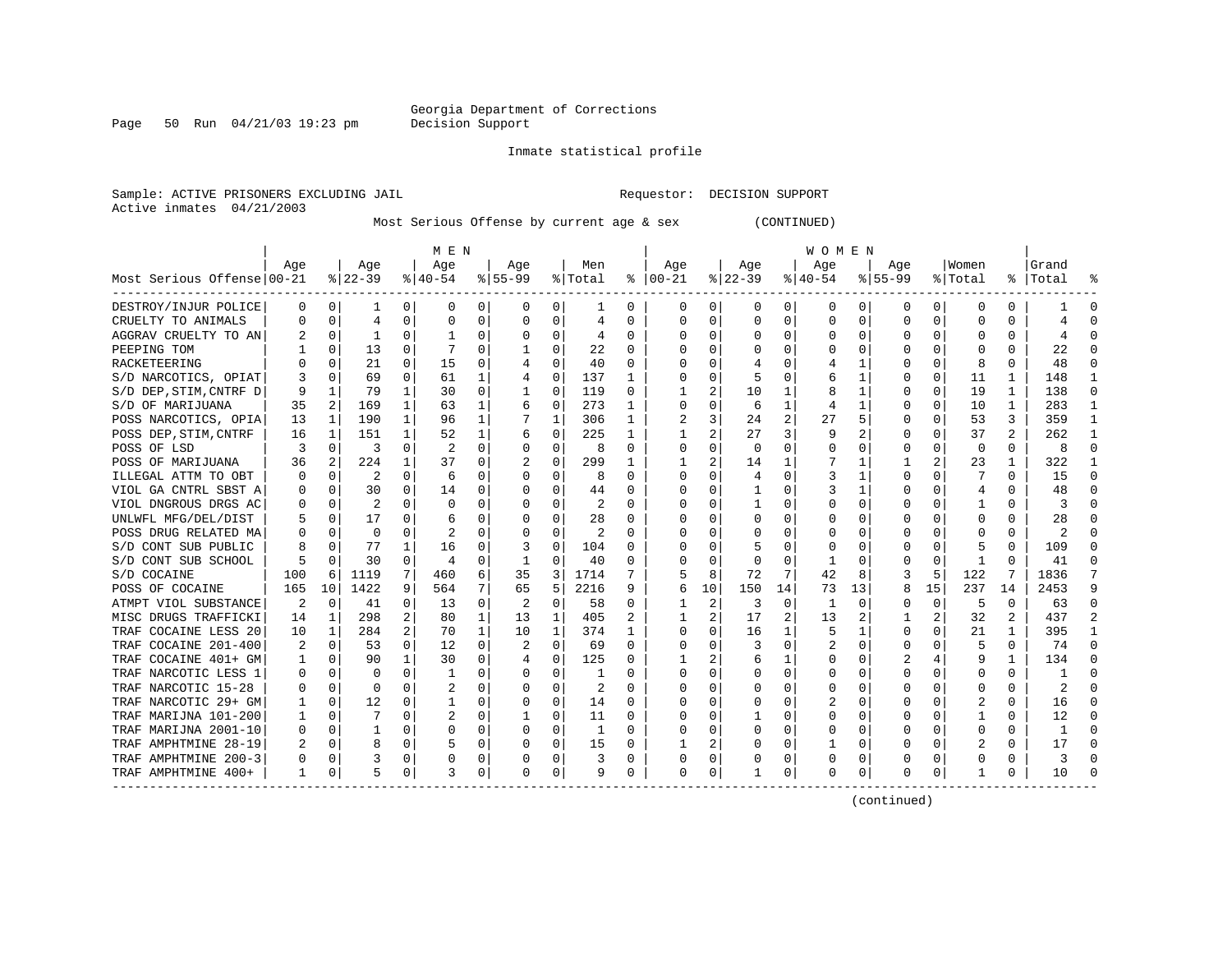Page 51 Run  $04/21/03$  19:23 pm

Inmate statistical profile

Active inmates 04/21/2003

Sample: ACTIVE PRISONERS EXCLUDING JAIL Requestor: DECISION SUPPORT

Most Serious Offense by current age & sex (CONTINUED)

|                            |          |      |           |              | M E N                        |                |           |      |                    |              | WOMEN    |      |           |      |           |      |           |          |          |      |           |          |
|----------------------------|----------|------|-----------|--------------|------------------------------|----------------|-----------|------|--------------------|--------------|----------|------|-----------|------|-----------|------|-----------|----------|----------|------|-----------|----------|
|                            | Age      |      | Age       |              | Age                          |                | Age       |      | Men                |              | Aqe      |      | Age       |      | Age       |      | Aqe       |          | Women    |      | Grand     |          |
| Most Serious Offense 00-21 |          |      | $ 22-39 $ |              | $ 40-54 $                    |                | $ 55-99 $ |      | % Total            | ႜၟ           | $ 00-21$ |      | $ 22-39 $ |      | $ 40-54 $ |      | $8 55-99$ |          | % Total  |      | %   Total | ႜ        |
| CNSPIRE TRAFFIC CNTR       | $\Omega$ | 0    |           | $\Omega$     | $\Omega$                     | 0              | $\Omega$  | U    |                    | $\Omega$     |          |      |           |      |           |      |           | $\Omega$ |          |      |           |          |
| TRANSACTIONS DRUG OB       | 0        |      |           | 0            |                              |                | 0         | 0    |                    | 0            | ∩        |      | $\Omega$  |      | n         |      |           | 0        |          |      |           | ∩        |
| USE COMM FACLTY VIO        |          | 0    |           |              |                              |                |           | U    | 2                  | $\Omega$     |          |      |           |      |           |      |           | C.       |          |      |           |          |
| ATT/CONSPRCY COMMT C       |          |      | 10        |              |                              |                |           |      | 14                 | <sup>0</sup> |          |      |           |      |           |      |           |          |          |      | 16        | ∩        |
| VIOL MOTOR VEHICLE L       |          |      | 51        | $\Omega$     | 34                           |                |           | U    | 93                 | <sup>0</sup> |          |      |           |      |           |      |           |          |          |      | 102       | $\left($ |
| DRVNG HABTL VIOLATOR       |          |      | 95        | $\mathbf{1}$ | 135                          | $\overline{a}$ | 20        | 2    | 251                |              |          |      |           |      |           |      |           |          | 11       |      | 262       |          |
| HABIT TRAF VOIL/IMPA       |          |      |           | U            |                              |                |           | U    | 16                 | $\Omega$     |          |      |           |      |           |      |           |          |          |      | 17        | $\Omega$ |
| HABIT TRAF VIOL/OTHE       |          |      |           |              |                              |                |           |      |                    | <sup>0</sup> |          |      |           |      |           |      |           |          |          |      |           | ∩        |
| MISC MRALS/PBLIC H/S       |          |      |           |              |                              |                |           |      |                    |              |          |      |           |      |           |      |           |          |          |      |           |          |
| MISC CORRECTIONL INS       |          |      |           |              |                              |                |           |      |                    | 0            |          |      |           |      |           |      |           |          |          |      |           |          |
| VIOLATN OTHR STATES        |          |      |           |              |                              |                |           |      |                    | O            |          |      |           |      |           |      |           |          |          |      |           |          |
| CONSPIRACY                 | 14       |      | 50        |              |                              |                |           | U    | 75                 |              |          |      | 10        |      |           |      |           |          | 16       |      | 91        | ∩        |
| CRMNL ATMPT                |          |      | 33        |              | 18                           |                |           |      | 65                 | 0            |          |      |           |      |           |      |           |          |          |      | 74        | ∩        |
| AIRCRAFT HIJACKING         |          |      |           |              |                              |                |           | U    |                    |              |          |      |           |      |           |      |           |          |          |      |           | O        |
| CRMNL SOLICITATION         |          | O    |           |              |                              | O              |           | O    | 10                 | <sup>0</sup> |          |      |           | U    |           |      |           | 0        |          |      | 10        | O        |
| PARTY TO A CRIME           |          |      |           |              |                              |                |           | U    | 10                 |              |          |      |           |      |           |      |           |          |          |      | 12        | O        |
| CRMNL TRESPASSING          |          |      | U         | 0            |                              |                |           | 0    |                    |              |          |      |           |      | $\Omega$  |      |           | 0        |          |      |           |          |
| Total reported             |          |      |           |              | 3304 100 26583 100 12195 100 |                |           |      | 2021 100 44103 100 |              | 151 100  |      | 1912 100  |      | 968 100   |      |           | 85 100   | 3116 100 |      | 47219 100 |          |
| Percent reported           |          | 49.5 |           | 57.7         |                              | 62.0           |           | 65.7 |                    | 58.6         |          | 38.7 |           | 55.7 |           | 55.8 |           | 63.2     |          | 55.1 |           | 58.4     |
| Not reported               | 1671     |      | 11261     |              | 4639                         |                | 693       |      | 18264              |              | 95       |      | 853       |      | 430       |      | 32        |          | 1410     |      | 19674     |          |
| Total                      | 3312     |      | 26603     |              | 12211                        |                | 2022      |      | 44148              |              | 155      |      | 1926      |      | 973       |      | 87        |          | 3141     |      | 47289     |          |